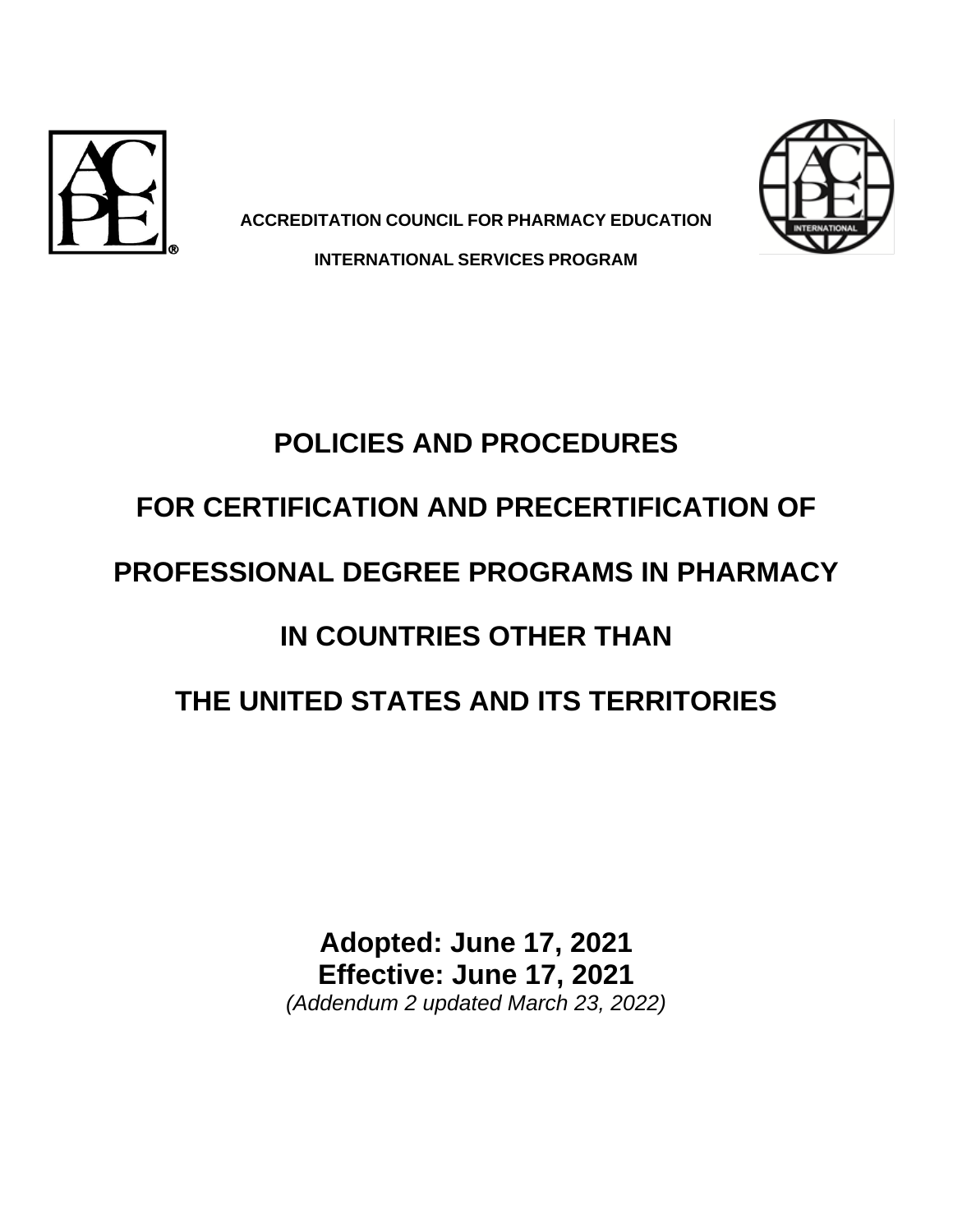



# Accreditation Council for Pharmacy Education International Services Program

# Policies and Procedures for Certification and Precertification of Professional Degree Programs in Pharmacy in Countries other than the United States and its Territories

Adopted: June 17, 2021 Effective: June 17, 2021

The purpose of the Accreditation Council for Pharmacy Education's (ACPE's) Policies and Procedures for Certification and Precertification of Professional Degree Programs is to provide interested stakeholders, such as, schools of pharmacy, universities, other educational institutions, and national bodies, with a guide to ACPE's policies and practices as they apply to certification and precertification of professional degree programs in pharmacy that are based outside the United States of America (USA) and its territories; namely, Puerto Rico, Guam, American Samoa, and the Virgin Islands.

The current edition (June 17, 2021) supersedes all previous versions of policies and procedures related to international services and activities of ACPE. These policies and procedures constitute a living document and are subject to change by ACPE. Changes will be announced and published on ACPE's website and communicated electronically to schools of pharmacy and universities with degree programs with Certification Status. Questions about the policies and procedures should be directed to ACPE's International Services Program staff.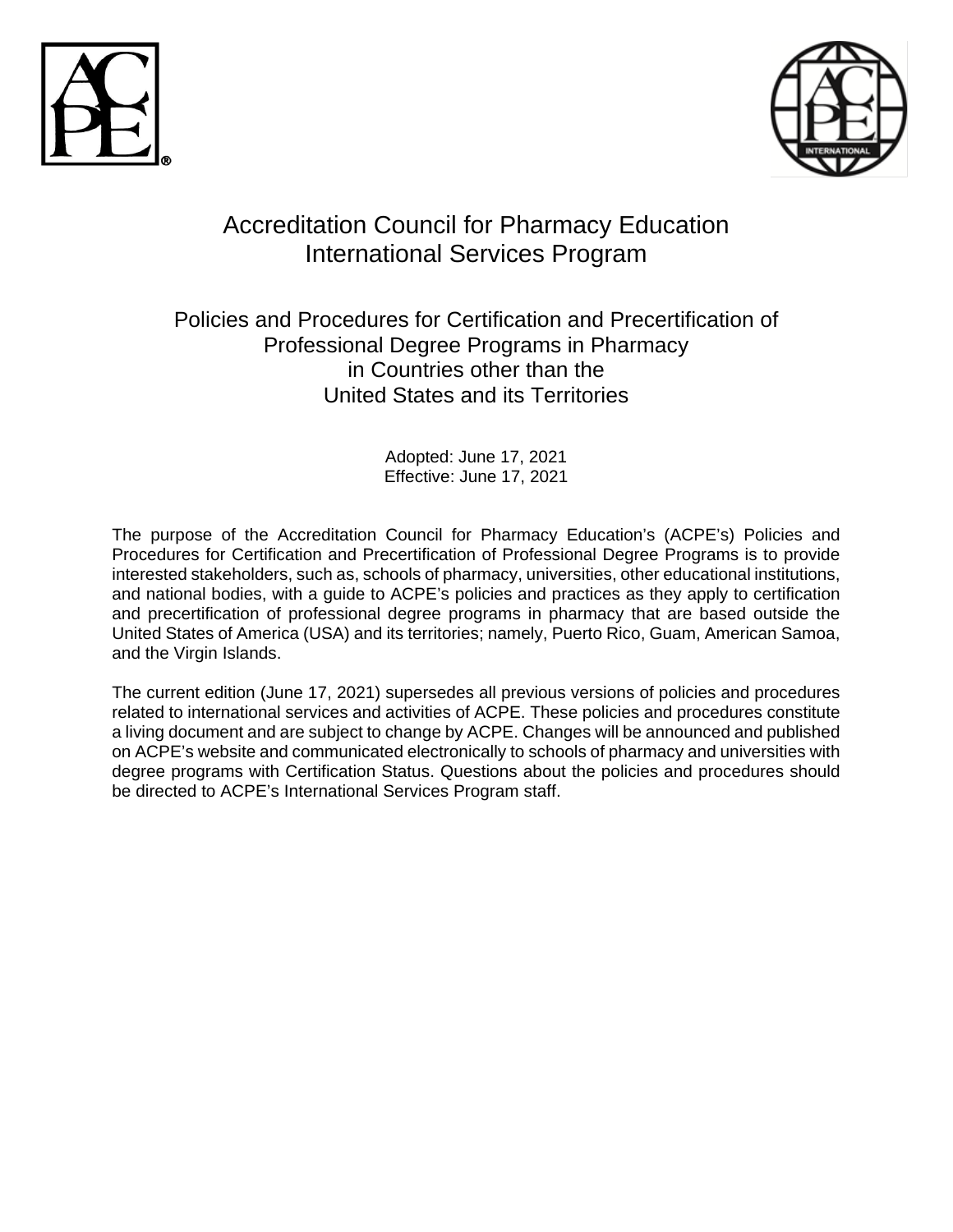# **TABLE OF CONTENTS**

|     | Preamble                                                                                                        |                         |
|-----|-----------------------------------------------------------------------------------------------------------------|-------------------------|
|     | Glossary/Definitions                                                                                            | jj                      |
| 1.  | Scope of Certification                                                                                          | 1                       |
| 2.  | Purpose of Certification                                                                                        | 1                       |
| 3.  | Governance                                                                                                      | $\overline{\mathbf{c}}$ |
| 4.  | <b>Quality Criteria</b>                                                                                         | 3                       |
| 5.  | Establishment, Review, and Revision of Quality Criteria                                                         | 3                       |
| 6.  | Eligibility for ACPE Certification and Precertification                                                         | 4                       |
| 7.  | Types of Certification Status and Notification of Certification Decisions                                       | 6                       |
| 8.  | <b>Reference to Certification Status</b>                                                                        | 8                       |
| 9.  | Disclosure of Program Information                                                                               | 10                      |
| 10. | Procedure for Application for Precertification, Granting and Continuation of Precertification, and              | 10                      |
|     | Subsequent Application to Advance to Certification                                                              |                         |
| 11. | Procedures for Application for Certification, Granting of Certification or Provisional Certification,           | 18                      |
|     | and Continuation of Certification Status                                                                        |                         |
| 12. | Confidentiality and Conflict of Interest Policy                                                                 | 29                      |
| 13. | <b>Evaluation and Operational Procedures</b>                                                                    | 30                      |
| 14. | <b>Substantive Change</b>                                                                                       | 36                      |
| 15. | Adverse Certification Actions: Certification with Probation, Denial of Certification, or Withdrawal of          | 37                      |
|     | <b>Certification Status</b>                                                                                     |                         |
| 16. | Appeals Panel and Appeal Procedure for an Adverse Certification Action                                          | 38                      |
| 17. | Forum for Litigation                                                                                            | 42                      |
| 18. | Record Keeping Procedure for Professional Degree Programs with Current or Former Certification<br><b>Status</b> | 43                      |
| 19. | Fees and Expenses                                                                                               | 43                      |
| 20. | <b>Assistance in Certification Matters</b>                                                                      | 44                      |
| 21. | Complaints Regarding a Program with Certification Status                                                        | 44                      |
| 22. | <b>Complaints Regarding ACPE</b>                                                                                | 46                      |
| 23. | Decisions of other Accrediting, Quality Assurance, National and State Agencies, and Relationship                | 47                      |
|     | to ACPE Certification                                                                                           |                         |
| 24. | Voluntary Discontinuation of Certification Status                                                               | 47                      |
|     | Addendums:                                                                                                      |                         |
|     | Addendum 1: Terms of Reference of the International Commission                                                  | 49                      |
|     | Addendum 2: ACPE Travel Policy                                                                                  | 55                      |
|     | Addendum 3: Guidelines for Using ACPE Logos and Marks                                                           | 62                      |
|     | Addendum 4: Flowchart for Application, Granting, Denial, Appeal and Re-Application for                          | 65                      |
|     | Precertification                                                                                                |                         |
|     | Addendum 5: Flowchart for Application, Granting, Denial, Appeal and Re-Application for<br>Certification         | 66                      |
|     | Addendum 6: Instructions, Required Documentation and Fees for Applying for Certification of a                   | 67                      |
|     | Professional Degree Program in Pharmacy                                                                         |                         |
|     | Addendum 7: Virtual Site Visits Policy and Guidance                                                             | 68                      |
|     | Addendum 8: Guidelines for Substantive Change Policies and Procedures                                           | 76                      |
|     | Addendum 9: Adverse Certification Action Policies and Procedures: Summary of Key Steps                          | 80                      |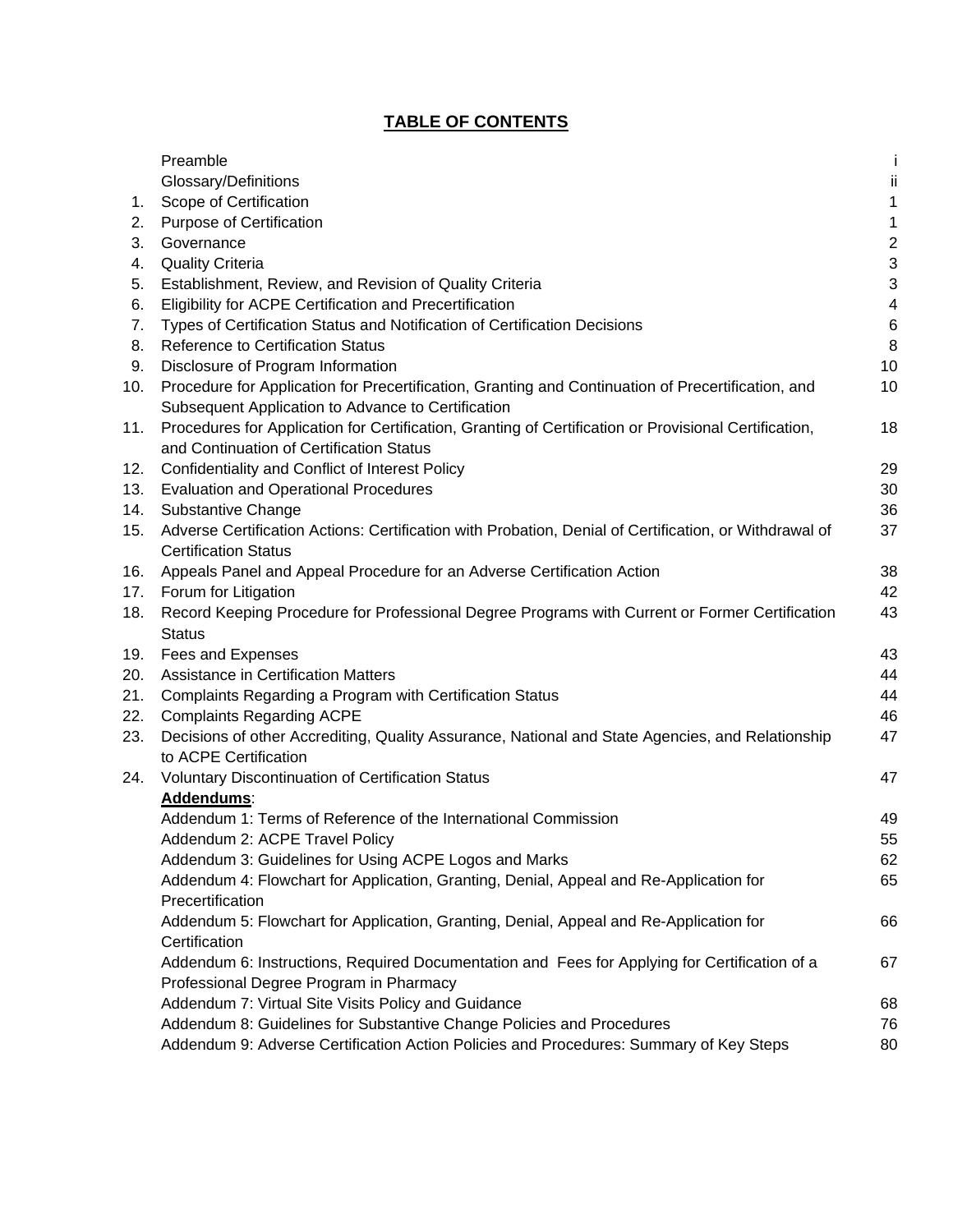### **PREAMBLE**

#### **International Services Program Mission:**

*Promote, assure, and advance the quality of pharmacy education internationally to improve patient care through safe and effective medication use.*

### **International Services Program Vision Statement:**

*Quality-assured pharmacy education and training prepares graduates throughout the world for expanded roles that optimize safe and effective medication use and improve patient care.*

Established in 2011, the mission of the International Services Program (ISP) of the Accreditation Council for Pharmacy Education (ACPE) is to provide assistance to schools of pharmacy and other institutions to advance the professional and continuing education of pharmacists and provide a mechanism for the Certification and Precertification of eligible programs. Certification and Precertification are limited to professional degree programs in pharmacy outside the United States and its territories (Puerto Rico, Guam, American Samoa, and the Virgin Islands).

The primary purpose of ACPE's certification program is to assist schools of pharmacy in their quality assurance and improvement efforts. Certification and Precertification provide an external, peer-review system of evaluation using quality criteria that have been developed and validated through a broad-based, transnational process. Further details regarding the development of the quality criteria can be found in ISP's International Quality Criteria for Certification of Professional Degree Programs in Pharmacy ("Quality Criteria") (available at https://www.acpeaccredit.org/pdf/ISP/QualityCriteria.pdf).

The Quality Criteria are designed to be applicable to a range of professional degree programs (such as, bachelors, masters, and professional doctorate degrees) and to assure that the program in question is relevant, contemporary, socially accountable, and appropriate to the needs and health systems of the country in question. ACPE's certification program is not intended to impose US-systems and models for pharmacy education and quality assurance on other countries, but to assure that professional degree programs are designed and implemented in accordance with quality principles and criteria that have been identified and validated through broad-based, transnational consensus. Compliance with Quality Criteria will be evaluated in the context of the health and education systems, government structures and policies, regulation, and culture of the institution's country.

Certification and Precertification are not intended to obviate the need for the National Association of Boards of Pharmacy's (NABP) Foreign Pharmacy Graduate Examination Committee (FPGEC) Certification Program or assure that the professional degree program would adequately prepare a graduate to be licensed to practice as a pharmacist in any of the states or territories of the United States.

*ACPE Policies and Procedures for Certification and Precertification of Professional Degree Programs in Pharmacy in Countries other than the United States and its Territories; effective June 17, 2021*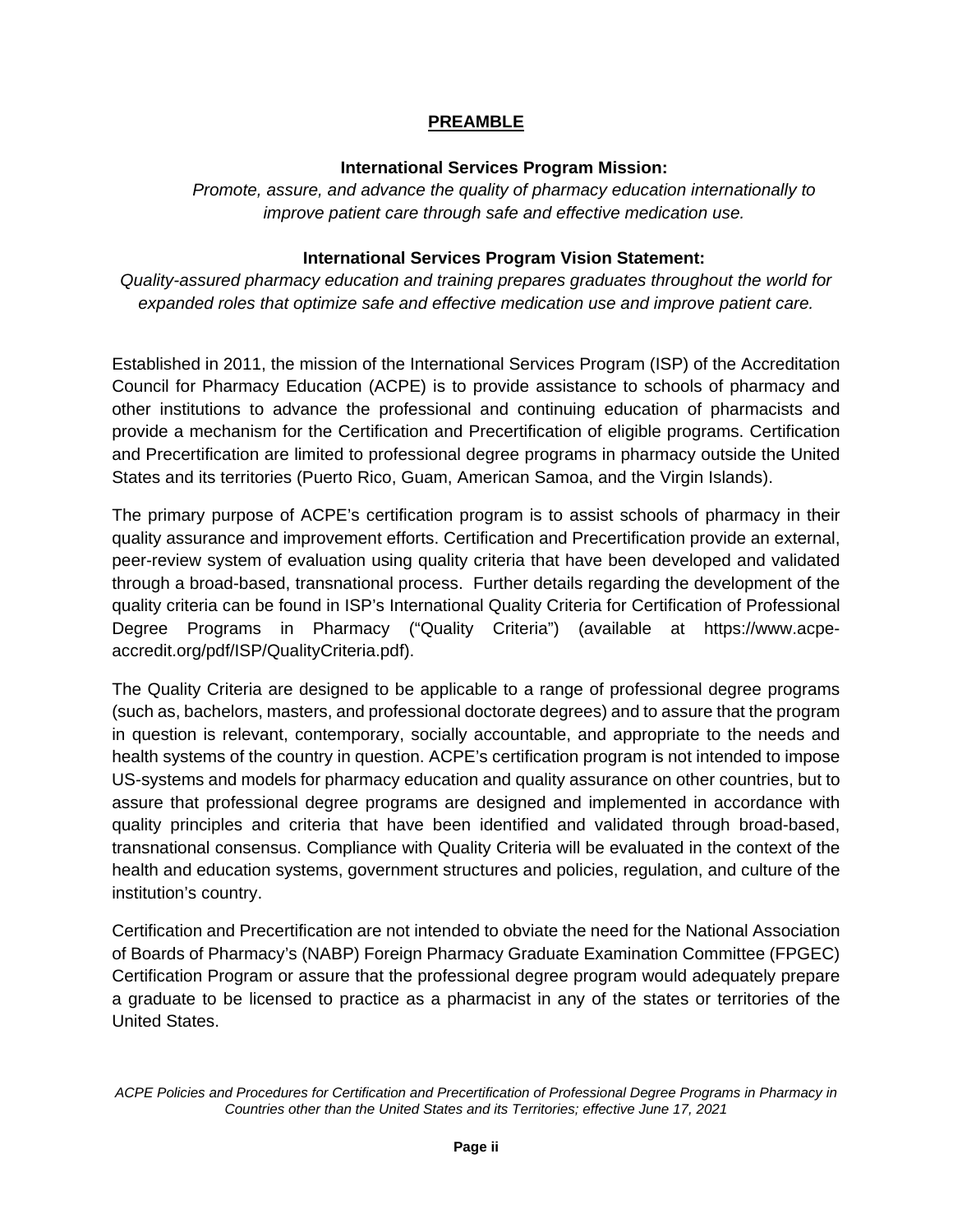#### **GLOSSARY OF TERMS/DEFINITIONS**

*The following definitions describe the way the term is used in this document. The Glossary is not intended to provide or imply a globally adopted definition of the term.*

**Academic Staff:** The members of staff who have an academic title and who are involved in teaching, research, scholarly activity, and service for the school. This includes staff personnel who hold an academic rank with titles such as professor, associate professor, assistant professor, instructor, lecturer, or the equivalent of any of these academic ranks. The category includes personnel with other titles, (e.g. dean, director, associate dean, assistant dean, chair or head of department), if their principal activity is instruction or research. It does not include student teachers or teacher aides. Similar term: faculty. (Source: adapted from OECD<sup>[1](#page-4-0)</sup>.)

**Action and Recommendations Report (A&R):** A report sent to a school of pharmacy detailing the final certification actions taken by the ACPE Board of Directors, the compliance status of each Quality Criterion that was evaluated, any recommendations, and requirements for monitoring and reporting, including applicable terms and timelines.

**ACPE:** The acronym for the Accreditation Council for Pharmacy Education; refers to the organization as a whole.

**Administrative Extension:** An extension granted to the Certification Term by ACPE. (See paragraph 11.16)

**Administrative Warning:** A status assigned to the Professional Degree Program by ACPE Staff when a school does not comply with administrative requirements for maintaining its Certification Status. (See paragraph 7.7)

**Administrators (of the university):** The senior executives who provide leadership and manage the daily and long-term operations of the university; would include positions such as President, Vice-President of Academic Affairs, Chancellor, Vice-Chancellor, Provost, Rector, Principal.

**Adverse Certification Action:** The awarding of the status of Certified with Probation, denial of Certification or Precertification, or withdrawal of a program's Certification Status by ACPE. (See paragraph 15)

**Affirm/Affirmed:** An action by the Board to "affirm" implies that a previously established Certification Term has been confirmed.

**Annual Reporting:** Reporting requested by ACPE of specific programmatic outcomes, data, and other quality-linked indicators, provided on an annual basis by the school and/or other agencies. (See paragraph 13.6)

**Appeals Panel**: A committee established by ACPE to consider appeals from a Certified, Precertified or Provisionally Certified program. (See paragraph 16)

<span id="page-4-0"></span><sup>&</sup>lt;sup>1</sup> Organisation for Economic Co-operation and Development

http://stats.oecd.org/glossary/detail.asp?ID=10

*ACPE Policies and Procedures for Certification and Precertification of Professional Degree Programs in Pharmacy in Countries other than the United States and its Territories; effective June 17, 2021*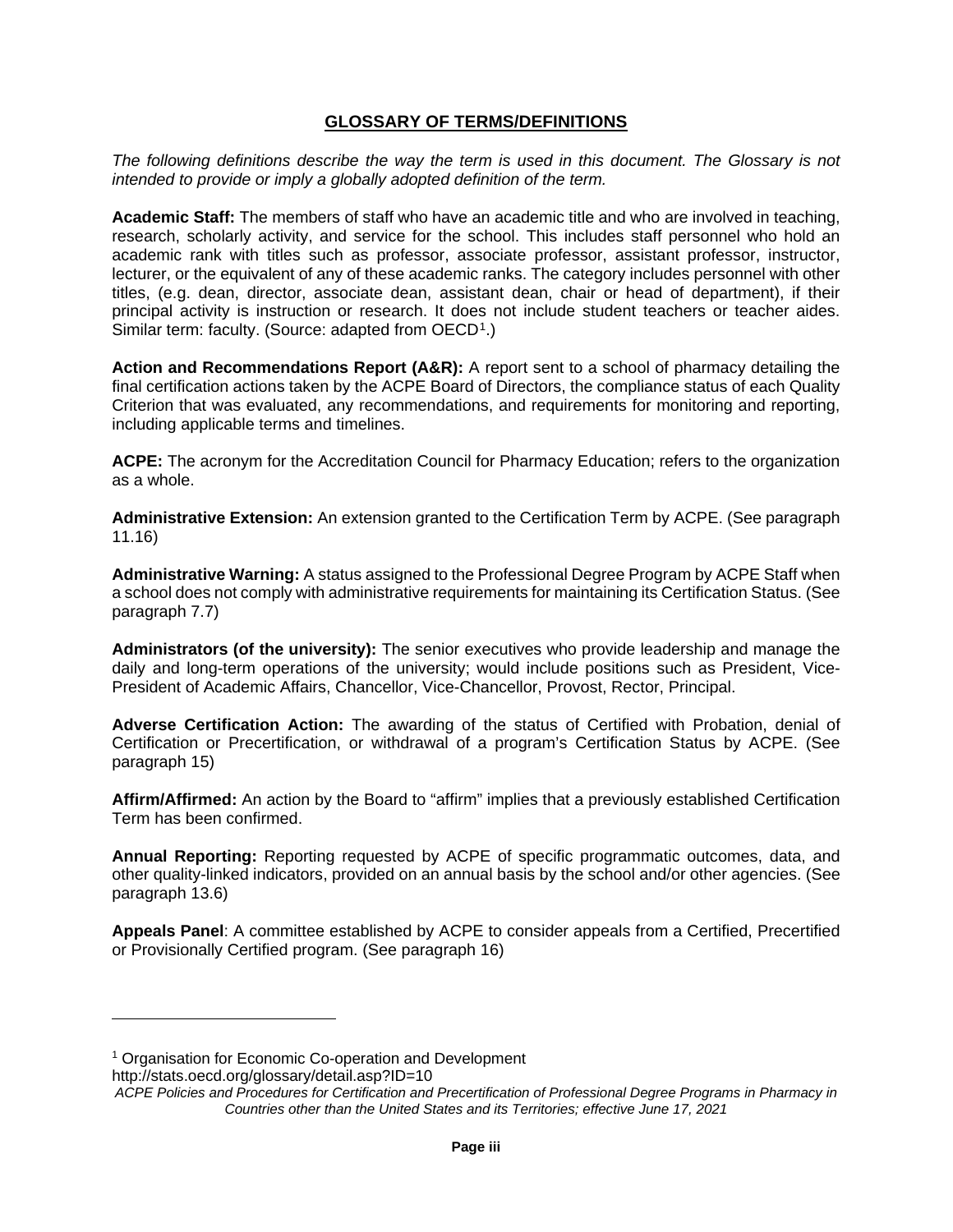**Applicant for Certification or Precertification:** Refers to a school of pharmacy or institution that meets the Eligibility Criteria, has submitted the required application and documents to ACPE, and has paid the applicable application fees.

**Board:** The ACPE Board of Directors.

**Certification/Certified:** The Certification Status that may be granted or continued by ACPE to a Professional Degree Program in a country other than the United States and its territories that demonstrates compliance with all or most Quality Criteria and meets all ACPE's requirements for such recognition. (See also Provisional Certification (Category 1), Provisional Certification (Category 2), Precertification/Precertified)

**Certification Action:** (see also Adverse Certification Action) An action of the Board, other than an Adverse Certification Action, that impacts the Certification Status or Term of a program; the types of action include:

- Affirming a Certification Term
- Continuing a Certification Term
- Extending a Certification Term
- Granting a Certification Status
- Reducing/shortening a Certification Term

**Certification Program:** The activity of the International Services Program through which Certification, Provisional Certification, and Precertification of Professional Degree Programs in pharmacy are offered and managed.

**Certification Status**: The type of public recognition granted or continued by ACPE; the possible types are:

- Certification/Certified
- Provisional Certification (Category 1)/Provisionally Certified (Category 1)
- Provisional Certification (Category 2)/Provisionally Certified (Category 2)
- Precertification/Precertified
- Certification with Probation/Certified with Probation

**Certification Term (or Term):** The number of years of a Certification Status awarded to a Professional Degree Program by ACPE.

**Certification with Probation/Certified with Probation:** The Certification Status granted to a Professional Degree Program that has been identified by ACPE as being partially or non-compliant with one or more of the Quality Criteria and that has not made adequate progress towards bringing the Criterion/Criteria into compliance. A status of Certified with Probation is disclosed to the public and listed as such in the Directory. (See paragraphs 8.7 and 11.14)

**Chief Executive Officer:** The person with the most important position in the institution; examples of specific titles include: President, Principal, Rector, Chancellor, and Vice-Chancellor.

**Commission (or International Commission):** The ACPE International Commission, a committee of ACPE.

**Commissioner:** A member of the ACPE International Commission.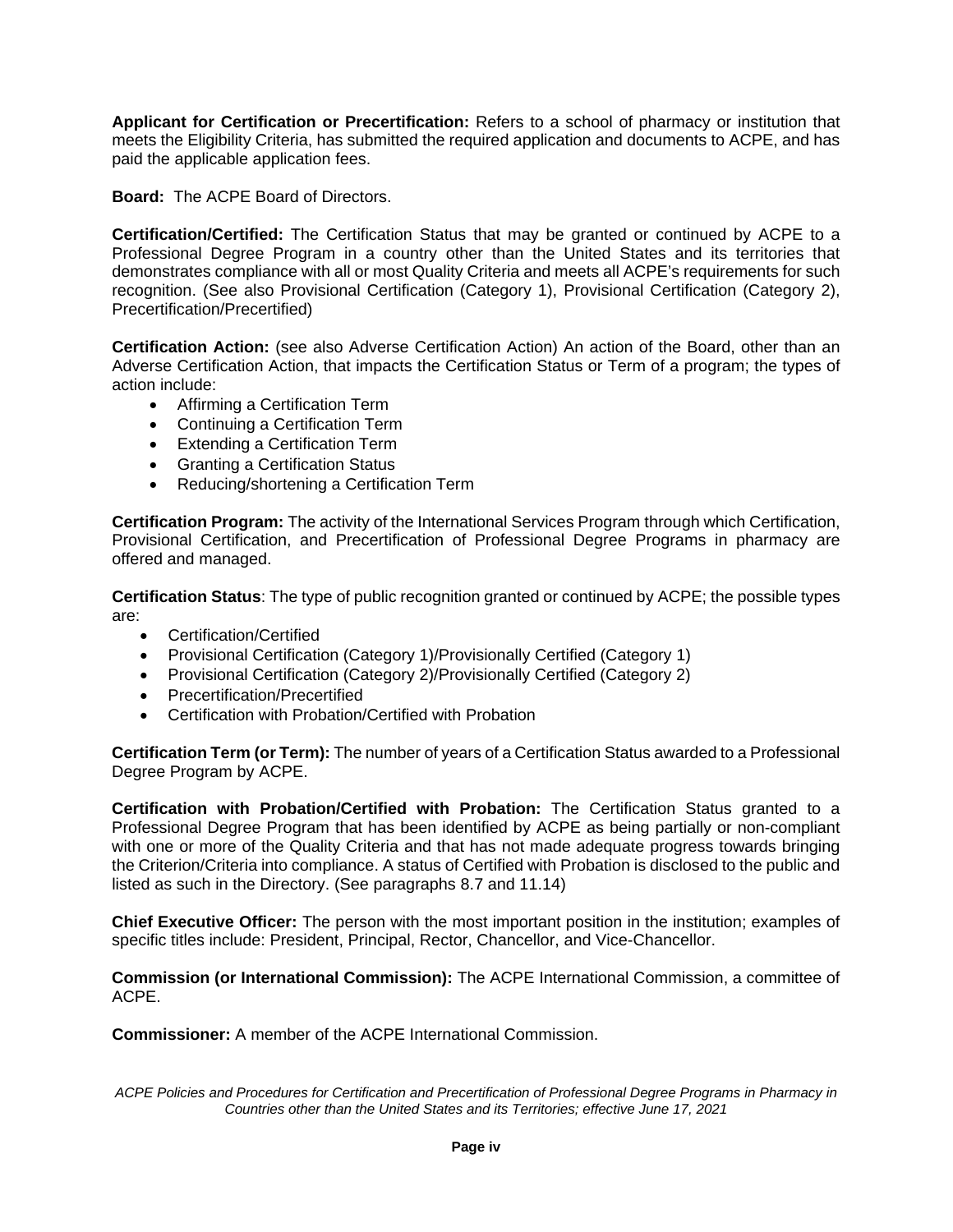**Complaints Policy:** ACPE's policy related to complaints that is published on its website <https://www.acpe-accredit.org/complaints/>

**Compliance/Compliant (of the Professional Degree Program):** No factors exist that compromise current compliance with the Quality Criteria; no factors exist that, if not addressed, may compromise future compliance.

**Compliance/Compliant with Monitoring (of the Professional Degree Program)**: No factors exist that compromise current compliance with the Quality Criteria; factors exist that, if not addressed, may compromise future compliance; **OR** factors exist that compromise current compliance and an appropriate plan exists to address the factors that compromise compliance, the plan has been fully implemented, sufficient evidence already exists that the plan is addressing the factors and will bring the program into full compliance.

**Comprehensive Evaluation Visit:** An evaluation visit conducted by a team of evaluators to assess the compliance of a program with all Quality Criteria for the purpose of either (a) an application for Certification or Precertification, (b) an application to advance from Precertification to Certification, or (c) continuing Certification after the expiration of the standard review cycle as defined by ACPE. Note: As deemed necessary by the ACPE Board, a comprehensive evaluation will be conducted in person on-site or using a virtual format (see Virtual Site Visits Policy and Guidance; Addendum 7).

**Continue/Continued:** An action by the Board to "continue" implies that the Certification Term has been extended.

**Criterion/Criteria:** See Quality Criterion/Criteria.

**Dean:** The person identified as the leader of the school of pharmacy and Professional Degree Program; the term is intended to include terms such as Director, Chair, or Head of School.

**Directory:** The Directory (detailed listing) of Professional Degree Programs with Certification Status on the ACPE website www.acpe-accredit.org.

**Eligibility Criteria:** The conditions and pre-requisites, as set by ACPE from time to time, that must be met by a Professional Degree Program, school and university (if applicable) in order for an application for Certification or Precertification to be submitted to ACPE for consideration, and for Certification Status to be granted or continued. (See paragraph 6)

**Enrollment:** The number of students enrolled (admitted and currently studying) in the Professional Degree Program of the school of pharmacy.

**Evaluation Team:** The evaluators appointed by ACPE to conduct an evaluation visit.

**Evaluation Team Report (ETR):** The written report generated by the evaluation team that assesses compliance of the Professional Degree Program with each of the Quality Criteria as observed during the evaluation visit. The ETR does not represent a final certification action but is an evaluative step in the review process.

**Evaluation Visit:** The conduct of a comprehensive, focused or verification evaluation of a program either in person on-site or using a virtual format, as determined by the Board (see applicable terms in this Glossary).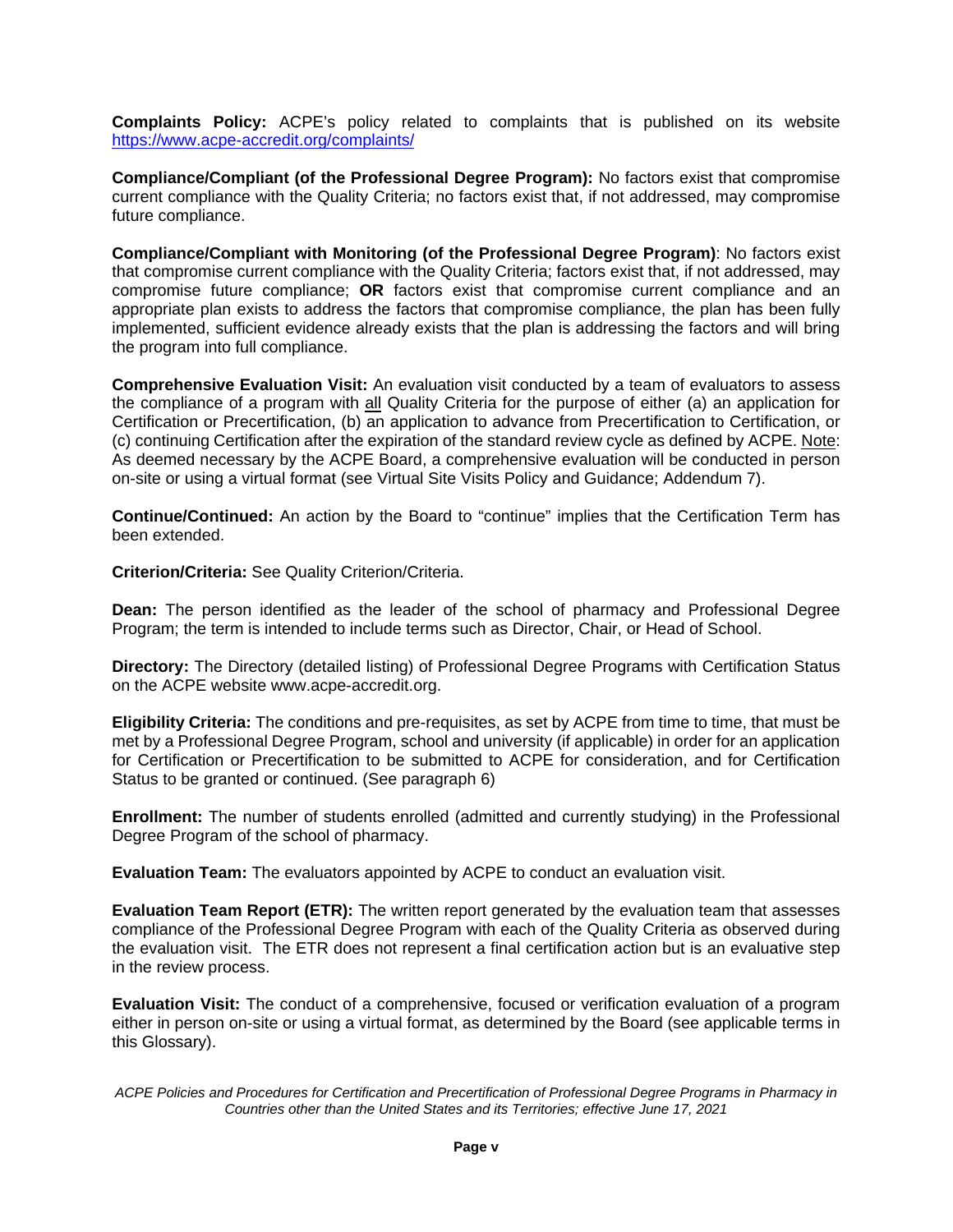**Executive Director:** The chief executive officer of ACPE.

**Fee Schedule:** The listing of fees and charges raised by ACPE for services and activities provided by the International Services Program. The schedule is published on the ACPE website https://www.acpe-accredit.org/international-services-program/#tab-Fees.

**Focused Evaluation Visit:** An evaluation visit conducted by a team of evaluators for the purpose of either: (a) evaluating compliance of the program against specific Quality Criteria previously found to be Non-compliant, Partially Compliant, or Compliant with Monitoring, or (b) evaluating continued compliance of the program two-years after the granting of Certification, or (c) evaluating continued compliance of a program that is planning or has undergone a Substantive Change, when deemed necessary by the Board, or (d) evaluating compliance of the program being considered for advancement from Precertification to Certification. A focused evaluation visit is not preceded by a comprehensive self-study by the school, but other forms of reporting may be required. (See paragraphs 11.6, 11.7, 13.5, and 13.6) Note: As deemed necessary by the ACPE Board, a focused evaluation visit will be conducted in person on-site or using a virtual format (see Virtual Site Visits Policy and Guidance; Addendum 7).

**Forum for Litigation:** The courts where litigation may be instituted by foreign programs, schools, institutions, or ACPE. (See paragraph 16)

**Grant:** An action of the Board to award a Certification Status.

**Institution:** The regularly incorporated and legally empowered postsecondary educational institution, such as a university, within which a school of pharmacy operates. (See also University)

**Interim Monitoring:** Monitoring undertaken between comprehensive evaluation visits for the purpose of evaluating continued compliance or progress toward achievement of compliance when a program has been found to not be in compliance with a Quality Criterion/Criteria. Monitoring may be conducted with a written report (an interim report) or a focused evaluation visit.

**Interim Report:** A report that provides updates and details of progress in a specific area of concern regarding a Quality Criterion/Criteria that have been identified by ACPE as being Non-compliant, Partially Compliant, or Complaint with Monitoring. (See paragraphs 11.7, 11.8 and 13.6)

**International Commission:** The ACPE International Commission, a committee of ACPE.

**International Services Program (ISP):** The program of ACPE through which Certification and Precertification of Professional Degree Programs in pharmacy and other international services and activities are offered and managed.

**International Services Program Advisory Group (ISPAG):** The group of individuals appointed by the International Commission to provide broad geographic and cultural perspectives, input, and advice on ISP programs, services, activities, and documents.

**Invitation to Evaluate:** The official application for Certification or Precertification submitted by an institution to ACPE.

**Letter of Intent:** A non-binding (without obligation) expression of interest submitted by a school or institution indicating a desire to apply for Certification or Precertification. (See paragraphs 10.1 and 11.1)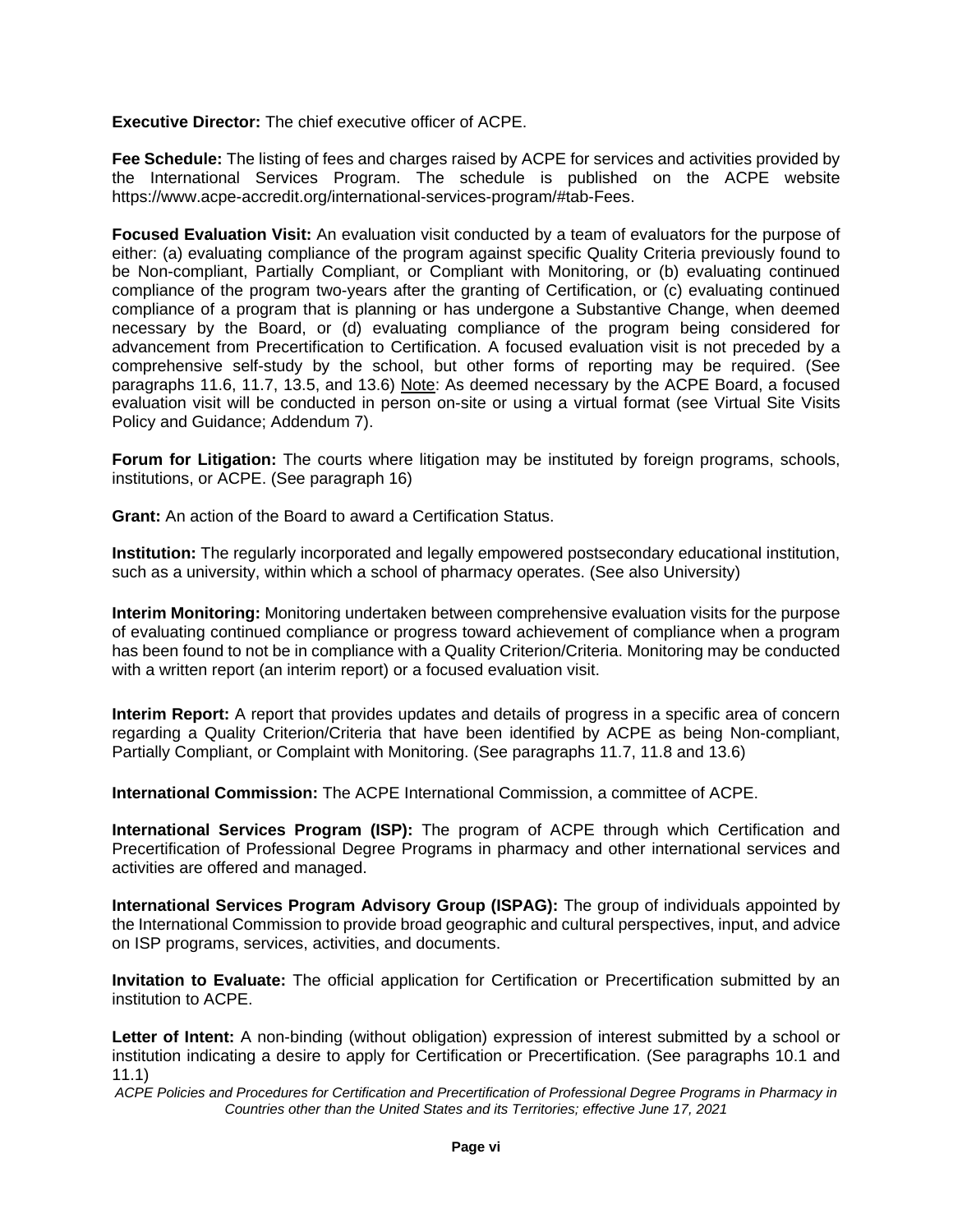**Mission (of a school or university):** Primary purpose and objectives; reason for existing.

**National and state agencies:** Would include equivalent agency terms, such as "federal" and "provincial" based on the country's political structure and governance.

**Non-Compliance/Non-Compliant (of the Professional Degree Program):** Factors exist that compromise current compliance with the Quality Criteria; an appropriate plan to address the factors that compromise compliance does not exist or has not yet been initiated; **OR** adequate information was not provided to assess compliance.

**Partial Compliance/Partially Compliant (of the Professional Degree Program): Factors exist that** compromise current compliance with the Quality Criteria; an appropriate plan exists to address the factors that compromise compliance and it has been initiated; the plan has not been fully implemented and/or there is not yet sufficient evidence that the plan is addressing the factors and will bring the program into compliance.

**Preceptor:** An individual who instructs students in a practice setting. Similar terms include: tutor, practice-based tutor, and practitioner-educator.

**Precertification**: The status of public recognition that ACPE grants to a new pharmacy degree program (i.e., for which there has not yet been a graduating cohort of students) for a limited period of time that signifies that the program is progressing towards Certification and is likely to attain Certification before the expiration of that time period. The term of Precertification of the program shall be limited to a maximum of twelve (12) months beyond the anticipated date of graduation of the program's first cohort of students, unless the Board, for good cause and at its sole discretion, grants an extension to the Precertification term.

**Preliminary Review:** A two-stage, initial review of an application for Certification or Precertification and a school's self-study report, prior to review by ACPE's International Commission and Board. (See paragraphs 10.3 and 11.3)

**Preliminary Review Team (PRT):** A team typically comprised of one member of ACPE's International Commission and at least one member of the ACPE Staff or a consultant appointed for the purpose of conducting a Preliminary Review. (See paragraphs 10.3 and 11.3)

**President (of a university):** The Chief Executive Officer of the university. Equivalent terms may include Chancellor, Vice-Chancellor, Principal, or Rector.

**Probation:** (See Certification/Certified with Probation)

**Professional Degree Program (in pharmacy):** A postsecondary academic degree program offered at an institution of higher education and designed to prepare graduates to practice as a pharmacist. Professional degree programs may be entry-level or postgraduate programs, and must be recognized as a professional qualification or additional professional qualification in the relevant jurisdiction's register for pharmacists.

**Provisional Certification/Provisionally Certified:** The Certification Status of a program that has been granted either Provisional Certification (Category 1), Provisional Certification (Category 2), or Provisional Certification (Category 1 and 2).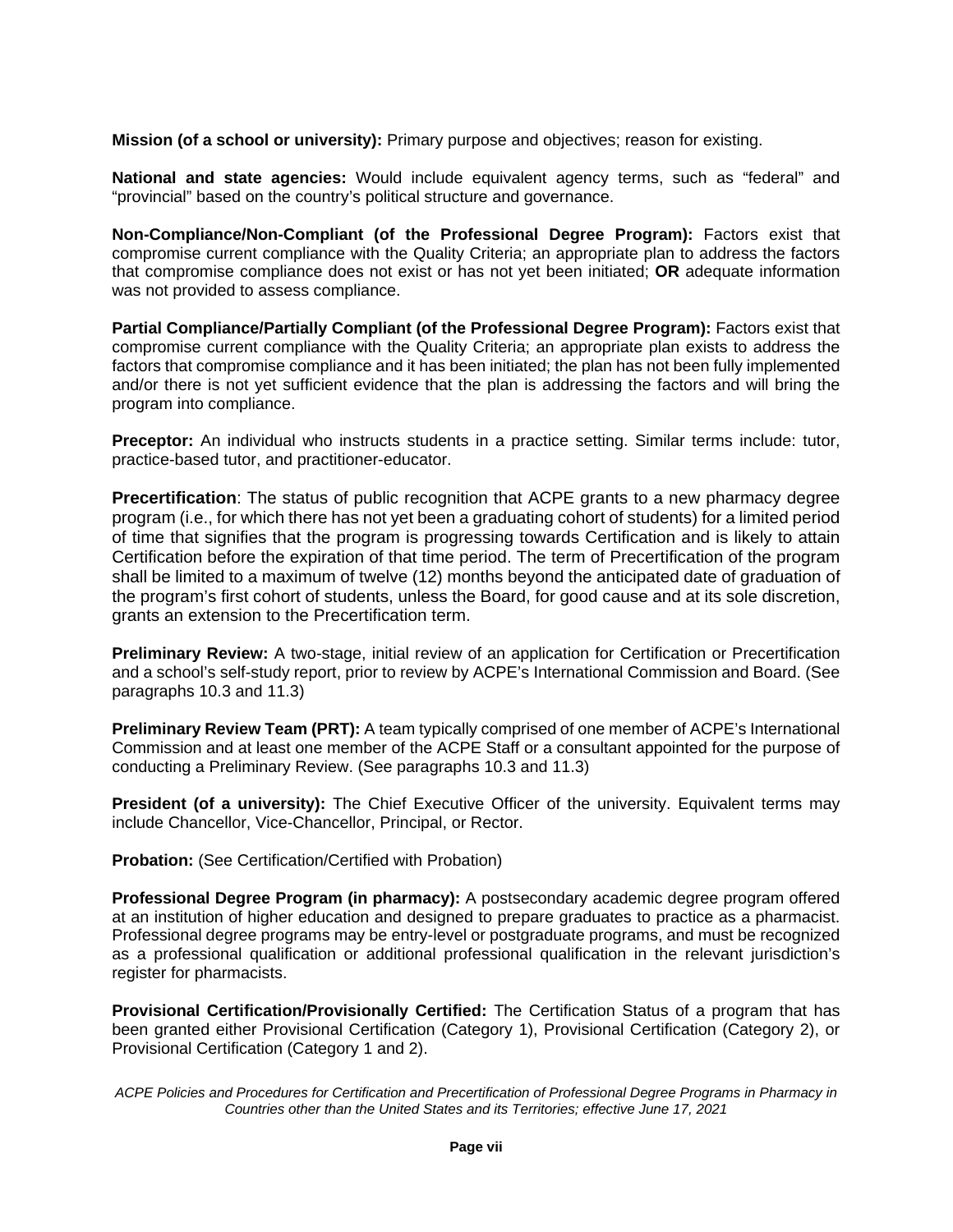**Provisional Certification (Category 1)/Provisionally Certified (Category 1):** The Certification Status that may be granted by ACPE to a Professional Degree Program in a country other than the United States and its territories that may have factors that compromise compliance with Quality Criteria, but that has initiated appropriate plans to address such factors, and meets all ACPE's requirements for such recognition. (See paragraphs 7.3, 7.5, 8.4, 8.6, 10.10, 11.4 – 11.9, 11.13, 11.15, 13.1, 13.5, and 15.3)

**Provisional Certification (Category 2):** The Certification Status that may be granted by ACPE to a Professional Degree Program in a country other than the United States and its territories that demonstrates compliance with all or most Quality Criteria and meets all ACPE's requirements for such recognition. Provisional Certification (Category 2) may be granted following the conduct of a Virtual Site Visit evaluation when the Board has determined that an on-site evaluation visit is not possible or advisable for reasons of security, health, safety, or other circumstance identified by the Board. Provisional Certification (Category 2) is envisioned as a temporary Certification Status, and the program is expected to advance to Certification at the earliest opportunity, subject to meeting all requirements and conditions set by ACPE. (See paragraphs 7.4, 7.5, 8.5, 8.6, 10.10, 11.4, 11.5, 11.8 – 11.10, 11.13, 11.15, 13.1, 13.5, and 15.3)

**Remand:** The action of an Appeals Panel to send back an appeal resulting from an Adverse Certification Action to the ACPE Board for further consideration. (See paragraph 16.4)

**Report of Proceedings:** The official report of accreditation and certification actions of the ACPE Board of Directors; reports are published after the regularly scheduled meetings of the Board (typically January and June), and after any meeting of the Board at which accreditation or certification actions are taken.

**Quality Criterion/Criteria:** ACPE's International Quality Criteria for Certification of Professional Programs in Pharmacy.

School of Pharmacy/School: The academic unit directly responsible for offering the professional degree program; related terms include College of Pharmacy, Faculty of Pharmacy, Department of Pharmacy, and Pharmacy Program.

**Self-Assessment Instrument:** ACPE's required template for the self-study report.

**Self-Study/Self-Study Report:** A comprehensive, broad-based review and self-assessment process/report of a school's professional degree program in pharmacy to document accomplishments and strengths, self-assess compliance with Quality Criteria, identify areas for improvement, and outline a plan for making those improvements.

**Social Accountability:** The obligation of pharmacy schools to direct their education, research and service activities towards addressing the priority health needs of the community, region, and/or nation they have a mandate to serve. The priority health needs are to be identified jointly by governments, healthcare organizations, health professionals and the public. (Adapted from WHO 1995 and ASPIRE 2012[2\)](#page-9-0)

<span id="page-9-0"></span><sup>&</sup>lt;sup>2</sup> Association for Medical Education in Europe: International Recognition of Excellence in Medical Education; www.aspire-to-excellence.org

*ACPE Policies and Procedures for Certification and Precertification of Professional Degree Programs in Pharmacy in Countries other than the United States and its Territories; effective June 17, 2021*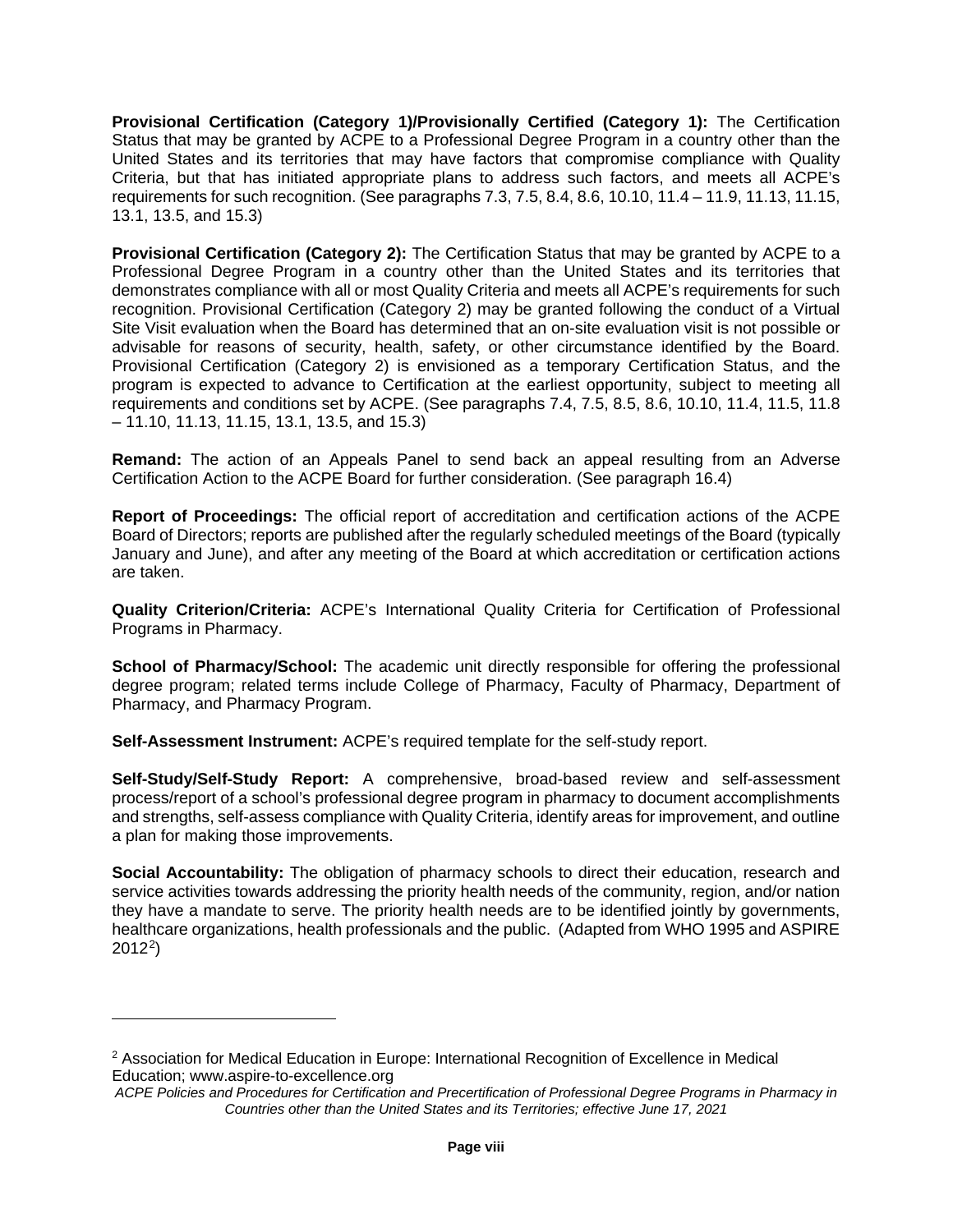**Staff:** The members of the staff of ACPE, unless specifically referring to the staff of the school of pharmacy or institution.

**Stakeholders:** The individuals, groups, or entities that have an interest or concern in the wellbeing and/or outcomes of the school, institution, or program; for example, pharmacies that employ the graduates of the school, professional organizations, other healthcare providers who work with the graduates.

**Substantive Change:** A notable change in the professional degree program, the school of pharmacy, or the institution that may impact the quality of the program or its ability to remain in compliance with all Quality Criteria. (See paragraph 14)

**Threshold Rubric (Certification):** An instrument used by a Preliminary Review Team, the International Commission and the Board to evaluate the readiness of a school and program for an evaluation visit for consideration of an application for Certification.

**Threshold Rubric (Precertification)**: An instrument used by a Preliminary Review Team, the International Commission and the Board to evaluate the readiness of a school and program for an evaluation visit for consideration of an application for Precertification.

**University:** A postsecondary institution of higher education that is regularly incorporated, legally empowered, and authorized to award degrees in accordance with national laws and regulations, and whose mission encompasses professional education, scholarship, research, and service.

**Verification Visit:** An on-site evaluation visit conducted for the purpose of verifying the findings of a Virtual Site Visit. (See paragraphs 7.4, 10.9, 11.9, 11.10, 11.16 and 13.3 )

**Virtual Site Visit**: A virtual site visit (VSV) is the evaluation of a pharmacy degree program that uses web-based audio and visual connections to facilitate a synchronous virtual face-to-face interaction with and evaluation of the pharmacy program using an engaged, interactive format that allows for a visual display of individuals, groups, documents, physical facilities, and other locations, as required. The rigor, quality, and process of the VSV, as well as the opportunity for the pharmacy program to provide evidence and verify, clarify, or amplify evidence, must be comparable to an in-person on-site visit. (See Addendum 7)

**Vision (of a school or university):** Aspirations; desired future state.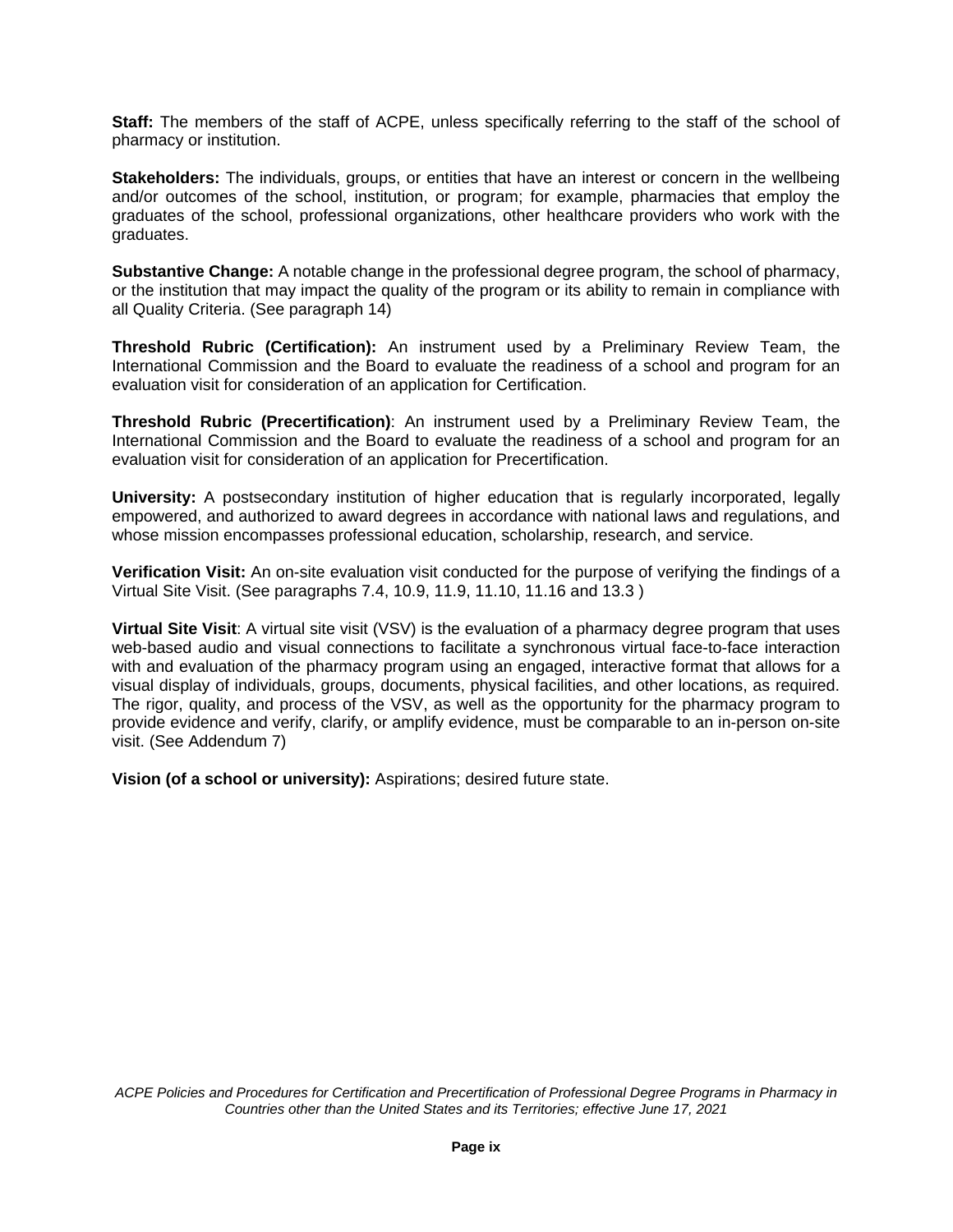# **ACPE Policies and Procedures for Certification and Precertification of Professional Degree Programs in Pharmacy in Countries other than the United States and its Territories**

# **1. Scope of Certification**

The Accreditation Council for Pharmacy Education (ACPE), through its International Services Program (ISP), offers voluntary Certification and Precertification to Professional Degree Programs in pharmacy in countries other than the United States of America and its territories. Evaluation and Certification or Precertification of Professional Degree Programs in pharmacy *(hereinafter "programs")* is in accordance with ACPE's *International Quality Criteria for Certification of Professional Degree Programs in Pharmacy* (*hereinafter "Quality Criteria")*. Information concerning specific programs may be obtained by corresponding directly with the programs listed in the ACPE Directory of Professional Degree Programs with Certification Status, available at [https://www.acpe-accredit.org/international-services-program/#tab-CertifiedPrograms.](https://www.acpe-accredit.org/international-services-program/#tab-CertifiedPrograms)

# **2. Purpose of Certification**

The essential purpose of the certification process is to provide a professional judgment of the quality of the Professional Degree Program(s) of a school of pharmacy and to encourage and facilitate continued improvement thereof. Certification and Precertification concern themselves with both *quality assurance* and *quality improvement*. The responsibilities of ACPE's Certification Program are:

- To formulate the educational, scientific and professional principles and quality criteria for professional degree programs in pharmacy which a school of pharmacy is expected to meet and maintain for Certification or Precertification of its program(s), and to revise these principles and quality criteria when deemed necessary or advisable.
- To formulate policies and procedures for the Certification and Precertification processes and requirements.
- To evaluate the Professional Degree Program(s) of any school of pharmacy outside the United States of America and its territories that applies for Certification or Precertification of its program(s).
- To provide a list ("Directory") of Professional Degree Programs of schools of pharmacy with Certification Status for the use of interested agencies and the public, and to keep such directory current.
- To provide assurances to stakeholders that the Professional Degree Programs which have been certified continue to comply with Quality Criteria, and, therefore, to conduct periodic evaluations in a manner similar to that for an application for Certification.

*ACPE Policies and Procedures for Certification and Precertification of Professional Degree Programs in Pharmacy in Countries other than the United States and its Territories; effective June 17, 2021*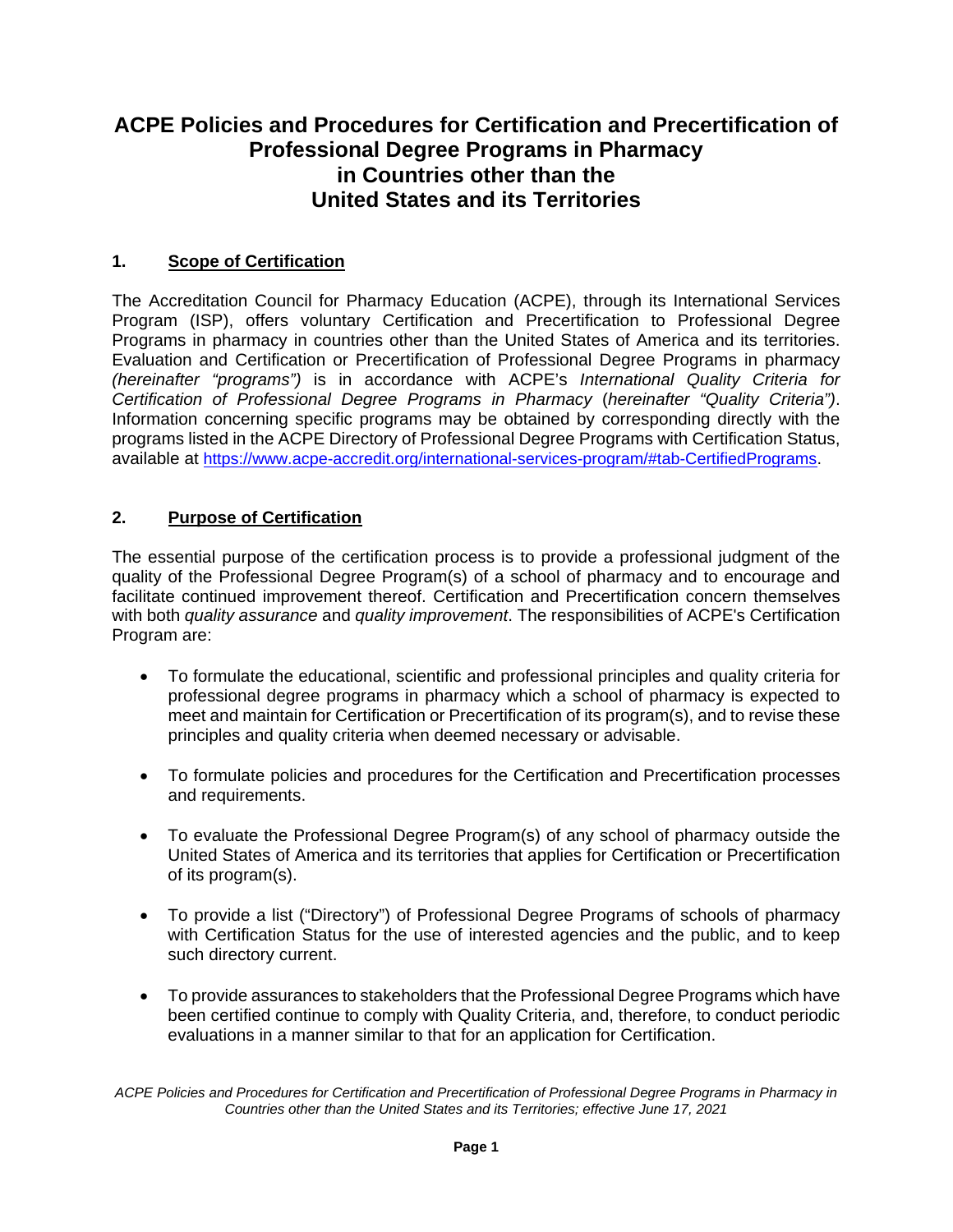Certification and Precertification of professional degree programs in pharmacy provide a basis for quality assurance. In so doing, they serve multiple stakeholders:

For the **public and the protection of public health**, Certification and Precertification assure conformity or anticipated conformity to general expectations of the pharmacy profession that have been developed and validated through a broad-based, transnational consensus process, and facilitate the identification of schools of pharmacy that have explicitly undertaken activities directed at establishing and improving the quality of their professional degree programs, and are carrying them out successfully. Certification and Precertification also support improvement of the professional services available to the general public in that schools of pharmacy and universities offering Certified or Precertified degree programs are expected to be socially accountable by modifying and updating their requirements to reflect contemporary national and societal needs, as well as advances in knowledge, technology, and practice.

For **students and prospective students**, Certification and Precertification provide an assurance that a program has been found to provide or be advancing in its development to provide satisfactory educational preparation for practice.

For **institutions of higher education**, Certification and Precertification provide a framework for self-assessment and improvement as well as the opportunity for external review and counsel, and the exchanging of experience with other institutions. Certification and Precertification can also provide a basis for evaluation and decision-making by private and public agencies, including universities evaluating the academic qualifications of candidates applying to graduate programs, **national, state and local governments**.

# **3. Governance**

ACPE established a committee in January 2011, designated the ACPE International Commission (IC), to support the achievement of ACPE's mission to assure and advance the quality of pharmacy education, and to better serve ACPE's international activities and services.

The functions of the IC include:

- making recommendations to the ACPE Board of Directors (the "ACPE Board") regarding Quality Criteria, policies and procedures, and other matters related to ACPE's international activities and services
- assisting in strategic planning from a global perspective.
- identifying potential activities and collaborative opportunities
- advising the Board on entering into memorandums of understanding and other collaborations, and the terms thereof
- reviewing applications for Certification and Precertification and evaluations of Professional Degree Programs in countries other than the United States and its territories, and recommending actions to the ACPE Board
- soliciting and receiving input and advice from stakeholders to obtain broad global perspectives and wisdom to assure the quality, validity and improvement of ACPE's international activities and services
- advising the ACPE Board and Staff, when requested, on matters related to complaints received by ACPE.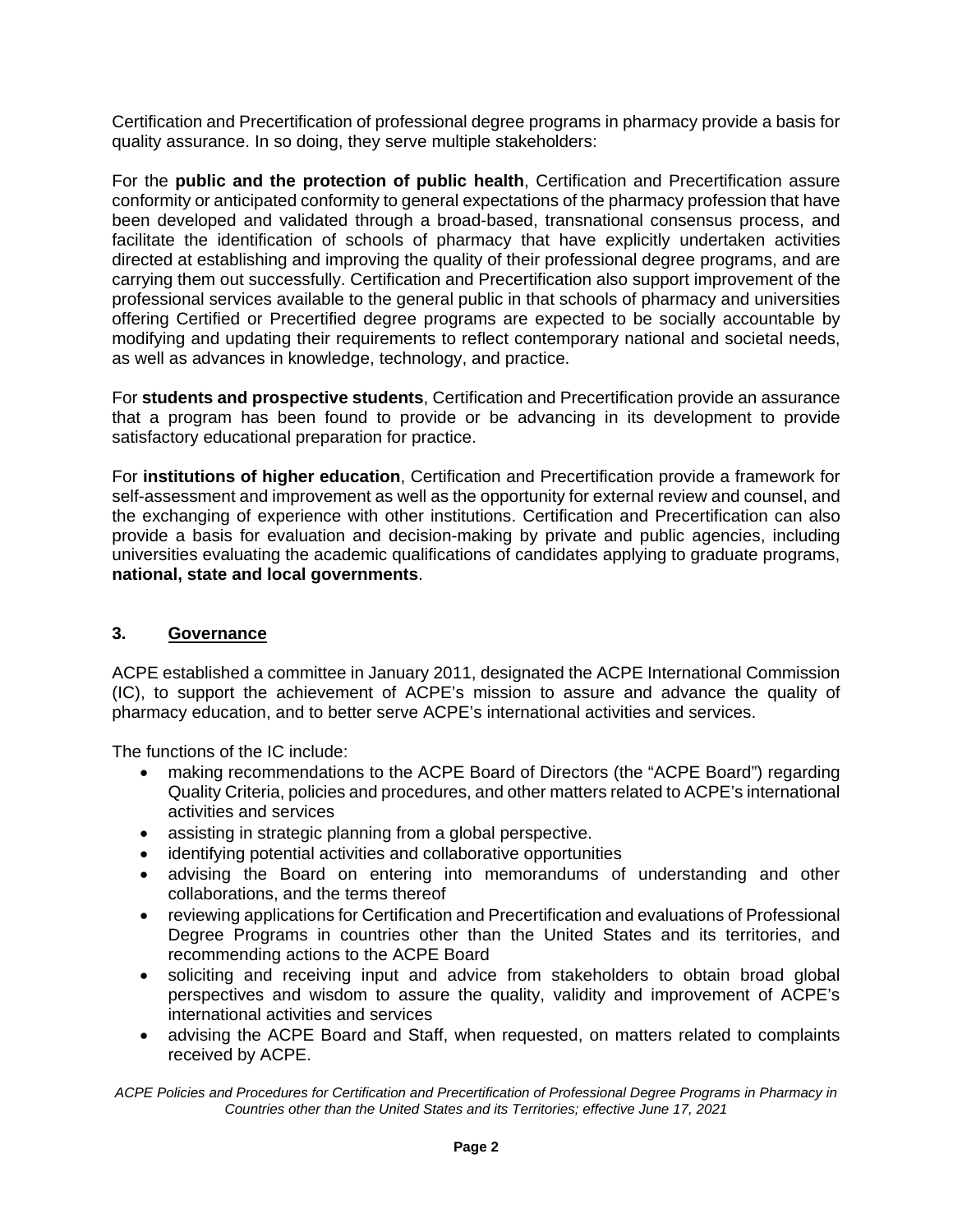The IC meets approximately one or two months prior to each regularly scheduled meeting of the Board. Additional meetings of the IC may be convened periodically when authorized by the Board. The meetings of the IC may be conducted in person, by teleconference, or by other means approved, from time to time, by the Commission.

Prior to evaluation and action by the Board, the Commission shall review applications for Certification, Precertification, and continuation of a program's Certification Status, potential changes in or withdrawal of a program's Certification Status, and any other certification-related matter as determined by the Board. Based on their review, the members of the Commission shall recommend an action to the Board. Recommendations of the IC will be considered by the Board at its next regularly scheduled meeting (which typically occur in January and June of each year) or at such other meetings as the Board shall determine. **All Certification and Adverse Certification Actions will be taken solely by the Board**.

The membership, terms of office, meetings, expenses, and responsibilities of members of the IC are determined by Terms of Reference, which are adopted and may be revised from time to time by the Board. The current Terms of Reference of the IC are appended to these Policies and Procedures. (See Addendum 1)

In order to effectively and efficiently achieve the above-listed functions, the IC may recommend to the Board the establishment of structures and mechanisms that facilitate input and advice from stakeholders as deemed necessary and appropriate. The Board approved the establishment of the International Services Program Advisory Group (ISPAG) to support the work of the International Services Program by providing input and advice on ISP activities, services, and documents.

# **4. Quality Criteria**

ACPE's Quality Criteria reflect professional and educational qualities identified by ACPE through international dialogue, consensus, and feedback as essential to programs leading to a Professional Degree Program in pharmacy. Based upon the several evaluative steps in the certification process, the Board determines the eligibility of the program to be certified or precertified, compliance with the Quality Criteria, and the likelihood of continued compliance. Specific examples of documentation, data, and descriptive text have been identified by ACPE for each Criterion to illustrate ways for a school to provide evidence of the program's compliance with the Criterion. Moreover, such elements assist evaluation teams in the application of the Quality Criteria to such programs.

# **5. Establishment, Review, and Revision of Quality Criteria**

The first set of Quality Criteria was adopted and published in 2012. Quality Criteria are revised periodically in keeping with changes in pharmacy education and pharmacy practice globally.

ACPE maintains a systematic program of review that assures that its Quality Criteria are appropriate to the educational preparedness of the students and graduates and are adequate to

*ACPE Policies and Procedures for Certification and Precertification of Professional Degree Programs in Pharmacy in Countries other than the United States and its Territories; effective June 17, 2021*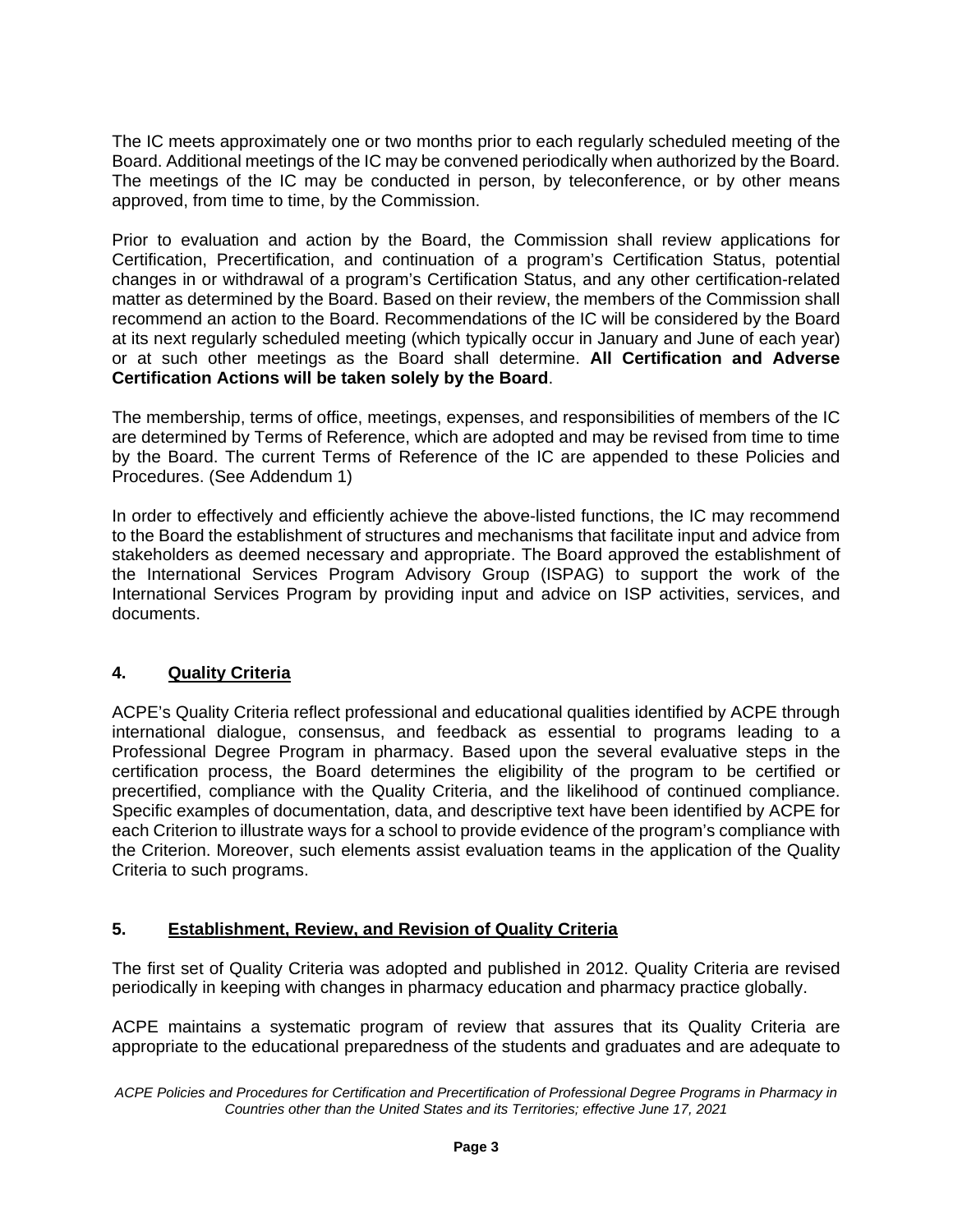evaluate the quality of professional education provided by the program. The systematic program of establishment, review, and revision is comprehensive and involves the international community of interest, allows for input by relevant stakeholders, and includes examination of each Criterion and evidence of compliance, as well as the Quality Criteria as a whole. The review and revision process for the examples of evidence of compliance (such as documentation and data) may be separate from that of the Quality Criteria themselves. The Quality Criteria will be reviewed approximately every six to eight years, or more frequently if required based on specific need, while the requirements for documentation, data, and descriptive text to provide evidence of compliance can be refined and improved as needed based on experience and feedback from stakeholders. If at any point it is determined by ACPE that a substantive change needs to be made to a Criterion/Criteria, action for change is initiated within 12 months. Completion of the revision process will occur within a reasonable period of time and as soon as feasible, based upon the magnitude of the change necessitated.

Action for establishing or revising Criteria requires that advance public notice of the revisions proposed by ACPE be provided to relevant stakeholders. A draft of the proposed revisions is posted on the ACPE web site [\(www.acpe-accredit.org\)](http://www.acpe-accredit.org/) and is made available to the general public and to relevant stakeholders with an invitation to comment. Relevant stakeholders include: the deans (or equivalent), institutional administrative and executive officers, academic staff, and students of programs with Certification Status; educational and professional organizations and other bodies interested in or affected by the certification process. Comments on the proposed revisions received within the published timeframe for the comment period are taken into account and considered in the revision process. Subsequently, proposed revisions are reviewed by the members of the ISPAG and IC, and the recommendations made by the IC are submitted and considered by the Board. The revised Quality Criteria become effective on a date designated by the Board based upon the magnitude of the change.

# **6. Eligibility for ACPE Certification and Precertification**

In order for a Certification Status to be granted or continued, the Professional Degree Program must be part of an independent school of pharmacy, a school of pharmacy within a university, or other structure approved by the Board. The school or university must be a postsecondary educational institution that is regularly incorporated, legally empowered, and authorized to award such a degree in accordance with national and/or regional laws and regulations. The institutional environment or setting for the Professional Degree Program must be equivalent to a university and include a mission that encompasses professional education, scholarship, research, and service. Before a Certification action is taken, the school of pharmacy must have graduated at least one class of students from the Professional Degree Program in pharmacy for which Certification is being applied. Evaluation for purposes of applying for Certification or Precertification requires an invitation by the Chief Executive Officer or designate of the institution.

If national, state or provincial systems for institutional and/or programmatic accreditation are available to the school and institution at the time of application for Certification, ACPE requires that the school, institution and/or program is accredited or actively pursuing such accreditation; provided that ACPE may exempt the program from the requirement to achieve national programmatic accreditation if national regulations exist that permit a program to achieve either international or national programmatic accreditation. The absence of such accreditation will not

*ACPE Policies and Procedures for Certification and Precertification of Professional Degree Programs in Pharmacy in Countries other than the United States and its Territories; effective June 17, 2021*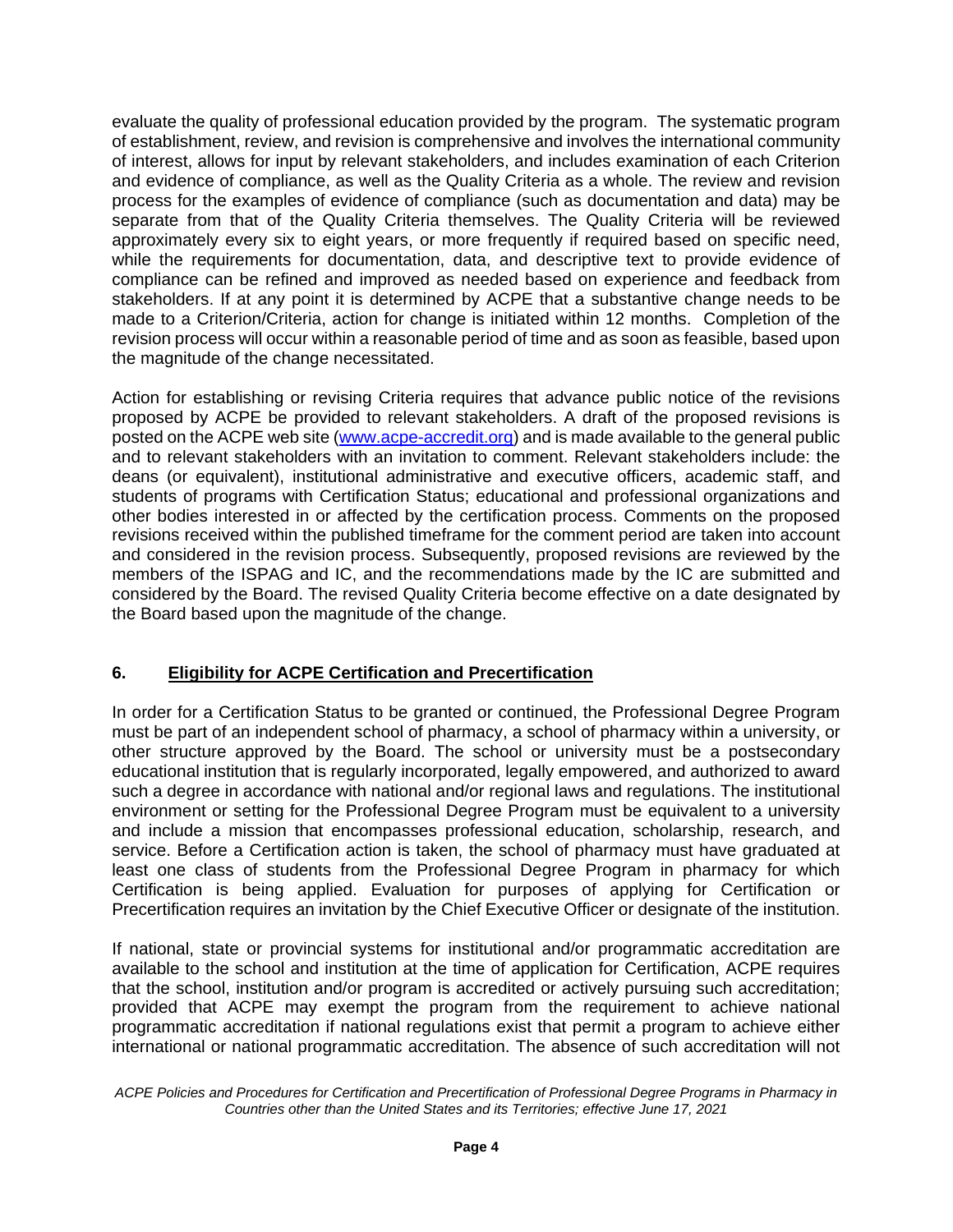necessarily preclude the submission of an application for Certification or Precertification since Certification by ACPE is determined independent of accreditation or certification by any other agency. Accreditation or certification by another accrediting or certifying body may impact the application for Certification but it does not guarantee the granting of Certification or Precertification by ACPE.

If a school and/or institution is actively pursuing national/state/provincial accreditation at the time of application for Certification and the program is subsequently certified by ACPE, unless the institution can provide evidence that the reasons for the failure were not within the control of the institution, failure to achieve such accreditation within three (3) years of being granted Certification will constitute grounds for additional monitoring by ACPE and may result in an action by ACPE including, but not limited to one of the following:

- a) the program being placed on Administrative Warning (see paragraph 7.7)
- b) the program being given the status of Certification with Probation (see paragraph 7.6)
- c) the Certification Status of the program being withdrawn (see paragraph 15).

If national, state or provincial systems for institutional and/or programmatic accreditation become available to the school and institution after the time of application for Certification, ACPE requires that the school, institution and/or program actively pursues such accreditation and becomes accredited within a period of time deemed acceptable by the Board; provided that ACPE may exempt the program from the requirement to achieve national programmatic accreditation if the program has the option to obtain *either* international or national programmatic accreditation pursuant to relevant law. Unless the institution can provide evidence that the reasons for the failure were not within the control of the institution, failure to apply for and achieve such accreditation in the time deemed acceptable by the Board will constitute grounds for additional monitoring by ACPE and may result in an action by ACPE including, but not limited to one of the following:

- a) the program being placed on Administrative Warning (see paragraph 7.7)
- b) the program being given the status of Certification with Probation (see paragraph 7.6)
- c) the Certification Status of the program being withdrawn (see paragraph 15).

ACPE reserves the right to refuse to accept an application for Certification or Precertification of a Professional Degree Program that otherwise meets the Eligibility Criteria or to consider continuation of Certification Status under circumstances that include but are not limited to the following:

- ACPE determines that it is unable to undertake a comprehensive and accurate evaluation of the Professional Degree Program in accordance with these policies and procedures and ongoing compliance of the program with the Quality Criteria and Policies and **Procedures**
- ACPE representatives are prevented from undertaking travel to the applicant's country or a region thereof in terms of ACPE's travel policies (See Addendum 2 *ACPE Travel Guidelines for International Certification and Consulting Activities*)
- The diplomatic or trade relationship between the applicant's country and the United States prevents ACPE from providing services in the country
- A US-imposed embargo (temporary or permanent) precludes or discourages the provision of services by ACPE in the applicant's country.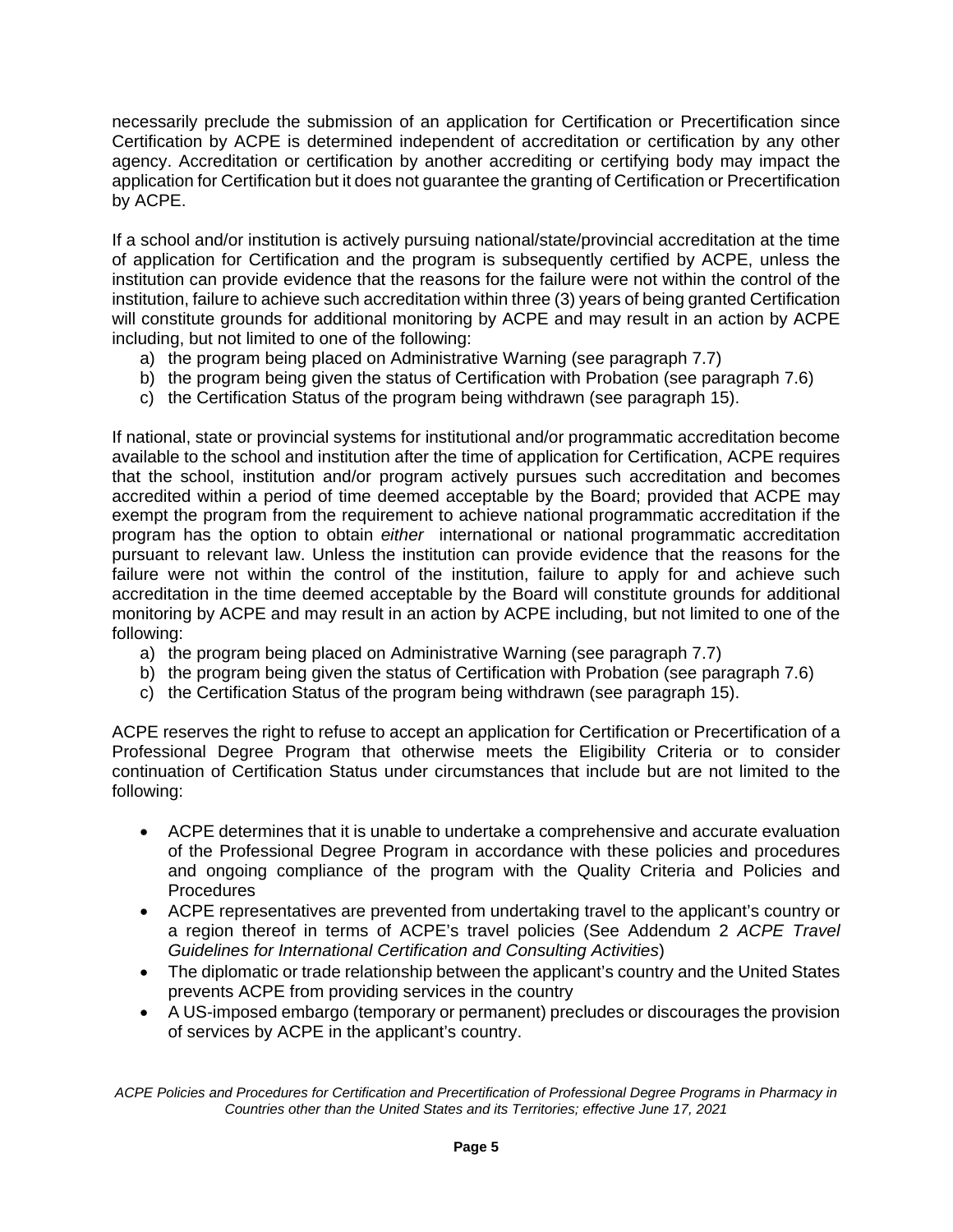The Board may, from time to time, apply additional criteria for the acceptance of applications for Certification or Precertification. Such criteria will be posted on the ACPE website.

ACPE will disclose to the applicant the reasons for its refusal to accept an application for Certification or Precertification. Under such circumstances, any application fees paid to ACPE shall be refundable, less any direct costs that ACPE has incurred in its review of the application for Certification or Precertification.

### **7. Types of Certification Status and Notification of Certification Decisions**

- **7.1 Precertification** A newly instituted pharmacy degree program may be granted Precertification during any stage of its development prior to the graduation of its first class; i.e., either before or after the admission of students. The Quality Criteria are the same as those employed for Certification; however, Precertification involves evaluation of planning in accord with the Quality Criteria and provision by the school and institution of reasonable assurances for a quality outcome. Public disclosure by the school of the terms and conditions of Precertification is required (see paragraph 8, "Reference to Certification and Precertification").
- **7.2 Certification** A program is granted Certification if it has demonstrated to the satisfaction of the Board that the program complies with the Eligibility Criteria and Quality Criteria, and there is reasonable assurance of continued compliance. Certified programs have the ongoing obligation to continually demonstrate compliance with the Quality Criteria.
- **7.3 Provisional Certification (Category 1)** A program is granted Provisional Certification (Category 1) if it has been demonstrated to the satisfaction of the Board that the program complies with the Eligibility Criteria and as a result of the initial comprehensive evaluation visit has been found to have factors that compromise compliance with Quality Criteria, but the school has demonstrated its preparedness to comply with all Quality Criteria and has initiated appropriate plans to address factors that compromise compliance. Provisional Certification (Category 1) may only be granted following a program's initial application for Certification. The standard term for Provisional Certification (Category 1) is two years, during which term the Board will monitor progress toward full compliance with Quality Criteria. If the program is not granted Certification within the two-year term, Provisional Certification (Category 1) may be withdrawn at the end of the two-year term (see also paragraph 11.7).
- **7.4 Provisional Certification (Category 2)** A program is granted Provisional Certification (Category 2) if it has been demonstrated to the satisfaction of the Board after the conduct of a Virtual Site Visit (VSV) that the program complies with the Eligibility Criteria and Quality Criteria, and there is reasonable assurance of continued compliance. Programs granted Provisional Certification (Category 2) have the ongoing obligation to continually demonstrate compliance with the Quality Criteria. Programs granted Provisional Certification (Category 2) can be

*ACPE Policies and Procedures for Certification and Precertification of Professional Degree Programs in Pharmacy in Countries other than the United States and its Territories; effective June 17, 2021*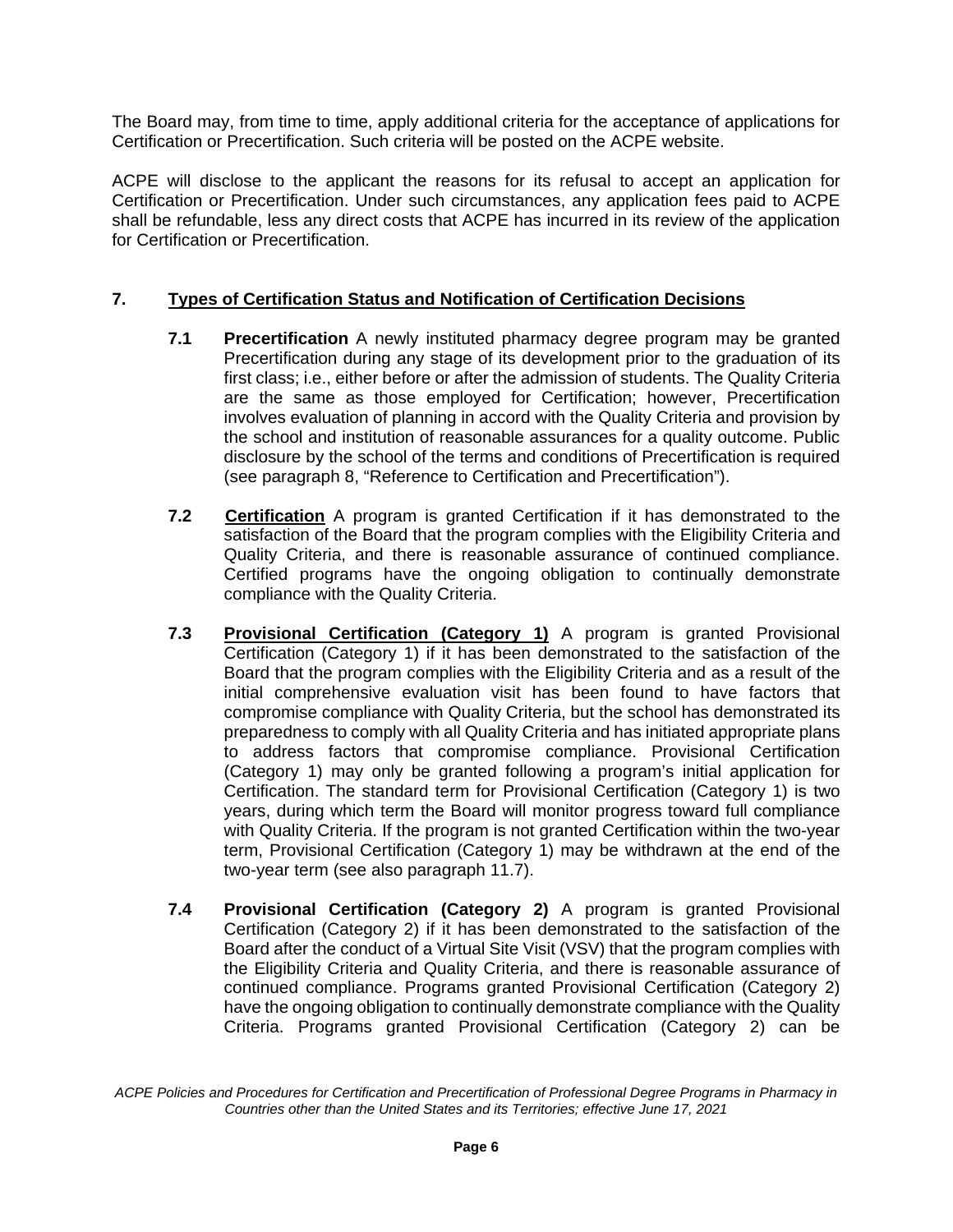considered for advancement to Certification after the satisfactory conduct of a Verification Visit (see also paragraphs 11.9, 11.10 and 13.3).

A program with Provisional Certification (Category 2) is subject to the same policies and procedures as a program with Certification, and must fully disclose the meaning and implications of its Certification Status, for example on its website and other appropriate media.

- **7.5 Provisional Certification (Category 1 and 2)** A program may hold Provisional Certification (Category 1) and Provisional Certification (Category 2) at the same time, if so determined by the Board. Such a program is subject to the same policies and procedures as a program with Certification, and must fully disclose the meaning and implications of its Certification Status, for example on its website and other appropriate media.
- **7.6 Certification with Probation/Certified with Probation** A certified program that has been determined by the Board to be partially or non-compliant with a Quality Criterion/Criteria and has failed to bring the Criterion/Criteria into compliance may be given the status of Certification with Probation/Certified with Probation at any time during the period of the program's Partial or Non-compliance (see paragraph 13.5.1). Graduates of a program with a status of Certification with Probation/Certified with Probation or Precertification with Probation will be deemed to have graduated from a Certified program. Giving the status of Certified with Probation is an Adverse Certification Action and is appealable (see paragraphs 15 and 16).
- **7.7 Administrative Warning** Administrative Warning is a status assigned by Staff to the Professional Degree Program when a school does not comply with administrative requirements for maintaining its Certification Status. These requirements include, but are not limited to: (1) failure to pay ACPE any invoiced fees or expenses within the time limitation indicated on the invoice; (2) failure to submit interim or annual reporting requirements by the established deadline; (3) failure to submit the self-study report by the established deadline; (4) failure to schedule an evaluation visit at or near the time established by ACPE; (5) failure to submit timely notification of a Substantive Change (see paragraph 14, "Substantive Change"); and (6) inappropriate use of an ACPE logo.

If Staff determine that a school has failed to meet its administrative obligations as listed above, the school will be notified in writing of each delinquency and given thirty (30) days to fulfill all outstanding requirements, after which continued failure to comply will result in the imposition of Administrative Warning. Administrative Warning will be removed once all administrative requirements have been met. Failure to remedy any such delinquency within the designated time period will result in a review for Board action at the next regularly scheduled Board meeting and may result in the program being placed on Probation (see paragraph 7.6, "Certified with Probation") or subjected to an Adverse Certification Action (see paragraph 15).

*ACPE Policies and Procedures for Certification and Precertification of Professional Degree Programs in Pharmacy in Countries other than the United States and its Territories; effective June 17, 2021*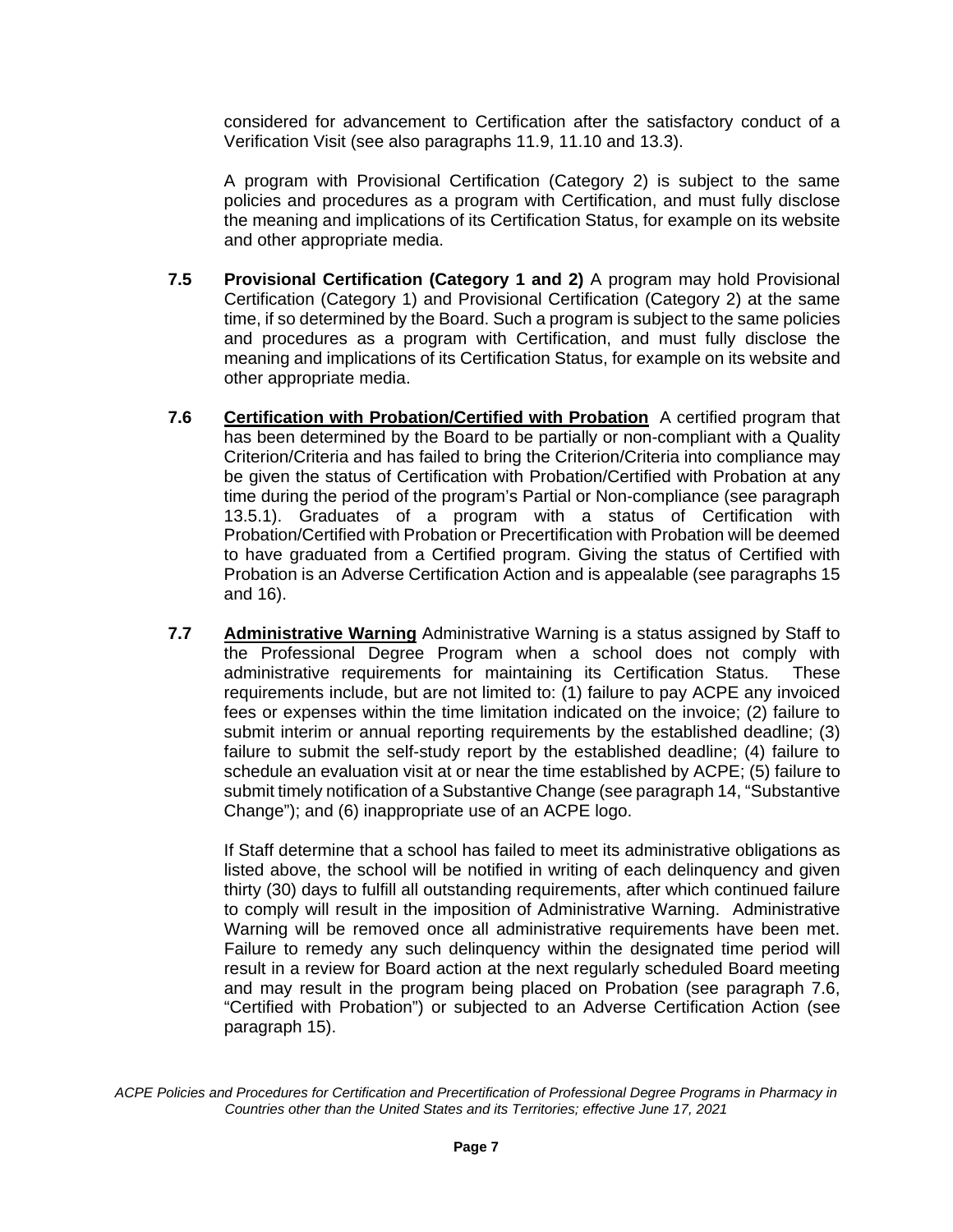Administrative Warning is a classification not subject to reconsideration or appeal. During a period of Administrative Warning, a program continues to be recognized according to its most recent Certification Status and is maintained in the Directory. In addition, the program will be listed as being on Administrative Warning in all documents and media published by ACPE that specify Certification Status.

#### **8. Reference to Certification Status**

The Certification Status of a program and other information as specified below may be disclosed by the school in its promotional and descriptive materials, such as its web site, catalog, or bulletin. Additionally, the Certification Status of a program may be included on the diploma or certificate awarded to a graduate. All references must accurately reflect the designation indicated in the current Directory. References to Certification Status are regularly monitored by ACPE to ensure accuracy; any inaccurate or misleading statements concerning the Certification Status of a program must be corrected immediately upon notice from ACPE. Any time a program's Certification Status changes, the change shall be reflected within 30 days on the ACPE web site.

ACPE's official logo and trademark for its International Services Program (see below) must be used in close conjunction with any reference to a Certification Status described in this paragraph. Additional details regarding use of ACPE logos and marks is provided in the document *Guidelines for Using ACPE Logos and Marks* (see Addendum 3).



**8.1 Application/Applicant** References to the effect that a school or institution has applied or is in the process of applying to ACPE for Certification or Precertification of an eligible program may only be made once a complete application has been formally submitted, fees paid, and receipt of the application acknowledged by ACPE. Applicants may state only the following in reference to the program's status: "[**Name of school and institution]** has applied for [**Certification or Precertification**] of its [**name of Professional Degree Program**] by the Accreditation Council for Pharmacy Education, 190 South LaSalle Street, Suite 2850, Chicago, Illinois 60603-3499, United States of America, TEL +1 (312) 664- 3575; FAX +1 (866) 228-2631, web site [www.acpe-accredit.org.](http://www.acpe-accredit.org/) For an explanation of the ACPE certification process, consult the office of the Dean (or equivalent) or ACPE [\(www.acpe-accredit.org\).](http://www.acpe-accredit.org)/)"

A school or institution may continue to use the above statement until such time as the Board has taken a certification action in terms of paragraph 10.3 or 11.3.

*ACPE Policies and Procedures for Certification and Precertification of Professional Degree Programs in Pharmacy in Countries other than the United States and its Territories; effective June 17, 2021*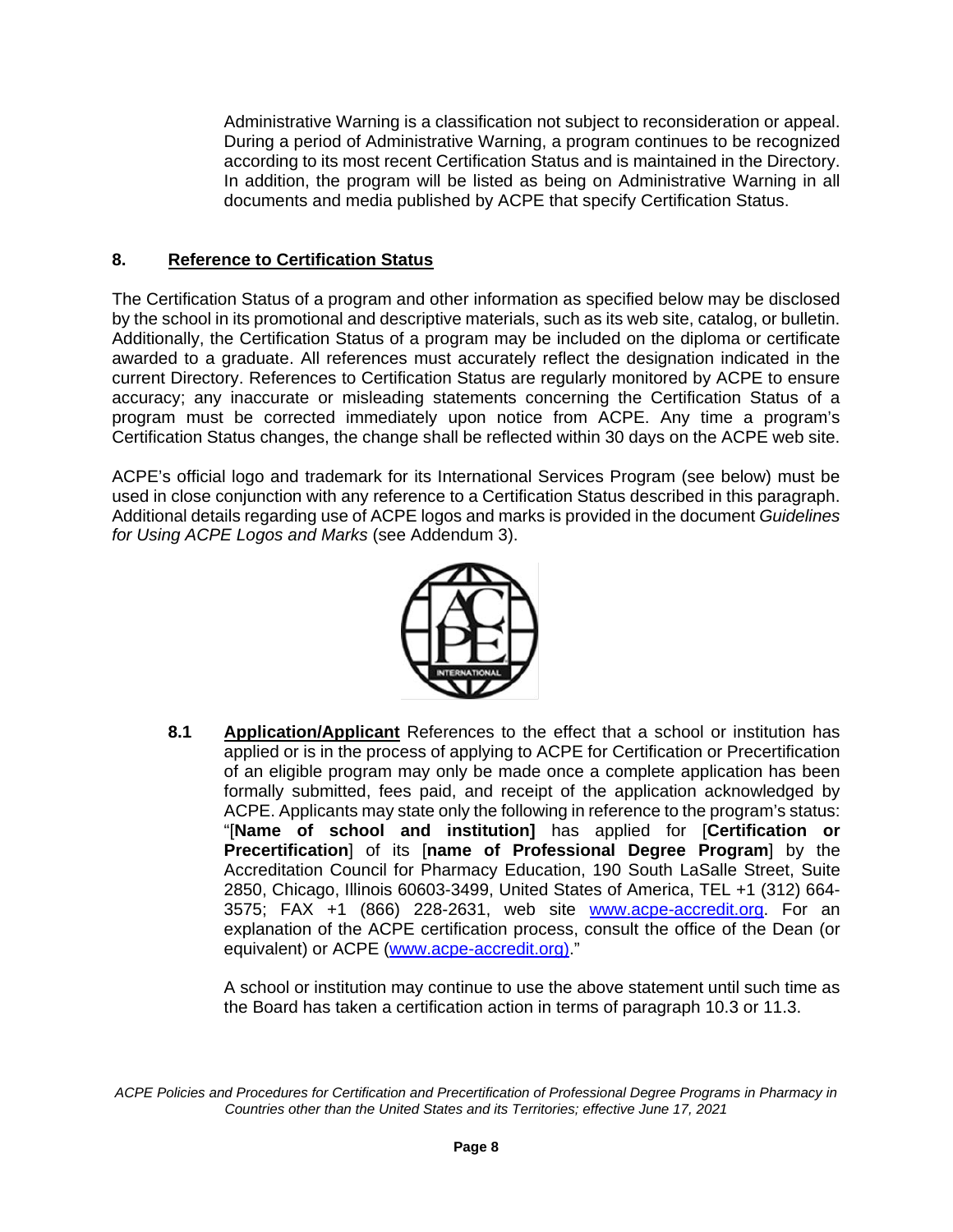**8.2 Precertification** References to a program that has been granted Precertification must state only the following in reference to the program's status: "[Name of Institution]'s Pharmacy Program has been granted Precertification by the Accreditation Council for Pharmacy Education, 190 South LaSalle Street, Suite 2850, Chicago, IL 60603-3499, +1 (312) 644-3575; FAX +1 (866) 228-2631, web site www.acpe-accredit.org. For an explanation of Precertification and the implications thereof, please contact the chief executive officer of the [Name of Institution]."

 If the term of a program's Precertification expires and is not extended by the Board, the school will be required to immediately discontinue and remove any references to the Precertification of its program.

- **8.3 Certification/Certified** References to a program that is Certified must state only the following: "The **[name of Professional Degree Program] of [name of school and institution]** has been granted Certification by the Accreditation Council for Pharmacy Education, 190 South LaSalle Street, Suite 2850, Chicago, Illinois, 60603-3499, United States of America, TEL +1 (312) 664-3575; FAX +1 (866) 228- 2631, web site [www.acpe-accredit.org.](http://www.acpe-accredit.org/)"
- **8.4 Provisional Certification (Category 1)/Provisionally Certified (Category 1)**  References to a program that is Provisionally Certified (Category 1) must state only the following: "The **[name of Professional Degree Program]** of **[name of school and institution]** has been granted Provisional Certification (Category 1) by the Accreditation Council for Pharmacy Education, 190 South LaSalle Street, Suite 2850, Chicago, Illinois, 60603-3499, United States of America, TEL +1 (312) 664- 3575; FAX +1 (866) 228-2631, web site [www.acpe-accredit.org.](http://www.acpe-accredit.org/)"
- **8.5 Provisional Certification (Category 2)/Provisionally Certified (Category 2)** References to a program that is Provisionally Certified (Category 2) must state only the following: "The [name of Professional Degree Program] of [name of school and institution] has been granted Provisional Certification (Category 2) by the Accreditation Council for Pharmacy Education, 190 South LaSalle Street, Suite 2850, Chicago, Illinois, 60603-3499, United States of America, TEL +1 (312) 664- 3575; FAX +1 (866) 228-2631, web site [www.acpe-accredit.org.](http://www.acpe-accredit.org/)"
- **8.6 Provisional Certification (Category 1 & 2)/Provisionally Certified (Category 1 & 2)** References to a program that is Provisionally Certified (Category 1 & 2) must state only the following: "The [name of Professional Degree Program] of [name of school and institution] has been granted Provisional Certification (Category 1 & 2) by the Accreditation Council for Pharmacy Education, 190 South LaSalle Street, Suite 2850, Chicago, Illinois, 60603-3499, United States of America, TEL +1 (312) 664-3575; FAX +1 (866) 228-2631, web site [www.acpe-accredit.org.](http://www.acpe-accredit.org/)"
- **8.7 Certification with Probation/Certified with Probation** References to a program that has been given the status of Certified with Probation must state the following: "**The [name of Professional Degree Program in pharmacy] of [name of school**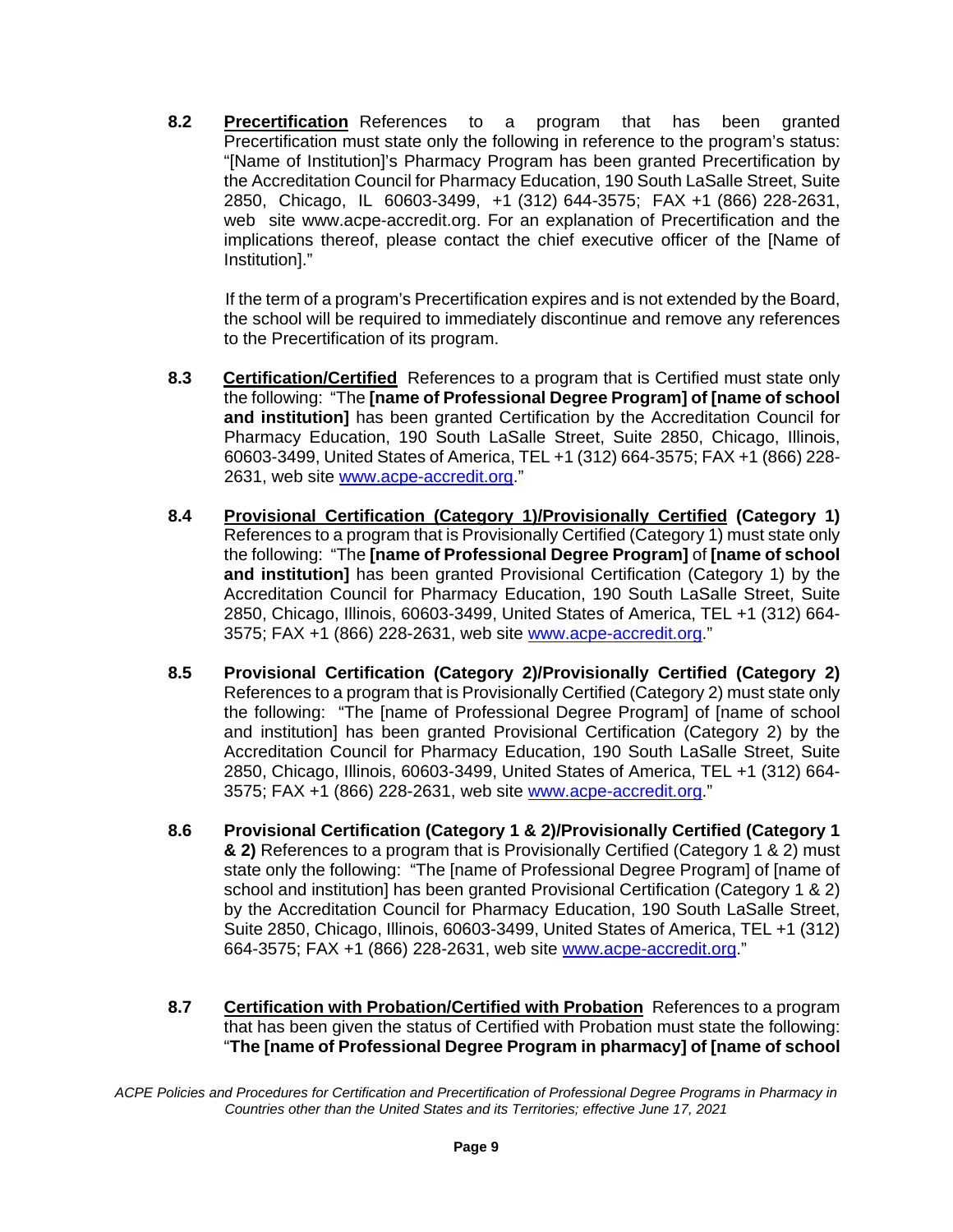**and institution]** has been given the status of Certified with Probation by the Accreditation Council for Pharmacy Education, 190 South LaSalle Street, Suite 2850, Chicago, Illinois 60603-3499, United States of America, TEL +1 (312) 664 3575: FAX +1 (866) 228-2631, web site [www.acpe-accredit.org,](http://www.acpe-accredit.org/) for partial or noncompliance with Quality Criterion/Criteria: [specify Quality Criterion/Criteria]. For an explanation of the program's Certified with Probation status, consult the office of the Dean [or equivalent] or ACPE."

### **8.8 Voluntary Discontinuation of Certification Status:** see paragraph 24.

# **9. Disclosure of Program Information**

# **9.1 Directory of Professional Degree Programs with Certification Status**

ACPE publishes the *Directory of Professional Degree Programs with Certification Status* ("Directory") on its web site. The current Certification Status and certification and/or precertification history are indicated for each program. In addition, the Quality Criterion/Criteria found to be partially or non-compliant are presented for any program with the status of Certified with Probation. The Directory presents the name, address (mail and web site), telephone, and fax numbers of the Dean of the school (or equivalent) offering the professional program for all programs with current Certification Status. The certification history and reason for discontinuation will be included in the Directory for programs for which Certification Status has been voluntarily discontinued.

#### **9.2 Report of the Proceedings**

Within thirty (30) days following each meeting of the Board at which accreditation and certification actions are taken, ACPE will publish on its web site [\(www.acpe](http://www.acpe-accredit.org/)[accredit.org\)](http://www.acpe-accredit.org/) the Report of the Proceedings ("Report"), which will provide information regarding the certification actions taken by the Board, as well as a list of programs with upcoming scheduled comprehensive evaluation visits. The Report will also be provided to relevant stakeholders.

#### **10. Procedure for Application for Precertification, Granting and Continuation of Precertification, and Subsequent Application to Advance to Certification**

A flowchart depicting the process for application and maintenance of Precertification is provided in Addendum 4.

#### **10.1 Letter of Intent**

Prior to the formal submission of an application for Precertification, a school or institution must submit a Letter of Intent (LOI) in the format required by ACPE. The LOI initiates the process of applying for Precertification. While the LOI is a formal indication of the school or institution's intent to apply for Precertification, it is not a binding contract; i.e., the school or institution is not obligated to submit an application for Precertification in the future. The LOI must be signed by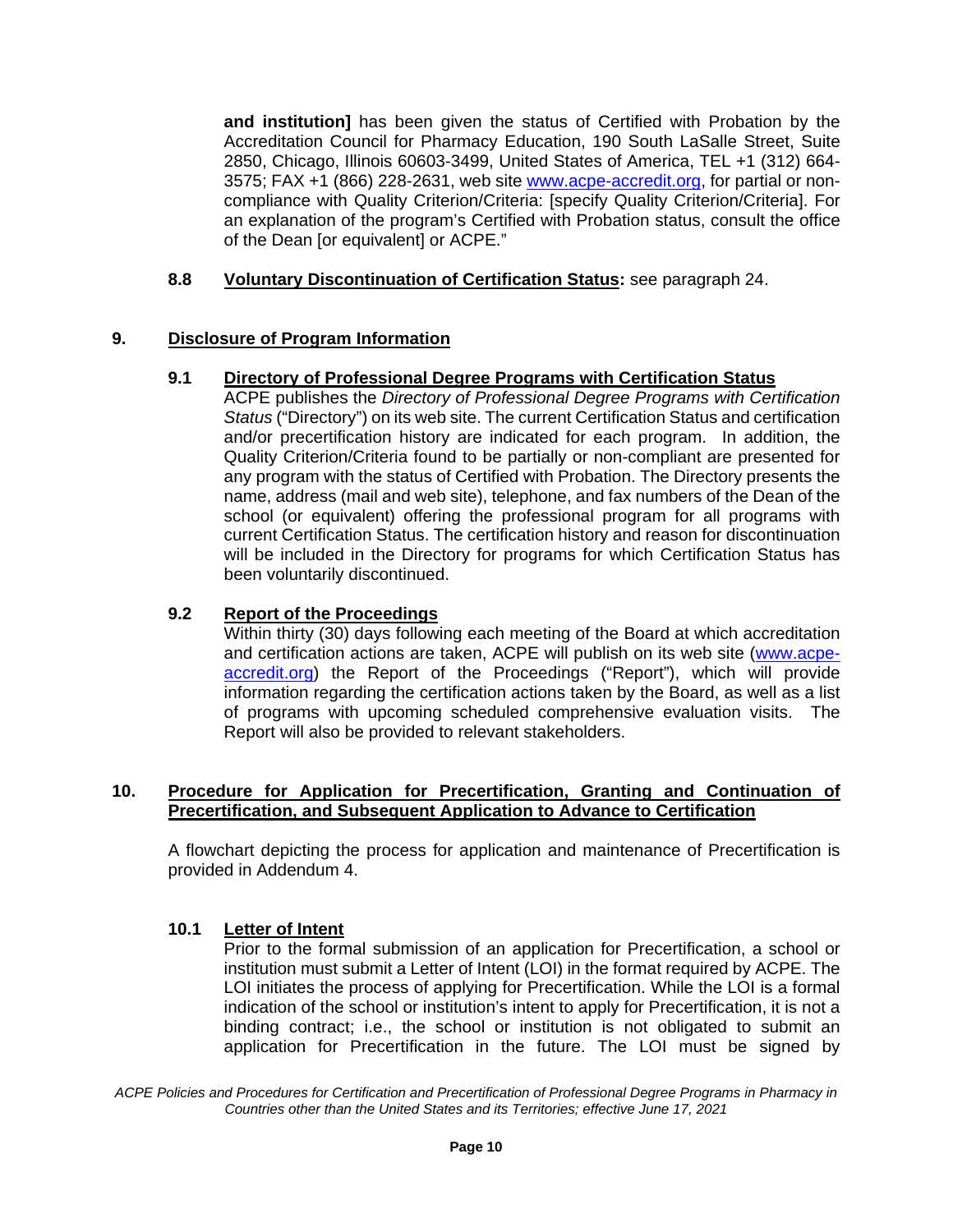representatives of the school and institution who are duly authorized to sign such documents.

Documentation specified by ACPE must be submitted with the LOI, primarily to provide evidence that the school, institution, and degree program meet the Eligibility Criteria (see paragraph 6, "Eligibility for ACPE Certification and Precertification"). In addition, the LOI should provide the school or institution's best estimate of the likely/requested dates for: the required pre-application consultation with ACPE; initiation and completion of the school's self-study; submission of an Invitation to Evaluate; and the evaluation visit. The dates for these events will subsequently be established by mutual agreement between the school or institution and ACPE.

ACPE staff will review the documentation provided by the school or institution and advise whether or not the school or institution may apply to ACPE for Precertification. During the evaluation visit (see paragraph 13.3), members of the evaluation team will further evaluate the documentation to confirm that the school, institution and program meet the Eligibility Criteria.

#### **10.2 Pre-Application Consultation**

Prior to the formal submission of an application, a school or institution that is interested in applying for Precertification must consult with Staff to ensure that it has full knowledge and understanding of:

- the policies, procedures, and fees for Precertification
- the expectations of the Quality Criteria
- the requirements for and format of the self-study report that must be submitted with the application for Precertification
- the short and long-term responsibilities of the school and program for achieving and maintaining Precertification, advancing to Certification, and thereafter continuing Certification, including the financial commitments
- the purpose and benefits of ACPE's Certification Program

Such consultation must occur sufficiently in advance of the submission of the application for Precertification to ensure that the school and institution have adequate time to comply with all the requirements of the application, primarily the conduct of a comprehensive programmatic self-study based on the Quality Criteria. ACPE recommends that the pre-application consultation occur a minimum of four to six (4 - 6) months ahead of the anticipated date of submission of an application for Precertification unless the school has already completed a self-study/selfassessment exercise, the results of which can be used to prepare a self-study report in the format and detail required by ACPE.

Pre-application consultation is offered by ACPE in a number of formats, including:

- teleconference
- online webinar
- consultation at the ACPE office in Chicago, Illinois, USA
- on-site consultation at the school or institution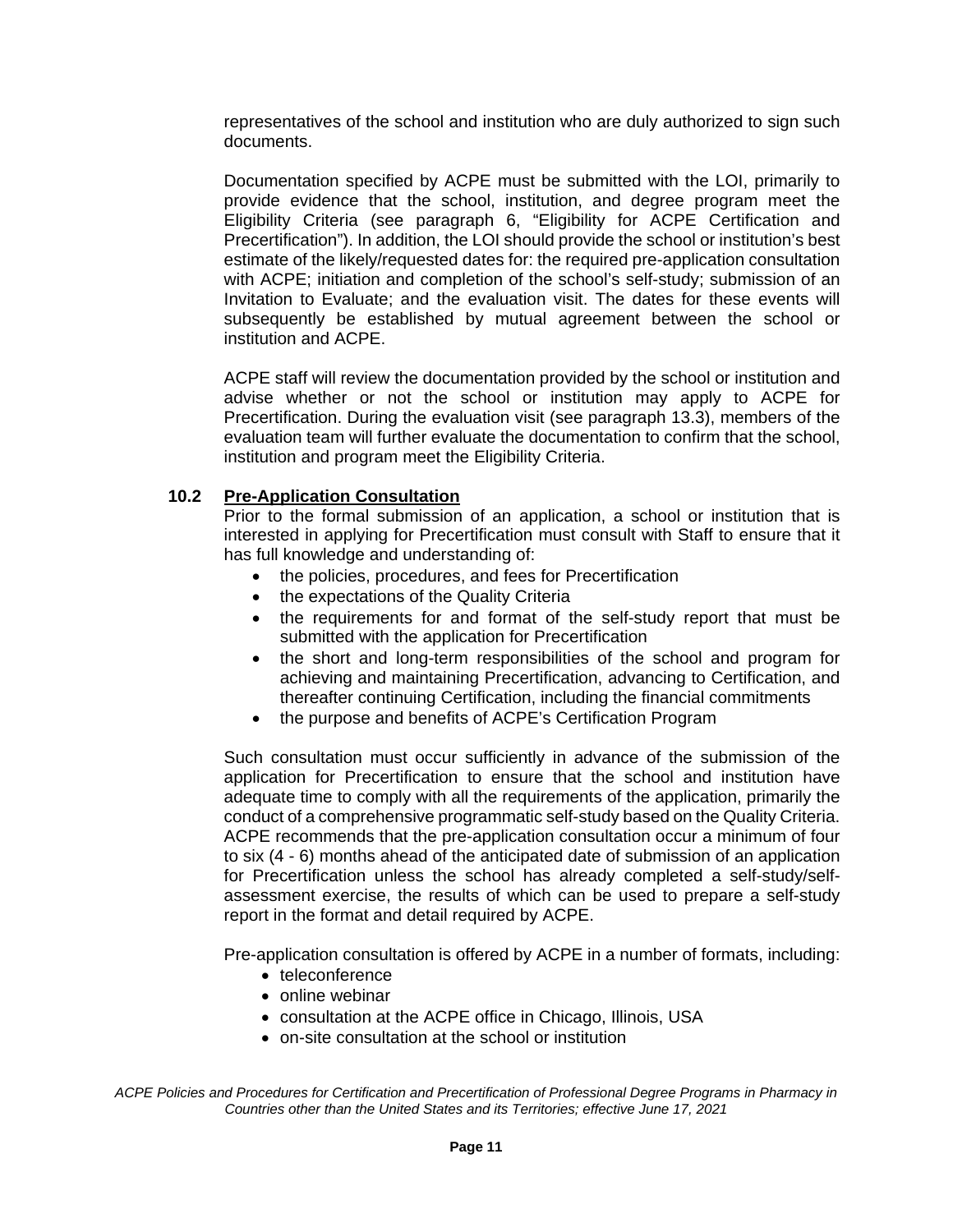The school may request which format will be used; however, under circumstances that warrant such a requirement, ACPE may require that the consultation be conducted on-site. On-site consultations must be scheduled at a mutually acceptable time; a minimum advance notice of three to six months is generally required. The fee associated with each consultation format is provided in ACPE's International Services Program Fee Schedule on the ACPE web site (www.acpeaccredit.org/international).

#### **10.3 Application for Precertification**

A college or school seeking Precertification for a pharmacy degree program must submit a written application to ACPE. Written instructions regarding format, length, content, and timeline shall be made available by ACPE.

It is the school's and/or institution's responsibility to advise all necessary agencies or authorities about their application for Precertification, and to obtain any applicable permission.

A school that satisfies eligibility requirements (see paragraph 6, "Eligibility for ACPE Certification and Precertification") may apply for Precertification for the pharmacy degree program by submitting an application and a self-study report of the proposed program in the formats required by ACPE, and paying the applicable fee. In addition to Eligibility Criteria, ACPE may establish from time to time specific criteria that must be met, depending on the stage of development of the program and, for example, the status of admission of students.

The application should be organized by Quality Criterion and present plans and timelines by which compliance with the Quality Criteria will be assured. An invitation to evaluate the program for purposes of granting Precertification, in the format specified by ACPE, is required from the chief executive officer of the institution.

After receipt of the application, self-study report, other required materials and supporting documentation, and payment of the fee, the application documents will undergo a preliminary review, as follows:

- i. The first stage of the preliminary review will be undertaken by a member of the Staff or a consultant appointed for the purpose. The review will evaluate the completeness of the required documentation and data and the adequacy of responses to the focused questions provided in ACPE's Self-Assessment Instrument. If the self-study report and/or supporting documentation are deemed to be inadequate to allow evaluation by the Preliminary Review Team, International Commission and Board, ACPE will provide details of the deficiencies and request the school to resubmit a revised version of the report and/or documentation within a specified period of time. An application for Precertification will not progress to the second stage of preliminary review until it is determined by Staff that the report and/or supporting documentation are complete and adequate.
- ii. The second stage of the preliminary review will be undertaken by a Preliminary Review Team (PRT) comprised of one member of the

*ACPE Policies and Procedures for Certification and Precertification of Professional Degree Programs in Pharmacy in Countries other than the United States and its Territories; effective June 17, 2021*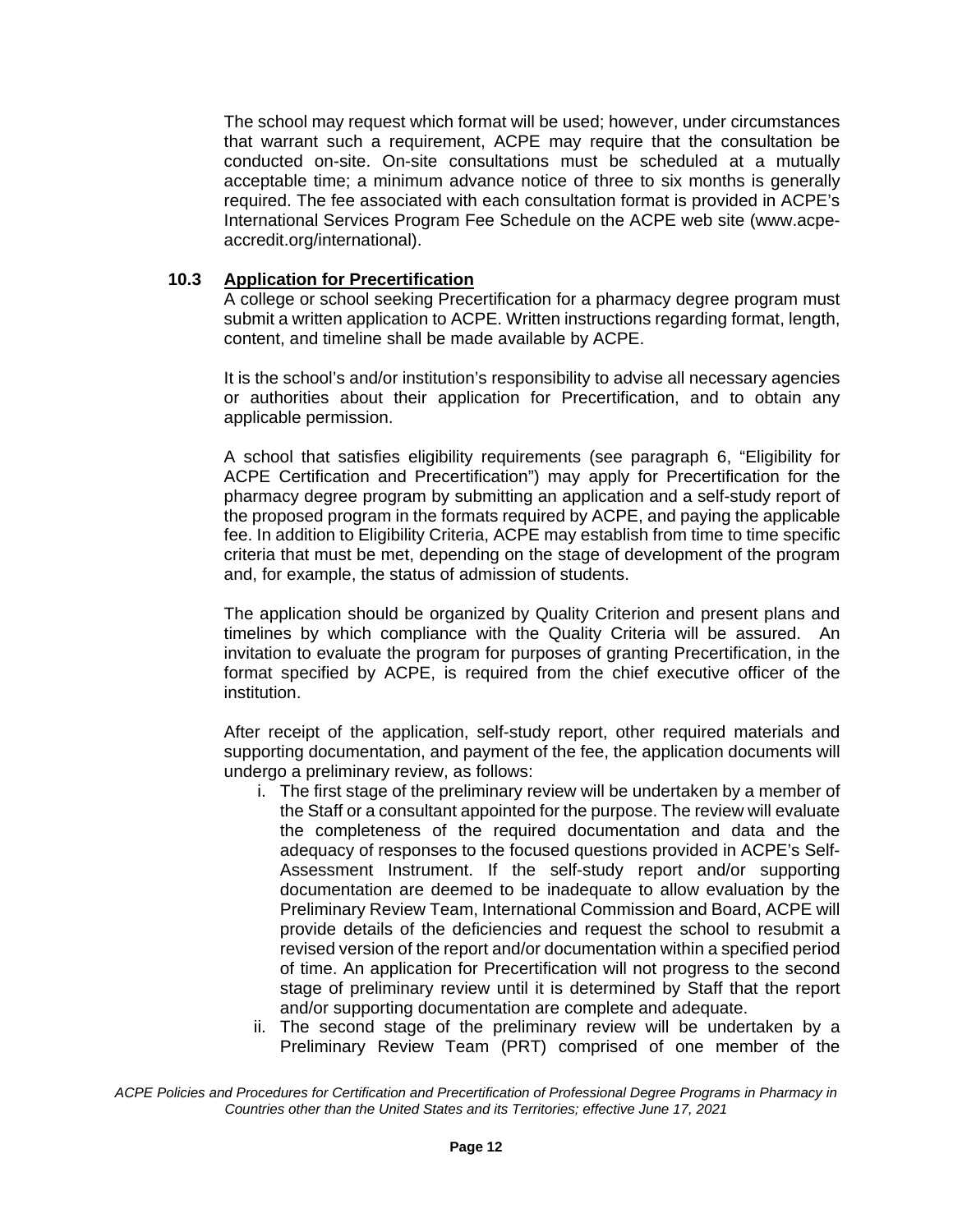Commission and at least one member of the Staff or a consultant appointed for the purpose. ACPE Staff may invite other persons to participate in the review, as deemed necessary. The PRT will review the application, selfstudy report and supporting documents to evaluate the school and program's readiness for an evaluation visit. The review will be conducted using an instrument (Precertification Threshold Rubric) adopted by ACPE for this purpose. The instrument used will also be made available to the school or institution applying for Precertification of its program.

If the PRT recommends an evaluation visit, its findings, conclusions and recommendations will be presented to the Commission at a regular or special meeting. If the preliminary review of the application, self-study report, and other materials submitted suggests that the program is ready for an evaluation visit, i.e., has a reasonable likelihood of being granted Precertification, the Commission will recommend to the Board that an evaluation visit be authorized by the Board, requesting a prompt response thereto.

If the Board's review of the application, self-study report, and other materials finds that they are incomplete or do not otherwise provide sufficient evidence that suggests that planning has taken into account the Certification Quality Criteria, the school will be advised to defer its application and to resubmit an appropriately revised application. If the Board's review of the application, self-study report, and other materials submitted suggests that planning has adequately considered the Quality Criteria, an evaluation visit will be authorized and scheduled in accord with standard evaluation and operational procedures (refer to paragraph 13). ACPE will include details of forthcoming evaluation visits for the purpose of an application for Precertification in the Report of Proceedings following the regularly scheduled meetings of the Board.

#### **10.4 Inability to Conduct an On-Site Evaluation Visit**

When it is determined by ACPE, in accordance with its Global Travel Policy (see Addendum 2), that an initial evaluation for the purpose of considering an application for Precertification cannot be conducted using an on-site evaluation visit, the institution will be informed that a Virtual Site Visit (VSV) can be offered. The institution would be given the option to either postpone the evaluation visit or accept a VSV.

An institution may request ACPE to conduct a VSV if it is aware of factors that would make an on-site evaluation visit unsafe or unadvisable for any reason, but the final decision as to whether or not an on-site evaluation visit is possible or desirable will be made by ACPE. An institution may not request a VSV purely for reasons of convenience or cost.

The VSV will be conducted in accordance with ACPE's Virtual Site Visits Policy and Guidance (see Addendum 7).

*ACPE Policies and Procedures for Certification and Precertification of Professional Degree Programs in Pharmacy in Countries other than the United States and its Territories; effective June 17, 2021*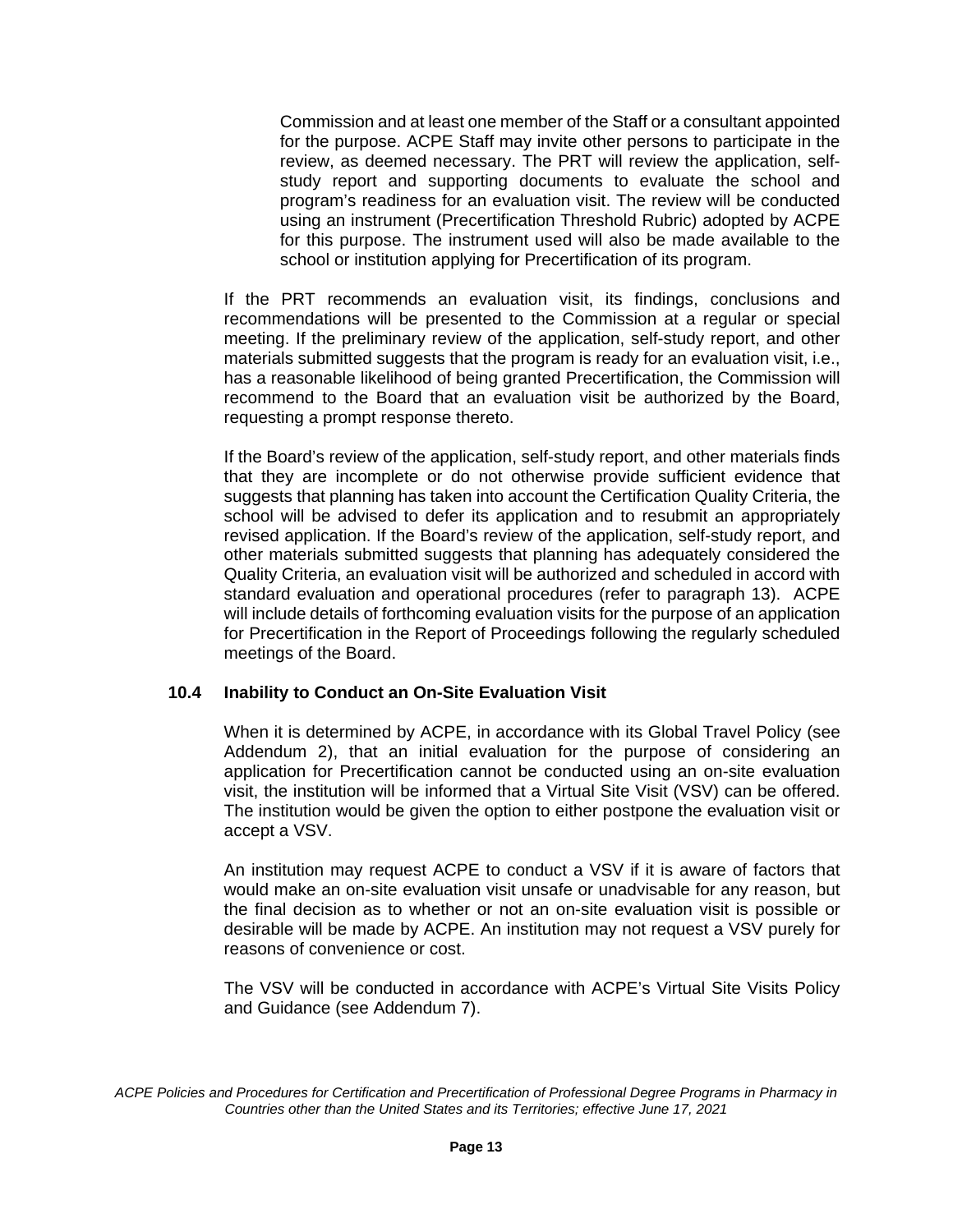#### **10.5 Action Following the Evaluation Visit**

The ETR from the evaluation visit, the application and self-study report, and any updated/supplementary information provided by the applicant will be reviewed by the members of the Commission, who will make a recommendation to the Board regarding the granting of Precertification. If the Commission does not recommend the granting of Precertification at the time, the application will not be forwarded to the Board and the school or institution applying for Precertification will be provided with a list of issues that must be addressed before an application for Precertification can be reconsidered.

If the Commission recommends that Precertification be granted, the application will be forwarded to the Board with suggested actions and recommendations, including a compliance status for each Quality Criterion and monitoring, where applicable. The ETR from the evaluation visit, the application and self-study report, any updated/supplementary information provided by the applicant, and the recommendation of the Commission will be considered by the Board, and Precertification will be granted or denied, or the Board may take another action at is discretion, including but not limited to an invitation to the school to revise and resubmit its application.

Following an evaluation visit, a recommendation from either the Commission or Board to defer and resubmit an application is not an Adverse Certification Action and is not appealable.

At any time after submission of an application for Precertification, the school or institution may voluntarily withdraw its application or request that the Board postpone taking action on the application. If the school or institution subsequently re-submits the application (in its original or an amended form) or requests that the Board take action on the application (in its original or an amended form), the provisions of paragraph 10.6, with respect to the payment of a re-submission fee, shall apply.

#### **10.6 Re-Submission of an Application for Precertification**

Following a voluntary withdrawal of an application for Precertification by a school, a revised application submitted within twelve (12) months of the date of receipt by ACPE of the original application shall not incur an application re-submission fee. A revised application submitted later than twelve (12) months after the date of receipt by ACPE of the original application shall incur an application re-submission fee in accordance with the Fee Schedule.

Following a recommendation by the Commission or Board to defer, revise and resubmit, a revised application submitted by the school within twelve (12) months of the date of the original application shall not incur an application re-submission fee. Following a recommendation to defer, revise and re-submit, a revised application submitted by the school later than twelve (12) months after the date of the original

*ACPE Policies and Procedures for Certification and Precertification of Professional Degree Programs in Pharmacy in Countries other than the United States and its Territories; effective June 17, 2021*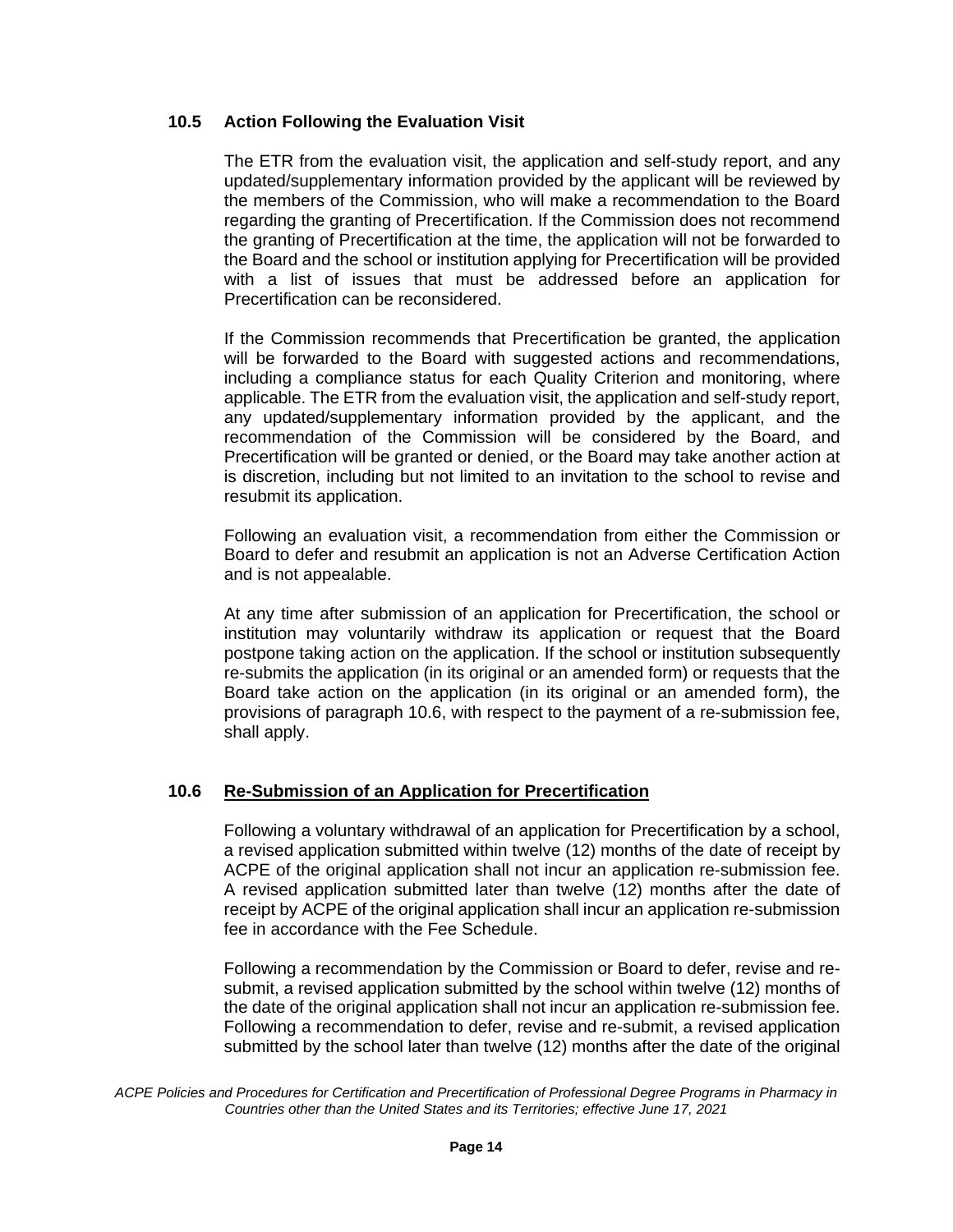application shall incur an application re-submission fee in accordance with the Fee Schedule.

A revised application for Precertification shall first be reviewed by a member of the Staff or a consultant appointed for the purpose to ensure that all required issues have been addressed. Incomplete re-submissions will be returned to the school or institution with an appropriate explanation. Complete re-submissions will be sent to the Commission for its consideration and recommended action.

If the Commission does not recommend the granting of Precertification, the school or institution will be invited to submit a new application and self-study report. If the Commission recommends the granting of a Precertification, the re-submitted application will be forwarded to the Board for its consideration and action. If the Board does not grant Precertification, the school or institution may be invited to submit a new application and self-study report.

#### **10.7 Terms for Precertification and Monitoring During the Term**

Precertification is awarded and continued in accord with specified terms and conditions, involving monitoring provisions that may include evaluation visits and/or interim report(s). The term of Precertification of the program shall be limited to a maximum of twelve (12) months beyond the anticipated graduation date of the program's first cohort of students, unless the Board, for good cause and at its sole discretion, grants an extension to the Precertification Term.

Failure to attain Certification within the period determined by the Board will require a new application, including payment of any applicable fee(s).

#### **10.8 Denial of Precertification**

Denial of Precertification by the Board is an Adverse Certification Action (see paragraph 15) and is subject to appeal (see paragraph 16).

Programs denied Precertification may not re-apply for Precertification until twelve (12) months from the date of the Precertification denial by the Board. Reapplication shall include at a minimum an updated application and self-study report, preliminary paper-based review of the application, a comprehensive evaluation visit (if authorized), and the payment of all applicable fees.

#### **10.9 Alterations to the Established Certification Review Procedures or Term**

Under circumstances, as determined by ACPE, that prevent ACPE from conducting a scheduled on-site evaluation visit of a program for purposes of continuing Precertification or advancement from Precertification to Certification, ACPE, in cooperation with the institution, shall identify and agree to an alternative venue or format for conducting the evaluation visit in a timely manner. Should the circumstances change after an alternative evaluation visit has occurred, ACPE will conduct an on-site evaluation (comprehensive, focused or verification, as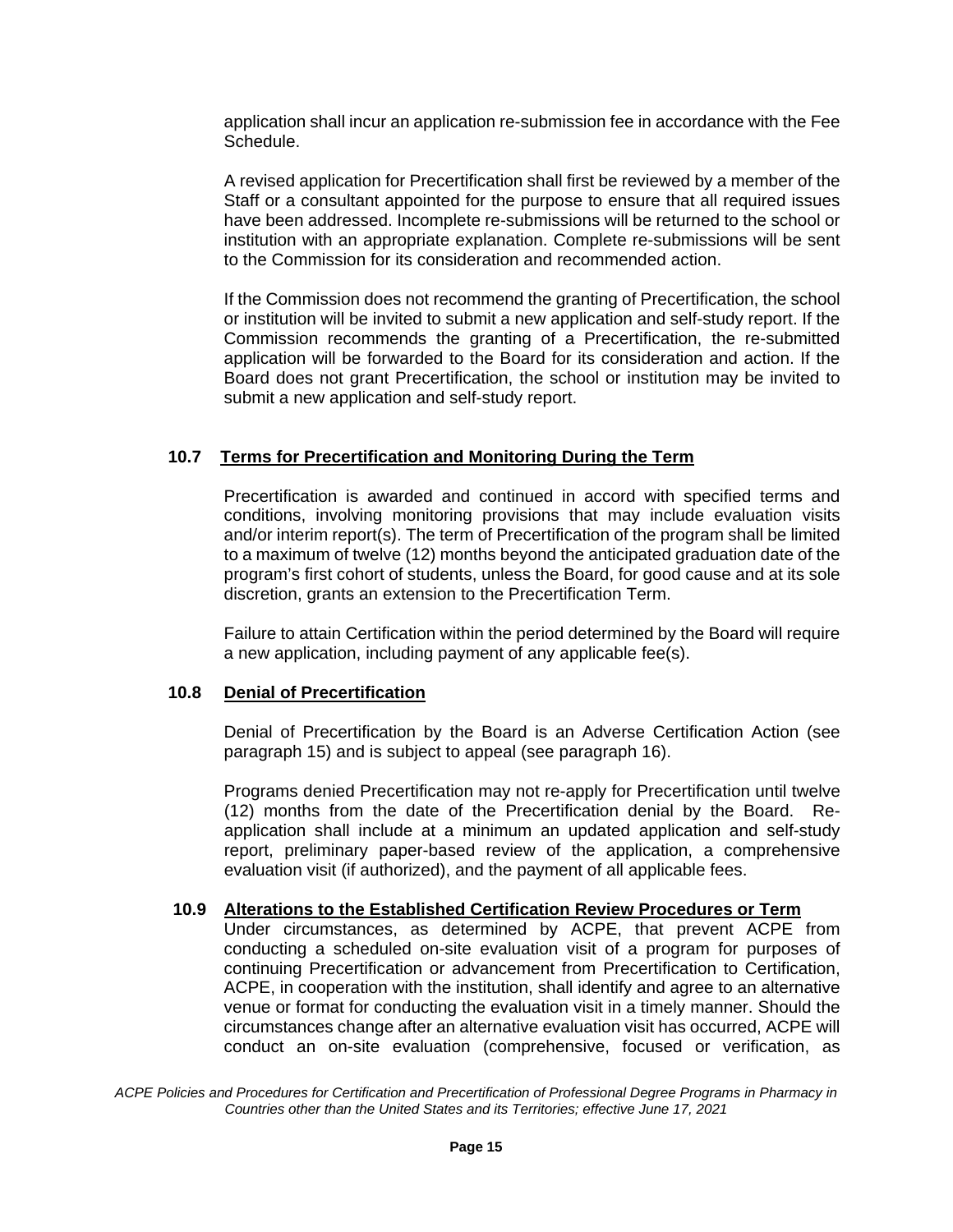determined by the Board) as soon as possible. A program for which ACPE has been prevented from conducting an on-site evaluation visit within a five (5) year period will have its Precertification withdrawn, regardless of extenuating circumstances.

The decision to postpone/cancel a scheduled on-site evaluation visit will be made cooperatively between ACPE and the institution in question, with particular deference being given to governmental or institutional policies that may be put into place. Notice of such a postponement or cancellation should be made as soon as is feasible following identification of the causative issue(s). Any costs/fees incurred prior to a postponement or cancellation shall, whenever possible, be credited toward rescheduling the on-site evaluation visit at a later date (preferably as soon as is possible). Costs incurred by ACPE staff and/or volunteers will be reimbursed by ACPE, and ACPE will retain any travel credit toward rescheduling, where possible.

Under extenuating circumstances, at the request of ACPE and/or the institution, the Board may grant an Administrative Extension of the Certification Term. The length of the extension and the reasons therefor, as well as any other conditions or requirements, shall be determined by the Board and communicated to the institution in a timely fashion.

#### **10.10 Application to Advance from Precertification to Certification**

Subject to the timeline requirements detailed herein, a school or institution with a Precertified Program may initiate an application to advance from Precertification to Certification at any time, provided that Certification can be granted only after the date of graduation of the first class. The application must include a report from the school detailing how it assesses that its program is in compliance with all Certification Quality Criteria, and any other data or documentation requested by ACPE. The report and other documentation and data must be in the format required by ACPE.

ACPE will not charge an application fee for a program to advance from Precertification to Certification, provided that the program has been maintained in all aspects of its Certification Status to the satisfaction of the Board. All other applicable fees and expenses, such as those related to the evaluation visit, will apply.

An application must be submitted to ACPE on or before **April 1** for a Certification action by the Board at its meeting the following January, or **October 1** for a Certification action by the Board at its meeting the following June. The application will be reviewed first by the Commission. If its review of the application indicates that the program is ready for an evaluation visit, i.e., has a reasonable likelihood of advancing from Precertification to Certification, the Commission will recommend to the Board that an evaluation visit be authorized by the Board.

If the Board authorizes an evaluation visit, it will be scheduled in accord with standard evaluation and operational procedures. The Board will determine if the

*ACPE Policies and Procedures for Certification and Precertification of Professional Degree Programs in Pharmacy in Countries other than the United States and its Territories; effective June 17, 2021*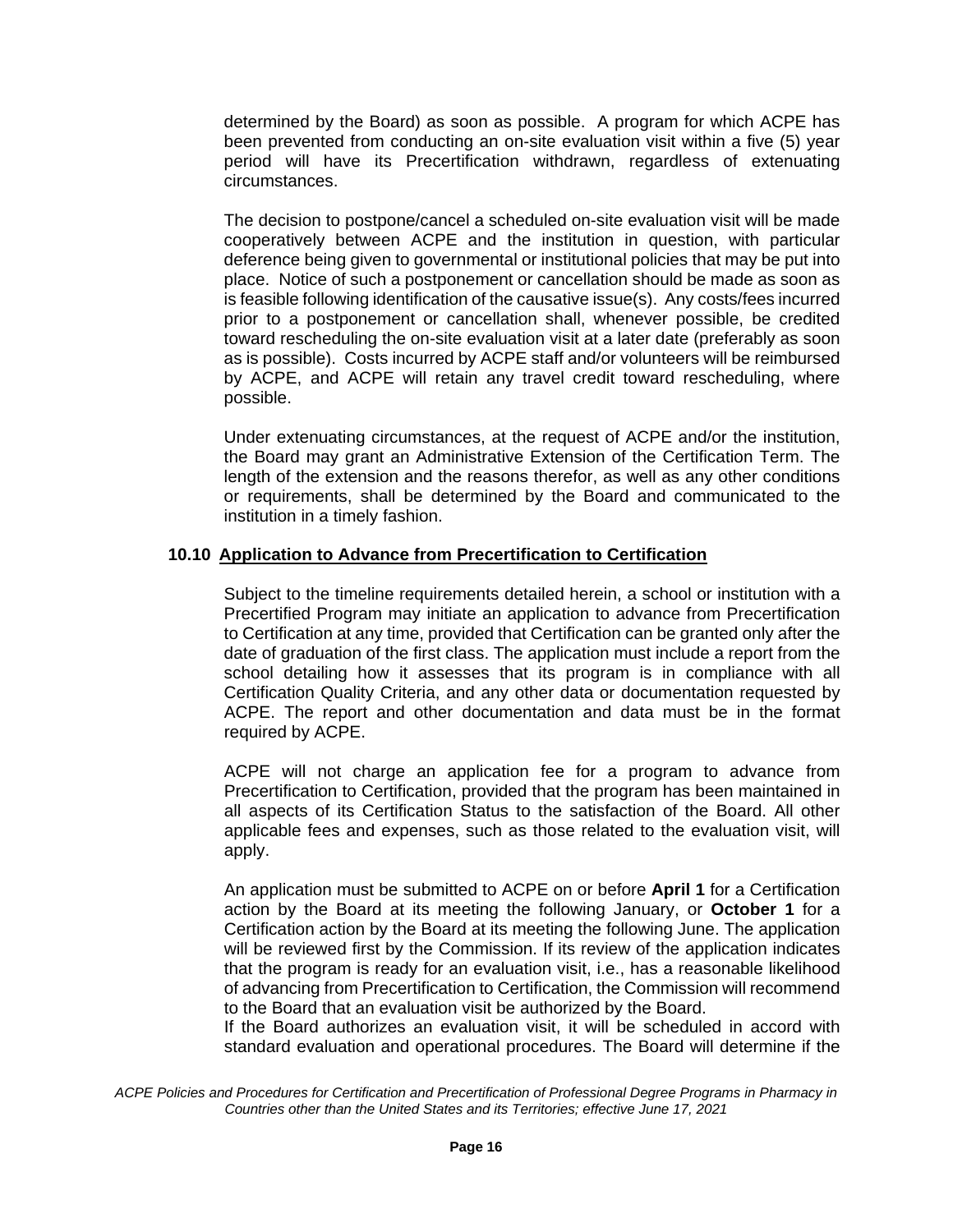format and nature of the evaluation visit. ACPE will include details of forthcoming evaluation visits for the purpose of an application for advancing from Precertification to Certification in the Report of Proceedings following the regularly scheduled meetings of the Board.

If the review of the application by the Commission or Board finds that the school does not provide sufficient evidence that suggests that the program is ready for an evaluation visit, i.e., the program does not have a reasonable likelihood of advancing from Precertification to Certification, an evaluation visit will not be authorized and the school will be advised to defer its application and to resubmit an appropriately revised application. Specific details of deficiencies that need to be addressed in the program and the relevant Quality Criterion/Criteria will be provided to the applicant. ACPE may provide comments and recommendations regarding how deficiencies could be remedied.

Following a recommendation by the Commission or Board to defer, revise and resubmit, a revised application submitted within twelve (12) months of the date of receipt by ACPE of the original application to advance to Certification shall not incur an application re-submission fee. Following a recommendation to defer, revise and re-submit, a revised application submitted later than twelve (12) months after the date of receipt by ACPE of the original application to advance to Certification shall incur an application re-submission fee in accordance with the Fee Schedule.

The ETR from the evaluation visit, the school's application and report, and any updated/supplementary information provided by the applicant will be reviewed by the members of the Commission, who will make a recommendation to the Board regarding the granting of a Certification Status (Certification, Provisional Certification (Category 1), or Provisional Certification (Category 2)). If the Commission does not recommend the granting of a Certification Status at the time, the application will not be forwarded to the Board and the school or institution applying to advance from Precertification to Certification will be requested to revise and re-submit its application provided with a list of issues that must be addressed before an application to advance to Certification can be reconsidered.

If the Commission recommends that a Certification Status be granted, the application will be forwarded to the Board with suggested actions and recommendations, including a compliance status for each Quality Criterion and monitoring, where applicable. The ETR from the evaluation visit, the application and self-study report, any updated/supplementary information provided by the applicant, and the recommendation of the Commission will be considered by the Board.

The Board may grant Certification, grant Provisional Certification (Category 1), grant Provisional Certification (Category 2), advise the school or institution to defer its application and to resubmit an appropriately revised application, deny Certification, or take such action as it may deem to be appropriate.

*ACPE Policies and Procedures for Certification and Precertification of Professional Degree Programs in Pharmacy in Countries other than the United States and its Territories; effective June 17, 2021*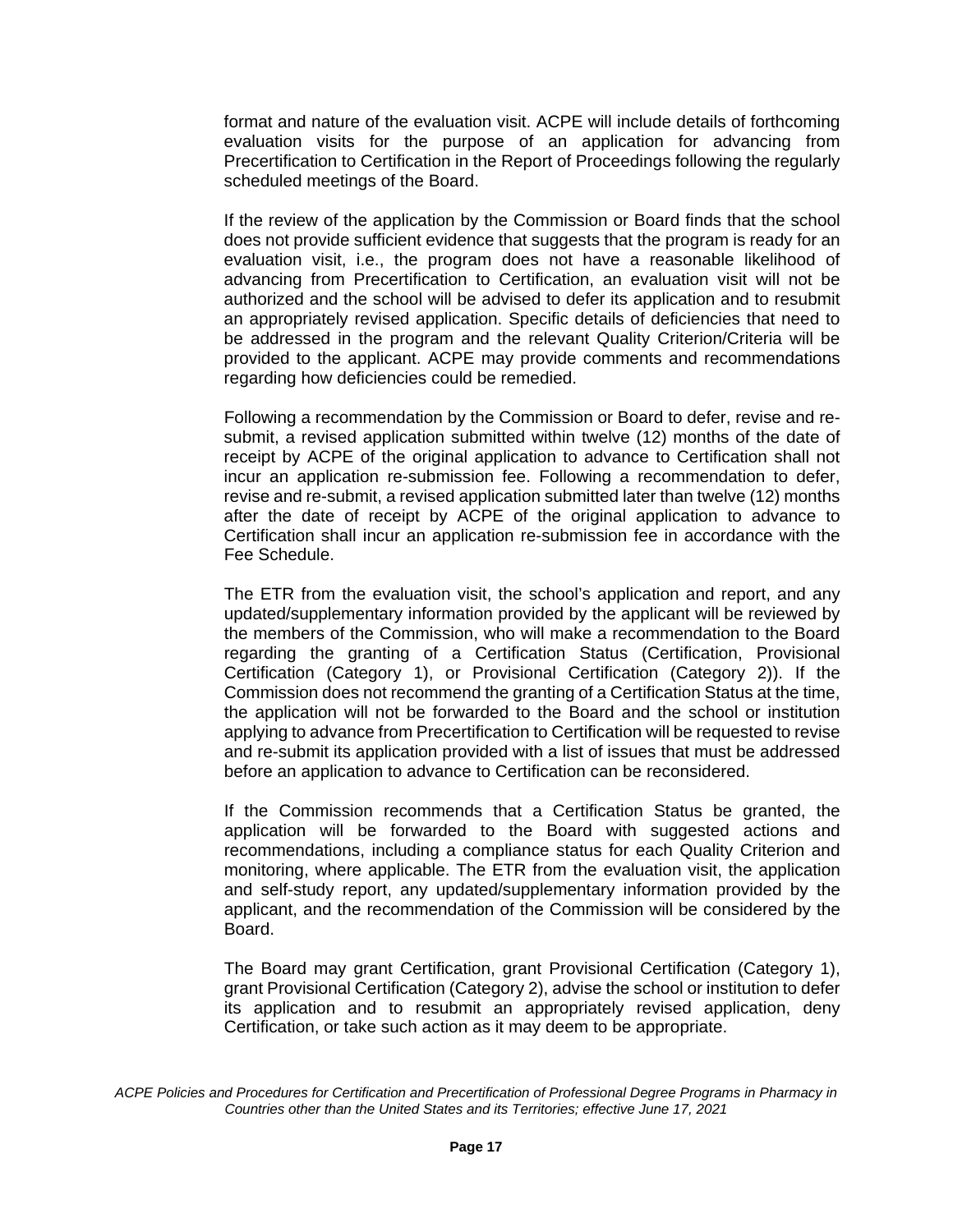In the event of a recommended deferral, the school or institution applying for Certification will be provided with a list of issues that must be addressed before an application for Certification can be reconsidered. In the event of a denial, the school or institution applying for Certification will be provided with a detailed explanation of the reasons, citing the applicable Quality Criterion/Criteria.

Following an evaluation visit, a request by the Commission or Board to defer, revise and re-submit, a revised application submitted within twelve (12) months of the date of receipt by ACPE of the original application to advance to Certification shall not incur an application re-submission fee. Following a recommendation to defer, revise and re-submit, a revised application submitted later than twelve (12) months after the date of receipt by ACPE of the original application to advance to Certification shall incur an application re-submission fee in accordance with the Fee Schedule.

#### **11. Procedures for Application for Certification, Granting of Certification or Provisional Certification, and Continuation of Certification Status**

A flowchart depicting the process for application, granting, denial, appeal, and reapplication for Certification is provided in Addendum 5.

At the discretion of the Board, a program for which Precertification was granted may be exempted from elements of the application process and requirements, including submission of a Letter of Intent (paragraph 11.1) and the Pre-Application Consultation (paragraph 11.2).

#### **11.1 Letter of Intent**

Prior to the formal submission of an application for Certification, a school or institution must submit a Letter of Intent (LOI), in the format required by ACPE. The LOI initiates the process of applying for Certification. While the LOI is a formal indication of the school or institution's intent to apply for Certification, it is not a binding contract; i.e., the school or institution is not obligated to submit an application for Certification in the future. The LOI must be signed by representatives of the school and institution who are duly authorized to sign such documents.

Documentation specified by ACPE must be submitted with the LOI, primarily to provide evidence that the school, institution, and degree program meet the Eligibility Criteria (see paragraph 6, "Eligibility for ACPE Certification"). In addition, the LOI should provide the school or institution's best estimate of the likely/requested dates for: the required pre-application consultation with ACPE; initiation and completion of the school's self-study; submission of an Invitation to Evaluate; and the evaluation visit. The dates for these events will subsequently be established by mutual agreement between the school or institution and ACPE.

*ACPE Policies and Procedures for Certification and Precertification of Professional Degree Programs in Pharmacy in Countries other than the United States and its Territories; effective June 17, 2021*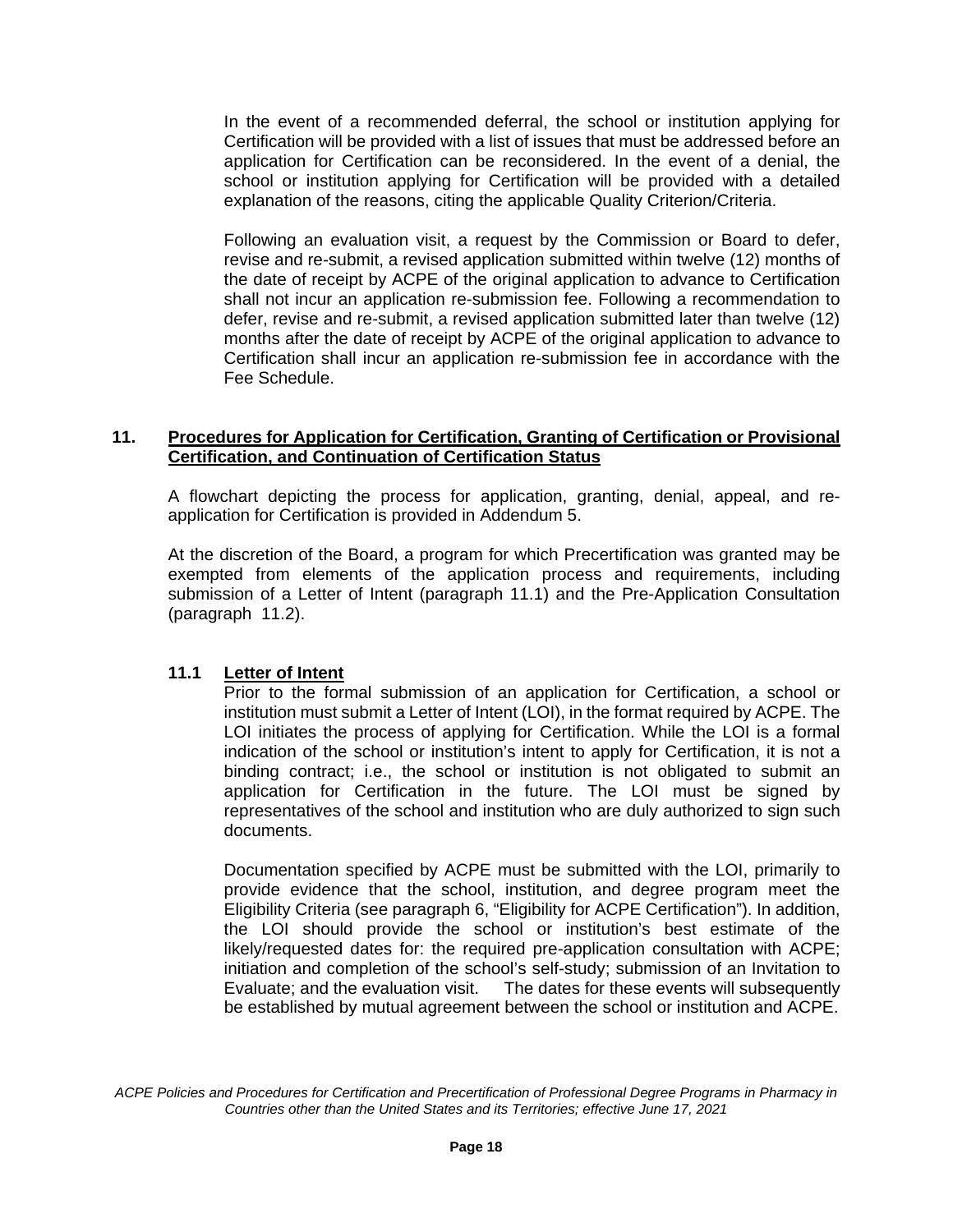ACPE staff will review the documentation provided by the school or institution and advise whether or not the school or institution may apply to ACPE for Certification. During the evaluation visit (see paragraph 13.3), members of the evaluation team will further evaluate the documentation to confirm that the school, institution and program meet the Eligibility Criteria.

# **11.2 Pre-Application Consultation**

Prior to the formal submission of an application, a school or institution that is interested in applying for Certification must consult with Staff to ensure that it has full knowledge and understanding of:

- the policies, procedures, and fees for Certification
- the expectations of the Quality Criteria
- the requirements for and format of the self-study report that must be submitted with the application for Certification
- the short and long-term responsibilities of the school and program for achieving and maintaining Certification, including the financial commitments
- the purpose and benefits of ACPE's certification program
- the implications for graduates of a program with Certification Status

Such consultation must occur sufficiently in advance of the submission of the application for Certification to ensure that the school and institution have adequate time to comply with all the requirements of the application, primarily the conduct of a comprehensive programmatic self-study based on the Quality Criteria. ACPE recommends that the pre-application consultation occur a minimum of eight to twelve (8 - 12) months ahead of the anticipated date of submission of an application for Certification unless the school has already completed a selfstudy/self-assessment exercise, the results of which can be used to prepare a selfstudy report in the format and detail required by ACPE.

Pre-application consultation is offered by ACPE in a number of formats, including:

- teleconference
- online webinar
- consultation at the ACPE office in Chicago, Illinois, USA
- on-site consultation at the school or institution

The school may request which format will be used; however, under circumstances that warrant such a requirement, ACPE may require that the consultation be conducted on-site. On-site consultations must be scheduled at a mutually acceptable time; a minimum advance notice of three months is generally required. The fee associated with each consultation format is provided in ACPE's International Services Program Fee Schedule on the ACPE web site (www.acpeaccredit.org/international).

# **11.3 Application for Certification**

*ACPE Policies and Procedures for Certification and Precertification of Professional Degree Programs in Pharmacy in Countries other than the United States and its Territories; effective June 17, 2021*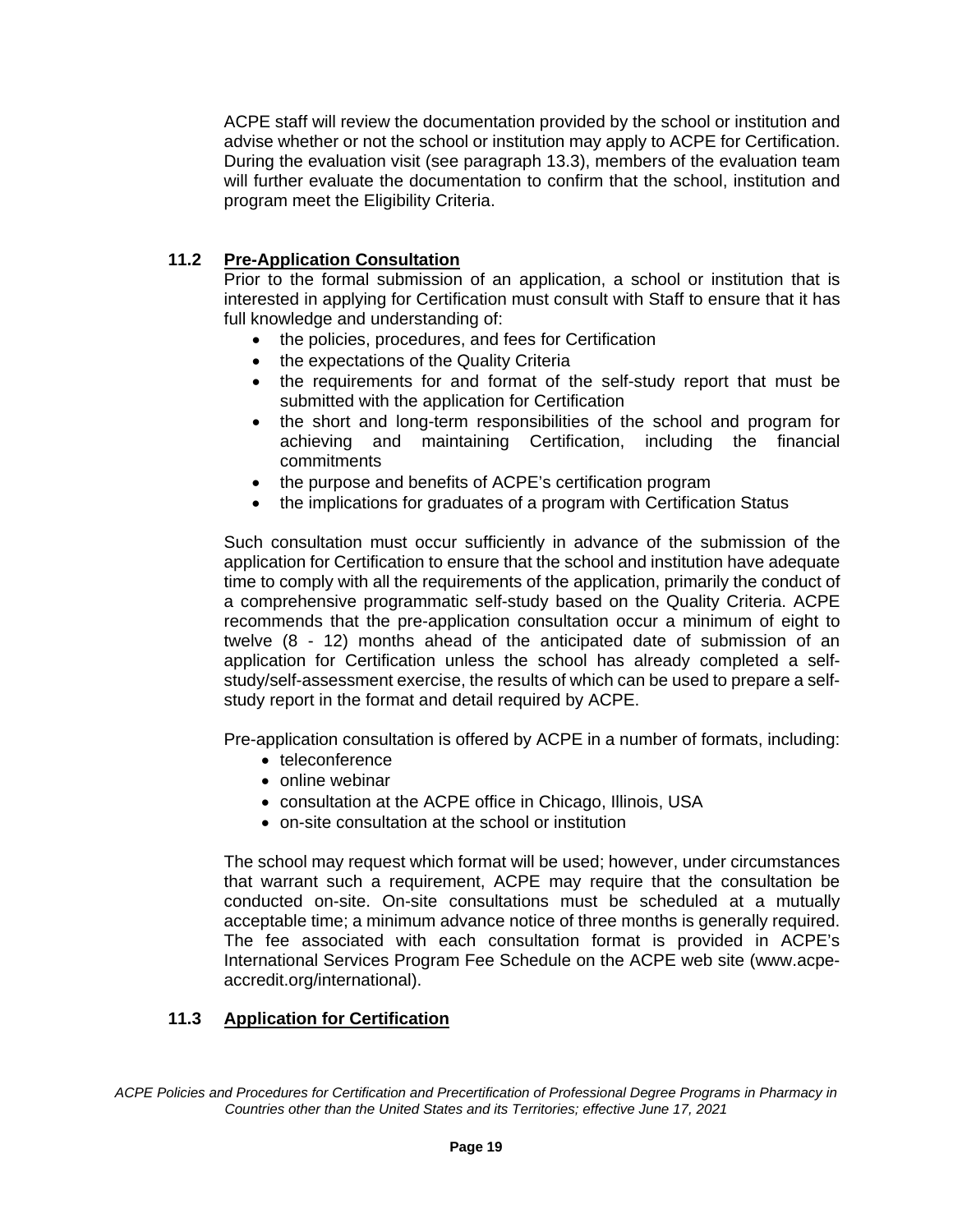To formally apply for Certification, a school must submit an application ("Invitation to Evaluate"), a self-study report of the program, the required application fee, and any additional materials specified by ACPE, in the required format. Written instructions regarding required documents, format, length, content, and timeline shall be made available by ACPE. (See Addendum 6.) The application should be organized by Quality Criterion and present evidence of compliance with the Quality Criteria. An Invitation to Evaluate the program for purposes of granting certification is required from the Chief Executive Officer of the institution or his/her designee. The Invitation to Evaluate must be in the format established, from time to time, by ACPE, and include any statements and disclosures required by ACPE.

It is the school's and/or institution's responsibility to advise all necessary agencies or authorities about their application for Certification, and to obtain any applicable permission.

At any time after submission of an application for Certification, the school or institution may voluntarily withdraw their application, request an extension in the provisionally agreed timeline, or request the Board to postpone taking action on the application. If the school or institution subsequently re-submits the application (in its original or an amended form) or requests the Board to take action on the application (in its original or an amended form), the provisions of this paragraph or paragraph 11.11, as applicable, with respect to the payment of a re-submission fee, shall apply.

After receipt of the application, self-study report, other required materials and supporting documentation, and payment of the fee, the application documents will undergo a preliminary review, as follows:

- iii. The first stage of the preliminary review will be undertaken by a member of the Staff or a consultant appointed for the purpose. The review will evaluate the completeness of the required documentation and data and the adequacy of responses to the focused questions provided in ACPE's Self-Assessment Instrument. If the self-study report and/or supporting documentation are deemed to be inadequate to allow evaluation by the Preliminary Review Team, International Commission and Board, ACPE will provide details of the deficiencies and request the school to resubmit the report and/or documentation within a specified period of time. An application for Certification will not progress to the second stage of preliminary review until it is determined by Staff that the report and/or supporting documentation are complete and adequate.
- iv. The second stage of the preliminary review will be undertaken by a Preliminary Review Team (PRT) comprised of one member of the Commission and at least one member of the Staff or a consultant appointed for the purpose. ACPE Staff may invite other persons to participate in the review, as deemed necessary. The PRT will review the application, selfstudy report and supporting documents to evaluate the school and program's readiness for an evaluation visit. The review will be conducted using an instrument (Threshold Rubric) adopted by ACPE for this purpose.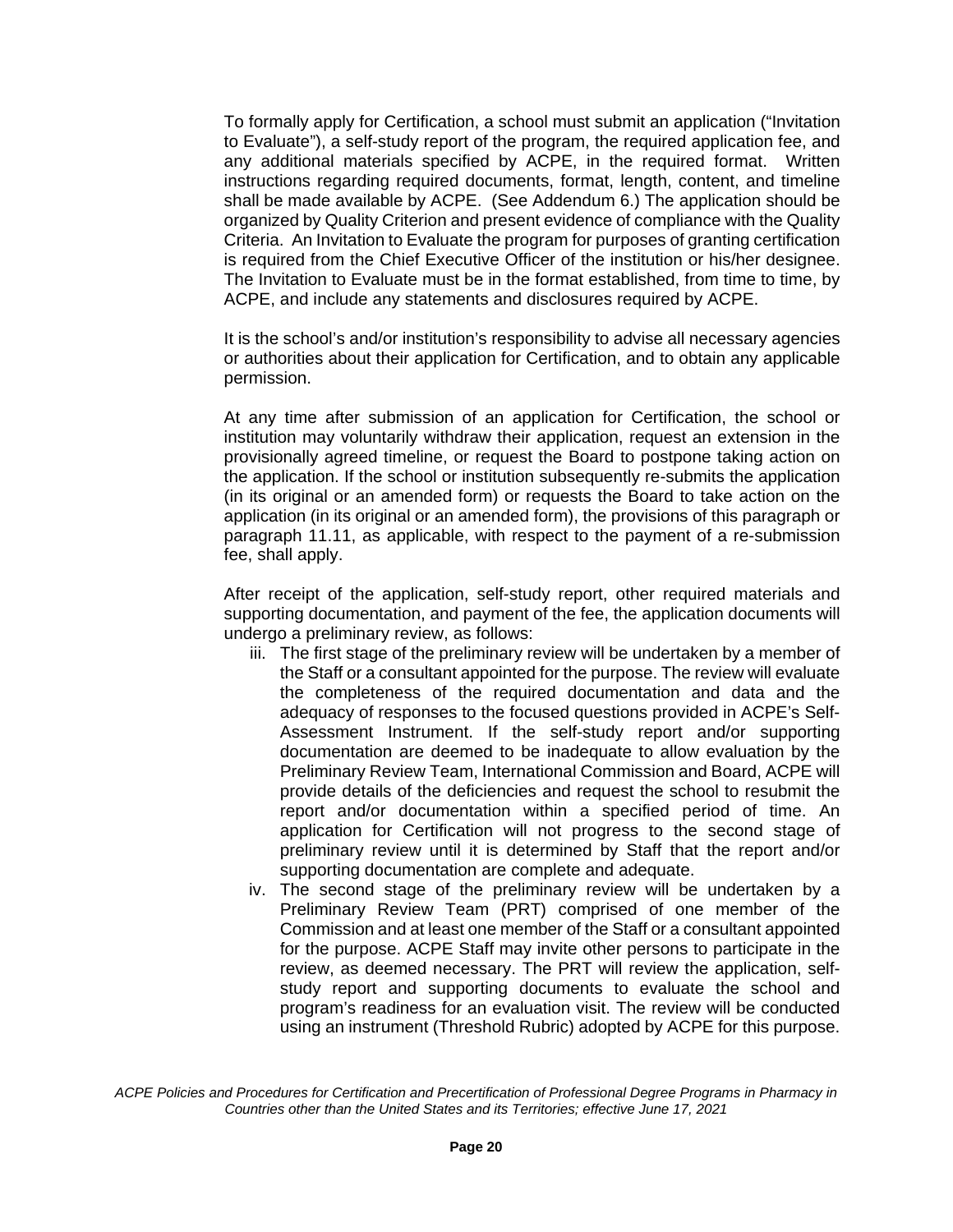The instrument used will also be made available to the school or institution applying for Certification of its program.

If the PRT recommends an evaluation visit, its findings, conclusions and recommendations will be presented to the Commission at a regular or special meeting. If the preliminary review of the application, self-study report, and other materials submitted suggests that the program is ready for an evaluation visit, i.e., has a reasonable likelihood of being granted a Certification Status, the Commission will recommend to the Board that an evaluation visit be authorized by the Board, requesting a prompt response thereto.

If the Board authorizes an evaluation visit, it will be scheduled in accord with standard evaluation and operational procedures. Prior to the evaluation visit, ACPE will provide to the school or institution applying for Certification a copy of the PRT Report, with any modifications made by the Commission and/or Board and any requests for additional information. ACPE will include details of forthcoming evaluation visits for the purpose of an application for Certification in the Report of Proceedings following the regularly scheduled meetings of the Board.

If the review of the application, self-study report, and other materials by the PRT, Commission, or Board, finds that they do not provide sufficient evidence that suggests that the program is ready for an evaluation visit, i.e., the program does not have a reasonable likelihood of being granted a Certification Status, an evaluation visit will not be authorized by the Board and the school will be advised to defer its application and to resubmit an appropriately revised application. Specific details of deficiencies that need to be addressed in the program and the relevant Quality Criterion/Criteria will be provided to the applicant. ACPE may provide comments and recommendations regarding how deficiencies could be remedied.

Following a recommendation to defer, revise and re-submit (by the PRT, Commission, or Board), a revised application submitted within twelve (12) months of the date of receipt by ACPE of the original application shall not incur an application re-submission fee. Following a recommendation to defer, revise and re-submit, a revised application submitted later than twelve (12) months after the date of receipt by ACPE of the original application shall incur an application resubmission fee in accordance with the Fee Schedule.

#### **11.4 Inability to Conduct an On-Site Evaluation Visit**

When it is determined by ACPE, in accordance with its Global Travel Policy (see Addendum 2), that an initial evaluation for the purpose of considering an application for Certification cannot be conducted using an on-site evaluation visit, the institution will be informed that a Virtual Site Visit (VSV) can be offered, but that the only Certification Status that could be granted as a result of the evaluation visit would be Provisional Certification (Category 2) or Provisional Certification (Categories 1 & 2).

*ACPE Policies and Procedures for Certification and Precertification of Professional Degree Programs in Pharmacy in Countries other than the United States and its Territories; effective June 17, 2021*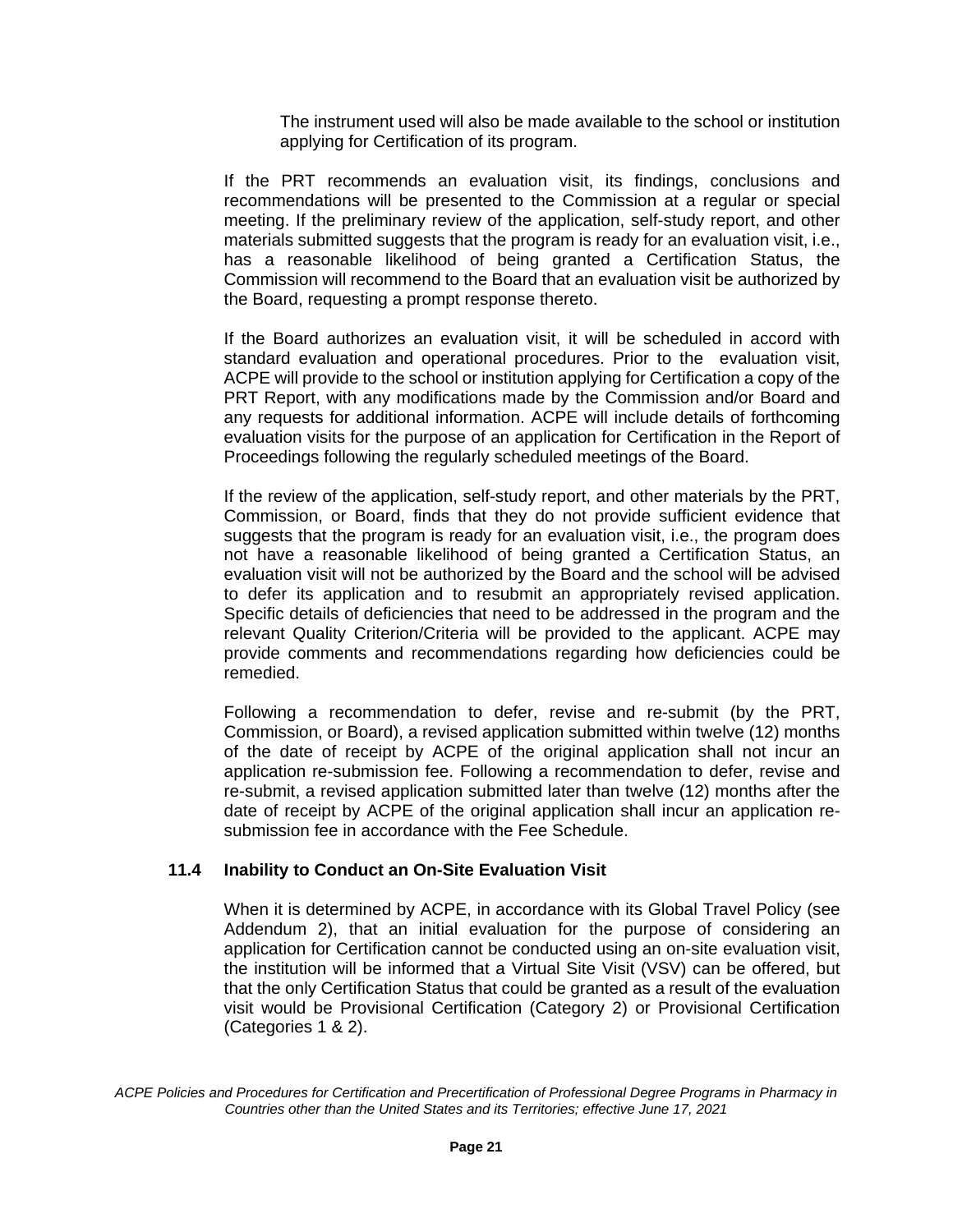The institution will be given the option to either postpone the evaluation visit or accept a VSV. Under the latter circumstances, the institution must confirm in writing that it acknowledges and accepts that Provisional Certification (Category 2) would be the best Certification Status granted as a result of the VSV.

An institution may request ACPE to conduct a VSV if it is aware of factors that would make an on-site evaluation visit unsafe or unadvisable for any reason, but the final decision as to whether or not an on-site evaluation visit is possible or desirable will be made by ACPE. An institution may not request a VSV purely for reasons of convenience or cost.

The VSV will be conducted in accordance with ACPE's Virtual Site Visit Policy and Guidance (see Addendum 7).

#### **11.5 Action Following the Evaluation Visit**

The ETR from the evaluation visit, the application and self-study report, and any updated/supplementary information provided by the applicant will be reviewed by the members of the Commission, who will make a recommendation to the Board regarding the granting of a Certification Status; i.e., Certification or Provisional Certification (Category 1) following and on-site evaluation visit, or Provisional Certification (Category 2) or Provisional Certification (Category 1 and 2) following a VSV. If the Commission does not recommend the granting of a Certification Status at the time, the application will not be forwarded to the Board and the school or institution applying for Certification will be provided with a list of issues that must be addressed before an application for Certification can be reconsidered.

If the Commission recommends that a Certification Status be granted, the application will be forwarded to the Board with suggested actions and recommendations, including a compliance status for each Quality Criterion and monitoring, where applicable. The ETR from the evaluation visit, the application and self-study report, any updated/supplementary information provided by the applicant, and the recommendation of the Commission will be considered by the Board.

Following an on-site evaluation visit, the Board may grant Certification or Provisional Certification (Category 1), advise the school or institution to defer its application and to resubmit an appropriately revised application, deny Certification, or take such action as it may deem to be appropriate.

Following a VSV, the Board may grant Provisional Certification (Category 2) or Provisional Certification (Category 1 and 2), advise the school or institution to defer its application and to resubmit an appropriately revised application, deny Certification, or take such action as it may deem to be appropriate.

In the event of a recommended deferral, the school or institution applying for Certification will be provided with a list of issues that must be addressed before an application for Certification can be reconsidered. In the event of a denial, the

*ACPE Policies and Procedures for Certification and Precertification of Professional Degree Programs in Pharmacy in Countries other than the United States and its Territories; effective June 17, 2021*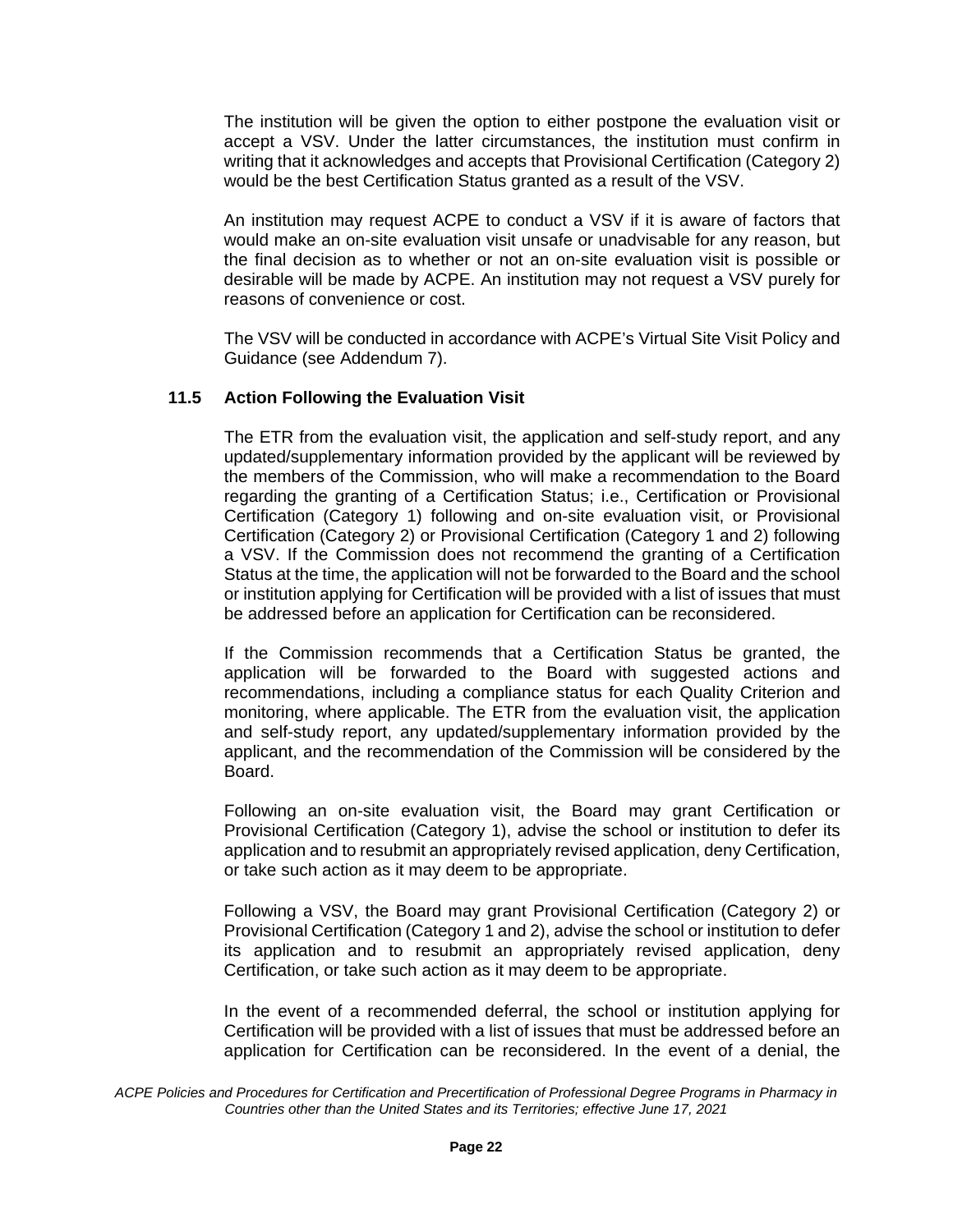school or institution applying for Certification will be provided with a detailed explanation of the reasons, citing the applicable Quality Criterion/Criteria.

#### **11.6 Initial Term following Granting of Certification**

Programs granted Certification will have an initial term of two (2) years. Prior to the expiration of the two-year term, ACPE will communicate with the school to schedule a focused evaluation visit for the purpose of evaluating compliance with all Quality Criteria. No less than six (6) weeks prior to the evaluation visit, the school must submit a written report to ACPE, in the required format, that summarizes progress and achievements made by the school and program and provides evidence of continued compliance with all Quality Criteria. The school or institution shall pay ACPE the applicable fee and cover all expenses related to the evaluation visit in accordance with these policies and procedures.

In addition to the report to be submitted ahead of the focused evaluation visit, the school must submit an interim written report that provides details of progress and other changes since the granting of Certification. The report must be in the required format and must be submitted on or before the due date specified by ACPE. Based on the school's interim report, the Board may request additional monitoring of the program.

Based on the ETR following the focused evaluation visit, any additional data or documentation provided by the school, and the recommendations of the IC, the Board shall take a certification action in accordance with paragraph 13.5. Following the initial two-year term, the standard term for a program that is in compliance with the Quality Criteria, is four (4) years, to bring the program onto the standard review cycle of six (6) years.

The Board may grant an exemption from the two-year post-Certification focused evaluation visit if an evaluation visit was carried out during a period of Provisional Certification (Category 1). Under these circumstances, the school will only be required to submit a written report, as described above.

#### **11.7 Term following Granting of Provisional Certification (Category 1)**

Programs granted Provisional Certification (Category 1) will be awarded a term of two (2) years. Prior to the expiration of the two-year term, ACPE will communicate with the school to schedule a focused evaluation visit for the purpose of evaluating compliance with all Quality Criteria. No less than six (6) weeks prior to the evaluation visit, the school must submit a written report to ACPE, in the required format, that summarizes progress and achievements made by the school and program and provides evidence of compliance with all Quality Criteria. The school or institution shall pay the applicable fee and cover all expenses related to the evaluation visit in accordance with these policies and procedures. Based on the ETR following the focused evaluation visit, any additional data or documentation provided by the school, and the recommendations of the IC, the Board shall take a certification action.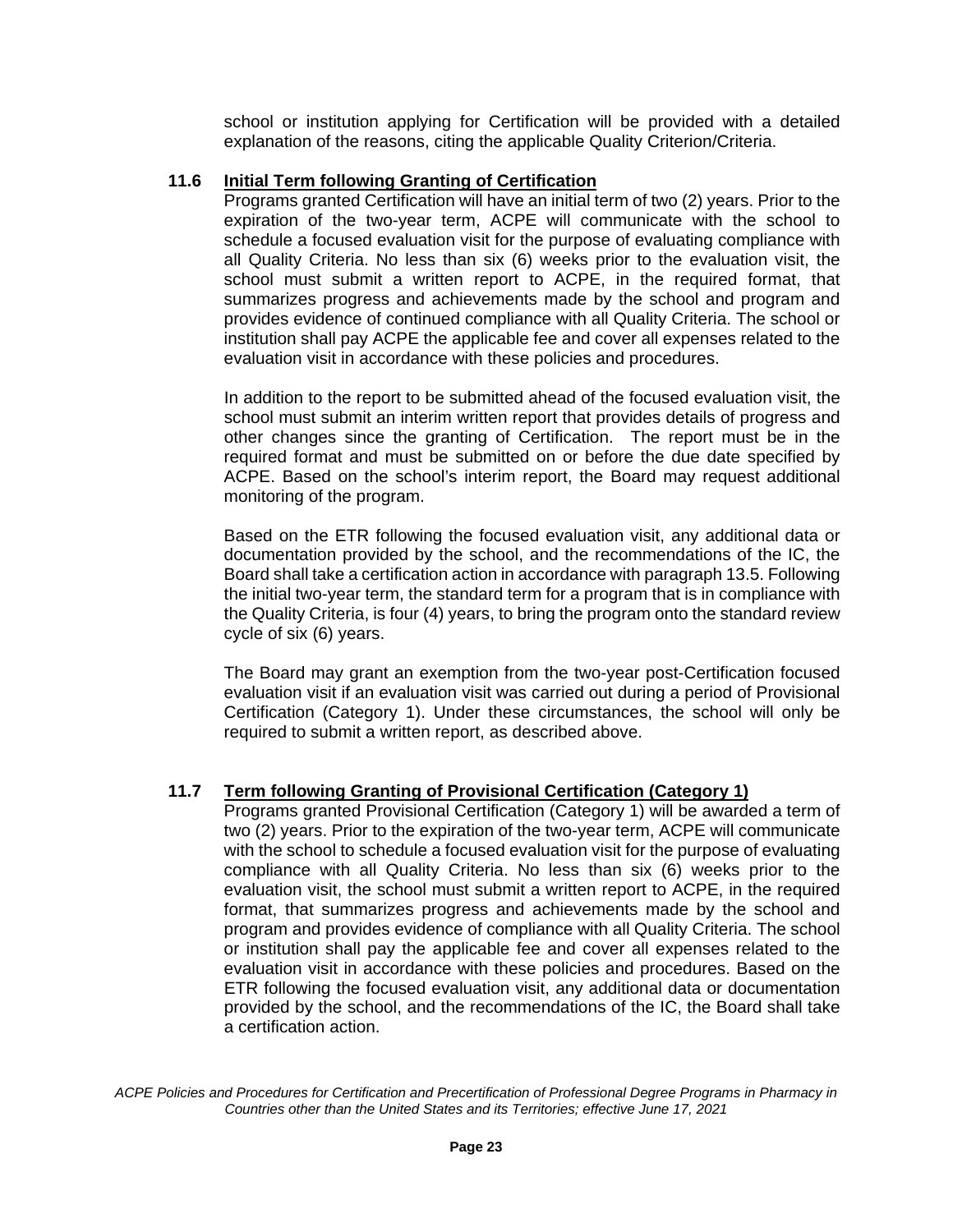In addition to the report to be submitted ahead of the focused evaluation visit, the school must submit a written report that provides details of progress and other changes since the granting of Provisional Certification (Category 1). The report must be in the required format and must be submitted on or before the due date specified by ACPE. Based on the school's report, the Board may request additional monitoring of the program.

At any regularly scheduled meeting of the Board within the awarded two-year term, the Board may re-evaluate the program to consider the granting of Certification. The Board may grant Certification to the program provided the issues identified in the Actions and Recommendations Report have been addressed to the satisfaction of the Board. If the issues identified in the Actions and Recommendations Report have not been addressed to the satisfaction of the Board, the Board will (subject to the provision below) withdraw Provisional Certification (Category 1), which constitutes an Adverse Certification Action (see paragraph 15) - at the end of the two-year term.

A school with a Provisionally Certified (Category 1) program may submit to ACPE a petition to be granted an extension of the two-year term. The Board may grant an extension of the term if the school can demonstrate good cause as to why such an extension may be warranted. Examples of potential circumstances that may warrant an extension of the term include natural or man-made disasters, such as flood, hurricane, and war, as well as major programmatic factors affecting a school's ability to achieve Certification, such as a sudden change in leadership or major national change in direction for education or the profession of pharmacy. The school's petition must be submitted to ACPE **no later than seventy-five (75) days** before the expiration of the term. The petition must include a detailed description and timeline of the school's plan to address the area(s) of Partial and/or Non-compliance and evidence of adequate support from the school and/or institution to ensure effective and timely implementation of the plan. Monitoring in accordance with the Board's direction will be conducted to ensure that the plan is being effectively implemented.

#### **11.8 Term following Granting of Provisional Certification (Category 2) or Provisional Certification (Category 1 and 2)**

Programs granted Provisional Certification (Category 2), will be awarded an initial certification term of two (2) years. The Board will define all monitoring and future evaluation requirements, and may set additional terms and conditions as it deems appropriate and necessary. Prior to the expiration of the two-year term, ACPE will communicate with the school to schedule a focused evaluation visit for the purpose of evaluating compliance with all Quality Criteria. No less than six (6) weeks prior to the evaluation visit, the school must submit a written report to ACPE, in the required format, that summarizes progress and achievements made by the school and program and provides evidence of compliance with all Quality Criteria. The school or institution shall pay the applicable fee and cover all expenses related to the evaluation visit in accordance with these policies and procedures. Based on the ETR following the focused evaluation visit, any additional data or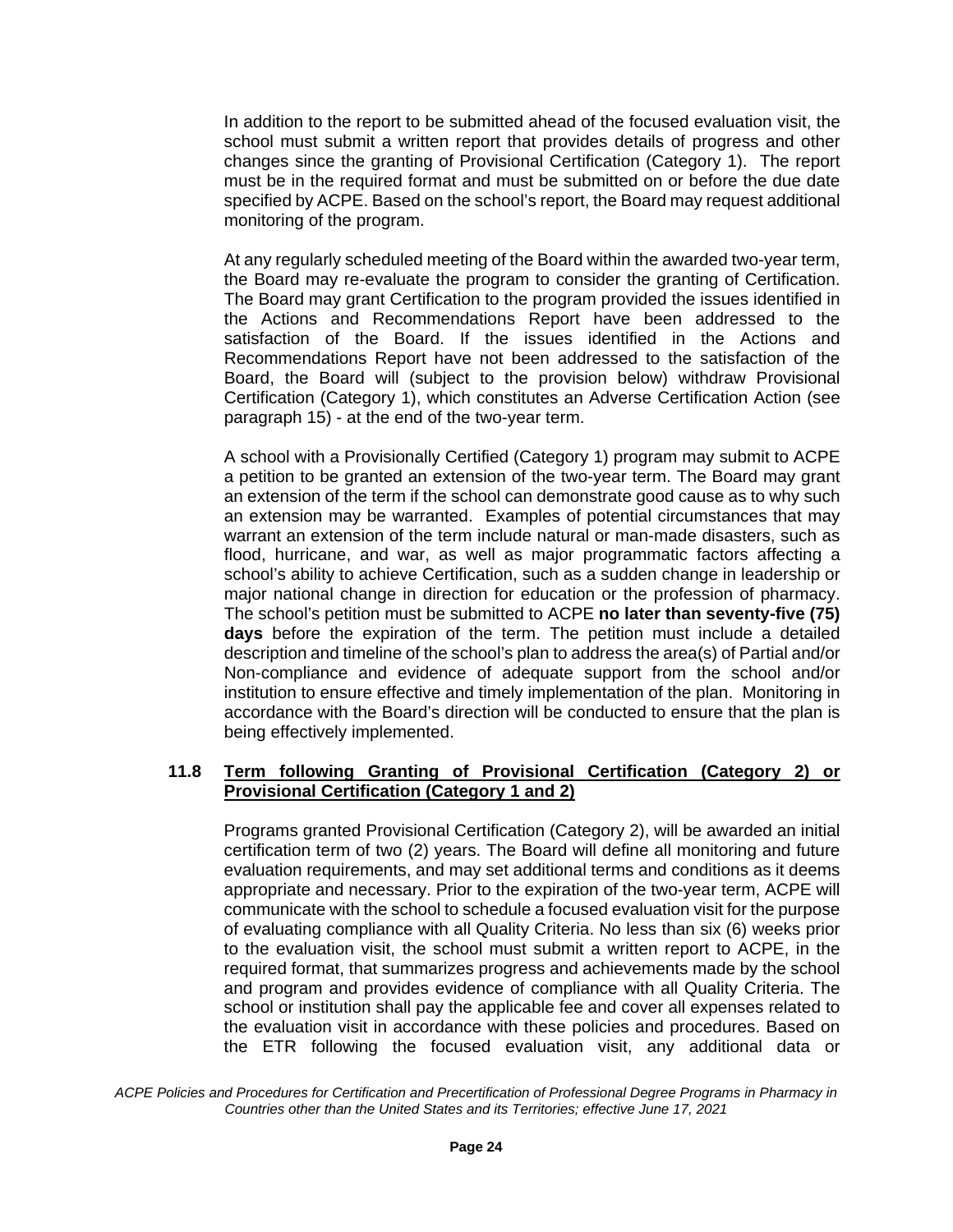documentation provided by the school, and the recommendations of the IC, the Board shall consider the program for continued Provisional Certification (Category 2) and take a certification action in accordance with paragraph 13.5. Following the initial two-year term, the standard term for a program that is in compliance with the Quality Criteria, is four (4) years, to bring the program onto the standard review cycle of six (6) years.

For programs granted Provisional Certification (Category 1 and 2), the provisions of Paragraph 11.7 may also be applied, as deemed appropriate by the Board.

### **11.9 Advancement from Provisional Certification (Category 2) to Certification**

For a program to be considered for advancement from Provisional Certification (Category 2) to Certification, an on-site Verification Visit (VV) must be held in accordance with the provisions of Paragraph 11.10 within the awarded Certification Term. For a program to be granted Certification, the VV must, at a minimum with regard to compliance, affirm the findings and conclusions from the VSV. If the VV does not, at a minimum with regard to compliance, affirm the findings and conclusions from the VSV or the VV evaluation team identifies new concerns or issues of compliance, the Board will take an action in accordance with its established decision-making process, which may include the withdrawal of the Certification Status.

For a program to be considered for advancement from Provisional Certification (Category 1 and 2) to Certification, an on-site VV must be held in accordance with the provisions of Paragraph 11.10 within the awarded two-year term and the Quality Criterion(ia) rated as Partially Compliant must have been brought into compliance (i.e., rated as Compliant or Complaint with Monitoring) as determined by the Board as the result of an evaluation (interim report or VV).

A program with a Certification Status of Provisional Certification (Category 1 and 2) may be advanced to Provisional Certification (Category 2) when the Quality Criterion(ia) rated as Partially Compliant has(have) been brought into Compliance (rated as Compliant or Compliant with Monitoring) as determined by the Board as a result of an evaluation conducted via an interim report or evaluation visit.

For a program granted Provisional Certification (Category 2), if due to extenuating circumstances it has not been possible for the program to advance to Certification within the awarded Certification Term, at its sole discretion and for good cause, the Board may continue the Certification Status for a period of time and with such evaluation and monitoring requirements and/or other conditions as it deems appropriate.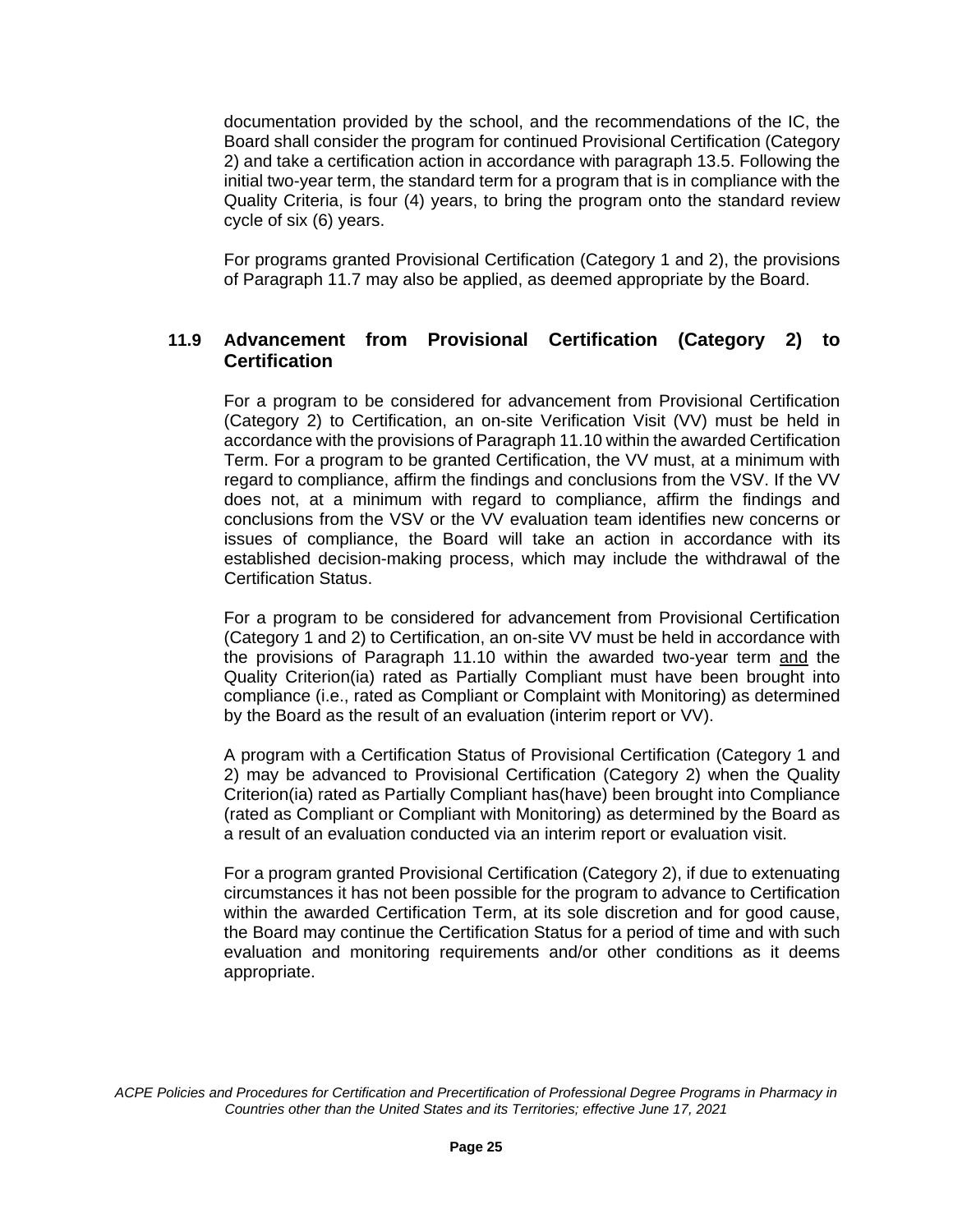#### **11.10 Conduct of Verification Visits**

Depending on the type and complexity of the evaluation visit, the VV will be conducted by an evaluation team with one or two members, at least one of which will be a member of the ACPE Staff or an ACPE consultant. As far as possible, one or both of the team members will have conducted the original or a subsequent VSV.

The VV will be scheduled as soon as possible after the original or any subsequent VSV; dates for which will be mutually agreed by the school and ACPE. Depending on the type and complexity of the evaluation visit, and the number of different locations/campuses to be visited, the VV should typically take no more than one to one-and-a-half days to complete.

A fee will be charged for the VV, in accordance with the Fee Schedule. ACPE will try to ensure that the total cost (fees and expenses) to the institution for the conduct of the original VSV and the subsequent VV will not be greater than the fees and estimated expenses would have been for a typical comprehensive on-site evaluation with the standard four-member team.

Prior to the VV, the school will be required to submit to ACPE a report summarizing any notable changes and/or updates since the conduct of the last VSV. The report should be received by ACPE no later than thirty (30) days before the VV. In addition to providing details of any notable changes or updates, a key component of the report is for the school to affirm that the findings and conclusions from the original or any subsequent VSV regarding compliance are still valid. The school may also respond to issues or concerns raised during the VSV, however, this is not required by ACPE, as such issues will be handled through the monitoring determined by the Board following the VSV. ACPE will provide a template and/or guidance for the report (format, page limits, etc.) and, if applicable, any other documentation or data to be submitted. Evaluation team members may request additional documents before, during, and after the VV.

The conduct of the sessions, interviews, etc., during the VV will follow a similar but abbreviated – format to sessions in a typical on-site evaluation visit. The evaluation team members will verify the findings from the VSV regarding each Quality Criteria (QC), paying particular attention to the evaluation of aspects of the program that are more challenging to evaluate in a virtual environment, such as physical facilities, practice sites, etc.

The evaluation team will produce an Evaluation Team Report (ETR) following the VV (the VV-ETR), which will use as a basis the ETR from the VSV, and either: (a) affirm the findings and conclusions of the ETR, or (b) note any differences or updates in findings and conclusions (either "positive" or "negative") and make appropriate recommendations to the ACPE Board. The procedure for the finalization of the VV-ETR will be the same as for a typical ETR, including the opportunity for the school to review a draft and correct any errors of fact and to submit a response to ACPE after the VV-ETR is finalized.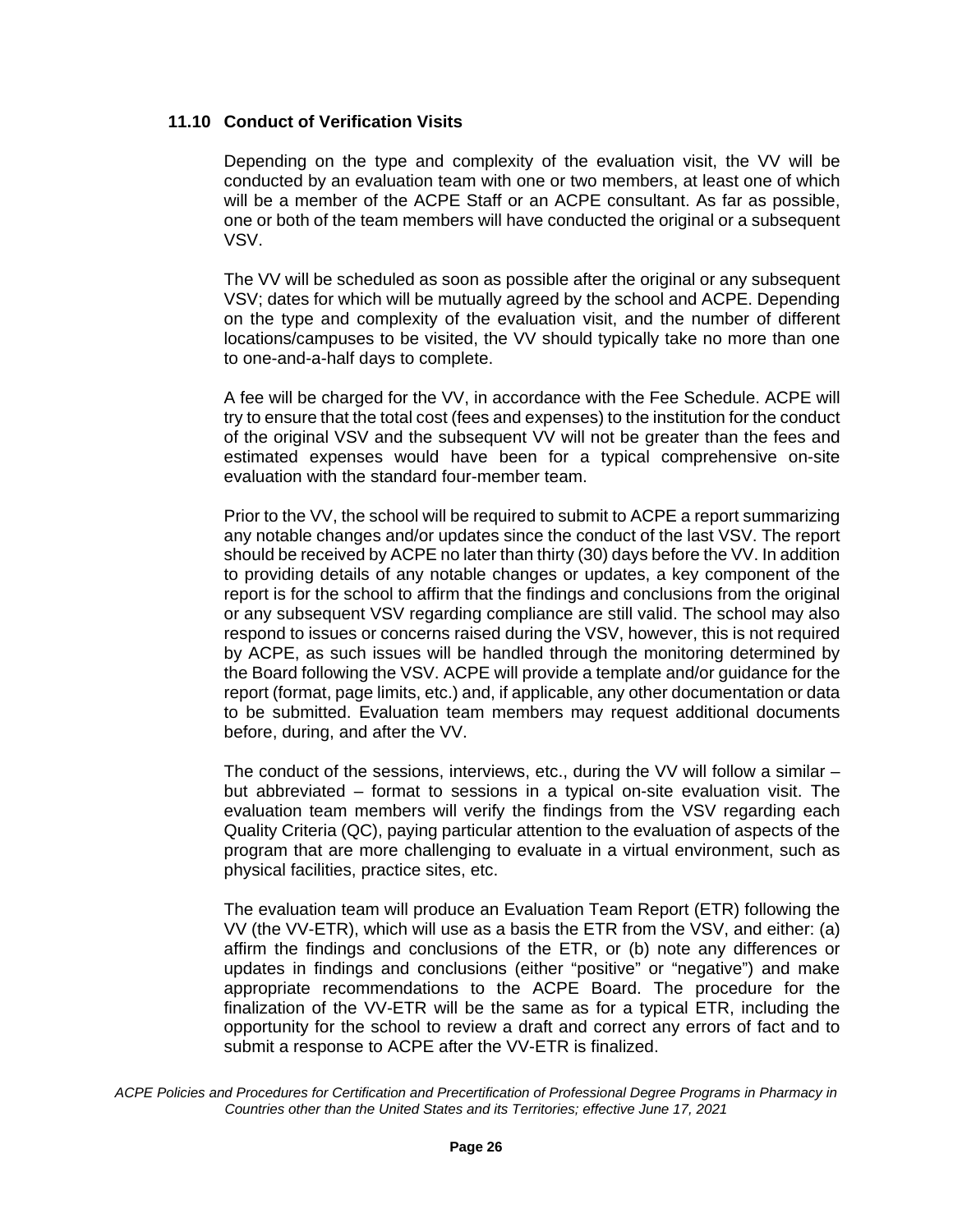## **11.11 Re-Submission of an Application for Certification (after an evaluation visit)**

Following an evaluation visit, a recommendation from either the Commission or Board to defer and resubmit an application is not an Adverse Certification Action and is not appealable. Following a recommendation to defer, revise and re-submit, a revised application submitted within twelve (12) months of the date of receipt by ACPE of the original application shall not incur an application re-submission fee. Following a recommendation to defer, revise and re-submit, a revised application submitted later than twelve (12) months after the date of receipt by ACPE of the original application shall incur an application re-submission fee in accordance with the Fee Schedule.

A revised application for Certification shall first be reviewed by a member of the Staff or a consultant appointed for the purpose to ensure that all required issues have been addressed. Incomplete re-submissions will be returned to the school or institution with an appropriate explanation. Complete re-submissions will be sent to the Commission for its consideration and recommended action.

If the Commission does not recommend the granting of a Certification Status, the school or institution will be invited to submit a new application and self-study report. If the Commission recommends the granting of a Certification Status, the resubmitted application will be forwarded to the Board for its consideration and action. If the Board does not grant a Certification Status, the school or institution may be invited to submit a new application and self-study report.

## **11.12 Denial of Certification**

Denial of Certification by the Board is an Adverse Certification Action (see paragraph 15) and is subject to appeal (see paragraph 16).

Programs denied Certification may re-apply for Certification after a minimum period of twelve (12) months from the date of the certification action by the Board. Re-application shall include at a minimum an updated application and self-study report, preliminary paper-based review of the application, a comprehensive on-site evaluation (if authorized), and the payment of all applicable fees.

#### **11.13 Continued Certification Status**

The procedures for evaluation for purposes of continuing Certification Status are determined by the Board. ACPE will inform the Chief Executive Officer of the institution and the Dean of the school of the approach of a period during which a comprehensive re-evaluation would normally be conducted, as determined during the previous evaluation of the program, presented in the last Action and Recommendation Report, and published on the ACPE web site. The standard review cycle between comprehensive evaluation visits is six (6) years. For a program granted Provisional Certification (Category 1), the period between comprehensive evaluation visits may be up to eight (8) years. The exact dates of the evaluation visit are established in consultation with the Dean. Instructions concerning the details of the evaluation visit, the materials required (e.g., Invitation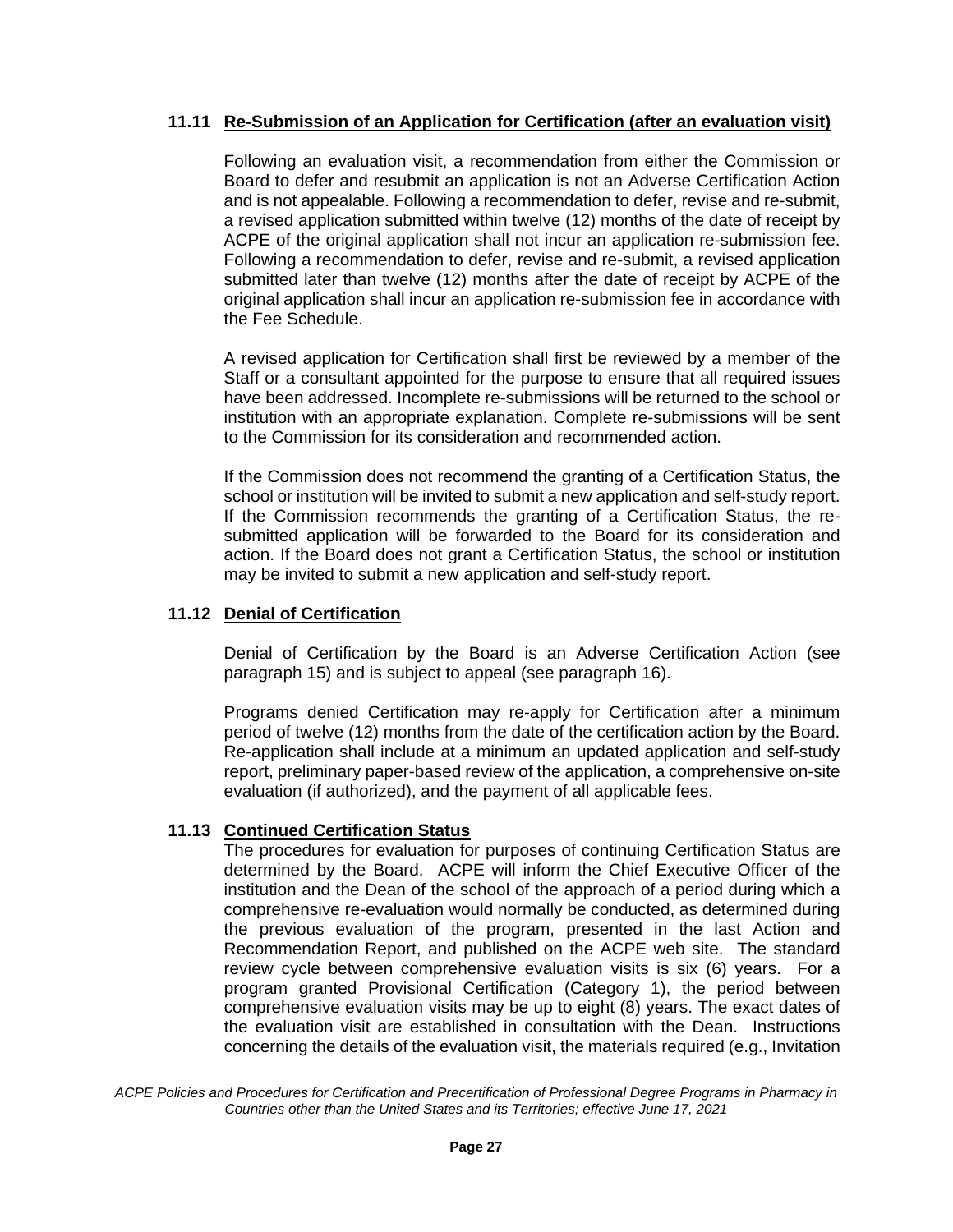to Evaluate, self-study report), the evaluative procedures employed, and the fees will be made available by ACPE.

ACPE may review programs for purposes of continued Certification Status at any time within the six (6) year cycle. Shorter review cycles are designed to monitor progress on specified issues. Such reviews may be based upon a written report of progress (interim report) from the school, an evaluation visit (focused visit), or another method of review as deemed appropriate. A focused evaluation visit requires a written report to be submitted in accordance with standard evaluation and operational procedures. Modifications to the review cycle, including extensions, may be made by ACPE for administrative or other valid reasons, and ACPE will also consider requests from a school for an alteration in the review cycle; however, the review cycle will not extend beyond six (6) years without due cause.

Failure of a school to cooperate in any part of the certification review process after due notice of the scheduled review has been given may constitute grounds for an Administrative Warning or an Adverse Certification Action by the Board.

#### **11.14 Certification with Probation/Certified with Probation**

In the event that the Board determines that a certified program is in Partial or Noncompliance with a Quality Criterion/Criteria and has not made adequate progress toward bringing the Criterion/Criteria into compliance, the program may be given the status of Certified with Probation (see also paragraph 13.5.1). The awarding of the status of Certified with Probation is an Adverse Certification Action and appealable (see paragraphs 15 and 16).

In the event that a program is given the status of Certified with Probation or following an appeal the status is affirmed, such status and the Quality Criterion/Criteria found to be Partially or Non-compliant will be published in the Directory on the ACPE web site. Any response of the school to the certification action should be presented in advance of the next meeting at which the program is scheduled for consideration. The Chief Executive Officer of the institution or a designate, and the Dean are invited to present comments at this Board meeting, either in person or via an appropriate form of telecommunication.

Failure by the school to address the deficiencies that resulted in the status of Certified with Probation within the timeframe designated by ACPE may result in an additional Adverse Certification Action (see paragraph 15).

#### **11.15 Continued Non-Compliance for a Provisionally Certified Program**

In the event that the Board determines that a program with Provisional Certification (Category 2) is in Partial or Non-compliance with a Quality Criterion/Criteria and has not made adequate progress toward bringing the Criterion/Criteria into compliance, the program will be invited to show cause, within a stated period of time, as to why Certification Status should not be withdrawn. Any response of the school must be presented in advance of the next meeting at which the program is scheduled for consideration. The Chief Executive Officer of the institution or a designate, and the Dean may be invited to present comments at a meeting(s) of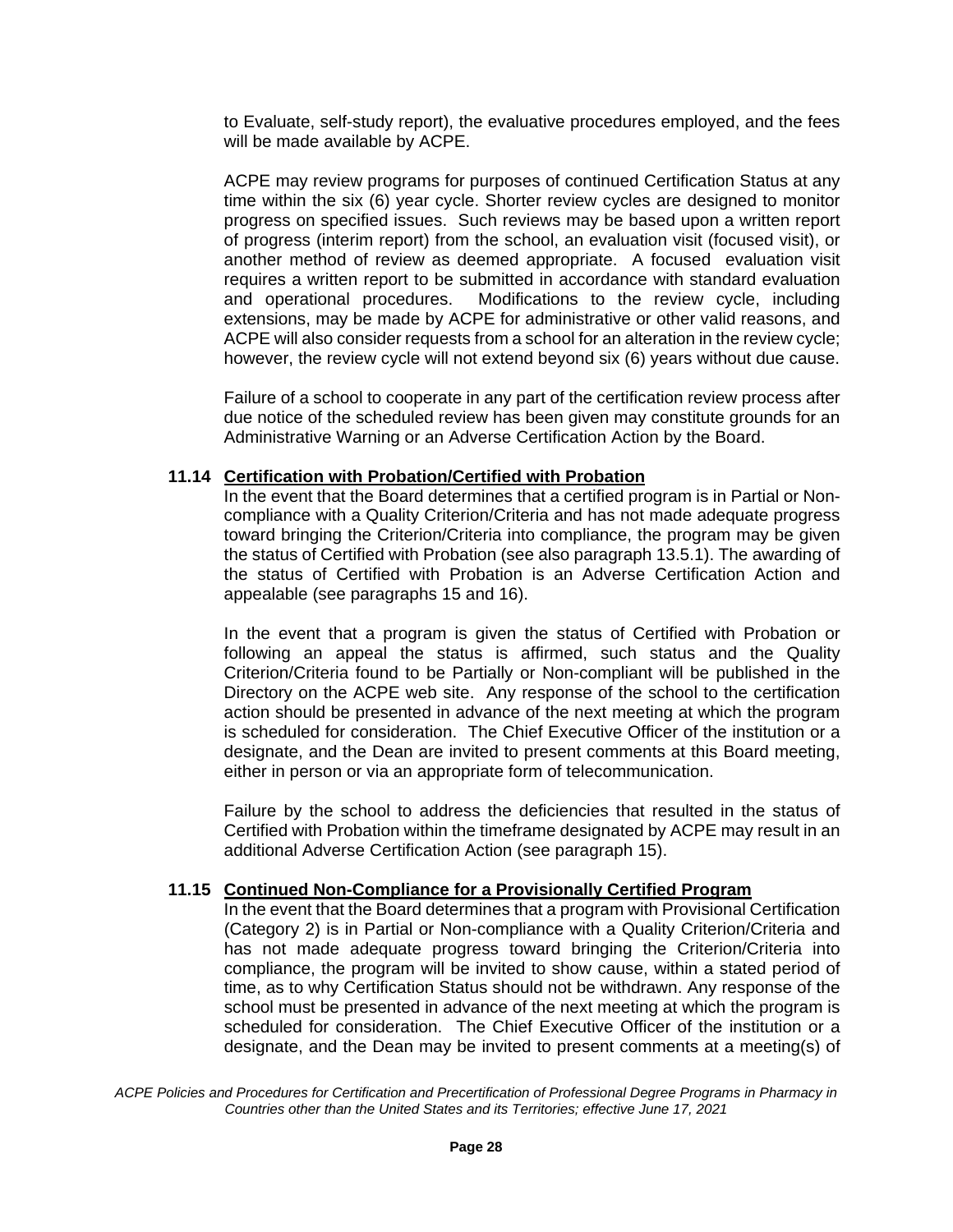the International Commission and/or Board, either in person or via an appropriate form of telecommunication. Failure by the school to adequately address the deficiencies or provide a plan that is acceptable to the Board to address the deficiencies may result in an Adverse Certification Action, including withdrawal of Certification Status (see paragraph 15).

#### **11.16 Alterations to the Established Certification Review Procedures or Term**

Under circumstances, as determined by ACPE, which prevent ACPE from conducting a scheduled on-site evaluation of a program for purposes of continuing Certification, ACPE, in cooperation with the school, shall identify and endeavor to agree to an alternative venue or format for conducting the evaluation in a timely manner. Should the circumstances change after an alternative evaluation has occurred, ACPE will conduct an on-site evaluation visit (comprehensive, focused, or verification, as determined by the Board) as soon as possible. A program for which ACPE has been prevented from conducting a comprehensive on-site evaluation within a twelve-year period (i.e., that span of two standard six-year Certification Terms) will have its Certification Status withdrawn, regardless of extenuating circumstances.

The decision to postpone/cancel a scheduled on-site evaluation will be made cooperatively between ACPE and the institution in question, with particular deference being given to governmental or institutional policies that may be put into place. Notice of such a postponement or cancellation should be made as soon as is feasible following identification of the causative issue(s). Any costs/fees incurred prior to a postponement or cancellation shall, whenever possible, be credited toward rescheduling the on-site evaluation at a later date (preferably as soon as is possible). Costs incurred by ACPE staff and/or volunteers will be reimbursed, and ACPE will retain any travel credit toward rescheduling, where possible.

Under extenuating circumstances, at the request of ACPE and/or the institution, the Board may grant an Administrative Extension of the Certification Term. The length of the extension and the reasons therefor, as well as any other conditions or requirements, shall be determined by the Board and communicated to the institution in a timely fashion.

#### **12. Confidentiality and Conflict of Interest Policy**

- **12.1 Access to School and Program Information** All information pertaining to the applicant/school and the program is accessible only to those authorized to have access and is protected throughout the certification process.
- **12.2 Conflict of Interest Policy** ACPE maintains internal policies and procedures to avoid conflicts or appearances of conflict of interest, which are applicable to and enforced in respect to all aspects of the Certification Program.

*ACPE Policies and Procedures for Certification and Precertification of Professional Degree Programs in Pharmacy in Countries other than the United States and its Territories; effective June 17, 2021*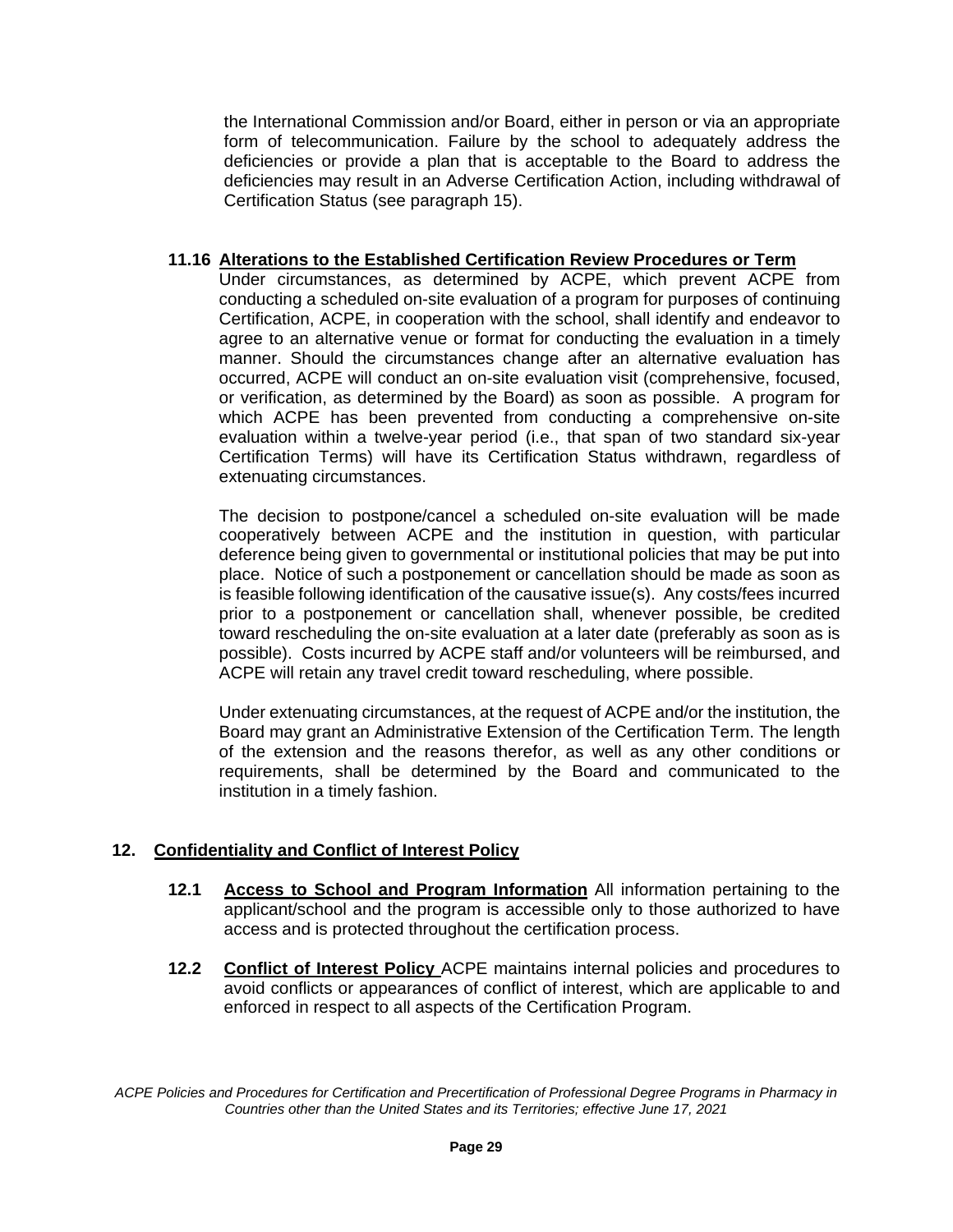**12.3 Avoidance of Conflict of Interest** To avoid any perception of conflict of interest, it is standard policy that neither ACPE, its Staff, nor any other representative acting on behalf of ACPE, may accept from an individual, school, institution, or organization any gift, payment, payment-in-kind, or any other consideration of material value, other than the agreed fees for Certification, evaluation, training, or consultation (see paragraph 19). ACPE's Executive Director shall determine whether or not a gift is deemed to have "material value."

# **13. Evaluation and Operational Procedures**

**13.1 Materials, Communications, and Conduct of Evaluation** The operational language of ACPE is English and ACPE reserves the right to require that all communications with ACPE and its representatives be conducted in English. This includes applications for Certification and Precertification and continuation of Certification, Precertification and Provisional Certification, all submitted materials and data, interim monitoring or annual reporting, appealing an action of the Board, evaluation and consultation activities, and any hearings. Translations must facilitate accurate and efficient evaluation of materials and data. All costs for translation must be covered by the school or institution. When it is not feasible for a school or institution to provide documents in English (such as historic and/or lengthy documents), a summary in English of the key elements should be provided. Whenever possible, ACPE will endeavor to accommodate languages other than English, for example, by using consultants and evaluators with relevant language skills, qualifications, training, and experience.

No school or institution may impose arbitrary restrictions with regard to the selection of the evaluation team members or the activities or duties of team members while conducting an evaluation visit.

ACPE establishes and periodically reviews and updates the criteria for identification, selection, and retention of members of evaluation teams; such criteria include qualifications, experience, understanding of contemporary and needs-based pharmacy practice and education, cultural competence, ethics, professionalism, consistency, impartiality, and adherence to ACPE guidelines, policies and procedures. Prior to deployment, all members of evaluation teams and persons otherwise involved in the evaluation of programs must complete initial training on the Quality Criteria, policies and procedures, evaluation techniques, and respective roles in the evaluation process. Periodic refresher training, especially following significant revisions of the Quality Criteria, must be completed by all persons involved in the evaluation process.

**13.2 Self-Study and Self-Study Report** For the purposes of applying for Certification or Precertification, submission of a self-study report and other administrative details as specified by ACPE are required. The self-study process for Certification should be in-depth and broad-based, involving a representative portion of the school's administrative leaders, Academic Staff, professional, technical and administrative staff, students, graduates of the program, preceptors, practitioners,

*ACPE Policies and Procedures for Certification and Precertification of Professional Degree Programs in Pharmacy in Countries other than the United States and its Territories; effective June 17, 2021*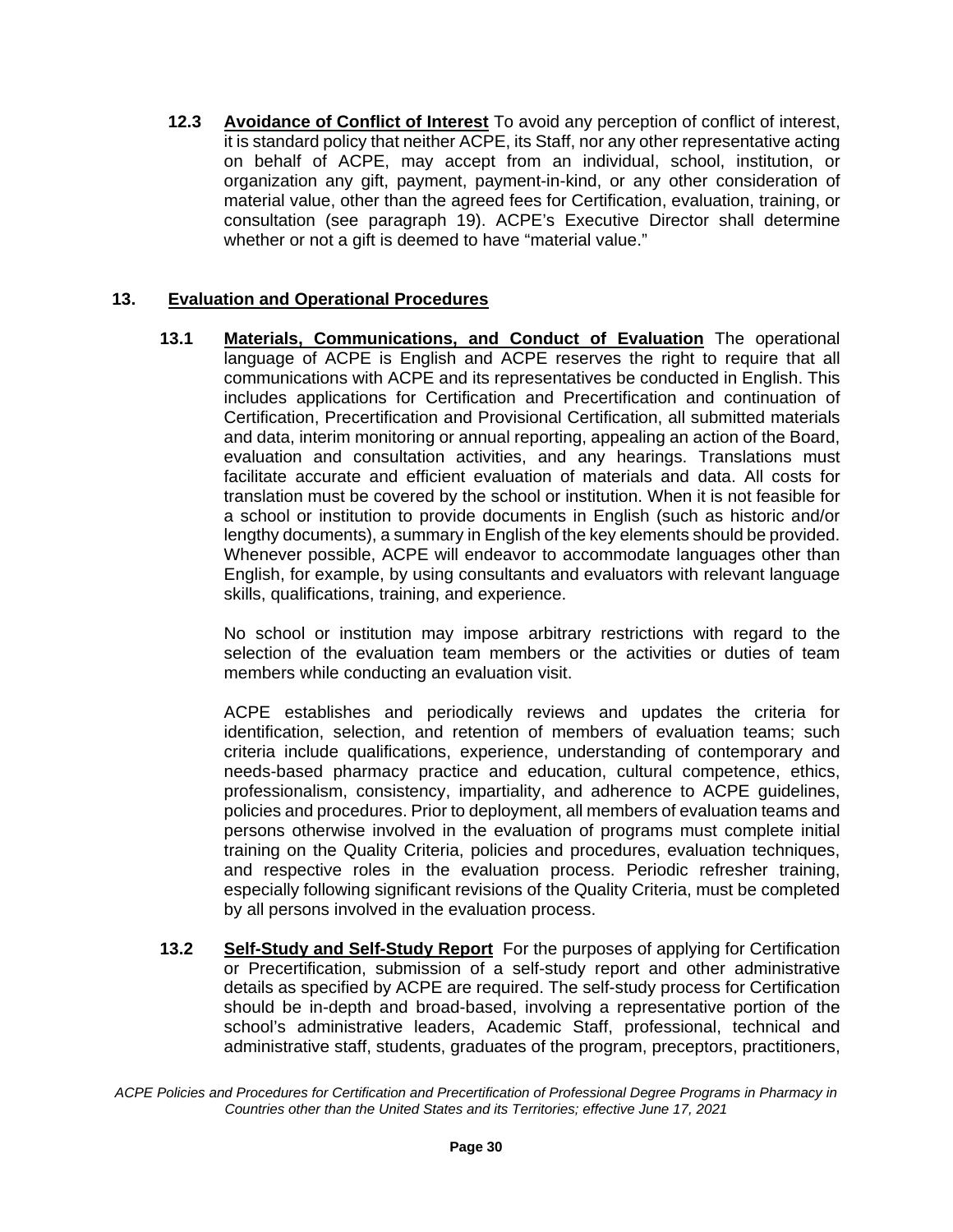governing body, and other appropriate stakeholders. The self-study process for Precertification should be in-depth and broad-based, involving all administrative leaders, Academic Staff, and other stakeholders, as applicable.

A self-study report must use the template or format required by ACPE and should include:

- required documentation and data as specified by ACPE
- a qualitative and quantitative assessment of the strengths and limitations of the program
- qualitative and quantitative information on both Academic Staff and student achievements, and
- evidence of outcomes that demonstrate the school's successes in achieving its mission and goals, including success in student learning.

A Certification self-study report should:

- provide a description and analysis of the Professional Degree Program
- present findings and conclusions
- provide the school's self-assessment of compliance with the Quality Criteria
- appraise strengths and weaknesses, and where deficiencies exist:
	- o outline plans for improvement, with appropriate implementation strategies, resource implications, and timelines, and
	- o describe progress with implementation of the plan and provide evidence of success towards achieving full compliance of the program with the Quality Criterion/Criteria.

A Precertification self-study report should contain as many of the above elements and attributes as possible, commensurate with and appropriate to the stage of development of the program. Where elements are not yet in place, the school should provide full details of its plans and timelines.

As an integral component of its certification review, ACPE conducts its own analyses and evaluations of the self-study process, self-study report, and other data and documentation provided. The self-study report should serve as a point of reference for the institution's future strategic planning.

To ensure adequate evaluation of educational quality and to effectively present efforts to improve quality, ACPE requires schools to submit a printed or electronic self-study report directly to ACPE using the *Self-Assessment Instrument for Certification of Professional Degree Programs in Pharmacy* or the *Self-Assessment Instrument for Precertification of Professional Degree Programs in Pharmacy* as a template. Similar instruments, *Evaluation Instrument for Certification of Professional Degree Program of Schools of Pharmacy* and *Evaluation Instrument for Precertification of Professional Degree Program of Schools of Pharmacy* (the "Rubrics") are used by evaluation teams during evaluation visits to facilitate the team's evaluation of the program's compliance with the Quality Criteria or progress towards compliance, as applicable. The final determination of a program's compliance with Quality Criteria or progress towards compliance is made by the Board.

*ACPE Policies and Procedures for Certification and Precertification of Professional Degree Programs in Pharmacy in Countries other than the United States and its Territories; effective June 17, 2021*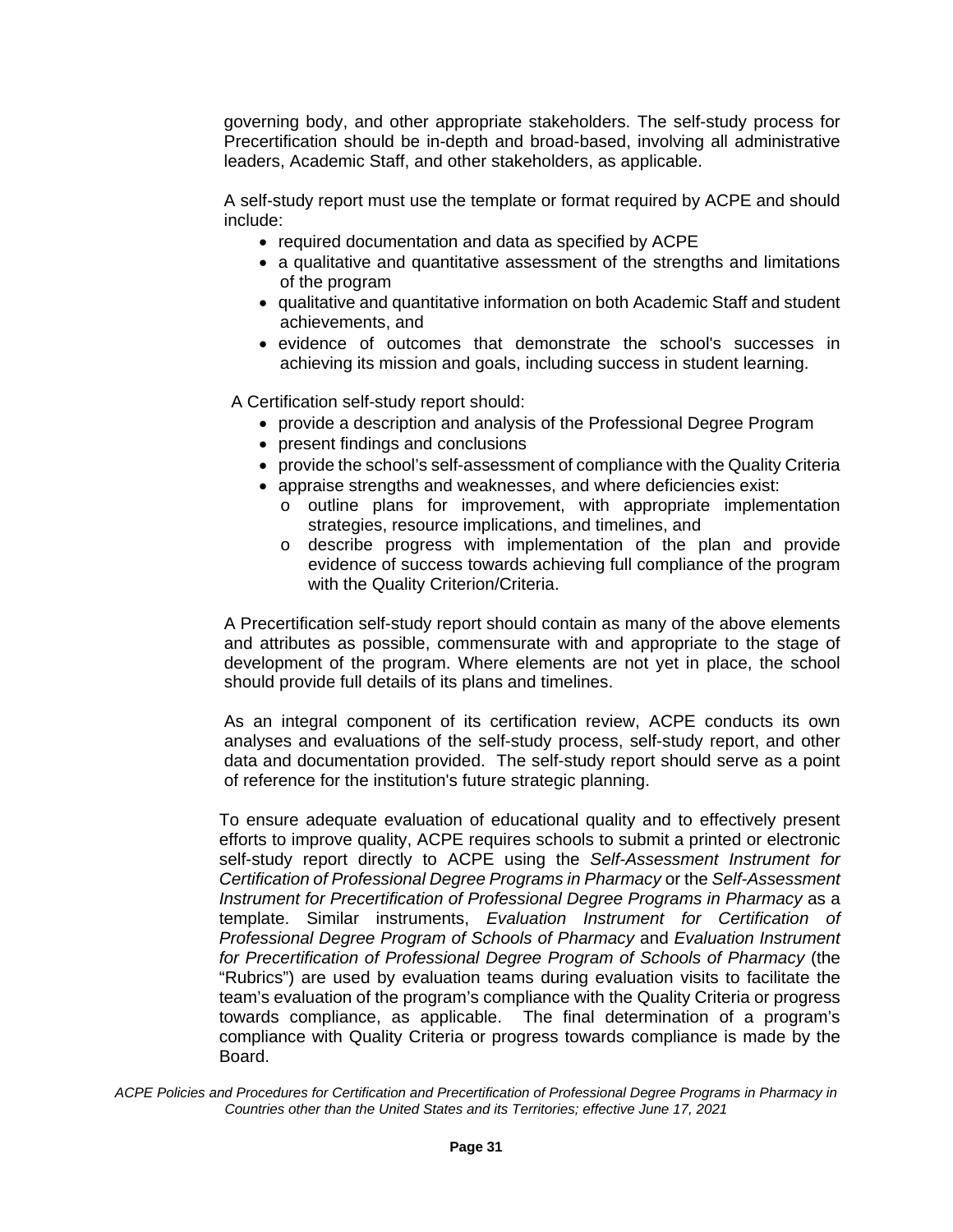**13.3 Evaluation Visits** Prior to the evaluation visit, the self-study report and other pertinent materials are distributed by Staff to members of the evaluation team for their independent analysis. Evaluation teams shall generally include four evaluators for comprehensive visits, two evaluators for focused visits, and one or two evaluators for verification visits. Evaluators must be qualified by experience and training, and may include members of the Board, Commission, and Staff. In order to be trained as an evaluator, an individual must have held an academic appointment in a school of pharmacy or have been employed as a pharmacy practitioner for a minimum of five years.

The Dean of the school to be visited is given the opportunity to review the proposed team for perceived or real conflicts of interest. With the agreement of the institution and ACPE, other individuals may be invited to observe the on-site evaluation to facilitate a better understanding of and engender confidence in the certification process. The size of the evaluation team, the specific dates of the evaluation visit, and the number of days necessary for completion of the evaluation visit are established in consultation with the Dean. (See also Addendum 2; ACPE International Travel Guidelines).

Ordinarily, the evaluation visit involves two to four days and includes interviews with the Dean and other administrative leaders of the school, members of the academic staff, students, graduates of the program, preceptors (if applicable), and university administrators. Evaluation visits related to an application for Precertification will be structured appropriately commensurate with the stage of development of the program. During the evaluation visit, the members of the evaluation team will confirm that the school, institution, and program meet the Eligibility Criteria. An inspection is made of physical facilities, the library and educational resources, and the facilities utilized for pharmacy practice experiences. Evaluation team members are provided with guidelines for the conduct of meetings and interviews and a Criterion-by-Criterion evaluation instrument (the "Rubric") to aid in their review. At the conclusion of the evaluation visit, the evaluation team presents findings verbally to the Dean of the school and to the Chief Executive Officer of the institution, generally the President (or equivalent) or a designate. These findings serve as the framework for the written ETR, which is first provided to the members of the evaluation team for their review and comment, then to the Dean for correction of any factual errors, and subsequently (in final version) to the institution, Commission, and Board for action.

The school is expected to demonstrate that it systematically obtains outcome information, and that it applies this information to foster programmatic improvements and to enhance student learning and achievement of the required competencies. Other activities of the school may markedly influence the instruction given in professional programs. Accordingly, the evaluation for purposes of Certification or Precertification will include a review of other activities that may be sponsored by the school, such as non-practice undergraduate degree programs in pharmacy-related disciplines, graduate offerings including master and doctor of philosophy degree programs in pharmacy-related disciplines, continuing education

*ACPE Policies and Procedures for Certification and Precertification of Professional Degree Programs in Pharmacy in Countries other than the United States and its Territories; effective June 17, 2021*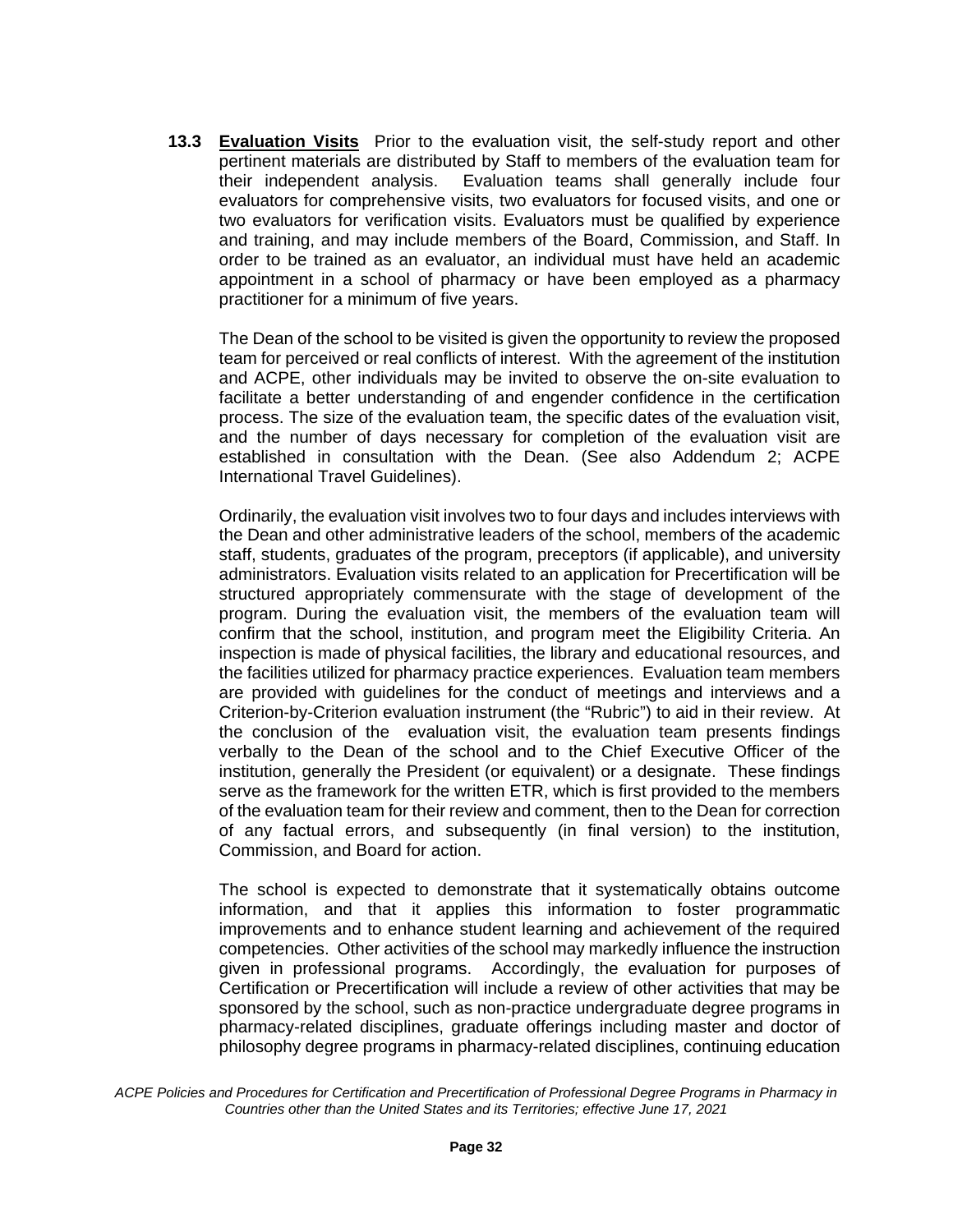activities, certificates or other non-degree programs, research and scholarly activities, and professional and public service programs.

ACPE may rely upon the assessments made by any applicable accrediting/quality assurance agencies concerning the basic science and general education components of the professional programs. Additionally, the evaluations of the national or regional accrediting/quality assurance agency concerning general institutional policies and central administrative support may be used in the evaluation/assessment process. However, ACPE is not obliged to consider the evaluations of any other agency.

Note: When deemed necessary by the ACPE Board, an evaluation visit may be conducted virtually (see Addendum 7).

- **13.4 Evaluation Team Report** As a result of the evaluation visit, a written ETR that describes the evaluation team's findings and conclusions regarding compliance of the program with each of the Quality Criteria is provided to the Dean of the school and the Chief Executive Officer (or designated representative) of the institution at a reasonable time after the evaluation visit. The ETR also comments on the program's areas of strength and areas needing improvement; mentions specific areas, if any, where the evaluation team believes that the program is Partially or Non-compliant with the Quality Criteria; and may offer suggestions concerning means of improvement for the school to consider. The Dean of the school is given the opportunity to correct factual errors and to comment on the draft ETR prior to finalization and distribution of the ETR to the school, institution, Commission, and Board. The Chief Executive Officer of the institution and the Dean of the school may also provide supplemental materials related to the facts and conclusions presented in the ETR prior to the time the ETR is reviewed by the Commission, and the Board for action. Any such materials must be received by ACPE no later than the submission date(s) communicated to the school. The ETR is not a certification action but is an evaluative step in the certification process. The evaluation team validates the school's self-study report, providing the perspective of an independent external peer review.
- **13.5 Certification Actions** Based on the ETR, the self-study report, communications received from the institution, if invited a presentation by the Chief Executive Officer of the institution or a designated representative and/or the Dean of the school, and the recommendation of the Commission, the Board determines the program's compliance with the Quality Criteria, takes a certification action (type of Certification Status, Certification Term, and any conditions associated with the Certification Status), and presents comments and recommendations. A copy of the Certification Action and Recommendations ("A&R") indicating the Certification Status granted by the Board, along with Certification Term and conditions, comments, required interim monitoring, and the timeframe within which ACPE will conduct its next onsite evaluation of the program is sent to the Chief Executive Officer of the institution and the Dean of the school. ACPE staff will schedule evaluation visits within the designated timeframe as specified in the A&R.

*ACPE Policies and Procedures for Certification and Precertification of Professional Degree Programs in Pharmacy in Countries other than the United States and its Territories; effective June 17, 2021*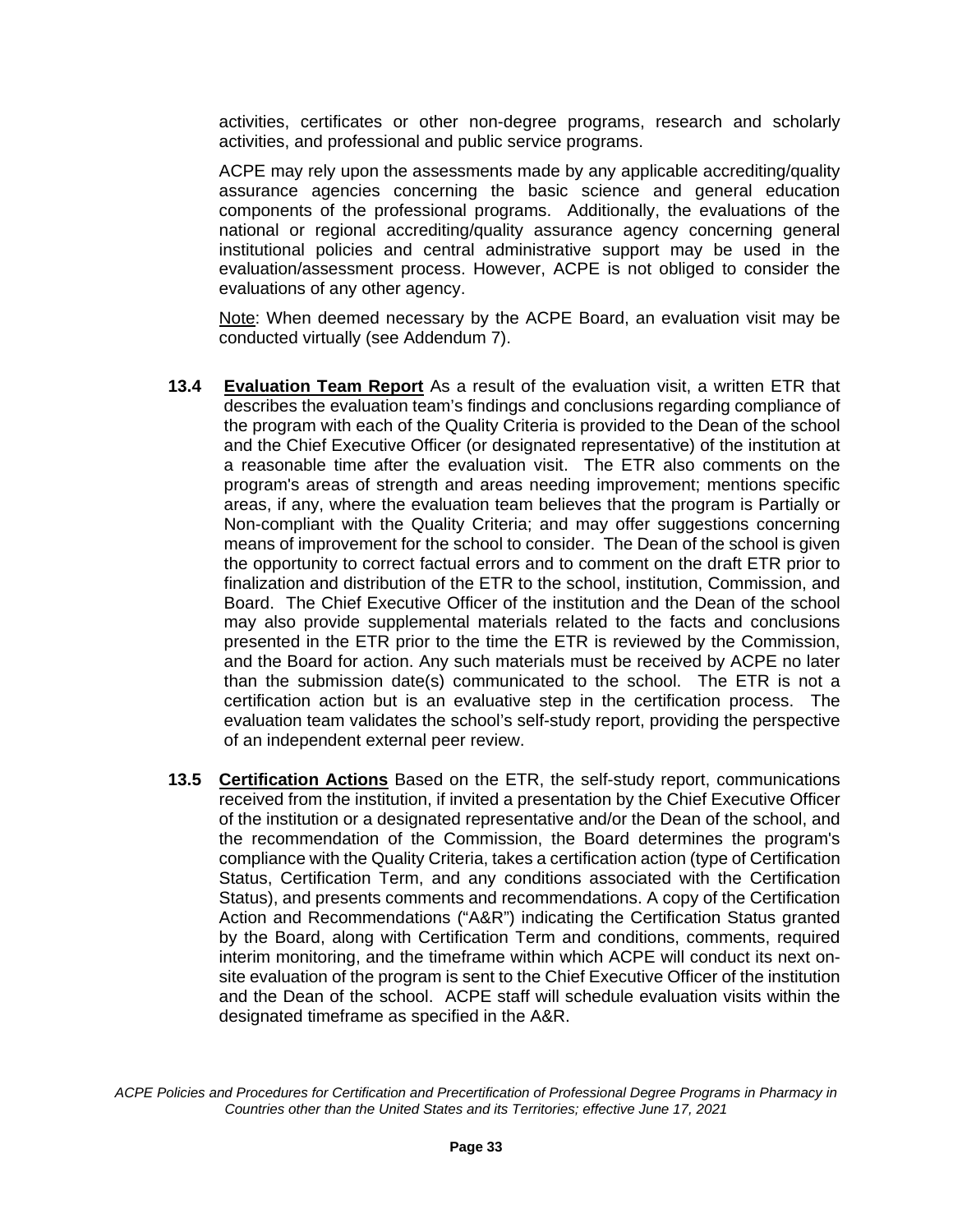In the unlikely event that an evaluation visit cannot be scheduled during the timeframe specified in an A&R, ACPE in conjunction with the school shall determine when such an evaluation visit can be scheduled for a date falling outside the timeframe specified in the A&R.

The ETR and the A&R are confidential documents and are considered to be the property of the institution. Except in the instance of exercise of the appeal procedure as provided in these policies and procedures, or as otherwise indicated in this paragraph, these documents will not be released by ACPE to third parties without the authorization of the Chief Executive Officer of the institution. Without such authorization, the sole information available to the public consists of that information contained in the Directory and in the Report of Proceedings from the meeting at which the certification action was taken. If the institution publishes or releases any portion of the ETR or the A&R, or releases any statement concerning such documents and/or the Certification Status of the program, that ACPE determines requires public clarification or presents a misleading impression, ACPE may publish an appropriate response or require the release of such documents in their entirety.

Except where circumstances require immediate action, certification actions shall be made by the Board only during a regularly scheduled meeting of the Board. The regularly scheduled meetings of the Board are currently in January and June of each year.

# **13.5.1 Findings of Partial or Non-Compliance**

In the event that the Board determines a program is in Partial or Non-compliance with a Quality Criterion/Criteria, the A&R will include notification of the finding of Partial or Non-compliance and outline the requirements for bringing the Criterion/Criteria into compliance. Failure to bring any Criterion found to be Partially Compliant or Non-compliant into compliance in a timely manner may result in the status of Certified with Probation or another Adverse Certification Action.

The ACPE Board may grant an extension of time to bring a Criterion into compliance if the school can demonstrate good cause as to why such an extension may be warranted. Examples of potential circumstances that may warrant an extension of time include natural or man-made disasters, such as flood, hurricane, and war. Demonstration of good cause must include a detailed description of the school's plan to address the area(s) of Partial and/or Non-compliance, the provision of adequate support from the school and/or institution to ensure effective implementation of the plan, and evidence that the plan will be effectively implemented within a period of time acceptable to and specified by the Board. Monitoring in accordance with the Board's direction will be conducted to ensure that the plan is being effectively implemented.

**13.6 Annual and other Reporting during the Certification Term** Program evaluation between comprehensive evaluation visits is achieved by means of annual reporting, correspondence, written interim reports, and focused evaluation visits as may be

*ACPE Policies and Procedures for Certification and Precertification of Professional Degree Programs in Pharmacy in Countries other than the United States and its Territories; effective June 17, 2021*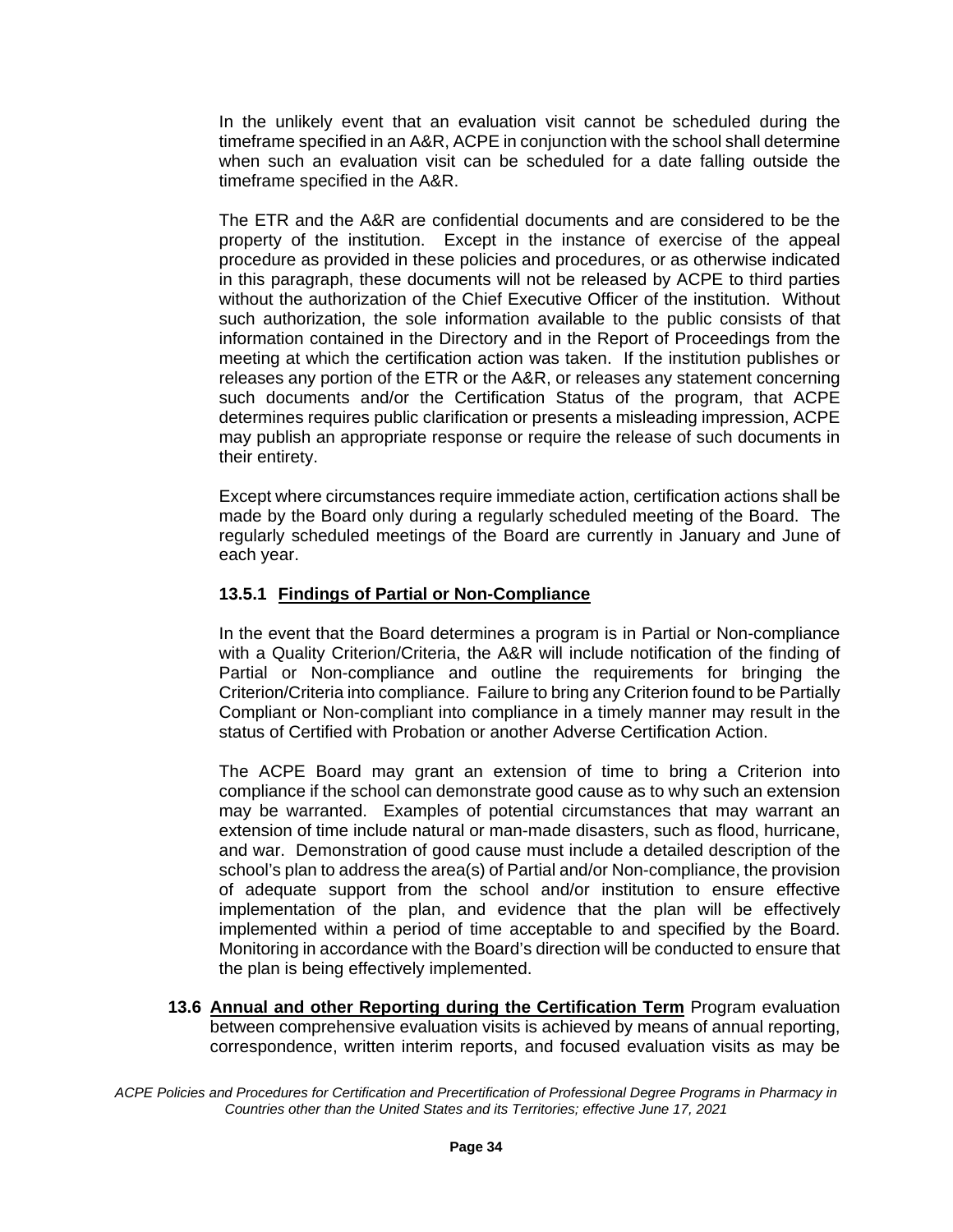requested by the Board. As determined by ACPE, schools with certified programs are required to annually report requested program information, including enrollment trends and Academic Staff resources, and performance of graduates on standardized licensure examinations (where applicable). Schools must submit the required data in the format and timeframe specified by ACPE.

## **13.6.1 Changes and Trends in Enrollment**

At least once per year, the Commission and Board will review data relating to enrollment of students in the program for the purpose of identifying changes and trends in enrollment that may impact the ability of a program to remain in compliance with the Quality Criteria.

Under conditions described below, or as otherwise deemed necessary by the Board, ACPE will follow-up with applicable schools via written correspondence requesting that they identify the cause of the change or trend and provide an action plan for correcting any changes or trends that may negatively impact programmatic quality.

> **13.6.1.a** A letter will be sent to a school having a change in enrollment in the first professional year larger than 20 percent over a five year period or less. Situations in which a program is deemed to be in a period of transition between professional programs will be taken into account in a review of a program's ability to remain in compliance with the Quality Criteria, particularly those addressing curricular effectiveness,

> **13.6.1.b** A letter will be sent to a school based on any other analysis indicating a substantial trend affecting a program's ability to remain in compliance with the Quality Criteria, particularly those Quality Criteria addressing curricular effectiveness.

# **13.6.2 Academic Staff Resources**

At least once per year, the Commission and Board will review data provided by the school relating to the Academic Staff resources available to the program for the purpose of identifying changes and trends that may impact the ability of a program to remain in compliance with the Quality Criteria.

Under conditions described below, or as otherwise deemed necessary by the Board, ACPE will follow-up with applicable schools via written correspondence requesting that they identify the cause of the change or trend and provide an action plan for correcting any changes or trends that may negatively impact programmatic quality.

> **13.6.2.a** A letter will be sent to a school based on an analysis indicating a substantial trend affecting a program's ability to remain in compliance with the Quality Criteria, particularly those Quality Criteria addressing curricular effectiveness.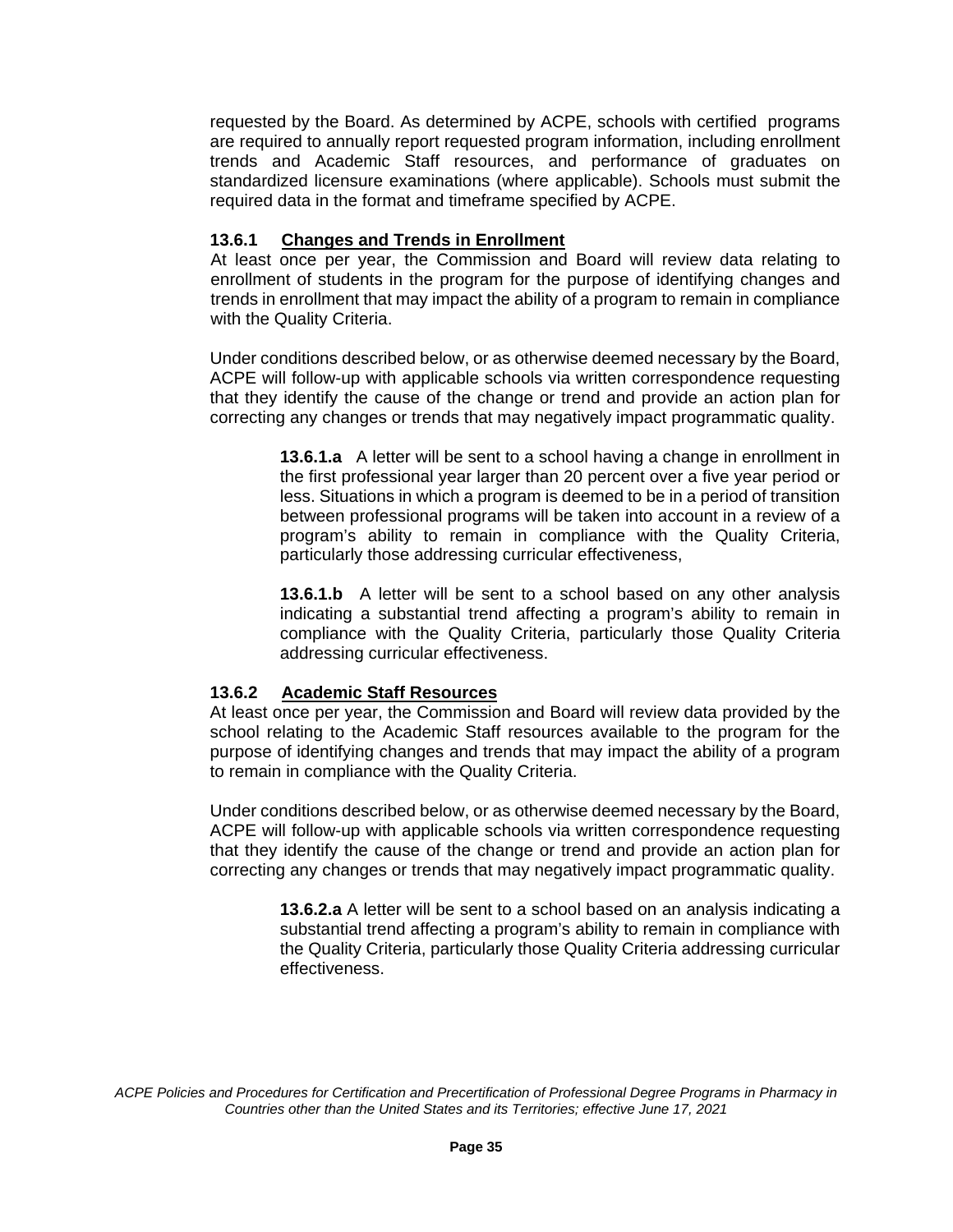# **13.6.3 Non Compliance with Requirements for Annual Reporting**

ACPE reserves the right to reasonably request, on an annual basis, data and/or other relevant information from schools with programs with Certification Status, which allows ACPE to evaluate ongoing compliance of the program with the Quality Criteria. The program of any school that does not provide data and/or information in accordance with the above policies and procedures and within the timelines specified in communications from ACPE may be placed on Administrative Warning (see paragraph 7.7).

## **13.6.4 Repeated Annual Reporting Concerns**

Programs with Certification Status that repeatedly raise the concerns of the Board in one or more of ACPE's annual reporting areas will be subject to further action by the Board.

#### **13.7 Document Retention** See paragraph 18.

#### **14. Substantive Change**

ACPE is responsible for reviewing all Substantive Changes that occur between regularly scheduled comprehensive evaluation visits to determine whether or not the change has affected the quality of the program and to assure the public that all aspects of the Professional Degree Program continue to comply with the Quality Criteria. While the decision to implement a Substantive Change is the prerogative and responsibility of the school and institution, ACPE is obligated to determine the effect of any Substantive Change on the program's ability to comply with the Quality Criteria.

It is the responsibility of the Dean of a program with Certification Status that proposes to implement a Substantive Change to provide written notification of the proposed change to ACPE in advance of the implementation of the change. If a school is unclear as to whether a change is substantive in nature, the Dean should consult with ACPE staff.

ACPE's definition of Substantive Change includes, but is not limited to:

- A substantial change in the established mission or goals of the institution or school;
- Curricular change that represent a significant departure in either content or method of delivery, from those that were offered during the program's previous certification review including:
	- o development of an agreement for joint delivery of a program
	- o use of distance learning technologies or other unique methodologies to deliver a substantial portion of the curriculum; e.g., 25% or higher (see also Addendum 8);
- A substantial change in enrollment in the professional program (defined as 20% or more in one year or cumulatively over two consecutive years);
- A substantial change in the number of clock or credit hours required for successful completion of the program;
- A significant change in the length of the program;
- The establishment of an additional geographic location at or from which substantial portions of the program are delivered;
- A substantial change in Academic Staff composition or capacity;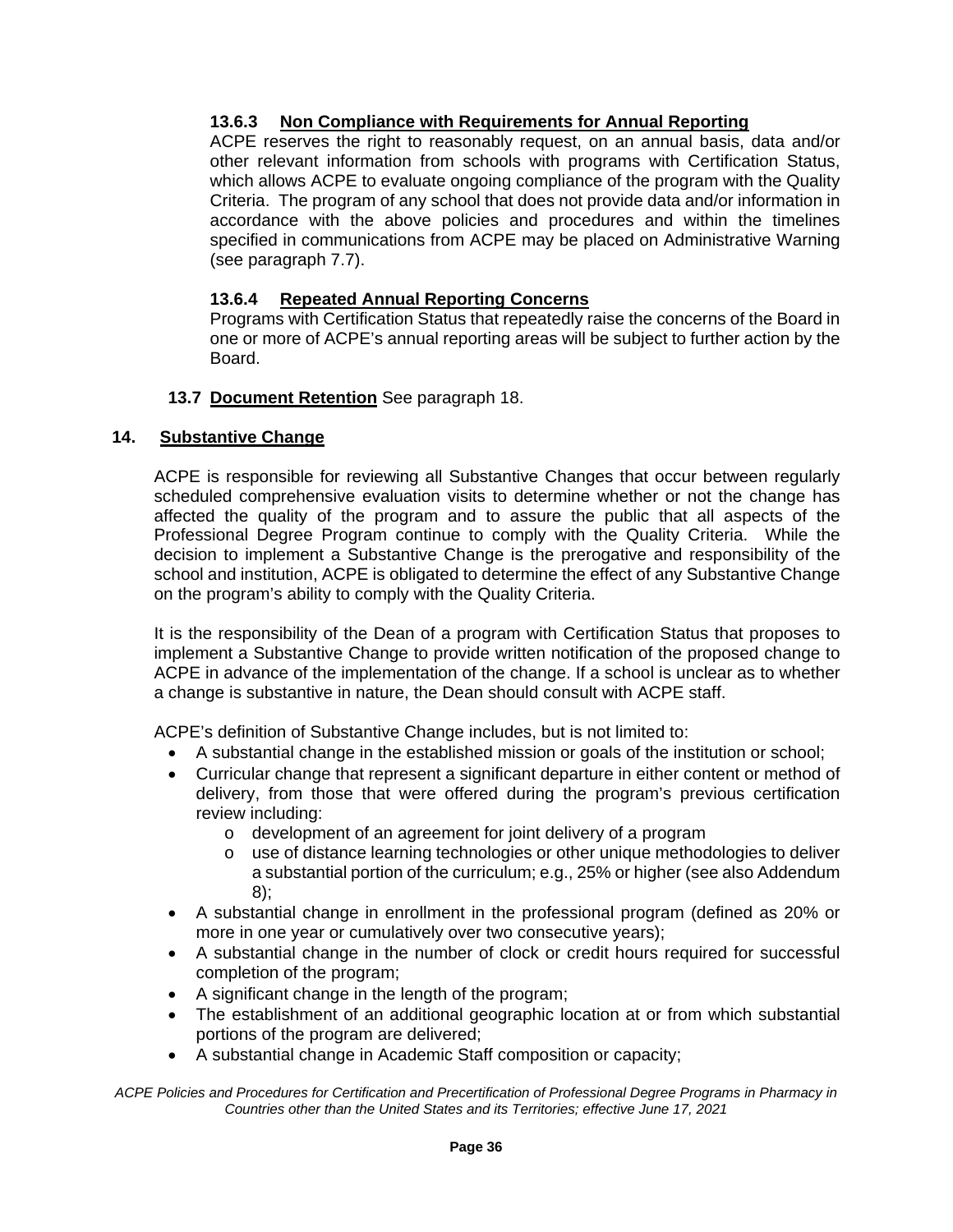- Change in the legal status, governance, or ownership of the school or institution;
- Changes in financial resources that could affect the quality of the program;
- Changes in leadership;
- Changes in organizational structure;
- Change in status with another accrediting or quality assurance agency; and
- Any other changes that the Dean feels require notification to ACPE

Documentation that the program will continue to comply with the Quality Criteria must be provided. The notification must allow sufficient time for evaluation of continued compliance with the Quality Criteria by ACPE. ACPE reserves the right to review and reconsider the terms of the program's Certification Status in accord with standard evaluation and operational procedures or appropriate monitoring, such as an evaluation visit (see Addendum 8 *Guidelines to Substantive Change Policies and Procedures* for additional information regarding Substantive Change reporting procedures). Substantive change notifications are evaluated at the next regularly scheduled Board meeting. A communication is returned to the school following the Board's review of the change and will outline any additional monitoring required, any change in a Criterion's rating of compliance, and notification of an evaluation visit, if warranted by the Board.

If a school fails to follow this Substantive Change policy and its procedures, the Certification Status of the program may be placed in jeopardy.

#### **15. Adverse Certification Actions: Certification with Probation, Denial of Certification or Precertification, or Withdrawal of Certification Status**

**15.1 Certification with Probation** A program that has been determined by the Board to be Partially or Non-compliant with a Quality Criterion/Criteria and has failed to bring the Criterion/Criteria into compliance may be given the status of Certified with Probation at any time during the period of the program's Partial or Non-Compliance (see paragraph 13.5.1).

#### **15.2 Denial of Certification or Precertification**

Denial of Certification or Precertification will occur when there is evidence that the program applying for Certification or Precertification exhibits substantial deficiencies that prevent compliance with the Quality Criteria.

#### **15.3 Withdrawal of Certification Status**

Withdrawal of Certification Status by ACPE will occur when there is documented evidence that a program with the status of Certified, Precertified, Provisionally Certified, or Certified with Probation exhibits ongoing deficiencies in achieving or maintaining compliance with a Quality Criterion/Criteria and that the deficiencies are sufficiently serious to raise concerns regarding overall programmatic quality.

#### **15.3.1 Withdrawal of Precertification**

For a Precertified program, withdrawal of status will occur if the Board finds the program to be making inadequate progress in implementing its plan to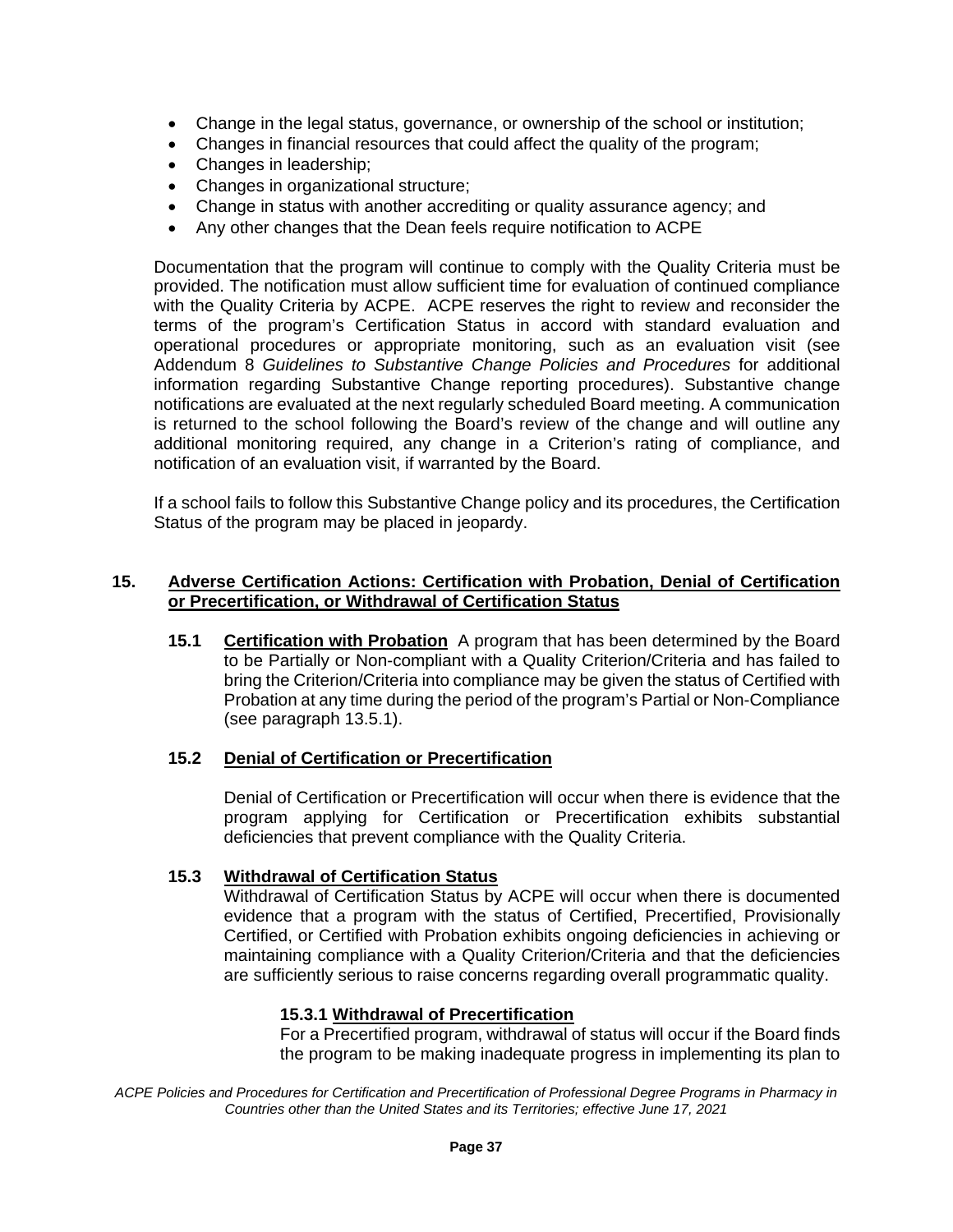achieve full compliance with one or more Quality Criteria within the required developmental time period determined by the Board, and after written notification to the program of the specific issues of inadequate progress, the school fails to remedy all issues cited within the time frame indicated in the notification. The developmental time period may be extended only for good cause as determined by the Board.

## **15.3.2 Withdrawal of Certification Status**

For a Certified, Precertified or Provisionally Certified program, withdrawal of Certification Status will ordinarily occur after the Board has found the program to be Partially or Non-compliant with one or more of the Quality Criteria, has given the school written notification of the finding of Partial or Non-compliance, and the program has failed to achieve compliance with the cited Criterion/Criteria within a timeframe acceptable to the Board. The time period to remedy all issues of Partial or Non-compliance may be extended only for good cause, as determined by the Board (see paragraphs 11.7 – 11.9 and 13.5.1).

#### **15.3.3 Immediate Withdrawal of Certification Status**

Regardless of the Certification Status of a program, rapid and precipitous deterioration of the quality of the program may be sufficient grounds for the immediate withdrawal of Certification Status, whether or not a period of Certified with Probation or other opportunity to remedy issues of Partial or Non-compliance with the Quality Criteria has been provided.

# **15.4 Notification of Adverse Certification Action**

Notification of an Adverse Certification Action by the Board shall be in writing and delivered (with proof of delivery required) to the Chief Executive Officer of the institution and to the Dean of the school affected. Such notification shall provide a statement of the reasons for the Adverse Certification Action, along with notice of the right to appeal and the time constraints for initiating such an appeal as detailed under paragraph 16 of these Policies and Procedures.

Within thirty (30) days of a final decision (after appeal or expiration of the opportunity to appeal) of an Adverse Certification Action, written notification shall be made to the institution, any applicable agency, and published on the ACPE web site [\(https://www.acpe-accredit.org/\)](https://www.acpe-accredit.org/) within 24 hours of its notice to the school. A brief statement summarizing the reasons for the Adverse Certification Action and any comments from the affected institution shall be made available to any applicable agency and to the public via presentation on the ACPE web site [\(https://www.acpe-accredit.org/\)](https://www.acpe-accredit.org/) not later than 60 days after such final action.

In the event of withdrawal of Certification Status, within thirty (30) days of such notification, or in the case of enduring materials, as soon as practically possible, the school or institution must discontinue and remove all references to Certification Status of the program by ACPE. Any outstanding fees or expense reimbursements for services provide by ACPE become payable immediately.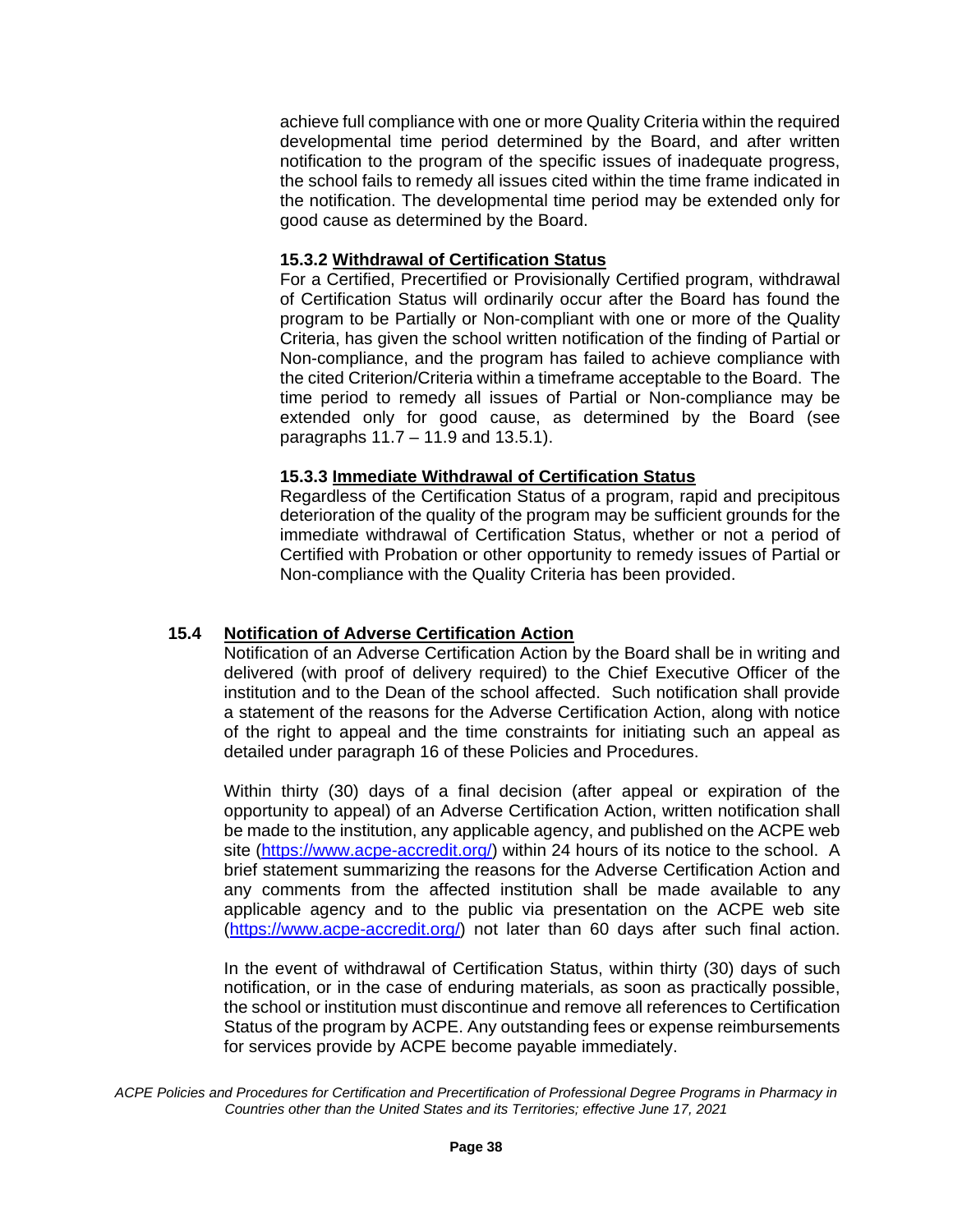## **15.5 Reapplication for Certification or Precertification**

Not less than twelve (12) months after the effective date of denial of Certification or Precertification or withdrawal of Certification Status, but at any time thereafter, the Chief Executive Officer of the institution may reapply for Certification or Precertification. The application shall follow the application procedure in its entirety as detailed under paragraph 10 or paragraph 11 of these Policies and Procedures.

The key steps regarding policies and procedures for Adverse Certification Actions are summarized in Addendum 9.

#### **16. Appeals Panel and Appeal Procedure for an Adverse Certification Action**

#### **16.1 Right to Appeal and Retention of Certification Status**

An institution may appeal only the following negative decisions: (1) awarding the status of Certification with Probation; (2) denial of Certification or Precertification as a result of a decision by the Board, or (4) withdrawal of Certification Status as a result of a decision by the Board. The appeal procedure specified herein is the exclusive remedy for an institution that believes a negative decision was unwarranted.

After receipt of notice of an Adverse Certification Action, the Chief Executive Officer of the institution involved may appeal the decision of the Board to an Appeals Panel on the grounds that: (a) the decision of the Board was arbitrary, capricious, or not supported by substantial evidence in the record on which the Board took action; or b) the procedures used by the Board to reach its decision were contrary to the Board's bylaws, certification procedures or other established policies and practices, and that procedural error prejudiced the Board's consideration. The Certification Status of the program existing prior to the Adverse Certification Action shall continue, pending the disposition of the appeal, and such status shall continue to be reflected in the Directory until the appeal procedure is finalized. **Notice of appeal by the institution shall be in writing and delivered to ACPE within 30 days after receipt of notification of the Adverse Certification Action either: by certified mail, postage prepaid, with return receipt requested; or by email; or by facsimile to the offices of ACPE**. The appealing institution shall affirm its responsibility to undertake the costs of the appeal and enclose or remit a deposit as specified in the Fee Schedule to be applied against expenses, as set forth in paragraph 16.3.1. Such notice of appeal shall summarize the facts supporting the grounds on which the appeal is based. ACPE shall promptly notify the appealing institution of the date the notice of appeal was received.

#### **ANY NOTICE OF APPEAL NOT FILED WITHIN THE 30 DAY PERIOD SHALL RESULT IN A DISMISSAL OF THE APPEAL.**

**Both parties of the appeal have the right to representation by counsel throughout the appeals procedure**.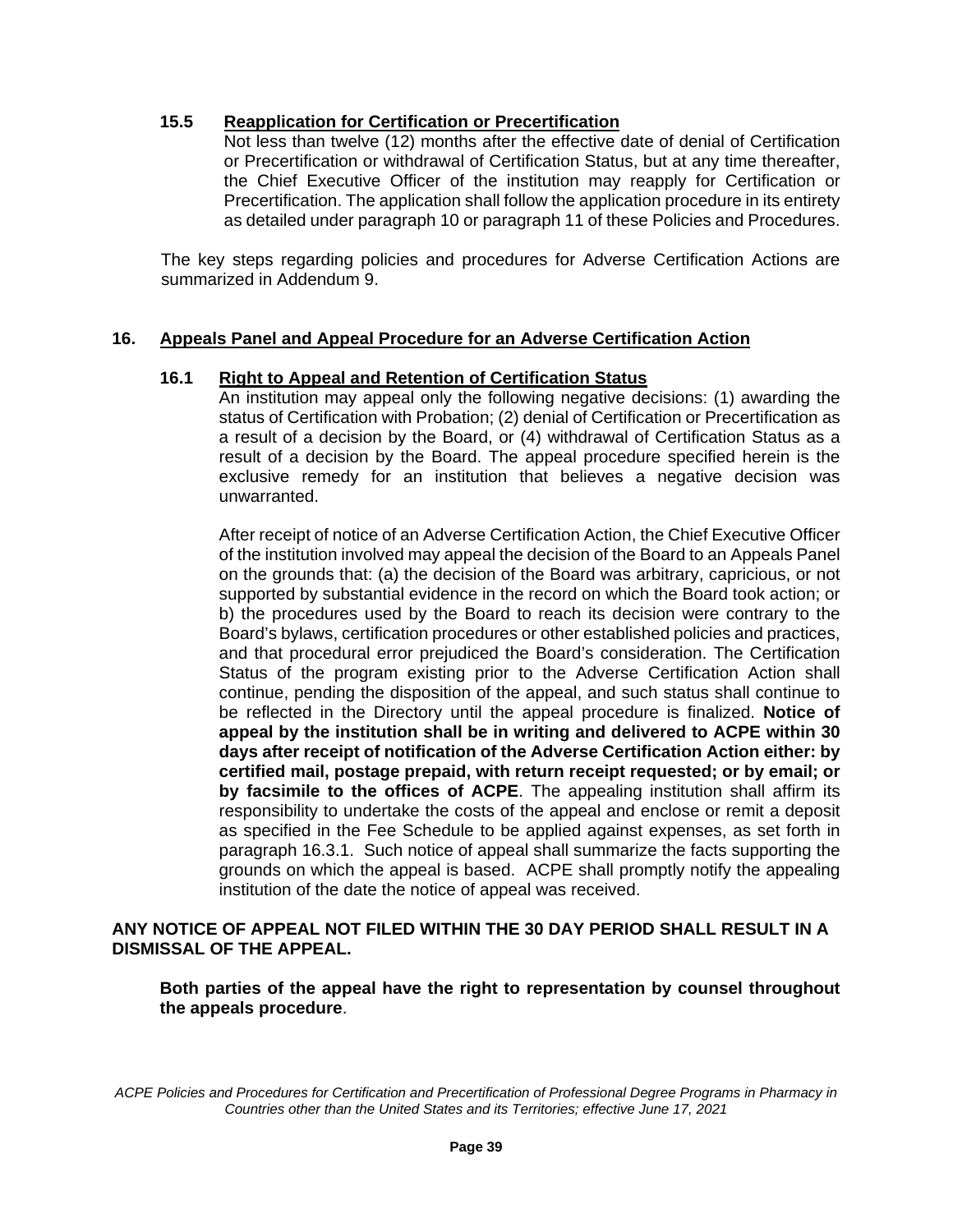## **16.2 Members of the Appeals Panel**

- **16.2.1** The Appeals Panel shall consist of no more than five (5) members. One (1) member shall be selected by the current chief elected officer (CEO) of the American Association of Colleges of Pharmacy; one (1) member shall be selected by the CEO of the American Pharmacists Association; one (1) member shall be selected by the CEO of the National Association of Boards of Pharmacy; and two (2) members shall be selected by ACPE from former members of the ACPE Board of Directors, former members of the Commission, or members of ACPE's International Services Program Advisory Group (ISPAG). Members selected pursuant to the foregoing sentence shall be appointed for this purpose by ACPE's President. The Appeals Panel must include individuals with experience in quality assurance of pharmacy education and international pharmacy education and practice, and additional members may be added to the panel if the individuals appointed to the panel under the guidelines outlined above do not provide such representation. ACPE will ensure that all members of the Appeals Panel are well informed about ACPE's Quality Criteria and Policies and Procedures, and their application. In order to ensure currency, a special training session will be held for all Appeals Panel members prior to the convening of the Panel.
- **16.2.2** No former Board or Commission member shall be appointed to the Appeals Panel if that member participated in any manner while a Board or Commission member with respect to the Adverse Certification Action taken by the Board against the appealing party or who, under the policies of ACPE, has an apparent or real conflict of interest with the appealing party.
- **16.2.3** No member of the Appeals Panel shall be a current member of the Board, Commission, or ACPE Staff, nor shall any member have an affiliation with the institution involved that would create an apparent or real conflict of interest (e.g., graduate, present or former member of the Academic Staff).
- **16.2.4** Each member of the Appeals Panel will execute an agreement attesting to the fact that he or she has no conflict of interest with the appealing institution or the Professional Degree Program of that institution and agrees to hold confidential all matters pertaining to the appeal procedure, including but not limited to, all documents, all information and testimony received prior to and at the hearing, and the Appeals Panel's deliberations, unless a release of all or any part of such information is mutually agreed to by the parties.

# **16.3 Convening of the Appeals Panel**

**16.3.1** Promptly after receipt of the notice of appeal, ACPE shall contact the members and notify them of their appointment to the Appeals Panel as set forth in paragraph 16.2. ACPE shall notify the institution that initiated the

*ACPE Policies and Procedures for Certification and Precertification of Professional Degree Programs in Pharmacy in Countries other than the United States and its Territories; effective June 17, 2021*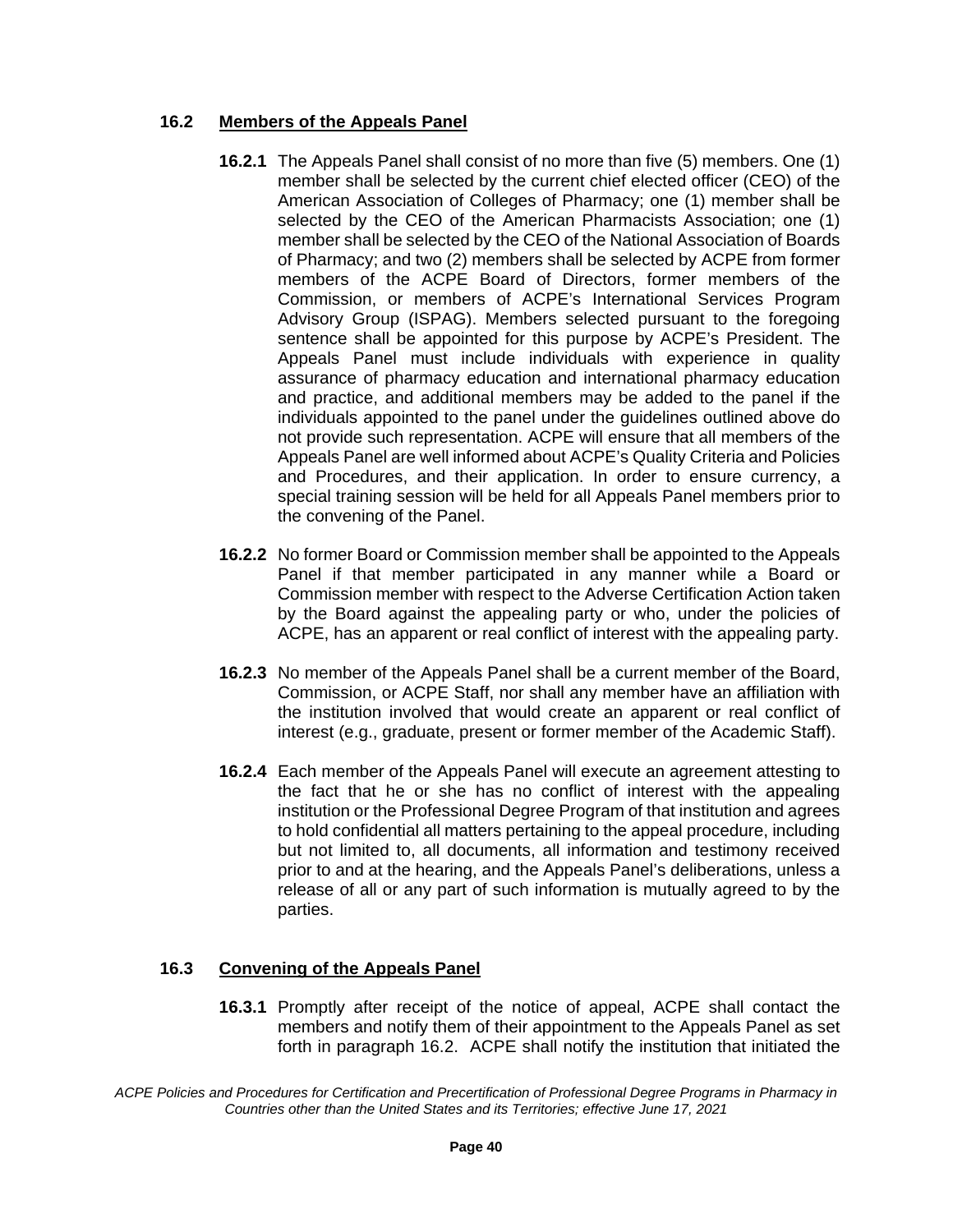appeal that the Appeals Panel has been created and inform it of the names of the members of the Appeals Panel. The Appeals Panel can be convened only on notice of appeal as described above. Meetings of the Appeals Panel may take place in person or by other means approved by the Board.

All reasonable expenses incurred by the Appeals Panel, including, but not limited to, travel expenses (e.g., transportation, accommodations, and meals) and telecommunications expenses, shall be paid by the institution that initiated the appeal. Notice of appeal shall be accompanied by a deposit as specified in the Fee Schedule be used against expenses. If the total costs for the appeals process exceed the amount of the deposit paid, the additional amount shall be communicated to the institution and must be promptly paid. Any surplus from the deposit paid that remains after the conclusion of the appeals process shall be promptly returned to the institution. The institution shall be provided with an itemized list of the expenses of the Appeals Panel.

**16.3.2** ACPE shall advise the members of the Appeals Panel of their responsibilities promptly upon identification of the members. Once convened, the Appeals Panel shall designate a chairperson who shall conduct the meetings of the Appeals Panel and shall act as the presiding officer at any hearings.

#### **16.4 Appeals Procedure**

Within thirty days of the receipt by ACPE of the notice of the appeal, the institution shall present a written statement of its position to the Appeals Panel. Within thirty days after the institution submits its written statement, the ACPE Board may submit a written response to the Appeals Panel. A hearing shall be held at a date mutually agreed upon by the parties and the Appeals Panel but not more than ninety (90) days after receipt of the notice of appeal by ACPE, at which time the appealing institution shall have the opportunity to make a verbal presentation for no more than 45 minutes, followed by representatives of the ACPE Board which shall also have the opportunity to present for no more than 45 minutes. Thereafter, the Appeals Panel shall have the opportunity to direct questions to and hear responses from the program and ACPE. The written statements and presentations must be relevant to the conditions existing at the program during the dates on which the site visit or other evaluation activity was made and on which the Adverse Certification Action was taken. New evidence that was not considered by the ACPE Board at the time of its decision, including improvement in conditions and corrections of deficiencies made subsequent to the Adverse Certification Action shall not be considered. The hearing shall be conducted in English and recorded. Either party may, at its expense, request such recording be transcribed. If translation services are required, the expense of such services shall be covered by the institution that initiated the appeal.

Within thirty (30) days after the hearing, the Appeals Panel shall render a decision. The Appeals Panel may (i) affirm, (ii) remand, or (iii) amend the Adverse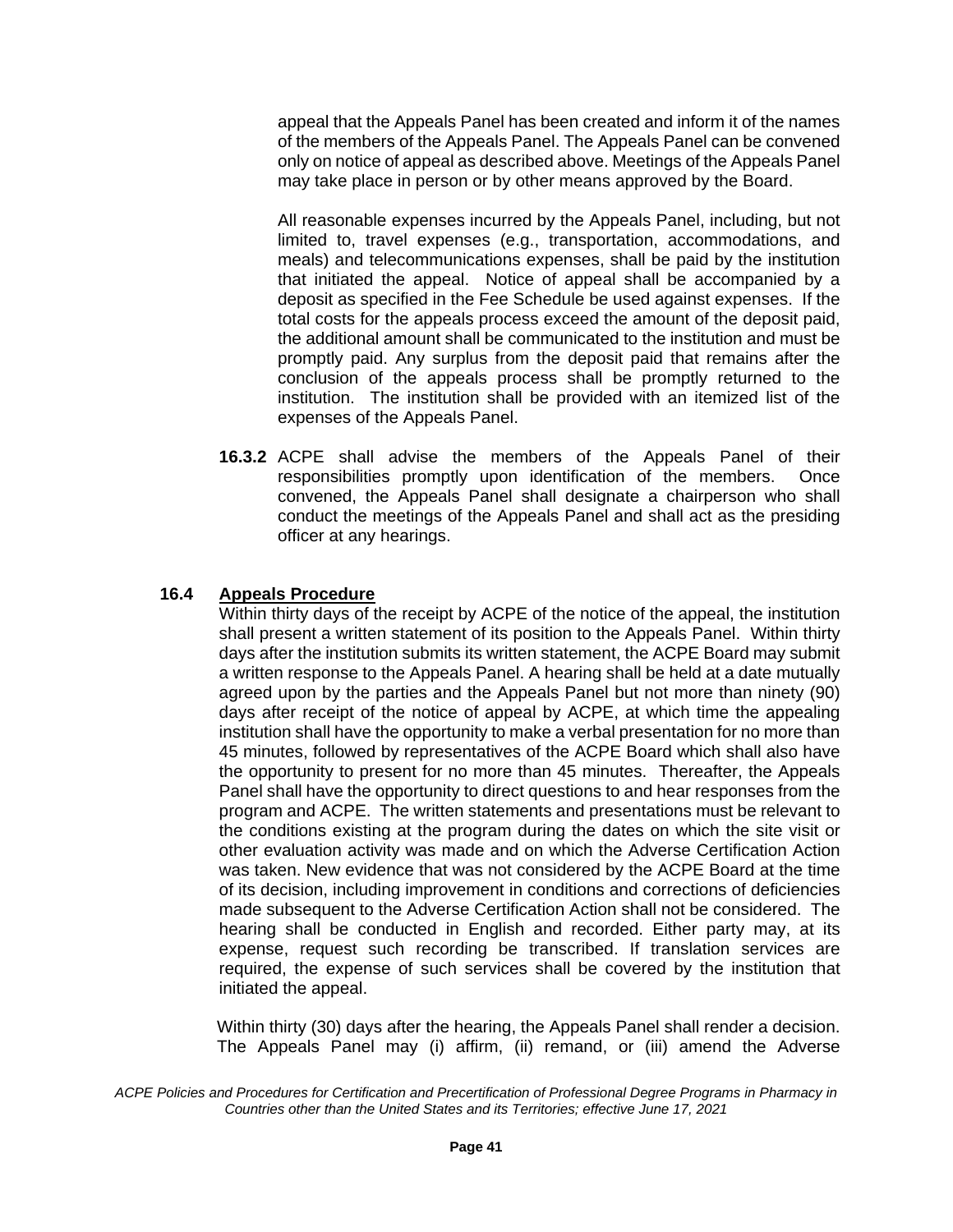Certification Action taken by the Board. In a decision to remand the Adverse Certification Action to the Board for further consideration, or to amend the decision, the Appeals Panel must identify specific issues that the Board must address by providing an explanation and basis for remanding or amending the Board's decision. If the Appeals Panel affirms the Board's decision, the decision becomes final at that time. The Appeals Panel shall provide a written report of its findings, which shall be submitted to the Board, the Executive Director of ACPE, the Chief Executive Officer of the institution, and the Dean of the school concerned.

A decision by the Appeals Panel to remand or amend the Board's decision shall be considered by the Board at its next special or regular meeting. The Board shall take final action consistent with the decision and/or instructions of the Appeals Panel. A report of the final decision shall be forwarded to the Chief Executive Officer of the appealing institution, the Dean of the school, and members of the Appeals Panel.

The Appeals Panel shall be discharged by the Board at the adjournment of the regular or special Board meeting following the final action by the Board.

# **17. Forum for Litigation**

#### **17.1 Court**

Any litigation instituted by (i) any school of pharmacy against ACPE concerning any action taken by ACPE involving the certification process or (ii) any litigation instituted by ACPE against any school involving the certification process shall be brought in Cook County, Illinois, USA, in the Circuit Court of Cook County or in the Federal District Court for the Northern District of Illinois.

## **17.2 Personal Jurisdiction, Right of Removal, and Applicable Law**

Each such school and ACPE consent to personal jurisdiction by these courts. Nothing herein shall restrict the right of a school of pharmacy or ACPE to remove such litigation from state court to federal court in the USA where permitted by law. The laws of the State of Illinois shall be applicable to all matters to come before the court provided that U.S. federal law will be applicable to federal questions that may arise during any litigation.

#### **17.3 Prerequisite to Litigation**

No litigation shall be instituted by a school of pharmacy involving an Adverse Certification Action taken by ACPE until after the appeal procedure shall be instituted by such school and concluded in accordance with paragraph 16 of these Policies and Procedures.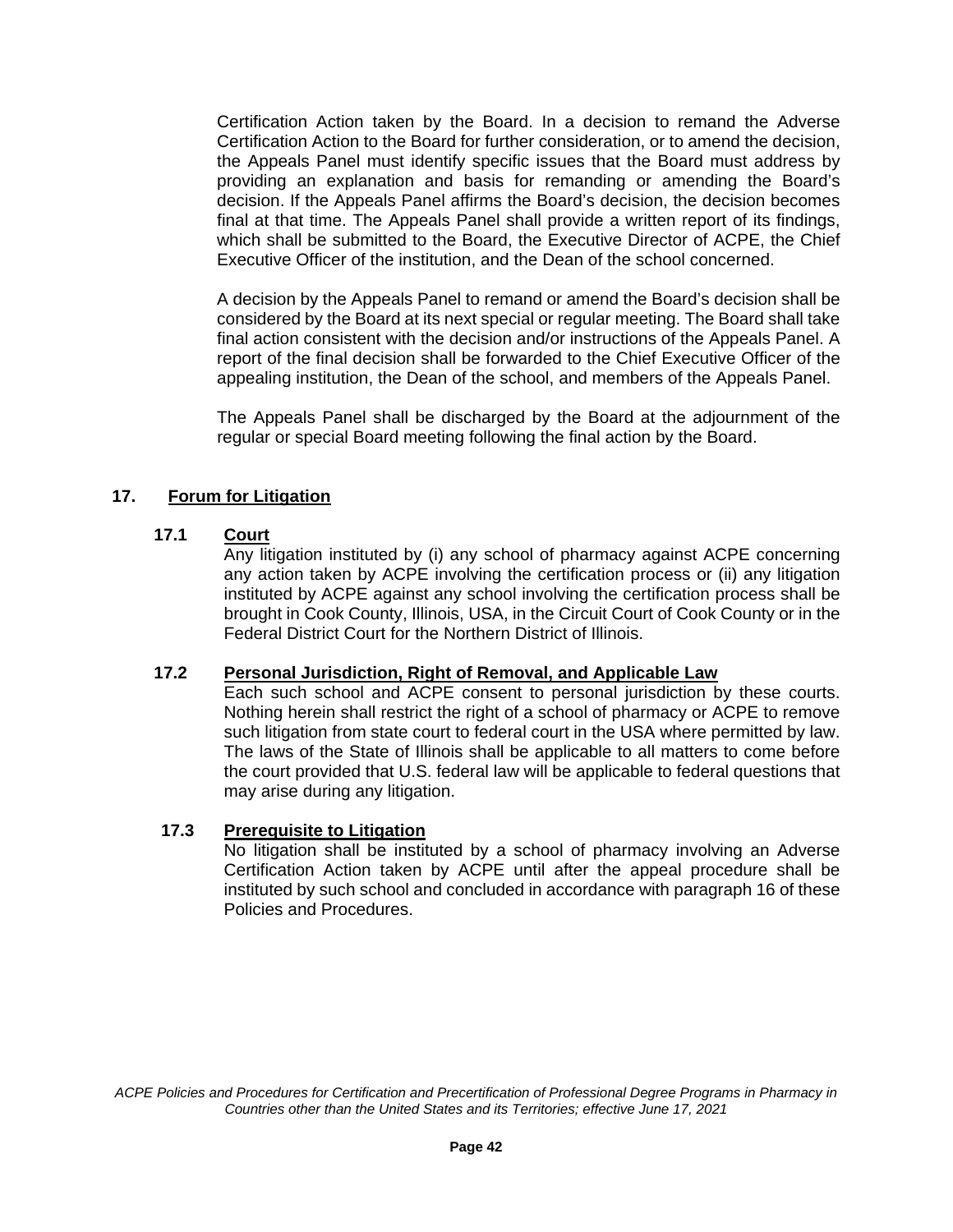## **18. Record Keeping Procedure for Professional Degree Programs with Current or Former Certification Status**

ACPE will maintain complete and accurate records for each Professional Degree Program with current or former Certification Status in accordance with its Documentation Retention Policy ("Policy"), as updated from time to time. As required by the Policy, records will include ETRs, reports of periodic or special reviews conducted during the period with Certification Status, data, A&Rs (including Adverse Certification Actions), a copy of the most recent application/self-study report, communications regarding substantive changes, and correspondence regarding the ETR or ACPE decisions. Documentation, data and correspondence will be retained by ACPE for the period of time specified in the Policy and then destroyed.

# **19. Fees and Expenses**

Fees for evaluation by ACPE for the purpose of Certification or Precertification and consultation are set at a level intended to assist in the support and continued improvement of certification and consultation services and to defray actual costs involved in the evaluation of professional degree programs and provision of consultation. In addition, an annual fee is charged to programs with Certification Status. ACPE reserves the right to adjust the fees and set effective dates for such adjustments at any regular or special meeting of the Board. Due to the variability of travel arrangements and requirements to different countries, certain fees have to be set on a case-bycase basis. Direct expenses incurred by ACPE and its representatives that may be billed to the school or institution include the following (see also Addendum 2):

- Air travel, including airport taxes
- Additional time for evaluation visits and consultation, which ACPE assesses to be overand-above the standard evaluation or consultation time that is provided for in the relevant fee; such assessment will be made in advance of the evaluation visit or consultation and declared to the school or institution
- Additional reporting requirements by ACPE, which ACPE assesses to be over-andabove the standard reporting that is provided for in the relevant fee; such assessment will be made in advance of the evaluation visit or consultation and declared to the school or institution
- Visa or other documentation fees
- Local (in the country of the school or institution and/or any required transit country) transport, accommodation, and meals, when not agreed in advance to be provided and paid for by the school or institution
- Bank charges
- Insurance or medical expenses (over and above the cost of ACPE's pre-existing health and other insurance policies)

ACPE reserves the right to require that certain fees and expenses are paid in advance and/or are non-refundable in the event that an international activity cannot be completed in accordance with an agreement or contract. In the event that an international activity cannot be completed as agreed or contracted, ACPE reserves the right to levy a pro-rated charge for time spent on the activity, and/or any other expenses incurred by ACPE directly related to the activity.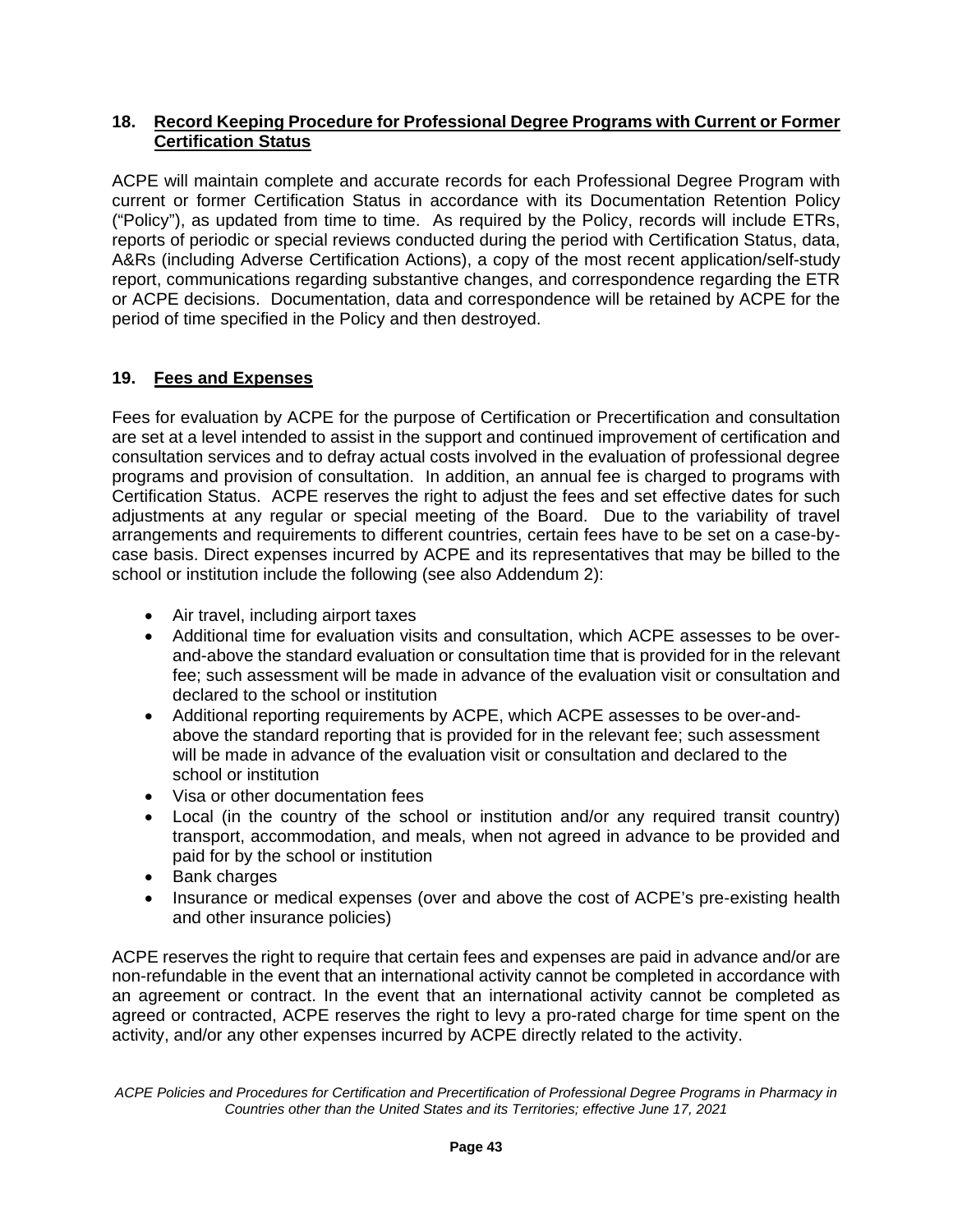ACPE will not accept any liability for expenses incurred by the school or institution that cannot be recovered in the event that an international activity cannot be completed as agreed or contracted.

All possible fees and expenses associated with a service are transparently presented in advance of the provision of the service. Information regarding the current ISP fees and assessment policy is available upon request and is published on the ACPE web site [\(www.acpe-accredit.org\)](http://www.acpe-accredit.org/). Failure to pay fees and costs within the time limit indicated on the invoice issued by ACPE may result in the assessment of late fees and an Administrative Warning.

# **20. Assistance in Certification Matters**

Members of the ACPE Staff provide guidance, upon request, on matters pertaining to pharmacy education, especially as related to the certification process and Quality Criteria. Staff guidance is available through various formats, including discussions at the ACPE office, at the site of the school or institution, or using a virtual (online) format. The Board, Commission, and Staff also provide assistance in the advancement and improvement of pharmacy education through active cooperation with professional organizations and societies in support of sound educational policies and procedures. ACPE reserves the right to charge a fee and to recover its reasonable expenses for services rendered under this paragraph.

# **21. Complaints Regarding a Program with Certification Status**

**21.1** ACPE has an obligation to assure that any program that holds a Certification Status remains compliant with the Quality Criteria or is making progress towards achieving compliance at an appropriate pace, and that the school conducts its affairs with impartiality, non-discrimination, honesty, and frankness.

Any complaints from institutions, students, academic staff, or the public against a Professional Degree Program with Certification Status or institution housing a Professional Degree Program with Certification Status must be based upon the fact that such program or institution is not in compliance with Quality Criterion/Criteria or is not making progress towards achieving compliance at the appropriate pace, or is not in compliance with the Certification and Precertification Policies and Procedures, as established, from time to time, by ACPE.

**21.2** Any complaint must be submitted to ACPE within one hundred and eighty (**180**) days from the date the complainant knew or should have known of the occurrence of facts on which the complaint arose. Any complaint not filed with ACPE within the time limitations set forth above shall not be considered by ACPE; provided however, any complaint held in abeyance by ACPE by reason of threatened or existing legal challenge before a court of law or governmental agency as provided in paragraph 21.8 may be reinstituted by the complainant by written notice to ACPE within thirty (30) days after the later of a final judgment by the court of law or governmental agency or finalization of any appeal of such judgment.

*ACPE Policies and Procedures for Certification and Precertification of Professional Degree Programs in Pharmacy in Countries other than the United States and its Territories; effective June 17, 2021*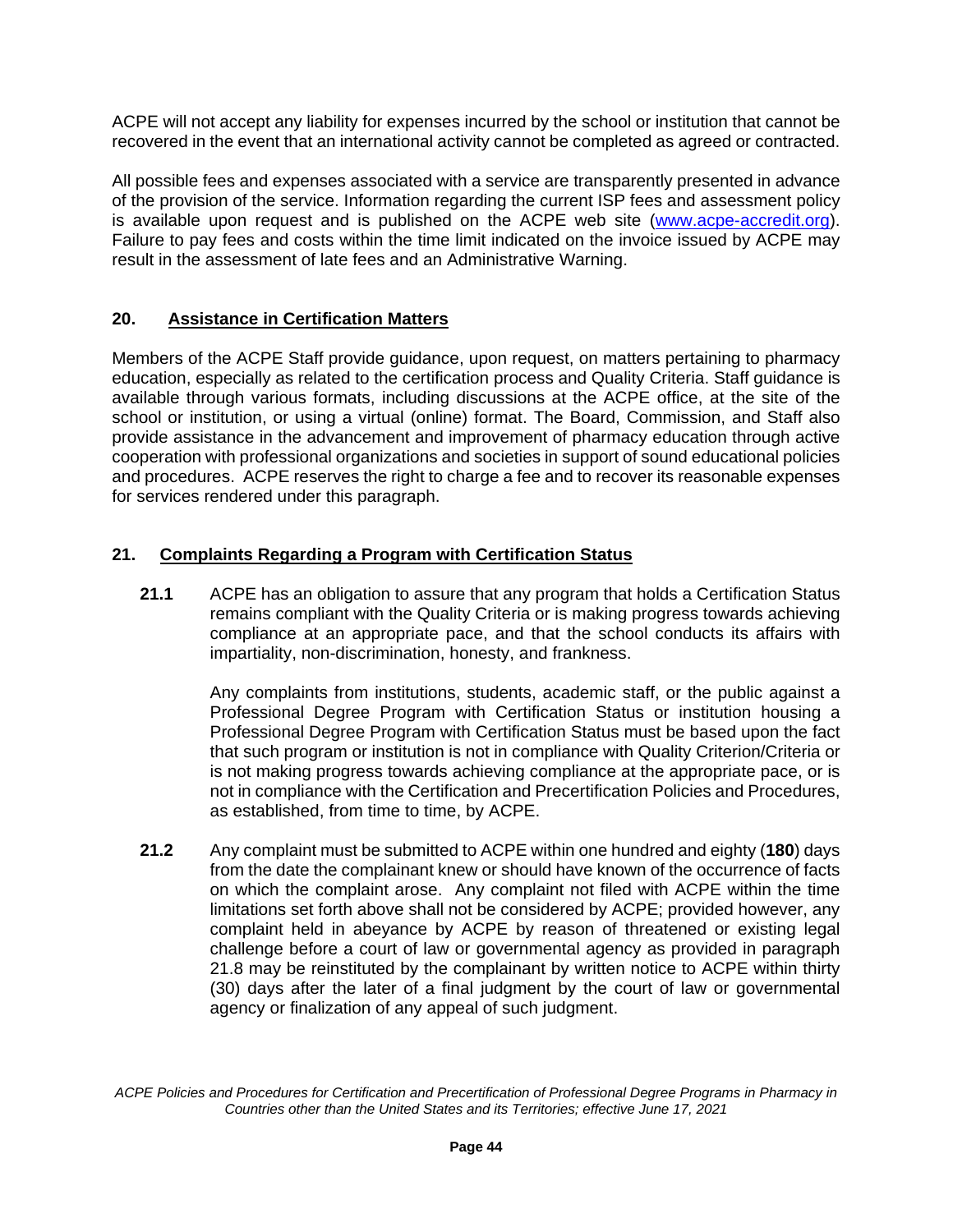**21.3** Complaints must be submitted in writing to the ACPE office, must provide a detailed description of the complaint and its relation to Quality Criteria or the Certification Policies and Procedures, and must provide direct contact information of the complainant(s). Requests for confidentiality by the complainant shall be respected to the extent that any identifying information is not necessary for the resolution of the complaint. Any complaint submitted anonymously to ACPE will receive the following response, when it is possible to contact the complainant:

#### *To Whom It May Concern:*

*Please be advised that we have received the information which you forwarded to the attention of ACPE.*

*In accordance with ACPE's Complaint Policy, a complaint against a school of pharmacy, as related to ACPE's Quality Criteria or Certification Policies and Procedures, must be placed in writing and signed by the complainant. Any such complaint must provide direct contact information of the complainant(s) and should contain specific evidence of non-compliance with ACPE's Quality Criteria or Certification Policies and Procedures to ensure that the matter can be resolved in a timely manner. ACPE will respond to such a complaint in accordance with its Complaint Policy. The complaint you have submitted does not contain contact information and, therefore, cannot be processed. If you would like ACPE to move forward with your complaint, please provide your contact information to ACPE within 30 days. If this information is not received within 30 days, your complaint will be considered to be closed. Requests for confidentiality will be respected to the extent that any identifying information is not necessary for the resolution of the complaint.*

*For further information regarding the Quality Criteria, Certification Policies and Procedures, and ACPE's Complaint Policy, please refer to our web site at [www.acpe-accredit.org.](http://www.acpe-accredit.org/)*

*Sincerely, ACPE Staff*

- **21.4** Anonymous complaints pertaining to certification matters are retained and, depending on circumstances and the severity of the complaint as determined by the ACPE Executive Director, may be forwarded to the Dean of the affected Professional Degree Program for a response.
- **21.5** ACPE will proceed expeditiously in the investigation and resolution of complaints in a manner that is fair and equitable to all parties. The Executive Director, or his/her designate, shall have the authority to: (i) review the complaint in order to determine relevance to the Quality Criteria, policies, or procedures; (ii) dismiss a complaint if it is determined that such complaint has no merit or is outside the scope of ACPE certification activities; (iii) forward relevant complaints to the Dean of the school for a response to ACPE; and (iv) conduct any further investigation deemed necessary to promptly determine the facts surrounding the issue and the validity of the complaint. ACPE shall diligently investigate and resolve complaints in a timely manner, taking into

*ACPE Policies and Procedures for Certification and Precertification of Professional Degree Programs in Pharmacy in Countries other than the United States and its Territories; effective June 17, 2021*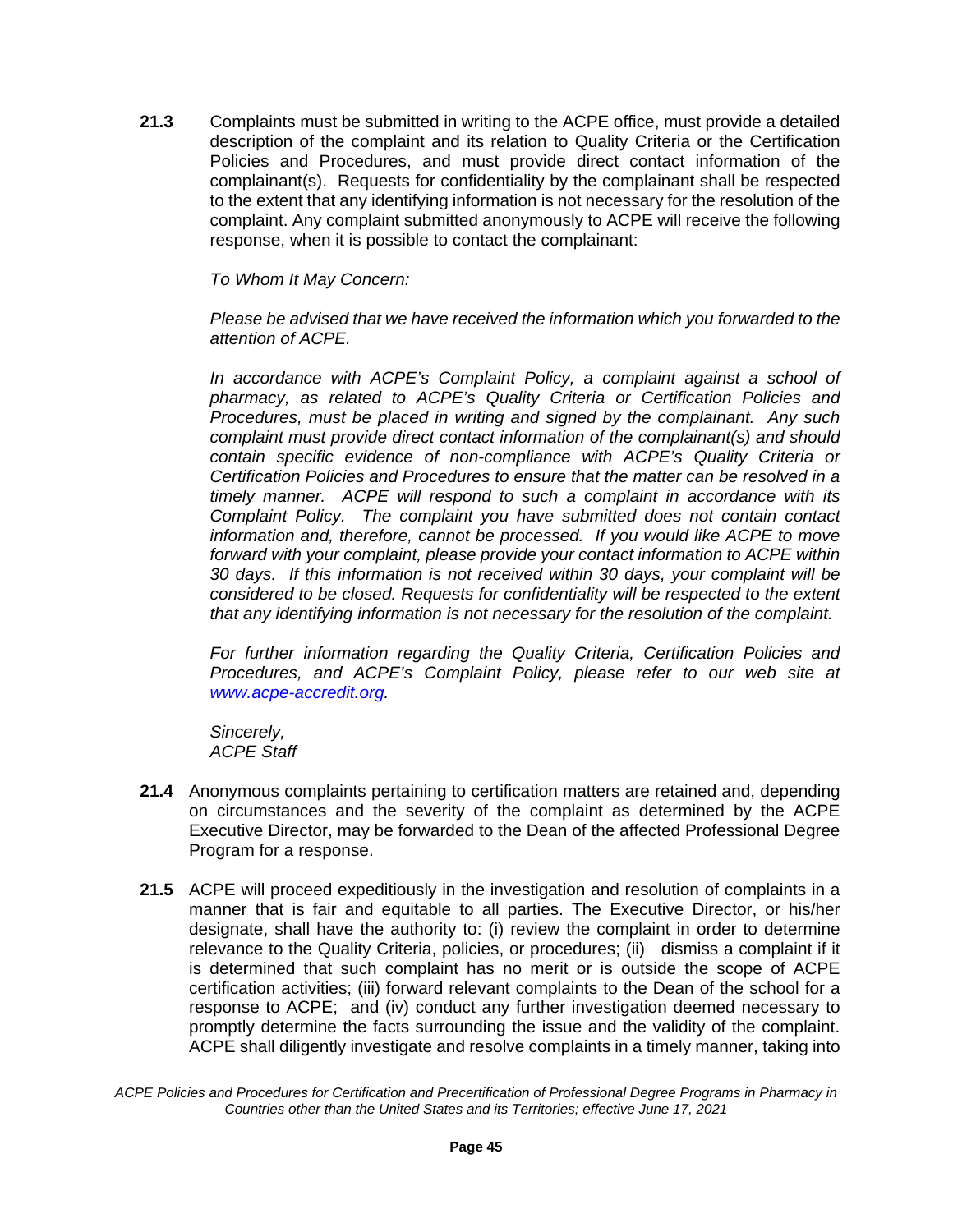consideration all parties involved, the severity and complexity of the allegations, and pursuant to any legal obligations.

**21.6** If, on the basis of such investigation, after notice to the school and opportunity for response from the school, the Executive Director finds a complaint to be extremely serious in nature, charging egregious conduct that may warrant an Adverse Certification Action by ACPE, or involve an interpretation that the Executive Director believes should be made by the Board, the complaint will be submitted to the Board for consideration at the next regularly scheduled meeting. Where the Board finds that a program or school has violated the Quality Criteria, engaged in unethical conduct, or that its integrity has been seriously undermined, the Board will either:

(a) request that the school show cause, within a stated time period, as to why an Adverse Certification Action should not be taken; or

(b) in extreme cases, immediately discontinue its relationship with the program by denying Certification or Precertification or withdrawing the offending program's Certification Status.

- **21.7** A record of complaints regarding a specific school or program is maintained *in perpetuity* at the ACPE office for future consideration. The complaint file will be reviewed by Staff members as a component of the evaluation visit process. Evaluation teams will be informed regarding any open complaints against the program under review. Information provided to the evaluation team will include the following for any open complaint: (1) the nature of each complaint; (2) the process used to review the complaint; and (3) the status of the complaint. Any complaints received since the prior evaluation visit and the related investigative materials will be provided to the members of the International Commission and Board as a component of the review process.
- **21.8** Where a complainant has threatened or filed legal action in a court of law or before a governmental agency against a program or institution housing said program, ACPE reserves the right to hold such complaint in abeyance until after the later of a final judgment by a court of law or governmental agency or finalization of any appeal of such judgment.

# **22. Complaints Regarding ACPE**

In accordance with its Complaints Policy, published on its web site, ACPE has an obligation to respond to any written complaints that may be lodged against ACPE by any party regarding the application of the Quality Criteria and/or Certification and Precertification Policies and Procedures where the complaining party is directly affected thereby. However, this complaint procedure shall not be available to any school concerning certification decisions taken with regard to its Professional Degree Program. The ACPE Executive Director shall promptly determine the facts surrounding the issues and shall attempt to resolve the matter. Complaints that cannot be resolved by the ACPE Executive Director shall be considered at the next meeting of the Board.

*ACPE Policies and Procedures for Certification and Precertification of Professional Degree Programs in Pharmacy in Countries other than the United States and its Territories; effective June 17, 2021*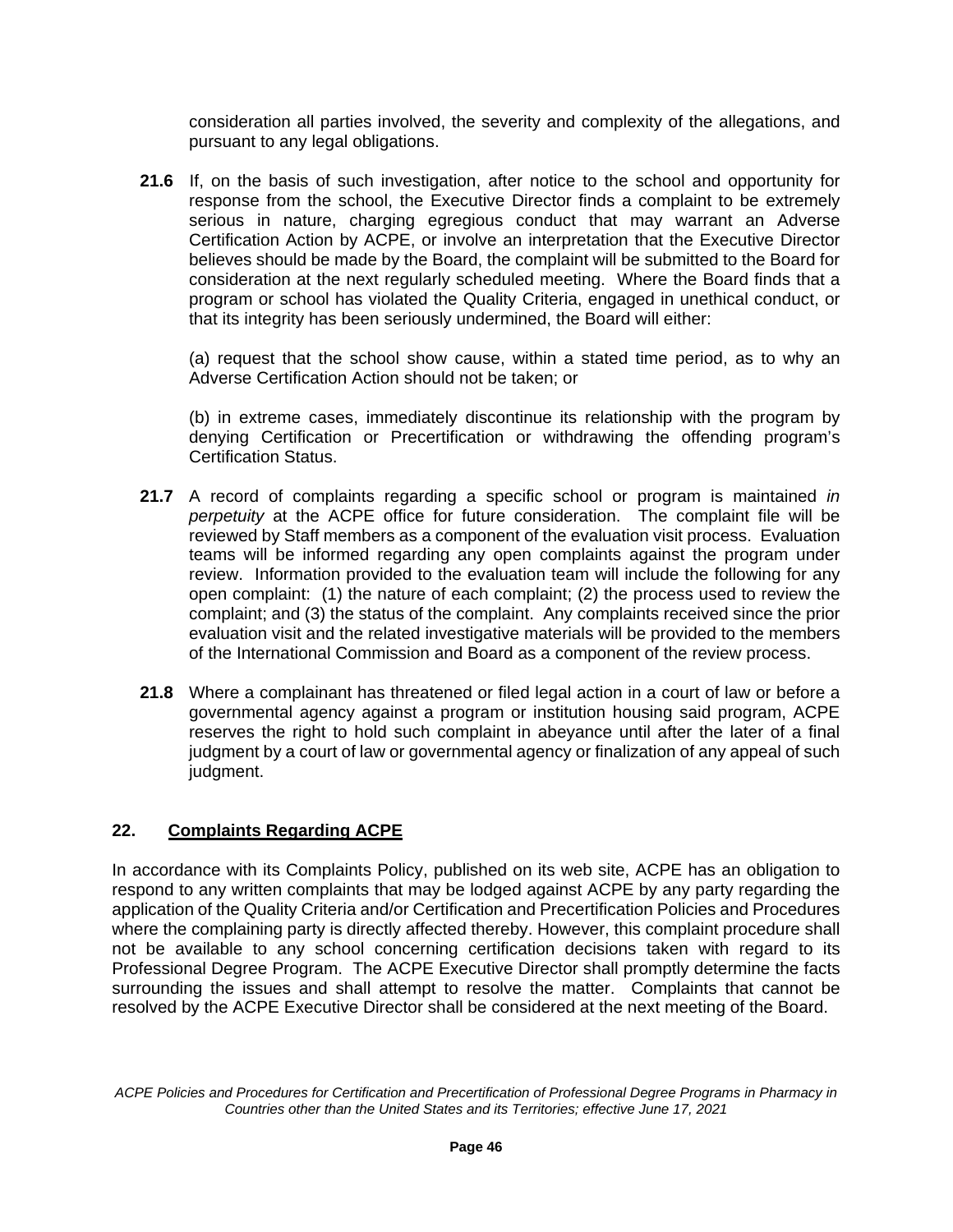## **23. Decisions of Other Accrediting, Quality Assurance, National and State Agencies and Relationship to ACPE Certification**

In making certification decisions, the Board has the right to take into account all actions by recognized accrediting and quality assurance agencies, including but not limited to: (i) denial of accreditation to the parent institution offering the program; (ii) denial of accreditation to the pharmacy degree program; (iii) placement of the parent institution or pharmacy degree program on public probationary status (or equivalent); (iv) revoked accreditation of the parent institution or program; and (v) actions taken by a national or state/provincial agency that has suspended, revoked, or terminated the parent institution's legal authority to provide postsecondary education. Upon discovery of any decision referenced above by another accrediting, quality assurance, national or state/provincial agency, ACPE will initiate a request for information regarding the action of the other agency and the effect of the cited issues on the ability of the program to maintain compliance with the Quality Criteria and these Policies and Procedures. The request for information will be communicated to the Dean of the school in writing as follows:

*Dear [Dean]:*

It has come to our attention that the [SCHOOL NAME/INSTITUTION NAME/PROGRAM NAME] *has been placed on probation or is the subject of an adverse action by [NAME OF AGENCY]. It is our obligation to make inquiry as to whether or not the factors contributing to the [AGENCY]'s action have any impact on the ability of the Professional Degree Program to continue to comply with the ACPE Quality Criteria and Policies and Procedures for Certification and Precertification of Professional Degree Programs in Pharmacy.*

*In accordance with ACPE Policies and Procedures, please respond to this inquiry within thirty (30) days of receipt of this letter and provide any relevant information regarding: (1) the reasons for and nature of this action and (2) the effect of the cited issues on the ability of the Professional Degree Program to maintain compliance with ACPE's Quality Criteria* and *Policies and Procedures for Certification and Precertification of Professional Degree Programs in Pharmacy . I look forward to your response and will advise you of any follow up monitoring determined by the Board of Directors to be necessary. Thank you.*

*Sincerely, ACPE Staff cc: ACPE Board President*

The school will be given thirty (30) days to respond to such a request. Upon receiving the school's response, Staff will review the information provided to determine whether the circumstances leading to the other agency's decision impact the Professional Degree Program's ability to maintain compliance with the Quality Criteria and/or these Policies and Procedures. If it is determined that the program may be impacted, all relevant information will be presented to the Commission and Board for review and consideration as to whether action, including a possible Adverse Certification Action, is warranted.

# **24. Voluntary Discontinuation of Certification Status**

A school or institution with a program with Certification Status may at any time elect to discontinue its Certification Status by providing written notice to ACPE. Discontinuation of Certification Status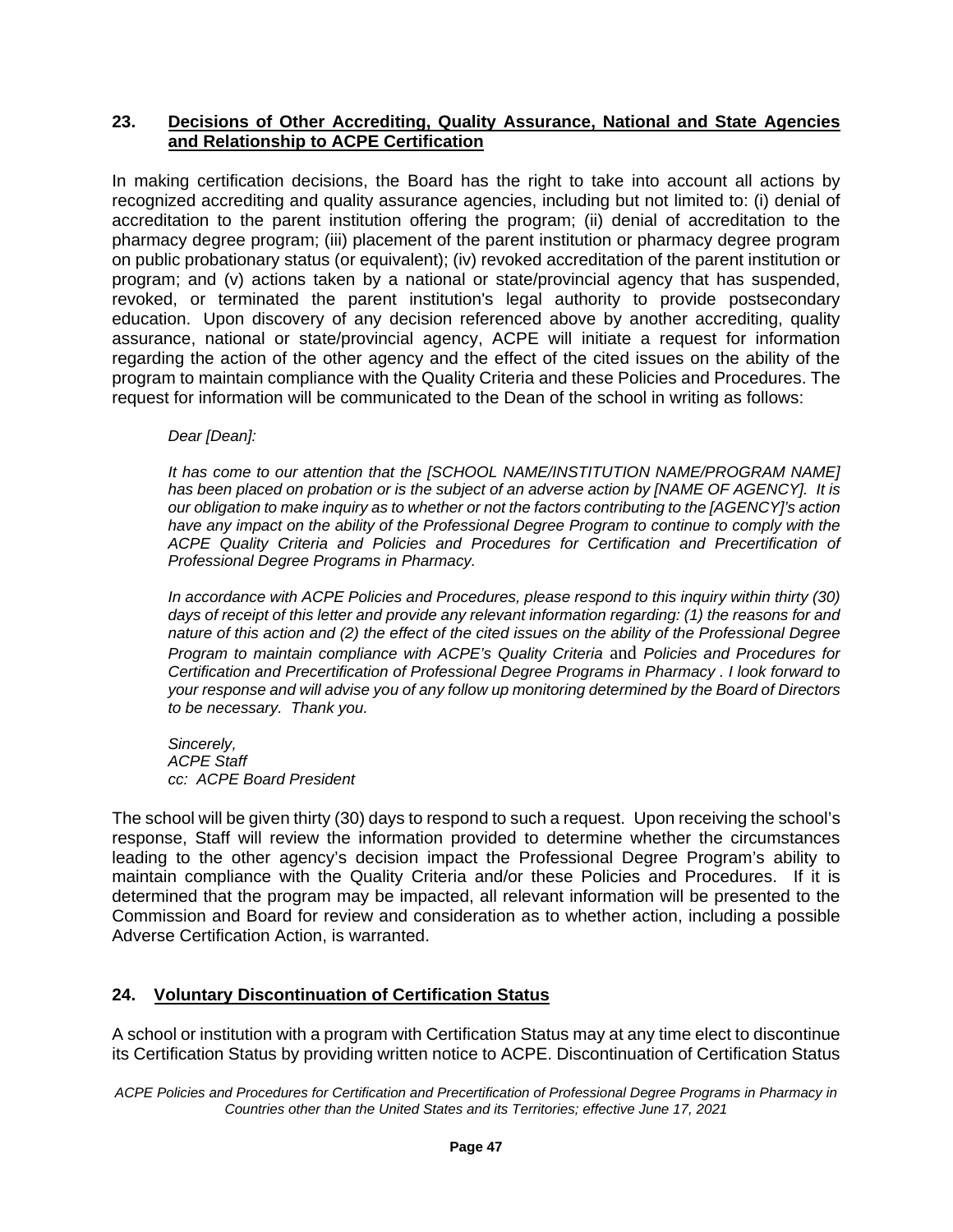will be effective from the date of acknowledgement of receipt of such notice by ACPE. The details of the certification history of the program will continue to be displayed in the Directory, along with the reason for discontinuation. The discontinuation of Certification Status will be reflected in the Directory within thirty (30) days of receipt of the notice by ACPE. Within thirty (30) days of such notification, or in the case of enduring materials, as soon as practically possible, the school or institution must discontinue and remove all references to Certification Status of the program in question by ACPE. Any outstanding fees or expense reimbursements for services provide by ACPE become payable immediately.

A school or institution that has voluntarily discontinued the Certification Status of its Professional Degree Program may submit a new application for Certification or Precertification at any time, but the school or institution will be required to provide evidence that the program still satisfies the Eligibility Criteria and follow the process and meet the requirements for a new application for Precertification (paragraph 10) or Certification (paragraph 11), as applicable.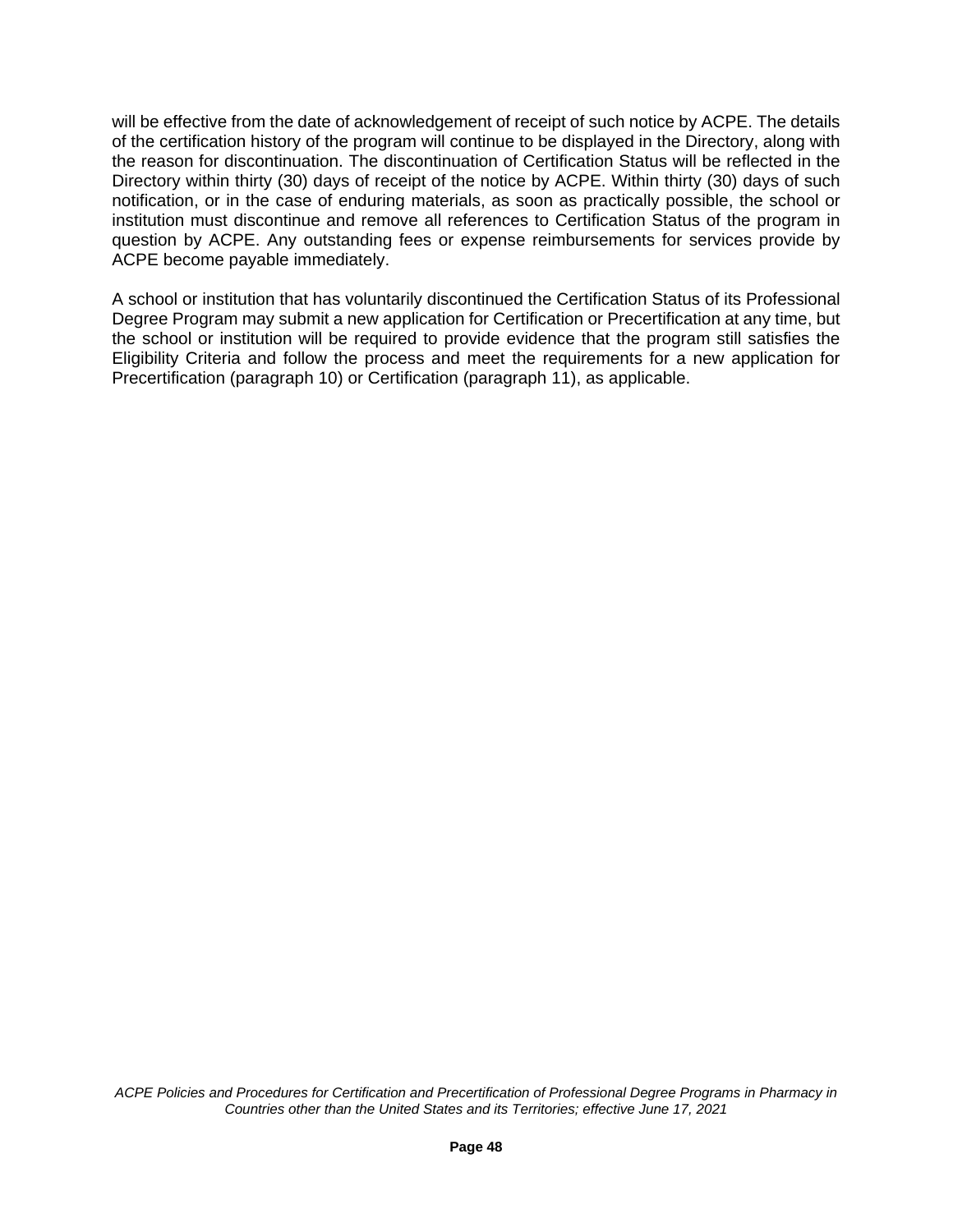## **ACCREDITATION COUNCIL FOR PHARMACY EDUCATION**

#### **INTERNATIONAL SERVICES PROGRAM**

## **POLICIES AND PROCEDURES FOR CERTIFICATION AND PRECERTIFICATION OF PROFESSIONAL DEGREE PROGRAMS IN PHARMACY IN COUNTRIES OTHER THAN THE UNITED STATES AND ITS TERRITORIES**

#### **ADDENDUM 1**

# **ACPE INTERNATIONAL COMMISSION (IC) TERMS OF REFERENCE AMENDED JUNE 2021**

The Accreditation Council for Pharmacy Education (ACPE) established a committee in January 2011 designated the ACPE International Commission (IC) to support the achievement of ACPE's Mission to assure and advance the quality of pharmacy education and to better serve ACPE's international activities and services undertaken through its International Services Program (ISP).

The Mission of ISP is to promote, assure, and advance the quality of pharmacy education internationally to improve patient care through safe and effective medication use.

The functions of the IC include:

- making recommendations to the ACPE Board of Directors (the "ACPE Board") regarding Quality Criteria, policies and procedures, and other matters related to ACPE's international activities and services
- assisting in strategic planning from a global perspective.
- identifying potential activities and collaborative opportunities
- advising the Board on entering into memorandums of understanding and other collaborations, and the terms thereof
- reviewing applications for Certification and evaluations of Professional Degree Programs in countries other than the United States and its territories, and recommending actions to the ACPE Board

*ACPE Policies and Procedures for Certification and Precertification of Professional Degree Programs in Pharmacy in Countries other than the United States and its Territories; effective June 17, 2021*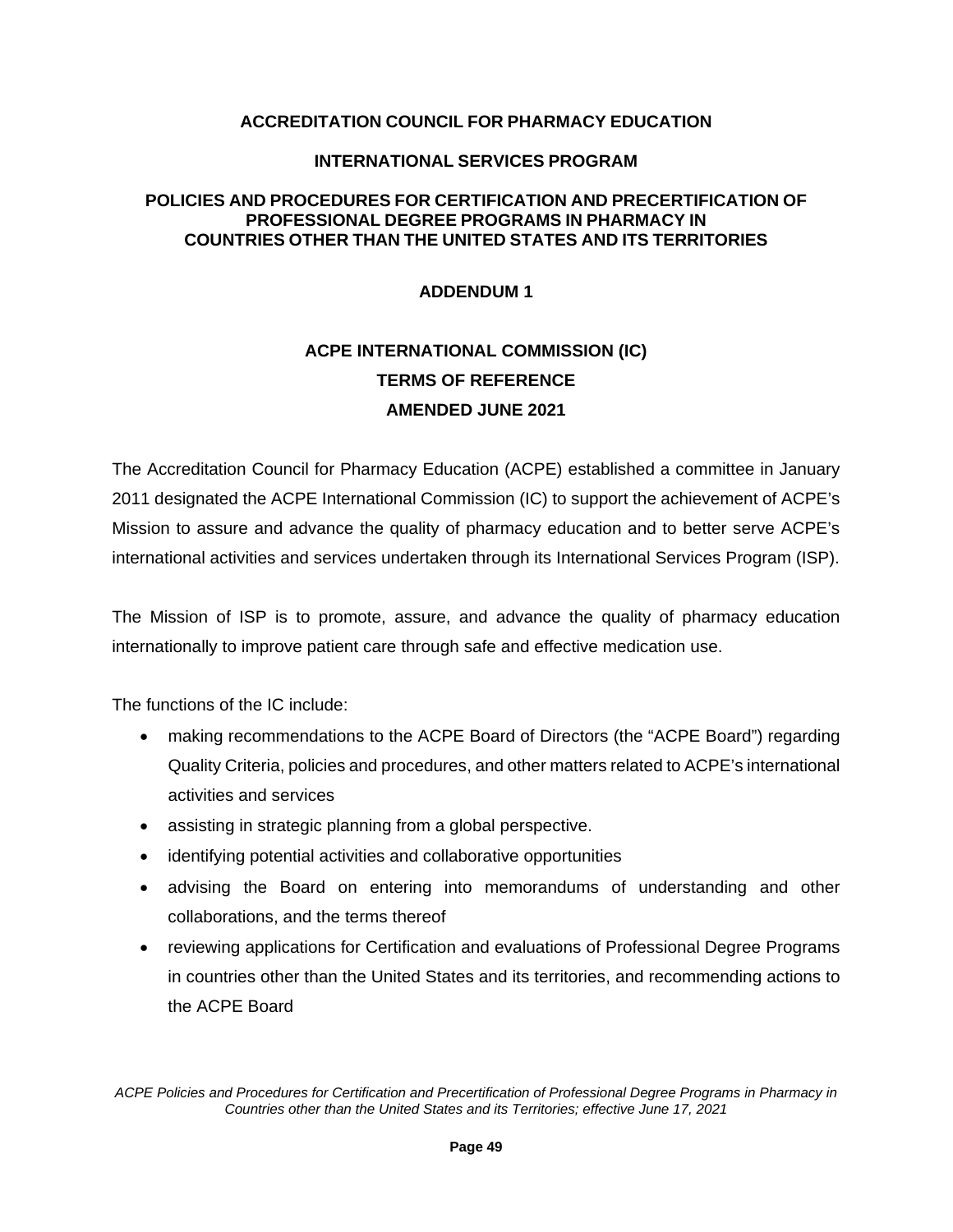- soliciting and receiving input and advice from stakeholders to obtain broad global perspectives and wisdom to assure the quality, validity and improvement of ACPE's international activities and services
- advising the ACPE Board and Staff, when requested, on matters related to complaints received by ACPE.

Recommendations of the IC will be reviewed at the ACPE Board's regular January and June meetings or such other meetings as the Board shall determine. All official actions will be taken solely by the ACPE Board.

In order to effectively and efficiently achieve the above-listed functions, the IC may recommend to the ACPE Board the establishment of structures and mechanisms that facilitate input and advice from stakeholders as deemed necessary and appropriate. In pursuance thereof, in November 2011, the IC established an International Services Program Advisory Group (ISPAG).

*Membership of IC*: Eight members will be appointed by the ACPE Board to provide the global diversity deemed optimal by the International Commission and Board to achieve the mission of ACPE's international activities. Commissioners may serve a maximum of two, full three years terms. In the event the number of commissioners is increased or decreased, the terms shall be adjusted to provide a maximum staggering of terms.

Each Commissioner must have expertise and experience in quality assurance of pharmacy education and awareness of contemporary pharmacy education and practice around the world. Individuals employed by or serving as directors or officers of agencies that are involved in international accreditation or certification will not be eligible for consideration as candidates for open positions on the IC. In identifying candidates for appointment to the IC, preference will be given to candidates from countries not currently represented in the membership of the IC. The ACPE Board will ensure that the composition of the IC reflects ACPE's commitment to having diversity and worldwide representation on the IC.

The ACPE Board will annually select a Board Member to serve as Board Liaison to the IC. The Board Liaison does not have voting rights at meetings of the IC.

*ACPE Policies and Procedures for Certification and Precertification of Professional Degree Programs in Pharmacy in Countries other than the United States and its Territories; effective June 17, 2021*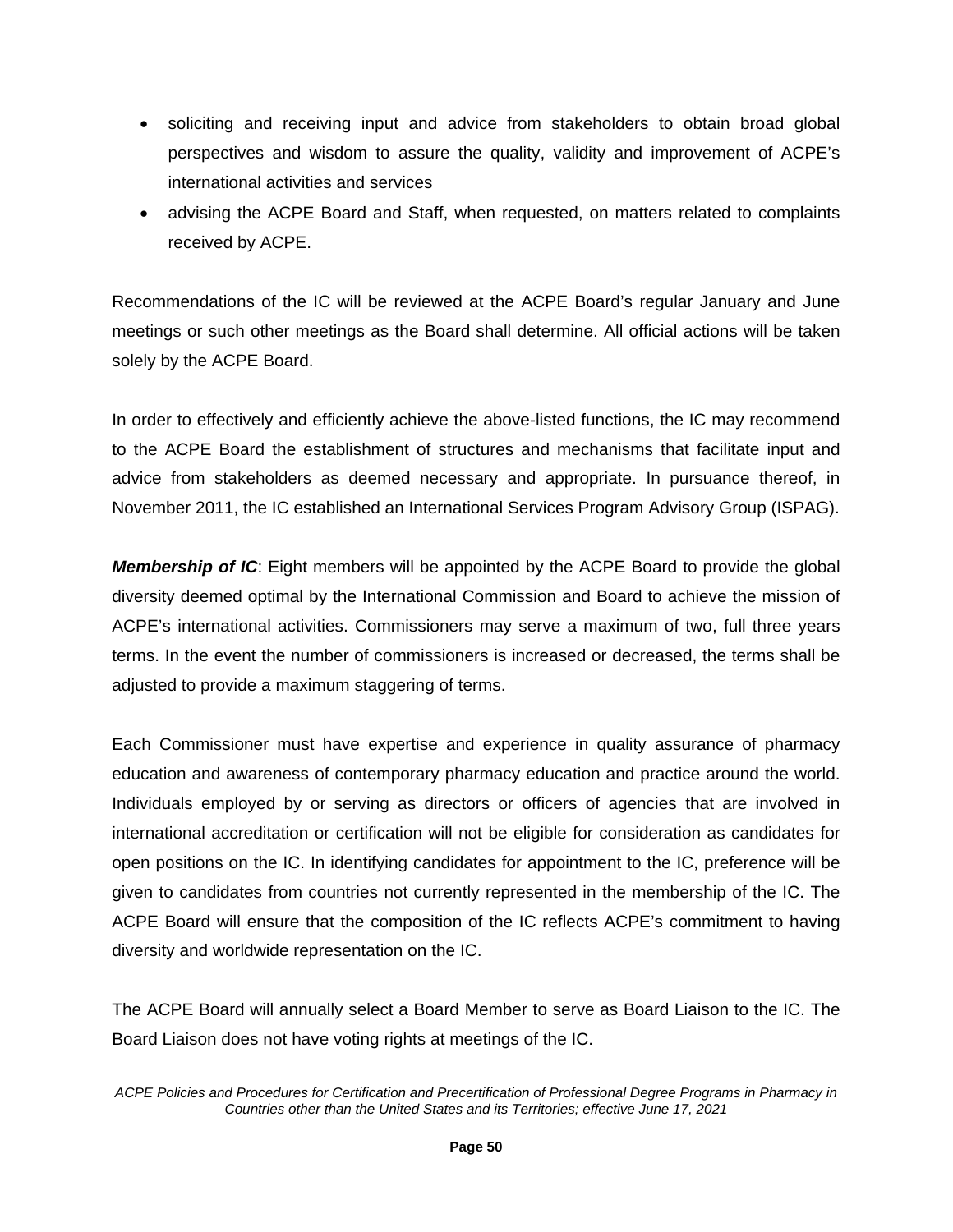*Officers of IC:* The members of the Commission will elect one of their members to serve as Chair and one to serve as Vice-Chair. The Vice-Chair will also be Chair-Elect, assuming the office of Chair after the conclusion of the term of the Chair. The term of office of the Chair shall be one year.

*Terms of Office:* Unless otherwise directed by the ACPE Board, the terms of office of Commissioners, the Chair, and Vice-Chair will commence on February 1 and conclude on January 31 of the applicable year. Officers and Commissioners may, however, continue to serve until their vacant position on the Commission has been filled by election or appointment, as appropriate.

The ACPE Board will appoint a Commissioner to fill any vacancy that may occur from time to time. A Commissioner so appointed will serve the remainder of the term in question. ACPE may remove any member as a Commissioner who is unable or fails to meet the responsibilities of a Commissioner for any extended period of time. A Commissioner appointed to fill vacancy will be eligible to serve two full terms following the expiration of the vacancy term being filled.

*Meetings of IC*: The meetings of the IC may be conducted in person, by teleconference, or by other means approved, from time to time, by the Commission. Regularly scheduled meetings of the IC will be held approximately two months prior to each January and June meeting of the ACPE Board. Additional meetings of the IC may be convened periodically as and when required for the conduct of IC business. ACPE's Executive Director, the Director, International Services, and the International Coordinator (or any designee appointed by the Executive Director should any of the above be unavailable) will attend meetings of the IC *ex officio*, but will not be eligible to vote on any matter.

*Quorum and Voting:* For in-person and other meetings that allow "live" interactive discussion, a majority of the total number of members of the Commission shall constitute a quorum; the vote needed to adopt recommendations and other activities of the Commission shall be the majority of a quorum. The IC shall adopt and implement a policy for the conduct of business via electronic

*ACPE Policies and Procedures for Certification and Precertification of Professional Degree Programs in Pharmacy in Countries other than the United States and its Territories; effective June 17, 2021*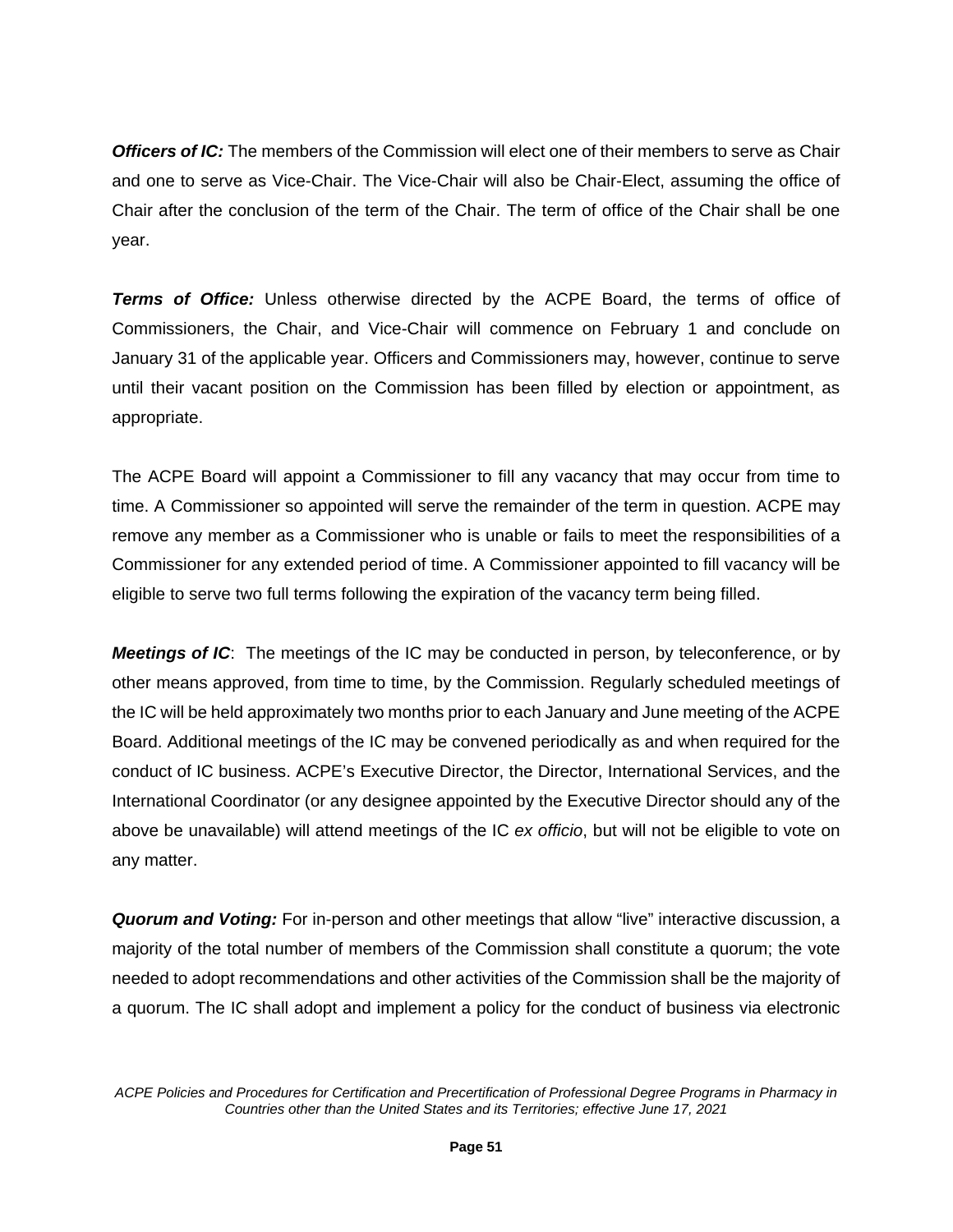means that do not allow "live" interactive discussion. The current version of the policy is appended to these Terms of Reference.

*Recommendations to the ACPE Board of Directors:* At the January and June meetings of the ACPE Board, the IC Chair and the Director, International Services, or designates appointed for the purpose will present any recommendations of the IC to the ACPE Board for action. Such presentations may be made in person or via conference call. All decisions as to the acceptance or rejection of the IC recommendations shall be taken by the ACPE Board.

*IC Expenses:* ACPE will be responsible for: (i) reasonable expenses associated with in-person IC meetings, including Commissioners' travel, lodging, and meal costs that meet ACPE's travel policies and guidelines, and (ii) telecommunications and related costs for meetings conducted by teleconference or other means.

No compensation will be paid to Commissioners for their service to the IC, including their time related to preparation for and participation in meetings of the IC. Commissioners who participate in activities and services of the International Services Program will not be paid for such service.

*IC Member Responsibilities:* IC member responsibilities and expectations include:

- Participation in the regularly scheduled IC meetings and most, if not all, other meetings, business, and discussions whether conducted in person, via teleconference, electronic ballot, electronic mail, or other means
- Oversight of the effective planning and implementation of the international services and activities undertaken by the ISP
- Completion of an orientation program related to ACPE, the work of the ISP, its mission and vision
- Completion of training related to the Certification Policies and Procedures, Quality Criteria, on-site evaluation process, and use of ISP instruments
- Review of applications for certification, evaluation team reports and associated documents, and recommending actions to the Board
- Participation (periodically) in ISP's evaluation visits and other activities, such as consultations

*ACPE Policies and Procedures for Certification and Precertification of Professional Degree Programs in Pharmacy in Countries other than the United States and its Territories; effective June 17, 2021*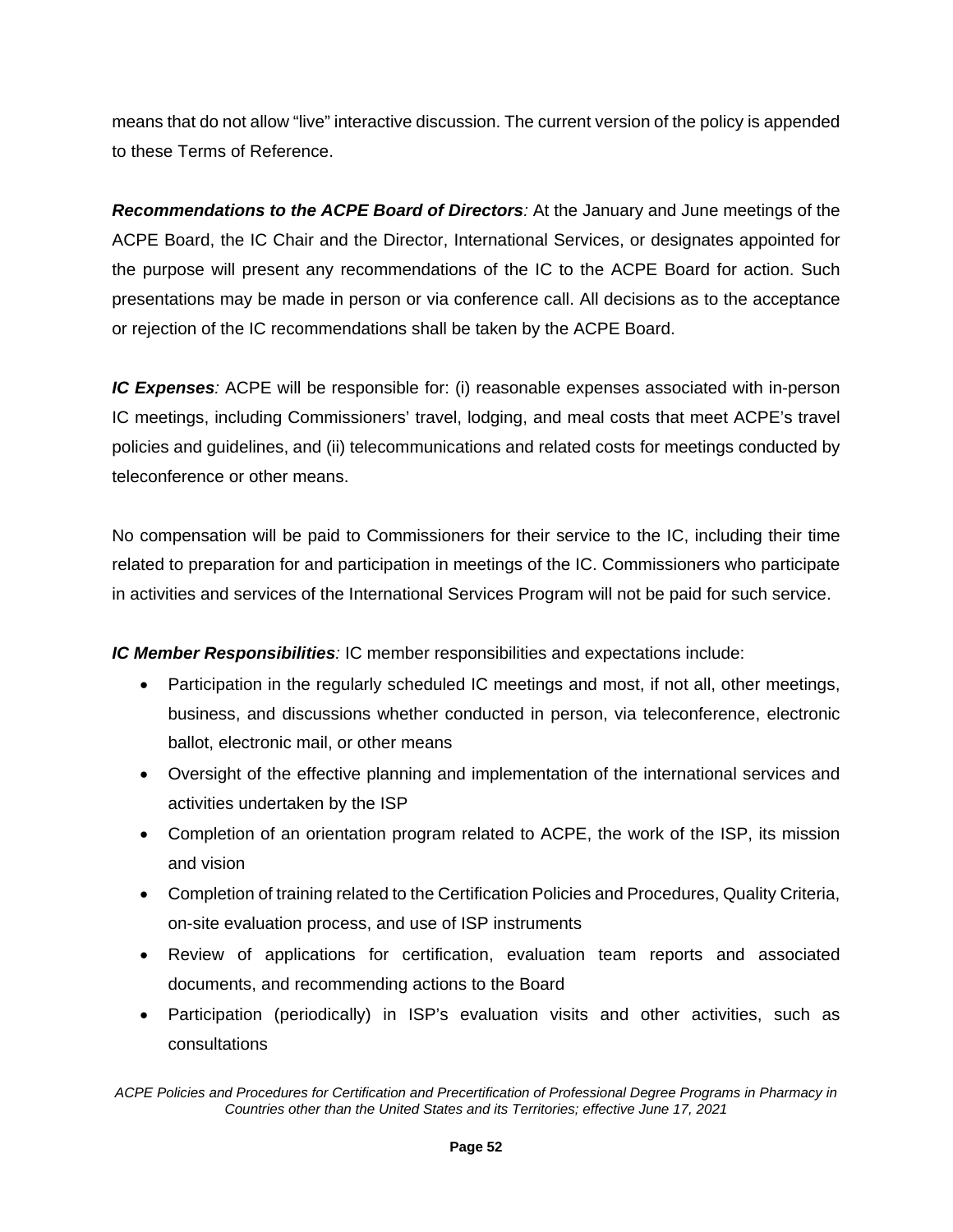- Participation in the periodic development and review of quality criteria, policies and procedures, and other materials for international activities and services
- Promotion of legal, cultural and ethical integrity of international activities and services
- Provision of advice to the ACPE Board and Staff of ACPE's International Services Program

## *Time Requirements for each IC Member:*

- Attendance at a maximum of two regularly scheduled IC meetings per year each of approximately two days in duration (excluding travel time) with, on average (depending on the agenda) 6 to 8 hours preparatory reading.
- Participation in  $\pm$  two to four scheduled conference calls per year; each of approximately one hour in duration. The amount of advance preparation for each meeting varies between 0 to 3 hours.
- Participation in additional, *ad hoc* meetings as required (by teleconference or similar means); not anticipated to exceed four per year. The amount of advance preparation for each meeting is approximately 2 to 3 hours.
- Reviewing materials related to applications for Certification or Precertification; 20 30 hours per year.
- Review and response to electronic mail and electronic ballots, as required; typically less than two hours per month.
- Participation in periodic document reviews and provision of feedback.
- Participation (periodically) in international activities and services, such as evaluation visits of professional degree programs, consultations, or training; not anticipated to exceed one or two per year. On-site evaluations usually require 5 to 6 days for the visit, 8 to 12 hours advance preparation and 2 to 4 hours work after the visit; virtual site visits do not involve travel and, hence, are typically shorter in total duration. Other *ad hoc* international activities could include attendance at an ACPE exhibit at an international congress, e.g., FIP.

**SERVICE AGREEMENT:** To be eligible to serve as a Commissioner, each appointee will be required to execute a document(s) agreeing to undertake the responsibilities set forth above, to maintain complete confidentiality as to the information obtained in their service as a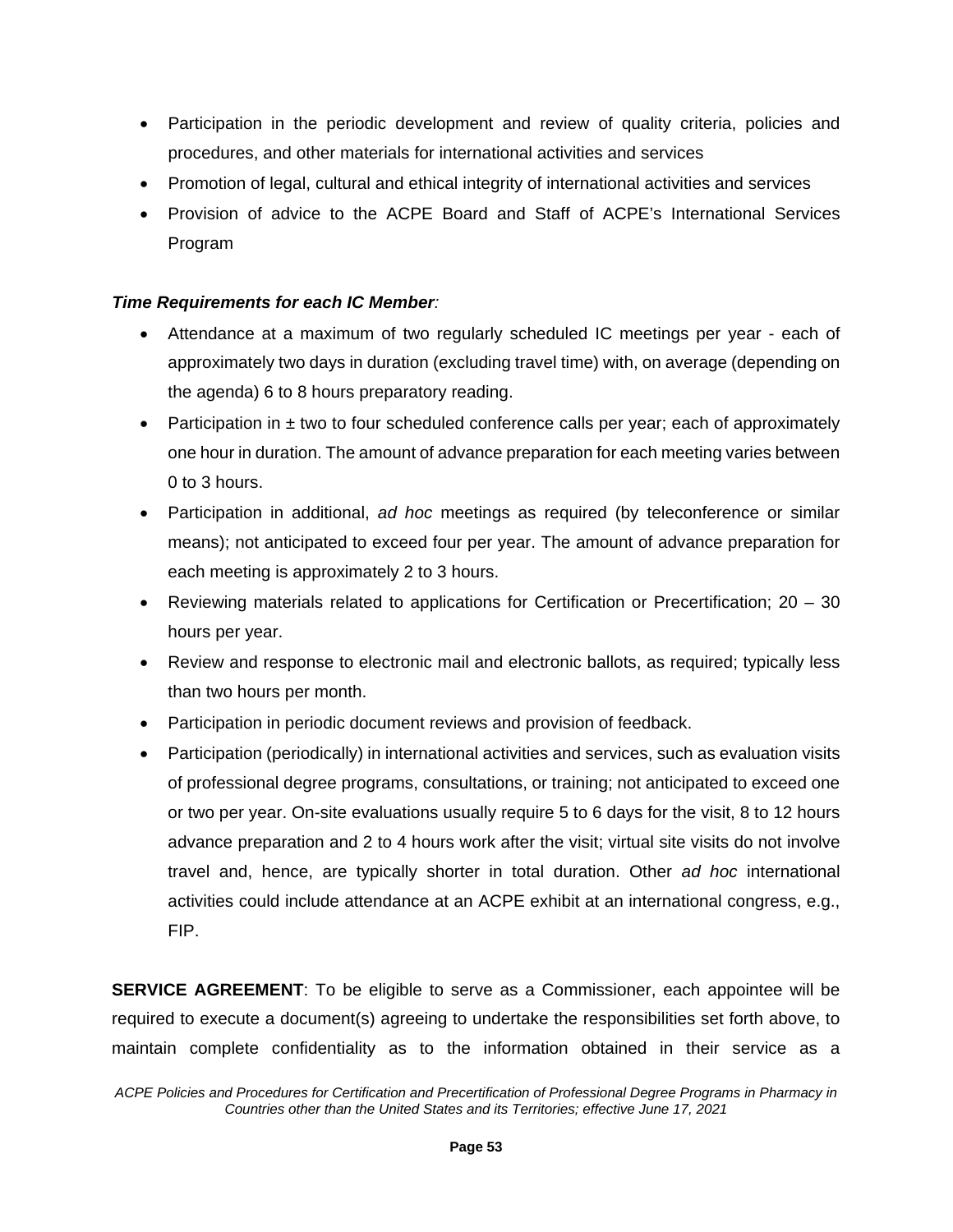Commissioner, to disclose any conflict of interest related to their service as a Commissioner, and to such additional terms as established by ACPE.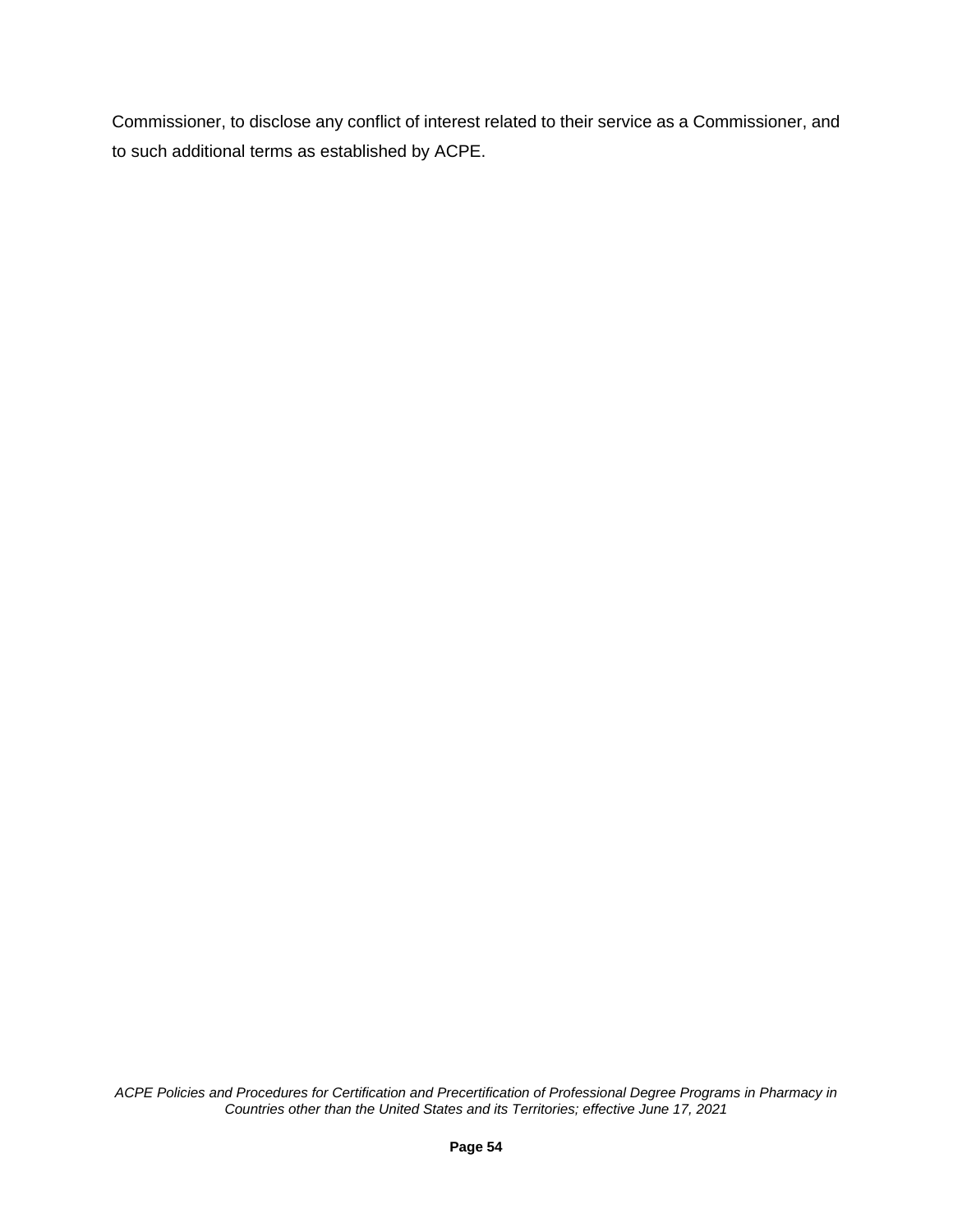## **ACCREDITATION COUNCIL FOR PHARMACY EDUCATION**

#### **INTERNATIONAL SERVICES PROGRAM**

#### **POLICIES AND PROCEDURES FOR CERTIFICATION AND PRECERTIFICATION OF PROFESSIONAL DEGREE PROGRAMS IN PHARMACY IN COUNTRIES OTHER THAN THE UNITED STATES AND ITS TERRITORIES**

## **ADDENDUM 2**

## **ACPE TRAVEL POLICY**

The following policy of ACPE is applicable to ACPE employees, members of the ACPE Board of Directors, site visit members, members of ACPE committees or commissions, consultants and all other persons traveling on behalf of ACPE. Such persons are referred to individually as a "Representative" and collectively as "Representatives." For purposes of this policy, "travel" shall include travel to any location in the world including locations within the United States, the Commonwealth of Puerto Rico, and U.S. Territories.

Because of terrorism, civil conflicts, war zones, unrest in many areas, disease and virus epidemics and other unpredictable problems, travel can present a potential safety and/or health hazard for travelers. ACPE's top priority is to have in effect measures to help avoid travel by ACPE Representatives into hazardous situations. Accordingly, ACPE has adopted the following Travel Policy.

ACPE regularly monitors travel warnings and travel advisories of the U.S. Department of State, U.S. Department of Health and Human Services, the U.S. Centers for Disease Control and Prevention (CDC). Additionally, ACPE monitors other organizations that release travel advisories and warnings, including the Canadian Department of Foreign Affairs, Trade and Development.

The U.S. Department of State has adopted the following ranking for travel advisories:

**Level 1** – Exercise Normal Precautions: This is the lowest advisory level for safety and security risk. There is some risk in any international travel. Conditions in other countries may differ from those in the United States and may change at any time.

**Level 2** – Exercise Increased Caution: Be aware of heightened risks to safety and security. The Department of State provides additional advice for travelers in these areas in the Travel Advisory. Conditions in any country may change at any time.

**Level 3** – Reconsider Travel: Avoid travel due to serious risks to safety and security. The Department of State provides additional advice for travelers in these areas in the Travel Advisory. Conditions in any country may change at any time.

**Level 4** – Do Not Travel: This is the highest advisory level due to greater likelihood of lifethreatening risks. During an emergency, the U.S. government may have very limited ability to

*ACPE Policies and Procedures for Certification and Precertification of Professional Degree Programs in Pharmacy in Countries other than the United States and its Territories; effective June 17, 2021*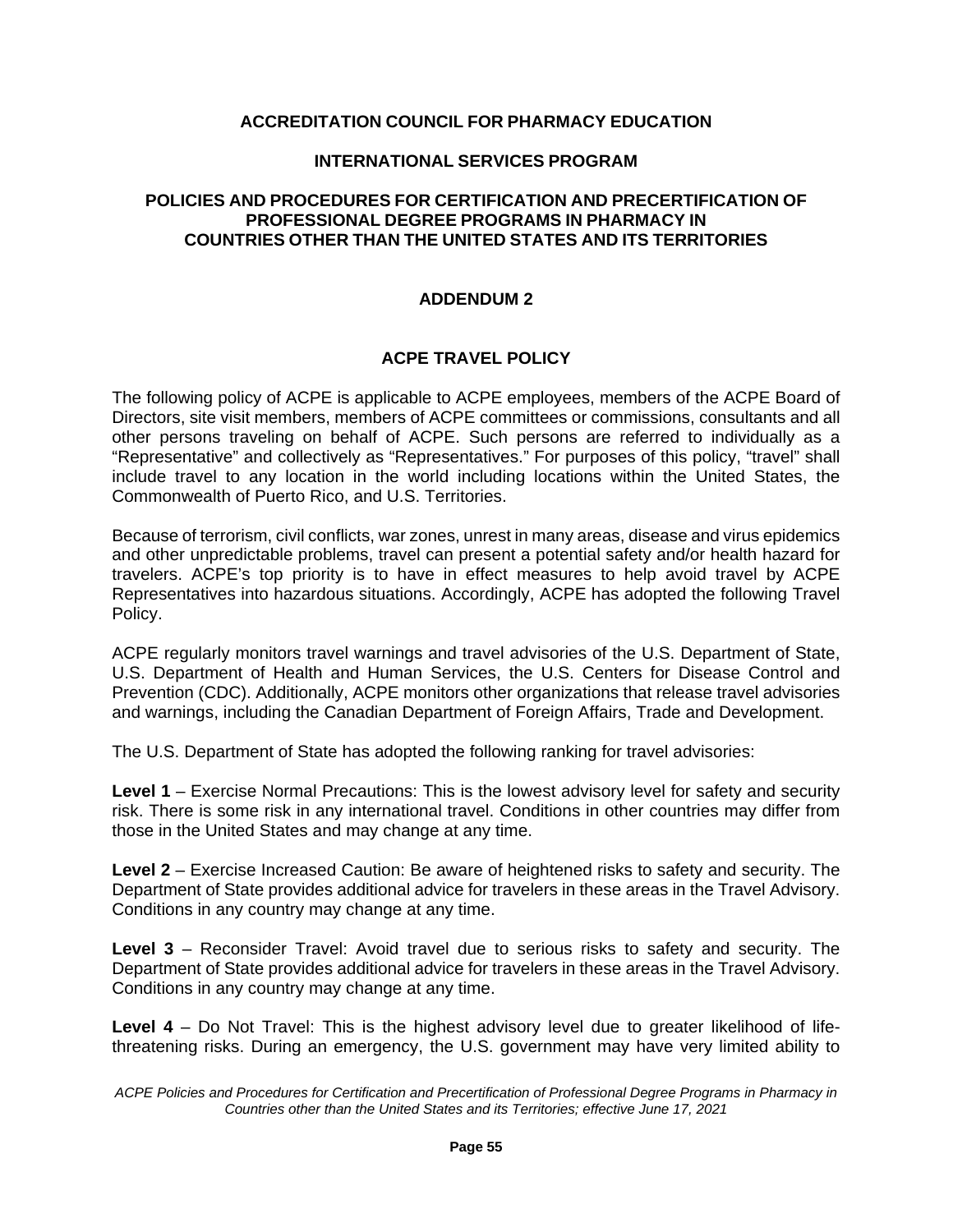provide assistance. The Department of State advises that U.S. citizens not travel to the country or leave as soon as it is safe to do so. The Department of State provides additional advice for travelers in these areas in the Travel Advisory. Conditions in any country may change at any time.

In addition, the U.S. State Department may assign a higher level of advisory to a specific geographic region of a country, which shall be taken into consideration by ACPE when a decision is made whether or not to sanction travel to the applicable country.

Unless specific conditions exist that would make travel unsafe, travel to countries with Level 1 and 2 Travel Advisories will likely be sanctioned by ACPE.

For countries with a Level 3 Travel Advisory, the Executive Director – if desired, in consultation with the ACPE Executive Committee - will determine whether travel to the designated country or location will be sanctioned by ACPE.

For countries with a Level 4 Travel Advisory, travel will not be sanctioned.

In determining whether to sanction travel to a particular country or region, ACPE will also consider the U.S. Centers for Disease Control and Prevention's Travel Recommendations by Destination.

Based on new information, at any time before or after commencement of travel any decision taken in accordance with this policy may be reversed or altered by the Executive Director who, in making the decision, will consult with the Executive Committee if time permits. The resulting action to be taken could include cancellation, discontinuation, or postponement of travel. On-site evaluation visits may also need to be cancelled, discontinued, or postponed if a required number of team members is no longer able to participate in the visit. Notice of such a postponement or cancellation should be made as soon as is feasible following identification of the causative issue(s). Any costs/fees incurred prior to a postponement or cancellation shall, whenever possible, be credited toward rescheduling the on-site evaluation at a later date (preferably as soon as is possible). Costs incurred by ACPE staff and/or Representatives will be reimbursed, and ACPE will retain any travel credit toward rescheduling, where possible.

When planning travel, ACPE will maintain a record of its monitoring and any applicable decisions or conditions. ACPE will communicate the results of monitoring to all Representatives involved in the proposed travel and other applicable stakeholders. Representatives are also responsible for independently monitoring the U.S. Department of State and U.S. Centers for Disease Control and Prevention (CDC) travel advisories, and reviewing and complying with the applicable requirements for entering and departing the country or region, which may change frequently and vary based on factors such as their country of citizenship and/or country or region from which they are traveling. Any Representative may elect to decline travel to any particular country or location because of concerns for his or her health, security, and well-being or for any other reason.

To ensure the safe and efficient conduct of on-site evaluation visits, ACPE requires institutions hosting such visits to enter into an On-Site Visit Agreement (see Appendix 1) and, when applicable, a Supplementary On-Site Visit Agreement (Appendix 2).

ACPE, in its sole discretion, may require any Representative traveling to any location on behalf of ACPE to execute a written agreement to be prepared by ACPE concerning the terms and

*ACPE Policies and Procedures for Certification and Precertification of Professional Degree Programs in Pharmacy in Countries other than the United States and its Territories; effective June 17, 2021*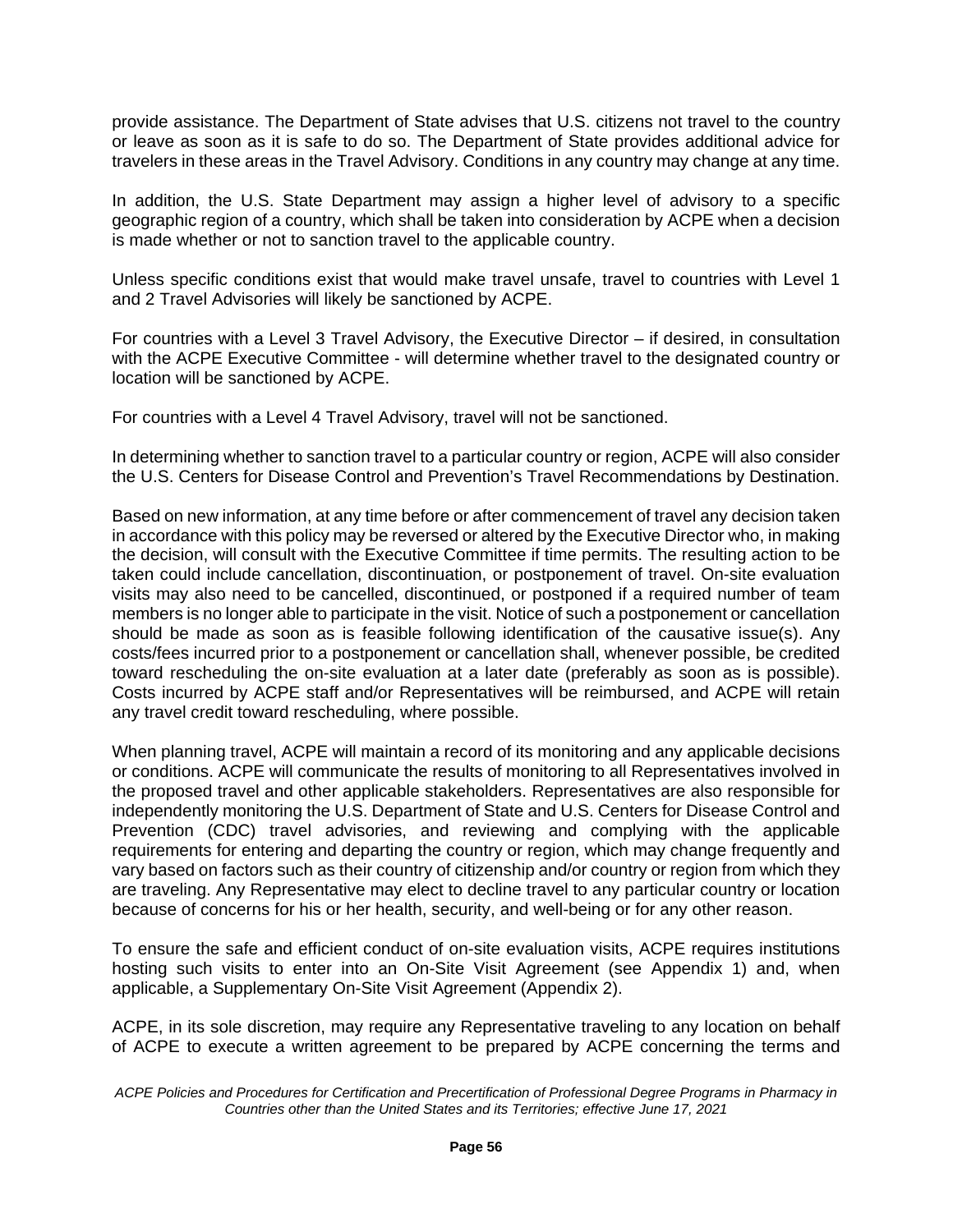conditions in respect to such travel. Two versions of ACPE's "Travel Waiver and Release of Liability, Assumption of Risk and Indemnity Agreement" have been prepared – one for international travel and one for travel within the United States, the Commonwealth of Puerto Rico, and U.S. Territories.

This policy may not take into account and does not supersede relevant local, state or federal laws. All ACPE Representatives are expected to comply with relevant local, state or federal laws, as well as any airline requirements for travel.

Updated: March 2022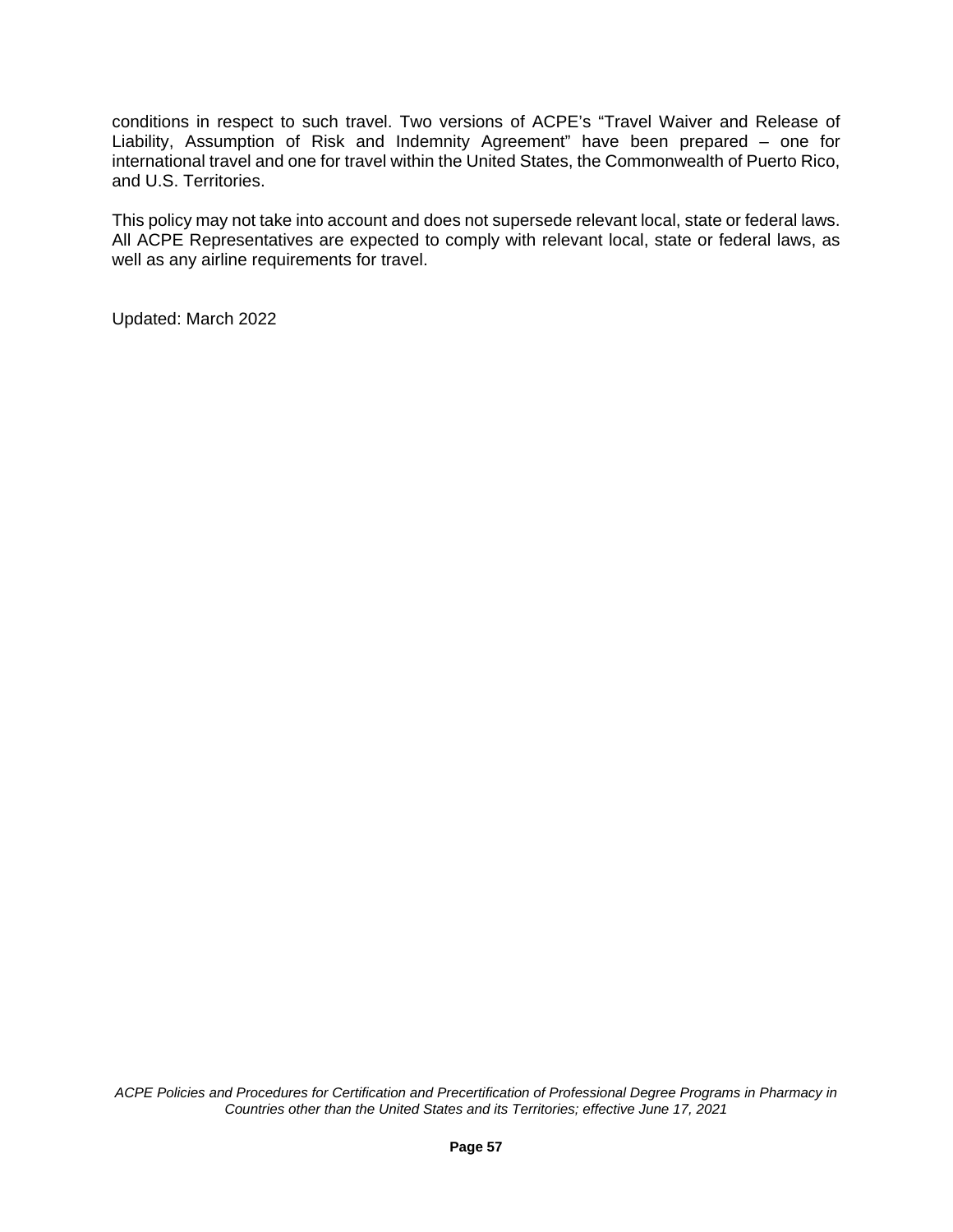## **ON-SITE VISIT AGREEMENT Appendix I**

This Agreement, which is required in terms of ACPE's Travel Policy, is entered into this day by \_\_\_\_\_\_\_\_\_\_\_\_\_\_\_\_\_\_\_\_\_\_\_\_\_\_\_\_\_\_\_\_\_\_\_\_\_\_\_\_\_\_\_\_\_\_\_\_\_\_\_\_\_\_\_\_\_\_\_\_\_\_\_\_\_\_\_\_\_\_

(Institution) and the Accreditation Council for Pharmacy Education (ACPE), collectively the Parties, and sets forth the understandings and obligations of the Parties relating to an on-site evaluation (Site Visit) of the pharmacy degree program (Program) as part of ACPE's evaluation of the Program's Accreditation or Certification Status.

The Institution agrees that it has capacity and will comply with all applicable ACPE Policies and Procedures and the following guidelines in preparing for and participating in the Site Visit. This document addresses the requirements for a standard Site Visit; additional provisions may apply for Site Visits conducted under non-standard conditions, such as during a pandemic (see Appendix 2).

# **Preparation and Logistics**

- The Institution will provide final lists of participants, including but not limited to Program administrators, site supervisors, faculty members, students, graduates, and preceptors for all meetings to the evaluation team leader a minimum of 1 - 2 weeks prior to the start of the Site Visit;
- During the planning of the Site Visit, the Parties will discuss and agree on the dates, format, and scheduling of the evaluation meetings (including start and end times, total duration, breaks, etc.) to minimize the inconvenience for all participants as much as possible, but accept that some inconvenience to all participants cannot be avoided; and
- For Site Visits involving international travel:
	- the Institution shall ensure that all documentation and other assistance requested by ACPE to support or facilitate applications for visas and/or other entry requirements (if required) for staff and representatives of ACPE are provided in a timely manner. Failure to obtain visas and/or other entry requirements for a member(s) of the evaluation team constitutes grounds for cancellation or postponement of the Site Visit.

#### **Scheduling of Travel and Visits**

Security, health and other related implications may be considered when dates are selected for all ACPE activities.

#### **Class of Travel and Accommodation**

• For international activities with a scheduled traveling time, including any necessary stopovers, exceeding six hours, the Institution shall provide or reimburse ACPE for travel in business class for ACPE staff and other representatives traveling on behalf of ACPE for the Site Visit. For international activities with a scheduled traveling time, including any necessary stopovers, exceeding ten hours, the duration of the visit may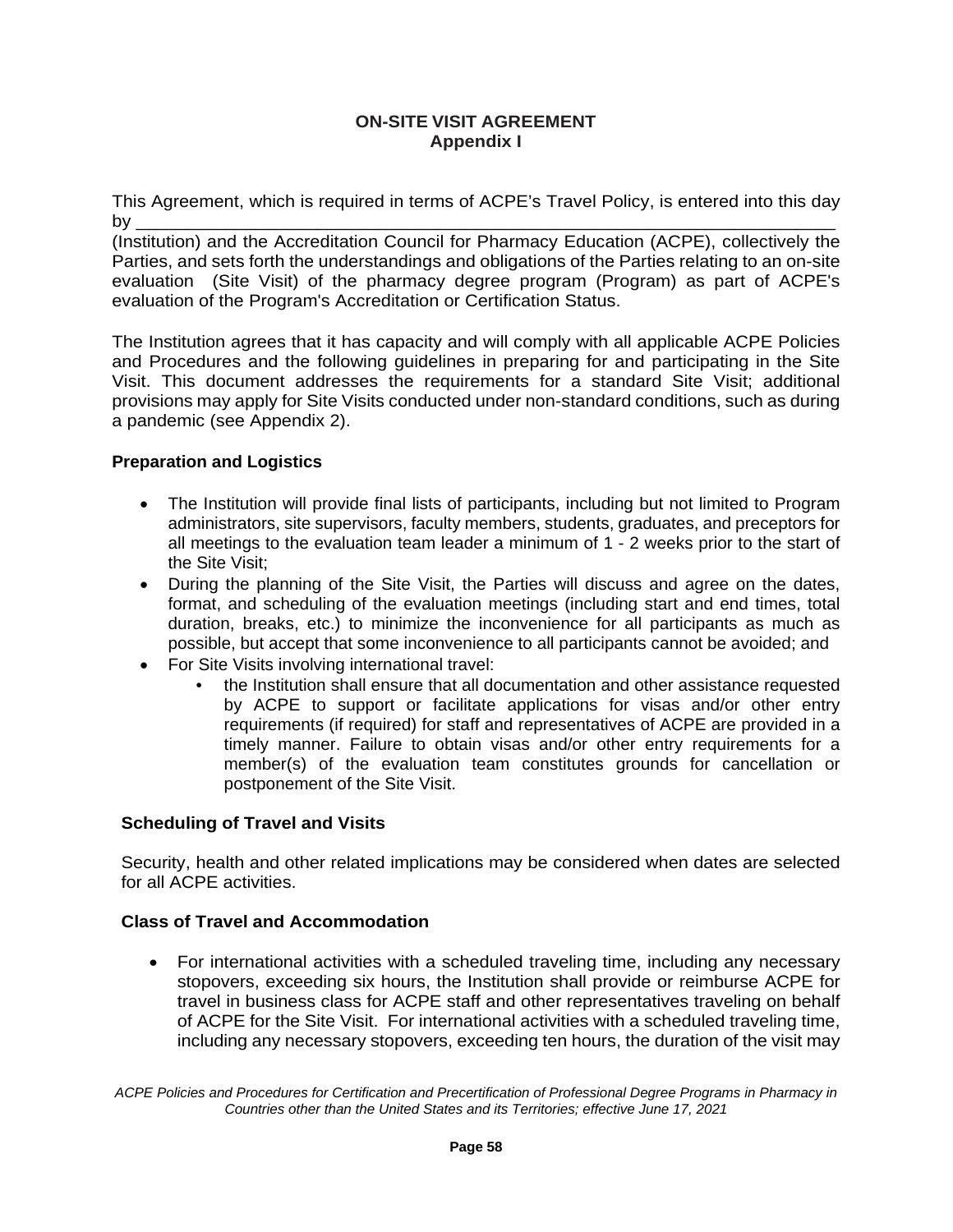be extended to ensure adequate rest and recuperation for the staff and representatives of ACPE prior to the formal start of the Site Visit.

• The Institution shall provide or reimburse ACPE for business class hotel accommodation for staff and representatives of ACPE participating in the Site Visit.

#### **Health and Safety Requirements**

During the Site Visit, the Institution shall take all precautions necessary to safeguard the health and safety of Site Visit participants.

#### **Acknowledgement**

As the Dean of the Pharmacy Degree Program at

(Institution), I have read and agree to the foregoing requirements for the Program to be evaluated via a Site Visit by ACPE. I understand that the Site Visit will be part of the evaluation process and that the results will become part of the record to be reviewed by the ACPE Board in making its decision regarding the Program.

\_\_\_\_\_\_\_\_\_\_\_\_\_\_\_\_\_\_\_\_\_\_\_ \_\_\_\_\_\_\_\_\_\_\_\_\_\_\_\_\_\_\_\_\_\_\_ \_\_\_\_\_\_\_\_\_\_\_\_\_\_\_\_\_\_\_\_\_\_\_ Dean's Printed Name, Title & Signature

Date: …………………………

For ACPE, Printed Name, Title & Signature

Date: …………………………

*ACPE Policies and Procedures for Certification and Precertification of Professional Degree Programs in Pharmacy in Countries other than the United States and its Territories; effective June 17, 2021*

\_\_\_\_\_\_\_\_\_\_\_\_\_\_\_\_\_\_\_\_\_\_\_ \_\_\_\_\_\_\_\_\_\_\_\_\_\_\_\_\_\_\_\_\_\_\_ \_\_\_\_\_\_\_\_\_\_\_\_\_\_\_\_\_\_\_\_\_\_\_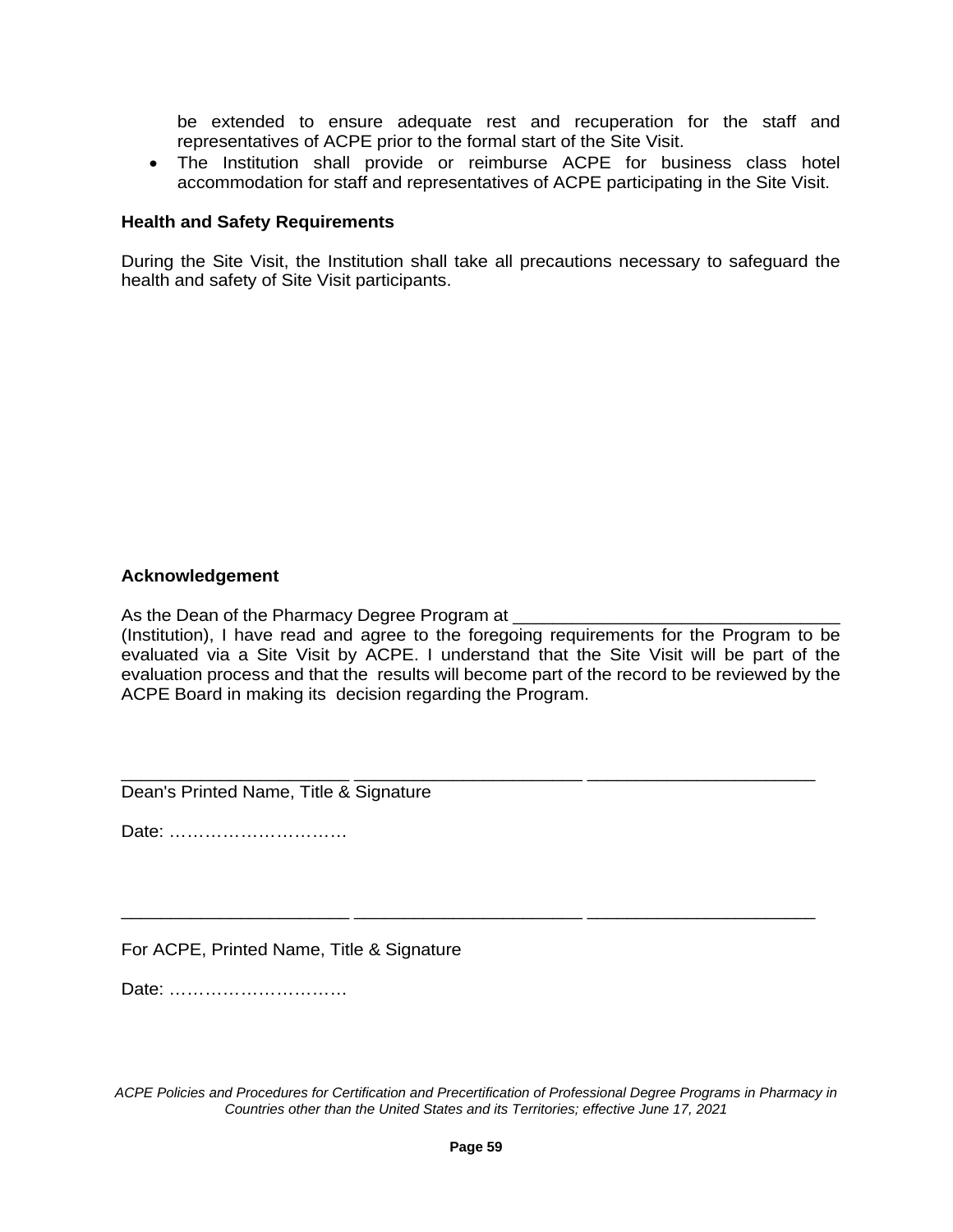#### **SUPPLEMENTARY ON-SITE VISIT AGREEMENT Appendix II**

This Supplementary Agreement, which is required in terms of ACPE's Travel Policy when specific conditions apply, for example, the COVID-19 pandemic, is entered into this day by

\_\_\_\_\_\_\_\_\_\_\_\_\_\_\_\_\_\_\_\_\_\_\_\_\_\_\_\_\_\_\_\_\_\_\_\_\_\_\_\_\_\_\_\_\_\_\_\_\_\_\_\_\_\_\_\_\_\_\_\_\_\_\_\_\_\_\_(Institution) and the Accreditation Council for Pharmacy Education (ACPE), collectively the Parties, and sets forth additional understandings and obligations of the Parties relating to an on-site evaluation (Site Visit) of the pharmacy degree program (Program) as part of ACPE's evaluation of the Program's Accreditation or Certification Status.

The Institution agrees that it has capacity and will comply with all applicable ACPE Policies and Procedures and the following guidelines in preparing for and participating in the Site Visit.

## **Preparation and Logistics**

For Site Visits involving international travel:

• The Institution shall provide to evaluation team members any documentation or assistance needed for the members to depart the Site Visit country, including facilitating any necessary COVID-19 testing.

Health and Safety Requirements

During the Site Visit, the Institution shall take all precautions necessary to safeguard the health and safety of Site Visit participants with respect to COVID-19, including, but not limited to the following:

- All participants meeting with the Site Visit team members shall wear masks;
- Indoor spaces used by Site Visit team members to conduct the Site Visit shall be spacious enough to allow for social distancing of attendees;
- All participants representing the Institution during the Site Visit shall have affirmed to the Institution that they have not, in 14 days prior to the Site Visit, been diagnosed with COVID-19, experienced any symptoms of COVID-19 or, to their knowledge, been exposed to someone with a confirmed or suspected case of COVID-19.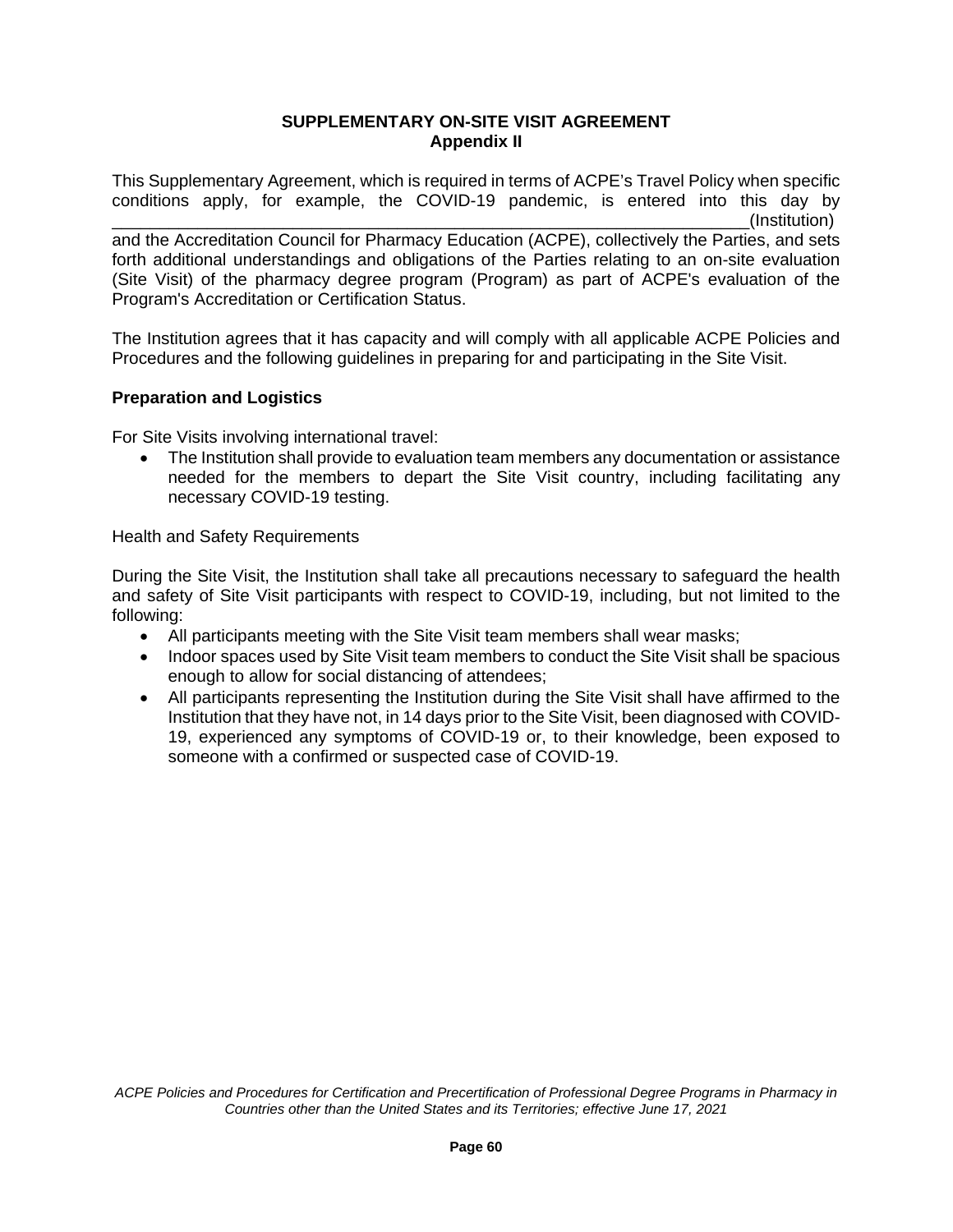#### **Acknowledgement**

As the Dean of the Pharmacy Degree Program at

(Institution), I have read and agree to the foregoing requirements for the Program to be evaluated via a Site Visit by ACPE. I understand that the Site Visit will be part of the evaluation process and that the results will become part of the record to be reviewed by the ACPE Board in making its decision regarding the Program.

\_\_\_\_\_\_\_\_\_\_\_\_\_\_\_\_\_\_\_\_\_\_\_ \_\_\_\_\_\_\_\_\_\_\_\_\_\_\_\_\_\_\_\_\_\_\_ \_\_\_\_\_\_\_\_\_\_\_\_\_\_\_\_\_\_\_\_\_\_\_

\_\_\_\_\_\_\_\_\_\_\_\_\_\_\_\_\_\_\_\_\_\_\_ \_\_\_\_\_\_\_\_\_\_\_\_\_\_\_\_\_\_\_\_\_\_\_ \_\_\_\_\_\_\_\_\_\_\_\_\_\_\_\_\_\_\_\_\_\_\_ Dean's Printed Name, Title & Signature

Date: …………………………

For ACPE, Printed Name, Title & Signature

Date: …………………………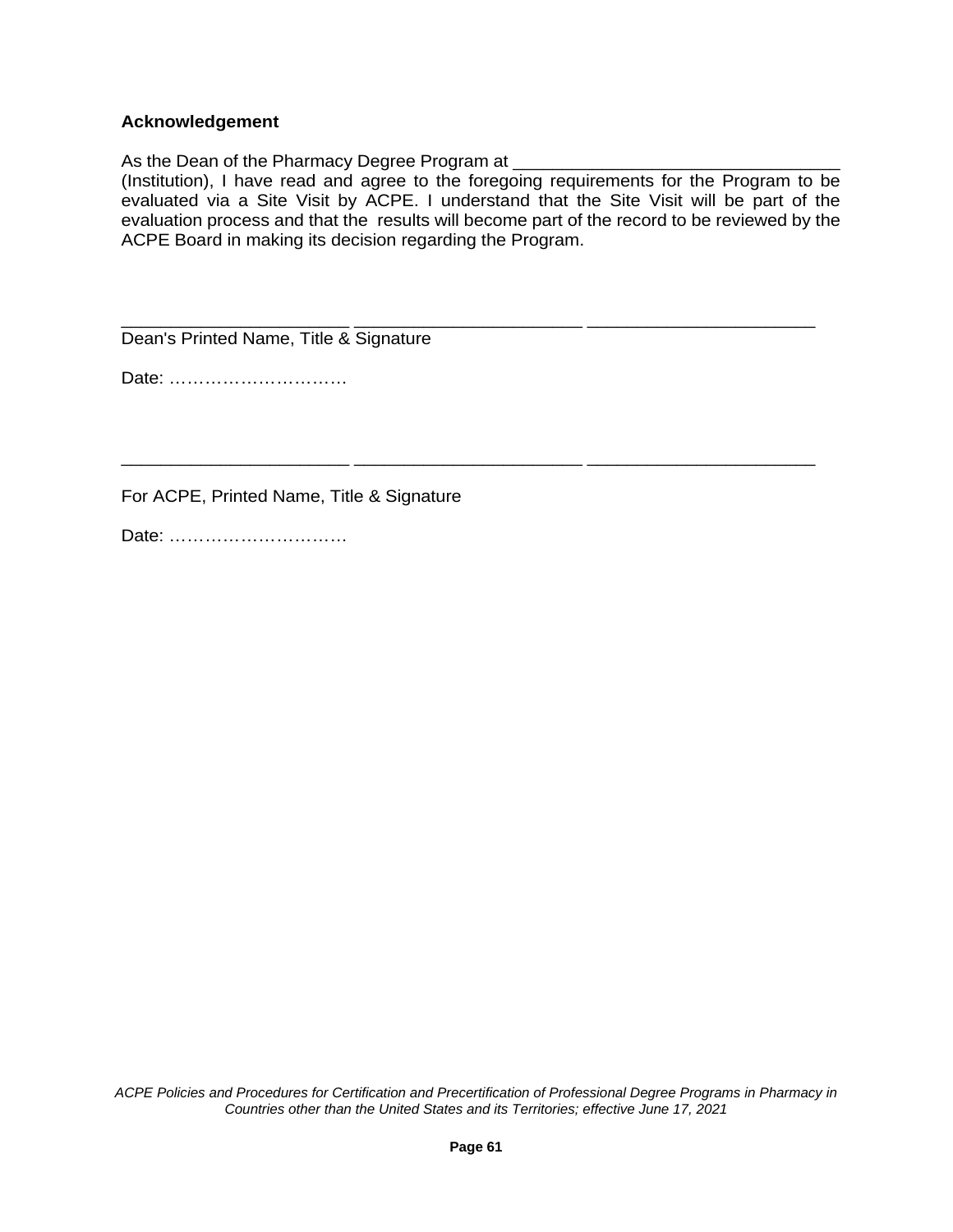#### **INTERNATIONAL SERVICES PROGRAM**

### **POLICIES AND PROCEDURES FOR CERTIFICATION AND PRECERTIFICATION OF PROFESSIONAL DEGREE PROGRAMS IN PHARMACY IN COUNTRIES OTHER THAN THE UNITED STATES AND ITS TERRITORIES**

### **ADDENDUM 3**

#### **GUIDELINES FOR USING ACPE LOGOS AND MARKS**

The ACPE Logo, ACPE International Logo, and PLAN Logo are the exclusive property of the Accreditation Council for Pharmacy Education and are protected by law. They are registered trademarks and may not be reproduced or published outside of the authorized uses listed below without prior written approval from the Accreditation Council for Pharmacy Education.





International

These Guidelines are for ACPE accredited professional degree programs in pharmacy, ACPE accredited providers of continuing pharmacy education, ACPE certified and precertified professional degree programs in pharmacy, and other parties wishing to use ACPE's logos, marks or images in promotional, advertising, instructional or reference materials, or on their web sites, products, labels or packaging. By using an ACPE trademark, in whole or in part, you are acknowledging that ACPE is the sole owner of the trademark and promising that you will not interfere with ACPE's rights in the trademark, including challenging ACPE's use, registration of, or application to register such trademark, alone or in combination with other words, anywhere in the world, and that you will not harm, misuse, or bring into disrepute any ACPE trademark. The goodwill derived from using any part of an ACPE trademark exclusively inures to the benefit of and belongs to ACPE. Except for the limited right to use as expressly permitted under these Guidelines, no other rights of any kind are granted hereunder, by implication or otherwise. If you have any questions regarding these Guidelines, please contact ACPE's Assistant Executive Director/Director, Operations and Human Resources; or send your questions via email to one of the following addresses:

Accreditation Council for Pharmacy Education 190 S. LaSalle Street – Suite 2850 Chicago, IL 60603-3499 Tel: +1 (312) 664-3575 Fax: +1 (866) 228-2631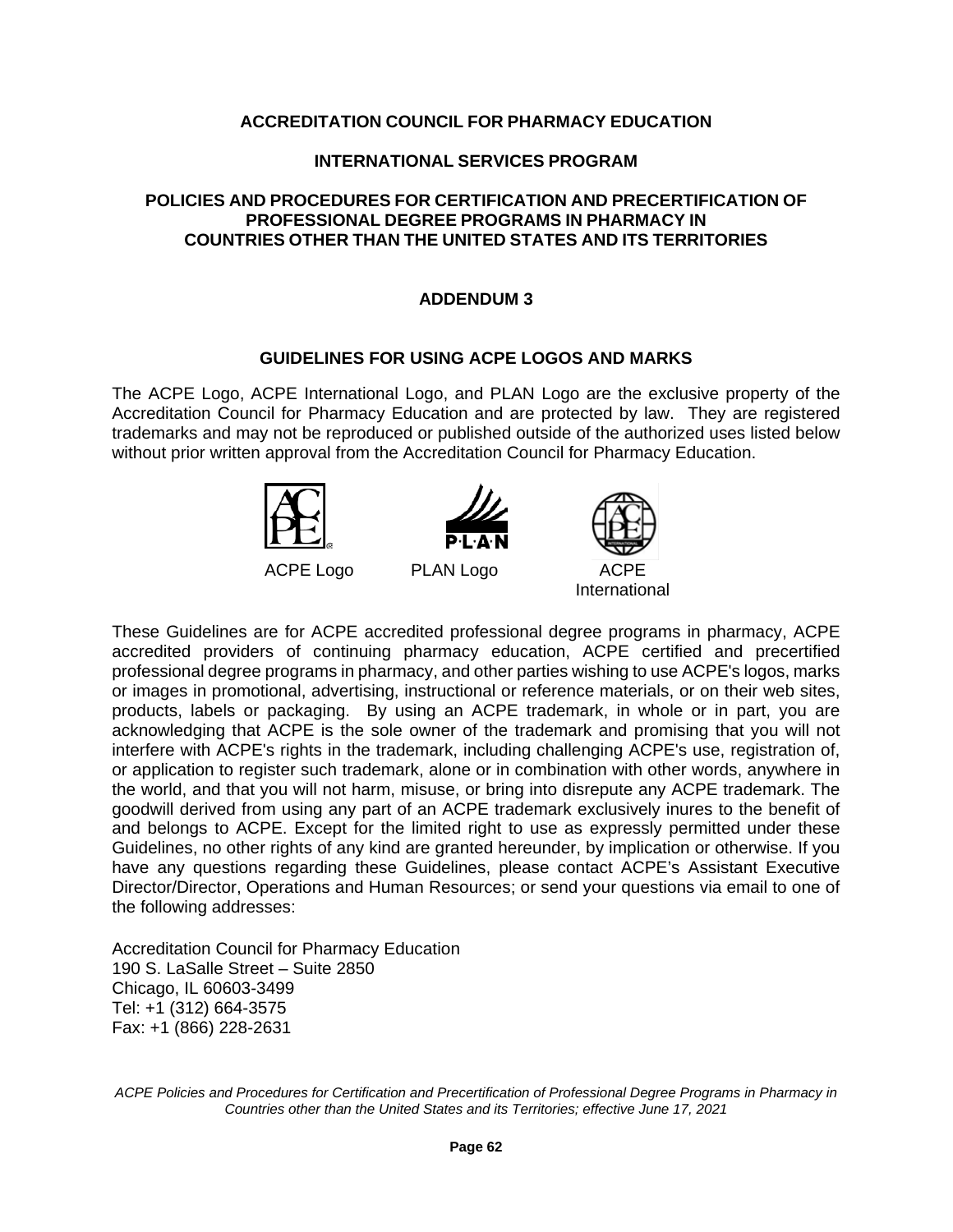Email regarding ACPE accredited professional programs in pharmacy: [csinfo@acpe-accredit.org](mailto:csinfo@acpe-accredit.org)

Email regarding ACPE accredited providers of continuing pharmacy education: [ceinfo@acpe-accredit.org](mailto:ceinfo@acpe-accredit.org)

Email regarding ACPE certified professional degree programs in pharmacy: [international@acpe-accredit.org](mailto:international@acpe-accredit.org)

Email with general questions regarding all ACPE logos [info@acpe-accredit.org](mailto:info@acpe-accredit.org)

### **Authorized Use of ACPE Logos**

**1. Identification as an ACPE Accredited Provider of Continuing Pharmacy Education:**  ACPE accredited providers of continuing pharmacy education may use the ACPE Logo in printed and electronic formats for publications, advertising, promotional and sales materials. Such use must always be in close conjunction with a statement identifying the accredited provider(s) according to the exact language of the prescribed statement:

The [name of accredited provider(s)] is/are accredited by the Accreditation Council for Pharmacy Education as a provider of continuing pharmacy education.

The ACPE Logo and Provider Statement are required for activity announcement literature**.**

- **2. Required usage:** The official ACPE Logo is required on all official documents indicating the successful completion of continuing pharmacy education activities that are sponsored or cosponsored by ACPE accredited providers of continuing pharmacy education.
- **3. Link to the ACPE Website:** Web sites that serve as noncommercial electronic informational forums concerning ACPE policies and procedures may use the ACPE Logo, the ACPE International Logo, or the PLAN Logo to indicate a link to ACPE's web site at www.acpeaccredit.org. The area around the logo must be clean and uncluttered and the ACPE Logo, ACPE International Logo, or PLAN Logo must not be altered, used as a design element or incorporated into any other design, graphic, illustration, or logo on the web site.

### **Unauthorized Use of ACPE Logos, Marks and Graphic Symbols**

- **1. ACPE, ACPE International, and PLAN Logos:** You may not use the ACPE, ACPE International, and PLAN logos or any other ACPE-owned graphic symbol in connection with web sites, products, packaging, manuals, promotional/advertising materials, presentations or for any other purpose - except as authorized above - without prior written approval from the Accreditation Council for Pharmacy Education.
- **2. Company, Product, or Service Name:** You may not use or register, in whole or in part the ACPE, ACPE International, or PLAN logos or any other ACPE-owned graphic symbol or an

*ACPE Policies and Procedures for Certification and Precertification of Professional Degree Programs in Pharmacy in Countries other than the United States and its Territories; effective June 17, 2021*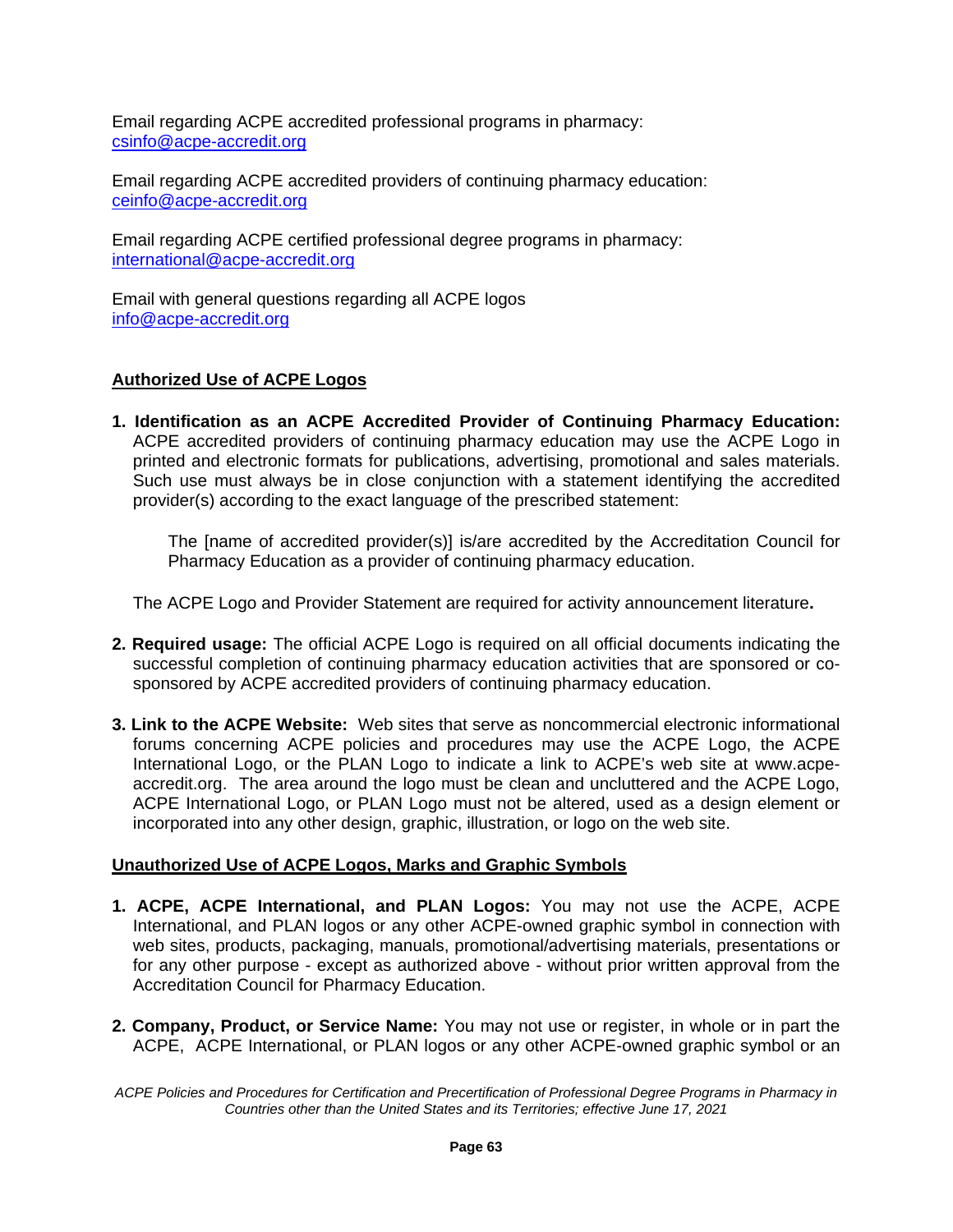alteration thereof, as or as part of a company name, trade name, product name, or service name except as specifically noted in these Guidelines.

- **3. Variations, Takeoffs or Abbreviations:** You may not alter or use the ACPE, ACPE International, or PLAN logos or any other ACPE-owned graphic symbol as design elements or incorporate them into any other design, graphic or illustration for any purpose.
- **4. Disparaging Manner:** You may not use the ACPE, ACPE International, or PLAN logos or any other ACPE-owned graphic symbol in a disparaging manner.
- **5. Endorsement or Sponsorship:** You may not use the ACPE, ACPE International, or PLAN logos or any other ACPE-owned graphic symbol in a manner that would imply ACPE's affiliation with or endorsement, sponsorship or support of a third party product or service.
- **6. Merchandise Items:** You may not manufacture, sell or give-away merchandise items, such as T-shirts and mugs, bearing the ACPE, ACPE International, or PLAN logos or any other ACPEowned graphic symbol except pursuant to express, prior written approval.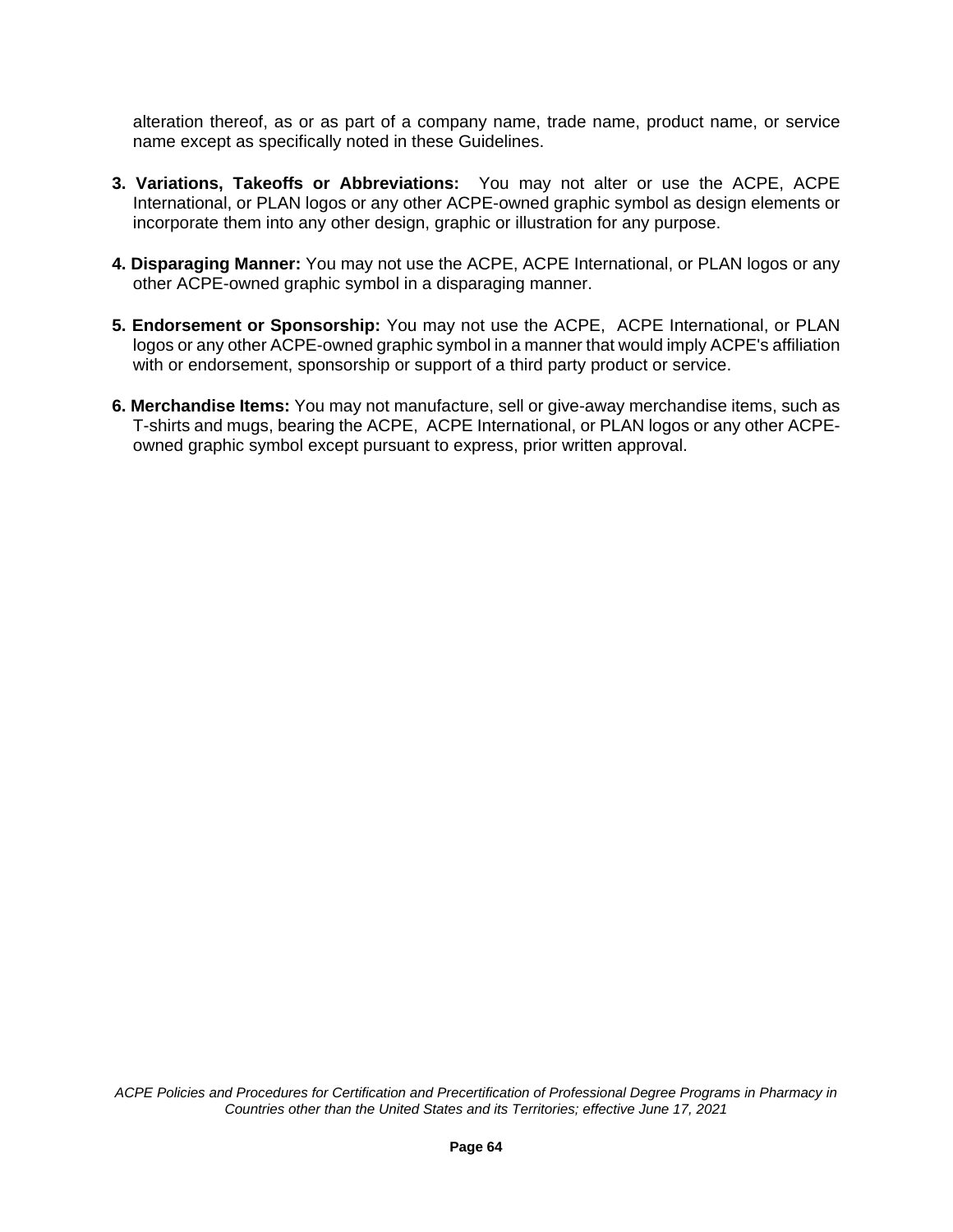### **ACCREDITATION COUNCIL FOR PHARMACY EDUCATION INTERNATIONAL SERVICES PROGRAM**

### **POLICIES AND PROCEDURES FOR CERTIFICATION AND PRECERTIFICATION OF PROFESSIONAL DEGREE PROGRAMS IN PHARMACY**

### **ADDENDUM 4**

#### **FLOWCHART FOR APPLICATION, GRANTING, DENIAL, APPEAL & RE-APPLICATION FOR PRECERTIFICATION** *(under construction)*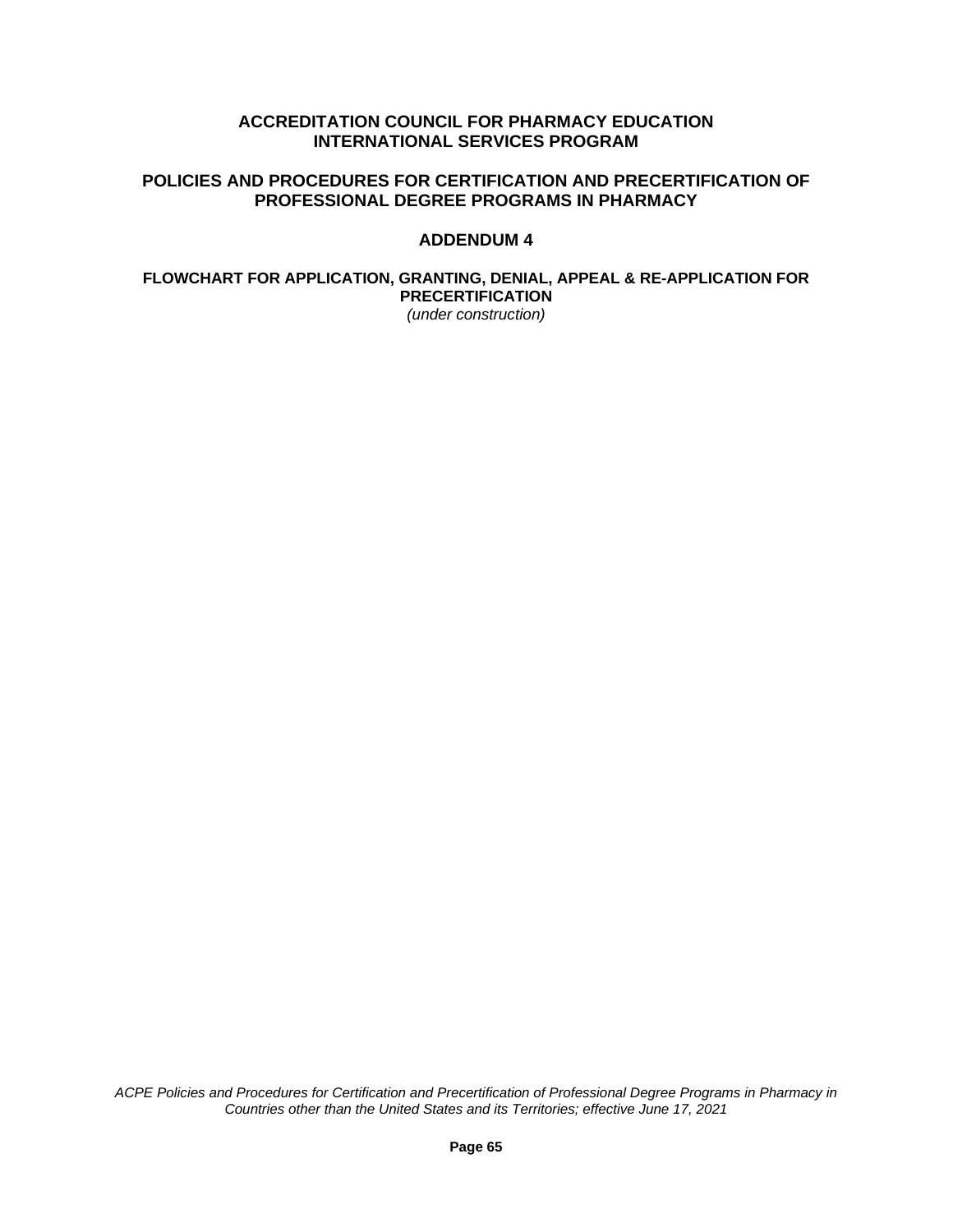#### **ACCREDITATION COUNCIL FOR PHARMACY EDUCATION INTERNATIONAL SERVICES PROGRAM**

### **POLICIES AND PROCEDURES FOR CERTIFICATION AND PRECERTIFICATION OF PROFESSIONAL DEGREE PROGRAMS IN PHARMACY**

### **ADDENDUM 5**

#### **FLOWCHART FOR APPLICATION, GRANTING, DENIAL, APPEAL & RE-APPLICATION FOR CERTIFICATION**



*ACPE Policies and Procedures for Certification and Precertification of Professional Degree Programs in Pharmacy in Countries other than the United States and its Territories; effective June 17, 2021*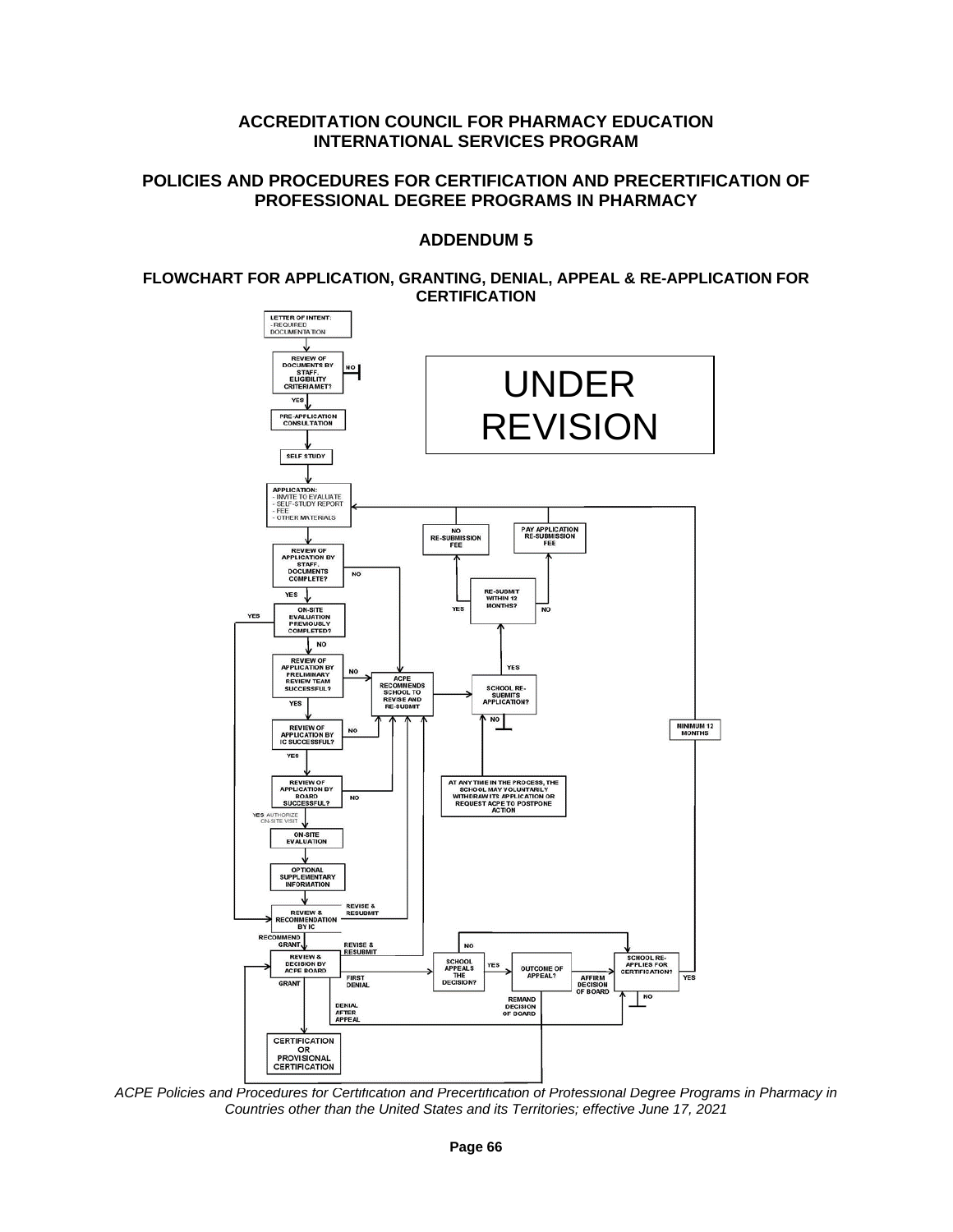### **INTERNATIONAL SERVICES PROGRAM**

### **POLICIES AND PROCEDURES FOR CERTIFICATION AND PRECERTIFICATION OF PROFESSIONAL DEGREE PROGRAMS IN PHARMACY IN COUNTRIES OTHER THAN THE UNITED STATES AND ITS TERRITORIES**

### **ADDENDUM 6**

#### **INSTRUCTIONS, REQUIRED DOCUMENTATION AND FEES FOR APPLYING FOR CERTIFICATION OR PRECERTIFICATION OF A PROFESSIONAL DEGREE PROGRAM IN PHARMACY**

Please refer to the ACPE Website: [https://www.acpe-accredit.org/international-services](https://www.acpe-accredit.org/international-services-program/)[program/](https://www.acpe-accredit.org/international-services-program/)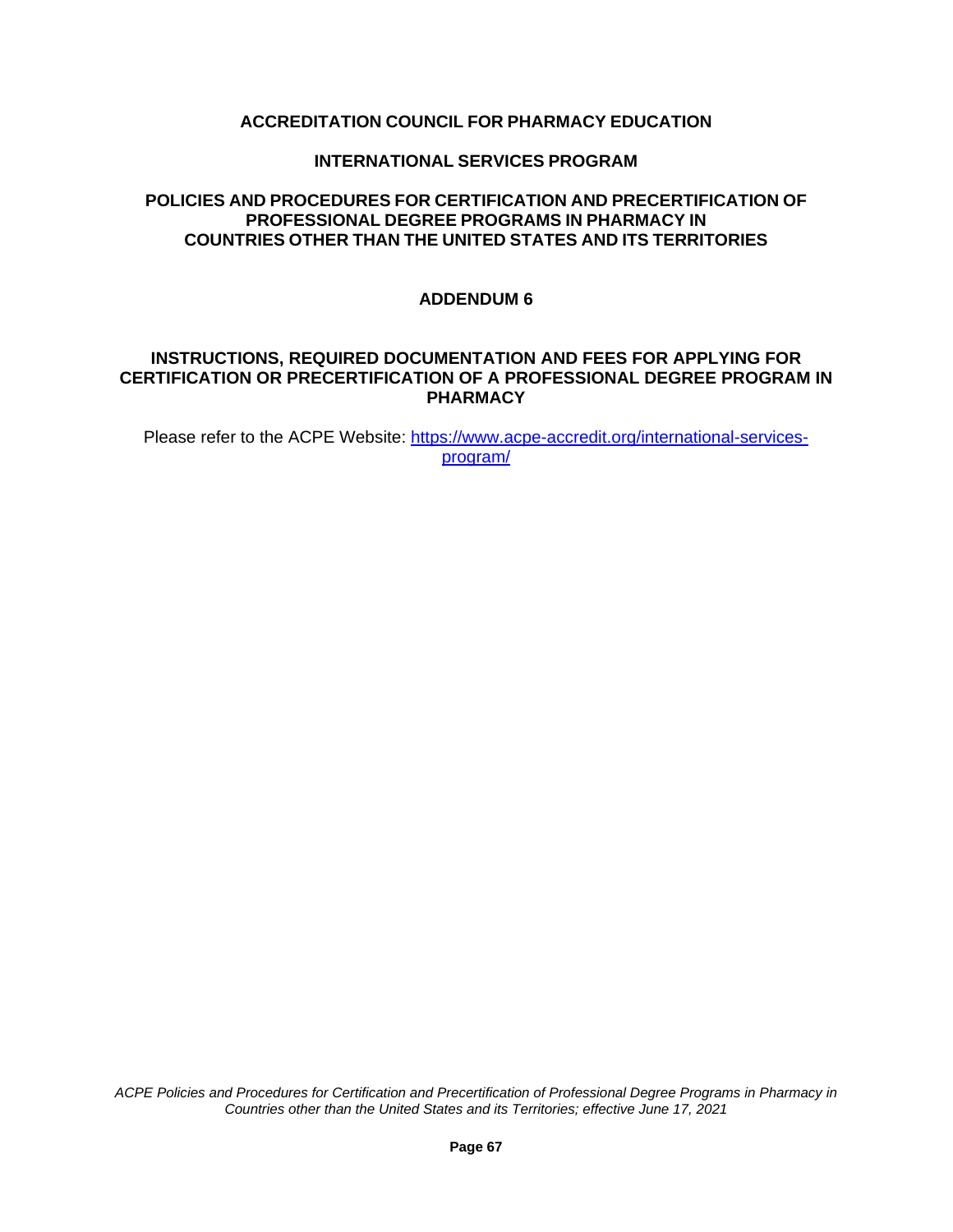### **INTERNATIONAL SERVICES PROGRAM**

### **POLICIES AND PROCEDURES FOR CERTIFICATION AND PRECERTIFICATION OF PROFESSIONAL DEGREE PROGRAMS IN PHARMACY IN COUNTRIES OTHER THAN THE UNITED STATES AND ITS TERRITORIES**

### **ADDENDUM 7**

### **VIRTUAL SITE VISITS POLICY AND GUIDANCE JUNE 2021**

### **Introduction**

The COVID-19 pandemic and other security-related concerns have necessitated that many activities that were formerly accomplished in a face-to-face manner will now be completed virtually. The Accreditation Council for Pharmacy Education (ACPE) made the determination that all site visits in the USA for Fall 2020 would be conducted virtually to respect the shelter-in-place orders and travel bans that many colleges' and schools' administration and faculty members are facing. In Spring 2021, ACPE's international evaluation visits were conducted virtually and all Fall 2021 evaluation visits will be conducted virtually. The Board's current position is that virtual site visits will continue to be used post-pandemic for domestic and international programs, when appropriate. Internationally, virtual site visits can be conducted for continuation of Certification, and a virtual site visit for an initial application for Certification can only result in consideration for the granting of Provisional Certification. For additional details, refer to the Certification and Precertification Policies and Procedures (June 2021).

## **Virtual Site Visits**

ACPE is now selectively offering to eligible programs a virtual site visit (VSV) in lieu of an on-site in-person visit. A VSV will follow all of the procedures as outlined in the *Policies and Procedures for Certification and Precertification of Professional Degree Programs in Pharmacy in Countries other than the United States and its Territories (June 2021)*. Unless otherwise determined by ACPE for good reason, the fee for a VSV will be the fee specified in the Current Fee Schedule. In addition, any expense incurred by ACPE directly related to the VSV may be charged to the institution.

ACPE reserves the right to update or change these policies and processes at any time as circumstances dictate.

*ACPE Policies and Procedures for Certification and Precertification of Professional Degree Programs in Pharmacy in Countries other than the United States and its Territories; effective June 17, 2021*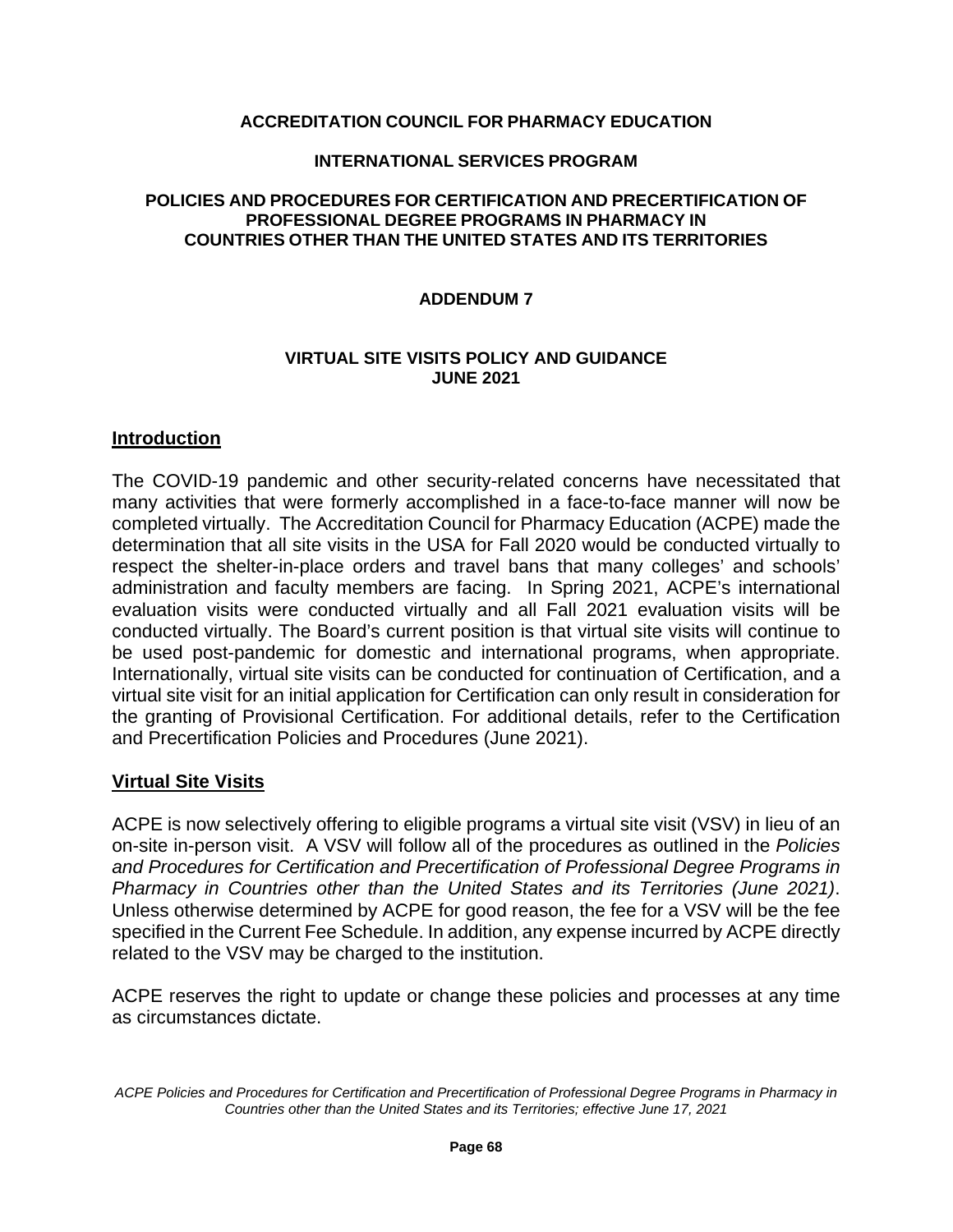# **Minimum Eligibility Requirements**

ACPE maintains sole authority in determining which programs are eligible for a VSV. Selection eligibility criteria include but are not limited to: the nature of the certification review, process outcomes thus far (identified areas of concern, type of visit, etc.), and the complexity of the evaluation (e.g., number of campuses, delivery methods, time zone differences).

To be approved for a VSV, an institution at a minimum must be able to demonstrate the ability to provide interaction for the members of the evaluation team with an acceptable number of representatives of the institution and the standard constituent groups that participate in ACPE Certification on-site evaluation visits, to afford a full review of the program. In addition, if a required component of the evaluation, the institution must be able to provide media in a format acceptable to ACPE (live or recorded, as determined) that presents an accurate and comprehensive representation of physical, pharmacy practice, and other facilities, as required.

## **Technology: Videoconferencing**

ACPE utilizes Zoom as the platform for VSVs, using ACPE accounts. This platform will be used to provide a private meeting space for the site team and to provide space for team members to meet with institutional and school representatives, and representatives of other groups including, but not limited to, current students, graduates, and preceptors.

Guidelines for Videoconferencing

- All participants who will meet with the evaluation team must be identified by the institution in advance and names, titles/positions/affiliations, email addresses, and (ideally) mobile number must be submitted to ACPE in advance, in accordance with the timeline required by ACPE.
- All participants must have their own (individual) meeting space and the ability to log in separately for the meetings. There should not be multiple participants on any single screen or in any room.
- Each participant should have a quiet and private space without distractions available for participation in the meeting(s).
- ACPE will utilize a waiting room for approved access to all meetings with individuals outside of the evaluation team. Only the participants listed on the agenda will be admitted to the meeting.
- All participants must have their video on and be on screen throughout the duration of the meeting. ACPE will not accept picture placeholders or blank screens with names on them for participation in the meeting. Anyone using picture placeholders or blank screens with names on them will be removed from the meeting.
- ACPE will not record any of the meetings. ACPE prohibits the recording of the meetings by the institution or school and/or any of the meeting participants.

*ACPE Policies and Procedures for Certification and Precertification of Professional Degree Programs in Pharmacy in Countries other than the United States and its Territories; effective June 17, 2021*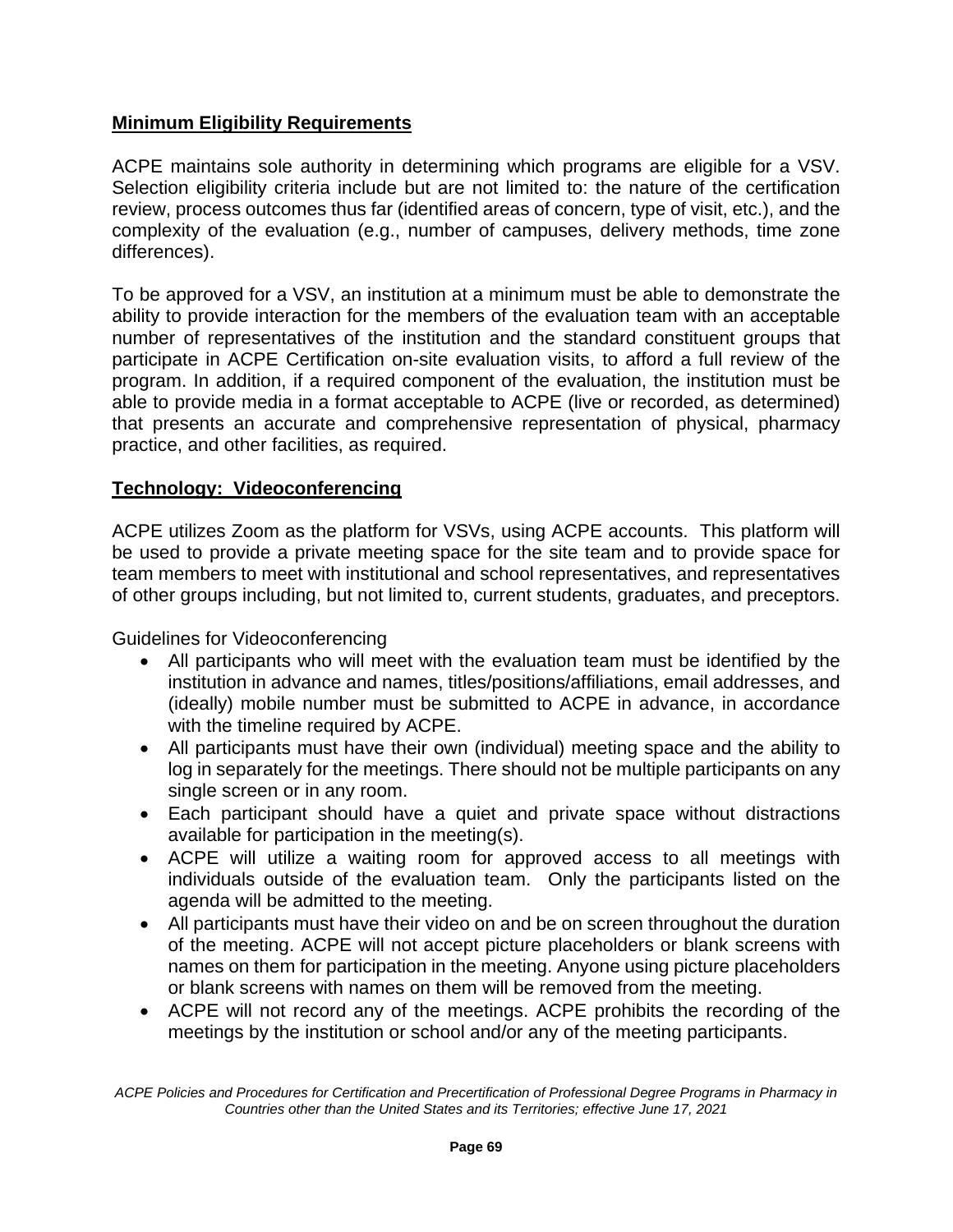- Screenshots of visit sessions may be taken and used in the same way that ACPE uses photographs from on-site visits, including for its own records and communications (e.g., newsletters, reports, postings on social media, the ACPE website, etc.) This fact should be brought to the attention of meeting participants, and any objection raised by a participant(s) should be brought to ACPE's attention as soon as possible; failing which, ACPE will assume that permission to use the screenshot(s) has been given.
- Earphones/buds are recommended during the meeting to limit background noise and ensure privacy for the meeting.
- The Zoom Chat feature will be disabled for meeting participants. Private conversations will be not be allowed.
- It is strongly recommended that all meeting participants download and utilize the Zoom Client for Meetings App available at the Zoom Download Center to access meetings.
- It is strongly recommended that all participants sign in approximately 10 minutes before the scheduled time to allow for Zoom updates or other issues that may require a few minutes to resolve.
- The institution should have IT technical support personnel available to assist participants who are experiencing technical issues.
- As a back-up, it is recommended that the Zoom App be installed on the participant's cell phone in the event that a connection cannot be made on a computer or tablet.
- It is tempting for participants to multitask during an online meeting. Participants of meetings with the evaluation team are requested to assure that their attention is fully focused on the conversation-at-hand, and conduct themselves in the same manner as they would for an in-person meeting.

# **Backup/Contingency Plan**

There are multiple ways to access Zoom videoconferencing, including via PCs, laptops, tablets, and cell phones. If for some reason a meeting participant has trouble accessing the videoconferencing for a meeting, after trying multiple avenues, he or she should notify the ACPE Evaluation Team Leader or his or her designee as soon as possible. If the situation cannot be resolved quickly, the participant should use his or her cell phone to dial in to the meeting. The applicable access number(s) will be made available by ACPE. Cell phones should only be used in situations where efforts to resolve the access to the videoconference were unsuccessful. All participants should participate in the videoconference, if possible, with video/audio, and must have reliable video/audio capability before being selected to participate.

Should a power failure or act of nature interfere with the conduct of the visit, the use of cell phones will be the immediate backup plan. All participants should be advised to have hard copies of the dial-in numbers available.

*ACPE Policies and Procedures for Certification and Precertification of Professional Degree Programs in Pharmacy in Countries other than the United States and its Territories; effective June 17, 2021*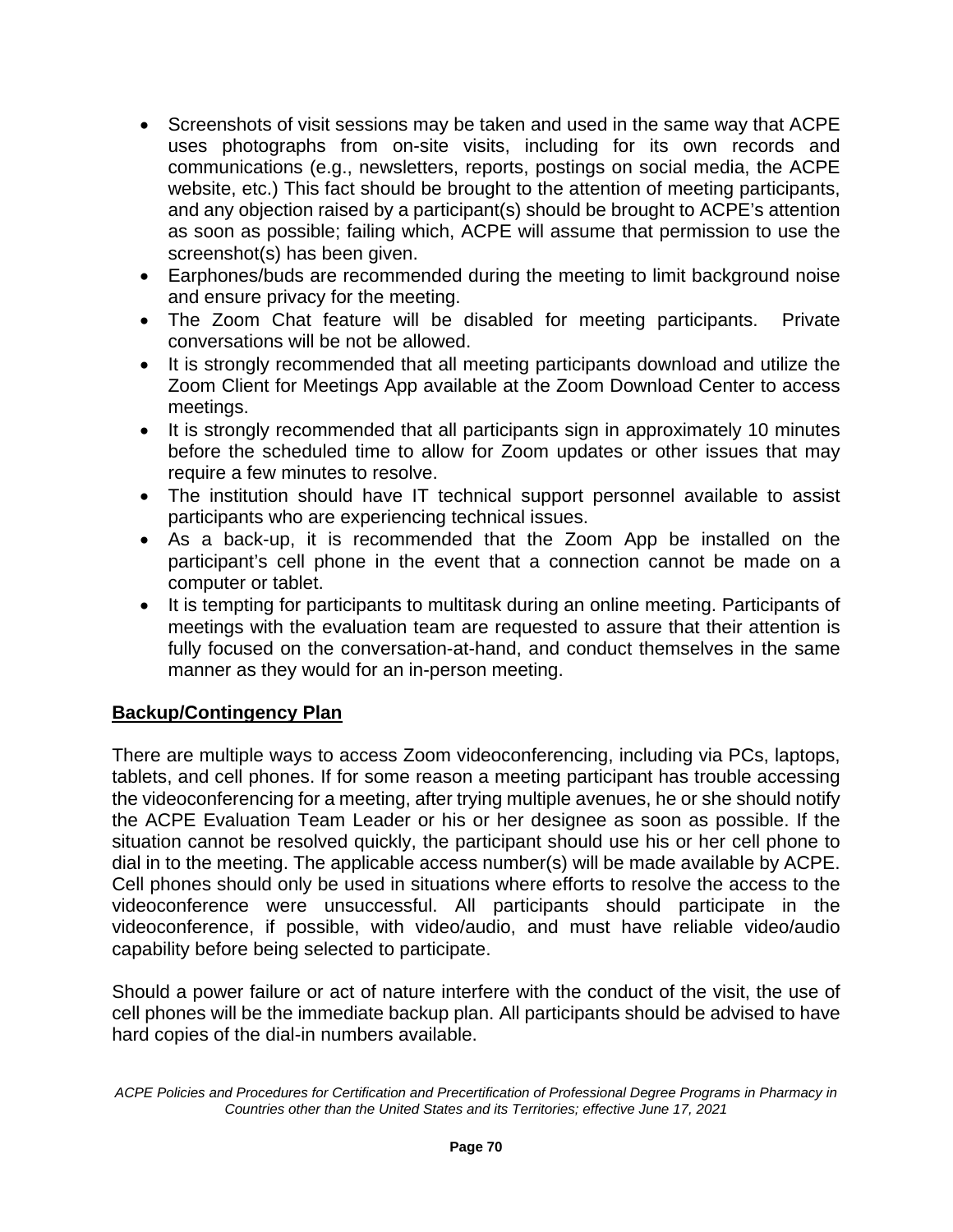In the event the Evaluation Team is not able to complete its review, including the review of documents or to conduct meetings with required participants due to problems with technology or for any other reason, ACPE, in its sole discretion, may schedule another VSV or an in-person on-site visit. In the event this occurs, an additional fee may be assessed.

# **During the Evaluation**

The Evaluation Team Leader will:

- Act in a support capacity for the team members and institution regarding the use of technology and logistical considerations.
- Indicate in the Evaluation Team Report if the school was not able to provide to the team a virtual/video tour of the program's facilities, including the clinical (experiential) and didactic instruction environments. Video tours of facilities may be recorded and provided to the team prior to the visit but the team may request a supplemental tour in real-time using technology such as FaceTime.
- Ensure that all participants understand and agree that, with the exception of the above option of pre-recorded video, no part of the site visit may be audio and/or video recorded.
- Provide or assign a designee to provide in all virtual meetings a brief introduction of the team and participants or participant groups.

# **Procedures and Structure of Virtual Evaluations**

Each Virtual Evaluation will follow the same general procedures and structure as a standard in-person on-site visit, with the following exceptions:

- The school must provide ACPE with a list of all approved attendees for the evaluation visit so that they can be registered for the Zoom sessions. Timing for this will be coordinated between ACPE and the school. Details of the visit schedule will be finalized between the ACPE Staff, Evaluation Team Leader, and the Dean or his/her designee.
- All participants entering the meeting will enter a waiting room.
- The Evaluation Team Leader, working off the approved attendee list provided by the school will allow entry into the meeting room from the waiting room.
- Unique ACPE Zoom links will be established for the evaluation visit. Only those individuals listed on the agenda will be admitted into the session.

# **Additional Policies and Considerations**

- This Virtual Site Visit Policy does not, in any way, alter the reserved rights and authority of the ACPE Board of Directors.
- Unless specifically stated in this document, all ACPE policies, processes, procedures, practices, and protocols apply and remain in force.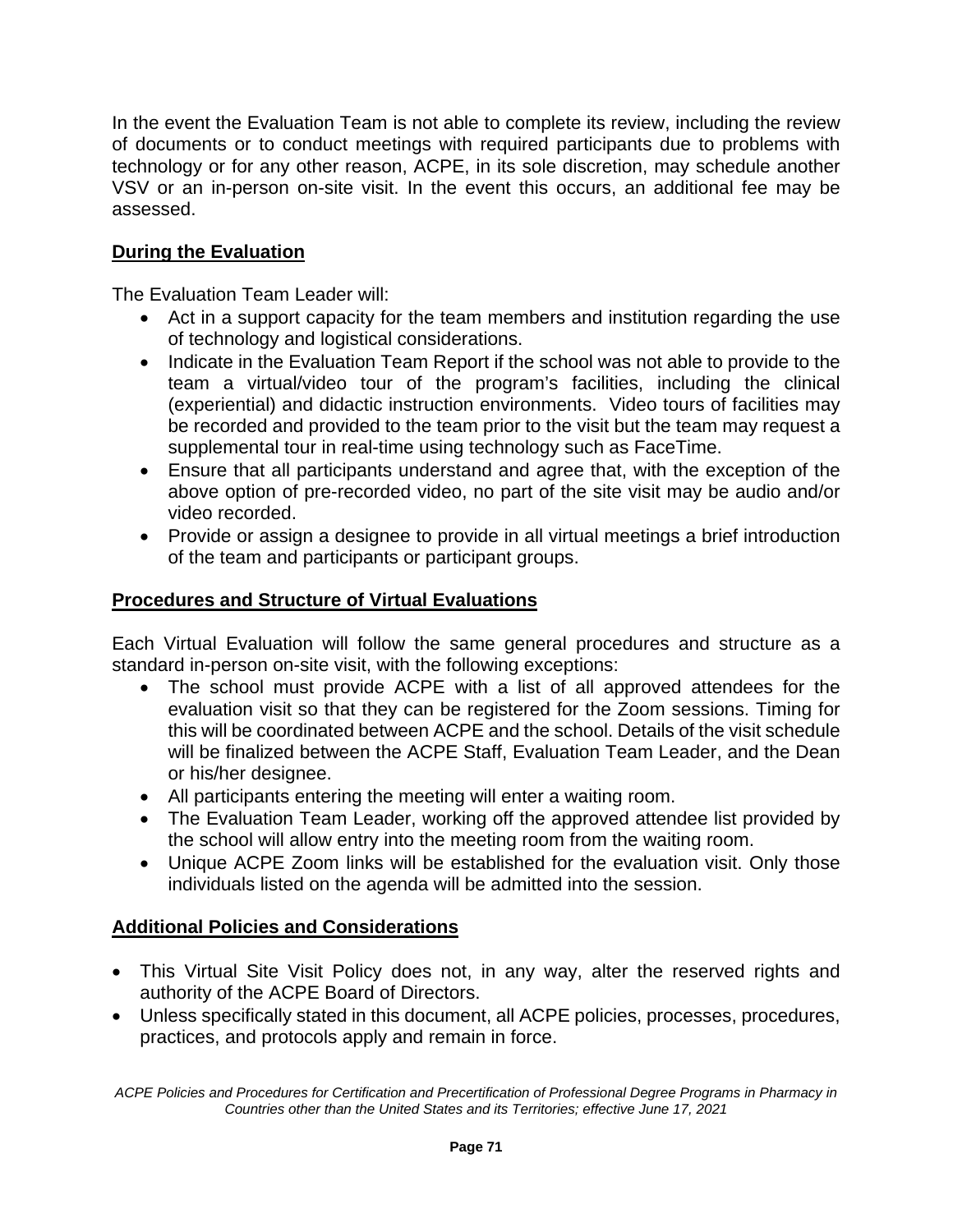- Unless specifically stated in this document, all applicable policies, processes, procedures, practices, and protocols shall be the same as for an in-person on-site visit.
- ACPE reserves the right to cancel a full or partial virtual site visit at any time prior to or during the scheduled visit and schedule a full in-person on-site visit instead. An inperson on-site visit will be scheduled within a reasonable period of time following the canceled virtual site visit.
- All evaluation team leaders and team members will participate in an ACPE training session for virtual site visits prior to participating in a visit.
- The ACPE Board of Directors will review the Evaluation Team Report from the virtual site visit and take action on the Certification Actions and Recommendations at the next regularly scheduled Board Meeting.
- ACPE's International Services Program conducts evaluations of pharmacy degree programs in countries in different parts of the world, and the evaluations involve team members who are based in different countries. Accordingly, it is anticipated and unavoidable that many virtual site visits will involve participants in multiple time zones, which could be substantially different from each other. While the evaluation visit meetings will be scheduled (start and end times, total duration, and breaks) to minimize the inconvenience for all participants as much as possible, it must be understood and accepted that some inconvenience to all participants cannot be avoided.

# **SAMPLE AGENDA FORMAT**

Considerations in Planning:

- Meeting start and end times should be adjusted in consideration of the location of team members and the institution
- ACPE staff will send invites to all meeting participants with the Zoom links
- Participants should ensure they have access to resources to be able to answer team members' questions, including a copy of the self-study or interim report
- The agenda should include the names, degrees (MD, PhD, EdD, etc.) and position/titles of each person with whom the team will be meeting. **The names must match the individual Zoom profile names**.
- A virtual site visit agenda will be created from the mutually agreed agenda. The virtual site visit agenda will include breaks for the team members between meetings and sufficient time for the next group of individuals to log into Zoom.

*Note: ACPE staff will provide a full sample schedule based on the type of visit that needs to be accomplished (e.g., comprehensive or focused) and the various time zones of those participating.*

*ACPE Policies and Procedures for Certification and Precertification of Professional Degree Programs in Pharmacy in Countries other than the United States and its Territories; effective June 17, 2021*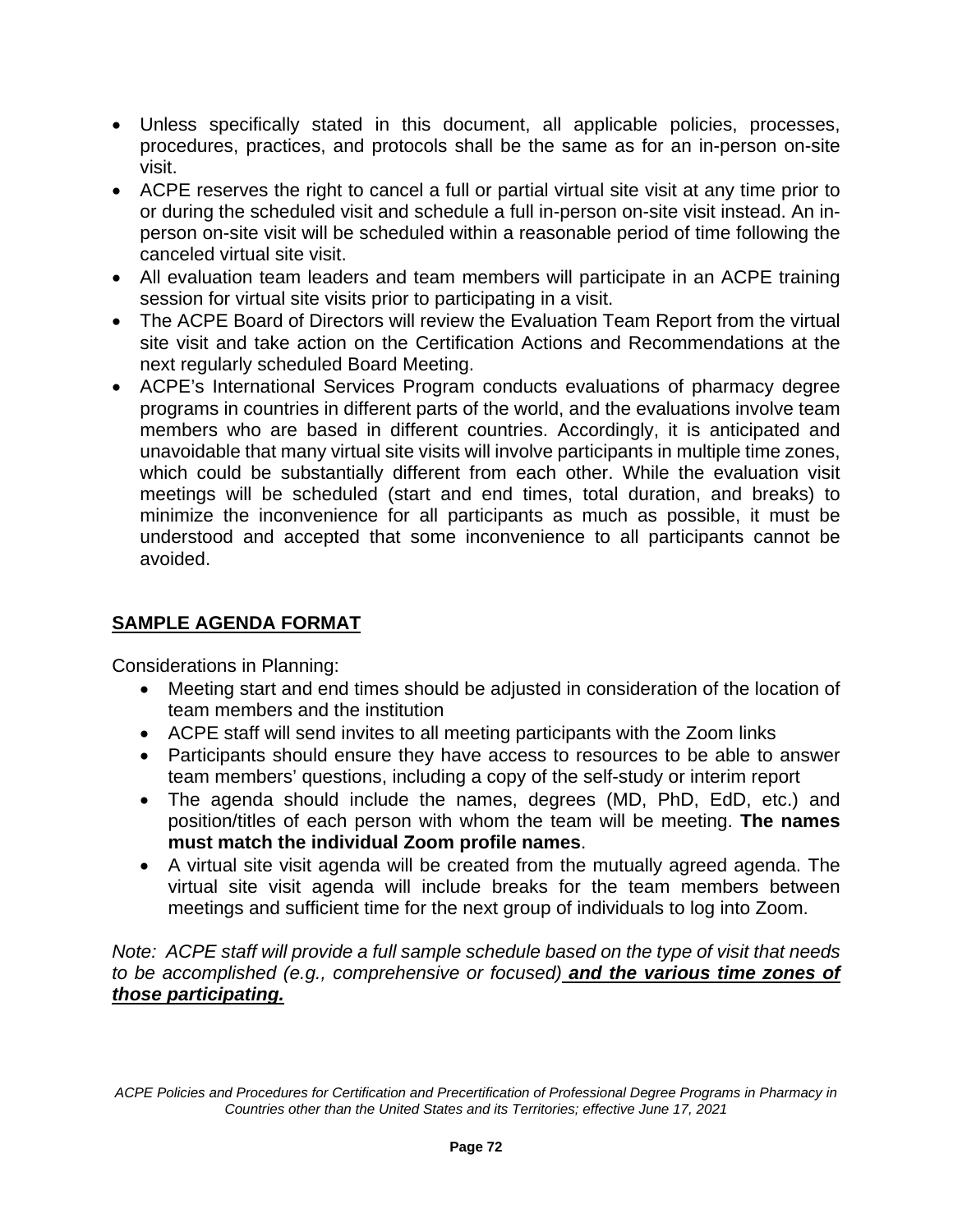

# **ACCREDITATION COUNCIL FOR PHARMACY EDUCATION INTERNATIONAL SERVICES PROGRAM**

# **VIRTUAL SITE VISIT AGREEMENT**

In response to the COVID-19 pandemic and/or other security issues, ACPE is selectively offering the option for a certification evaluation visit via a virtual site visit (VSV) in lieu of an in-person on-site visit (IPV). The VSV option is primarily being offered as a solution where it is currently impractical or impossible to conduct an in-person on-site evaluation due to complications caused by the pandemic and/or other security issues, but when appropriate, the ACPE Board has approved that certain evaluation visits will continue to be conducted virtually after the pandemic is over.

Institutions and programs must meet the eligibility criteria, the minimum requirements for hosting a VSV, and agree to the terms and conditions outlined in this *Agreement.* The decision concerning whether to offer and proceed with a VSV is at ACPE's sole discretion.

All programs offered the option may opt to move forward with planning for a VSV or may opt to defer the visit until an in-person on-site can be (re)scheduled. It is not known at this time when in-person on-site visits will resume or the timeline in which a program may be scheduled once in-person on-site visits resume.

# **Agreement**

This Agreement is entered into this day by (Institution) and the Accreditation Council for Pharmacy Education (ACPE), collectively the Parties, and sets forth the understandings and obligations of the Parties relating to a Virtual Site Visit (VSV) of the certified pharmacy degree program (Program) as part of ACPE's evaluation of the Program's Certification Status.

*Whereas* the Parties have determined that it is impractical or impossible for the Institution to host an IPV on its campus due to complications caused by the COVID-19 pandemic and/or other security issues; and

*Whereas* the Institution acknowledges that it prefers to proceed with a VSV rather than reschedule an in-person on-site visit at a later time; and

*Whereas* ACPE has determined that the Institution and Program have met the eligibility criteria and logistical and other requirements set forth in the *ACPE International Services* 

*ACPE Policies and Procedures for Certification and Precertification of Professional Degree Programs in Pharmacy in Countries other than the United States and its Territories; effective June 17, 2021*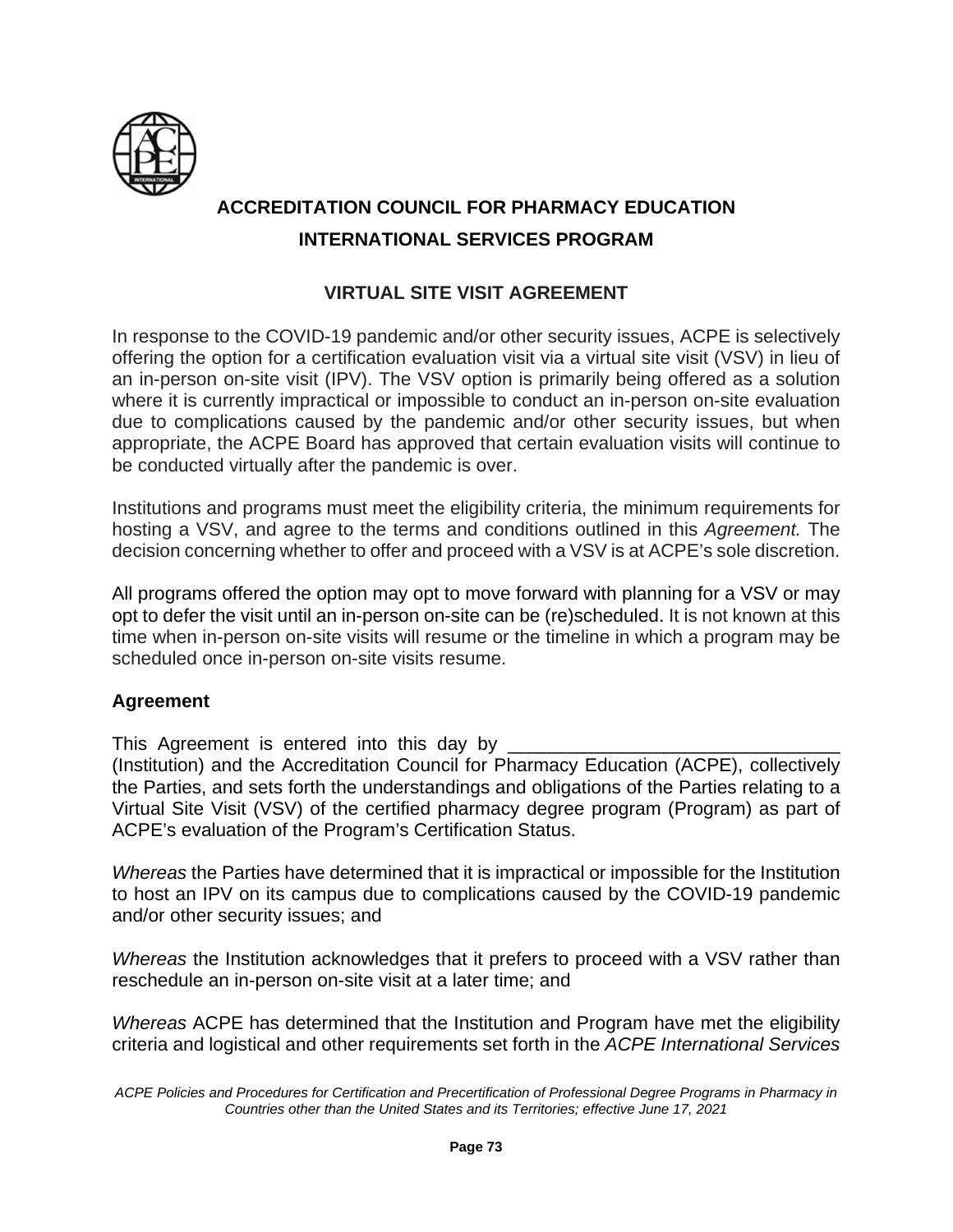*Program Virtual Site Visits Policy and Guidance* qualifying the institution to host a VSV; and

The Parties, therefore, agree to the following terms and conditions:

# **Terms and Conditions**

The Institution agrees that it has capacity and will comply with the guidelines set forth in the *ACPE International Services Program Virtual Site Visits Policy and Guidance* in preparing for and participating in the VSV.

# **Technology:**

- The Institution has the technological capacity to host a VSV and to use ACPE's platform, *Zoom*, to facilitate secure and stable communication between and among VSV team members, and the Institution's administrators, faculty, students, preceptors, etc.; and
- The Institution will ensure that all potential participants are trained to use the technology selected by ACPE for audio/video communication and that they understand and agreed to the videoconferencing requirements and guidelines.

# **Preparation and Logistics**

- The Institution accepts and will follow the VSV planning process outlined in the *ACPE International Services Program Virtual Site Visits Policy and Guidance;* and
- The Institution will provide final lists of participants, including but not limited to Program administrators, site supervisors, faculty members, students, graduates, and preceptors for all meetings to the evaluation team leader a minimum of  $1 - 2$ weeks prior to the start of the evaluation visit;
- During the planning of the evaluation visit, the Parties will discuss and agree on the dates, format, and scheduling of the evaluation meetings (including start and end times, total duration, breaks, etc.) to minimize the inconvenience for all participants as much as possible, but accept that some inconvenience to all participants cannot be avoided; and
- In the event the Evaluation Team is not able to complete its review, including the review of documents or to conduct meetings with required participants due to problems with technology or for any other reason, ACPE, in its sole discretion, may schedule another VSV or an in-person on-site visit. In the event this occurs, an additional fee may be assessed by ACPE.

*ACPE Policies and Procedures for Certification and Precertification of Professional Degree Programs in Pharmacy in Countries other than the United States and its Territories; effective June 17, 2021*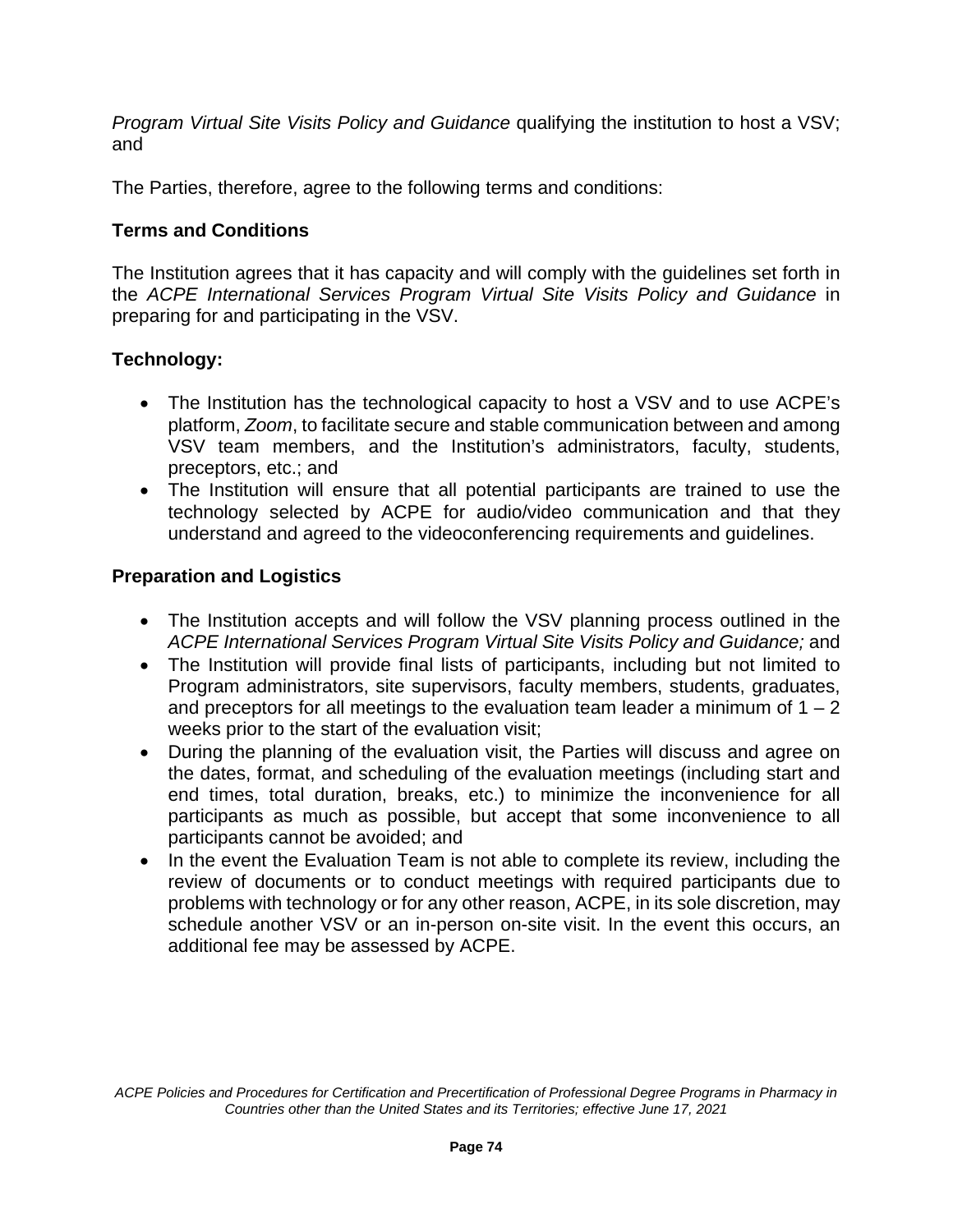## **Other Terms and Conditions**

- The Institution bears the responsibility to assure the confidentiality of interviews with the Evaluation Team in the same manner as if the visit were to take place inperson on-site.
- In order to foster collegiality and open communication, the Parties agree that legal counsel shall not be present at any stage of the VSV, including the Evaluation Team's exit presentations.
- The Parties agree that no meetings will be recorded.
- The Institution agrees to accept the report of the Evaluation Team and acknowledges that it cannot, at a later date, request a new site visit with a different format, or appeal the resulting certification decision solely on the basis of the virtual format of the site visit.

## **Acknowledgement**

As the Dean of the Pharmacy Degree Program at

\_\_\_\_\_\_\_\_\_\_\_\_\_\_\_\_\_\_\_\_\_\_\_\_\_\_\_\_\_\_\_\_\_\_\_\_\_\_\_\_\_\_\_\_\_\_\_\_\_\_\_\_\_ (Institution), I have read and agree to the foregoing requirements for the Program to be evaluated via a virtual site visit by ACPE. I understand that the virtual site visit will be part of the certification evaluation process and that the results will become part of the record to be reviewed by the ACPE Board in making its certification decision of the Program.

As the Dean of the Program, I agree that the Institution will not challenge the results of the visit or ACPE's decision relative to the certification of the Program solely on the basis that the visit was conducted virtually.

\_\_\_\_\_\_\_\_\_\_\_\_\_\_\_\_\_\_\_\_\_\_\_\_\_\_\_\_\_\_\_\_\_\_\_\_\_\_\_\_\_\_\_\_\_\_\_\_\_\_\_\_\_\_\_\_\_\_\_\_\_\_\_\_\_\_\_\_\_\_

\_\_\_\_\_\_\_\_\_\_\_\_\_\_\_\_\_\_\_\_\_\_\_\_\_\_\_\_\_\_\_\_\_\_\_\_\_\_\_\_\_\_\_\_\_\_\_\_\_\_\_\_\_\_\_\_\_\_\_\_\_\_\_\_\_\_\_\_\_\_

Dean's Printed Name, Title & Signature

Date: \_\_\_\_\_\_\_\_\_\_\_\_\_\_\_

For ACPE, Printed Name, Title & Signature

Date: \_\_\_\_\_\_\_\_\_\_\_\_\_\_\_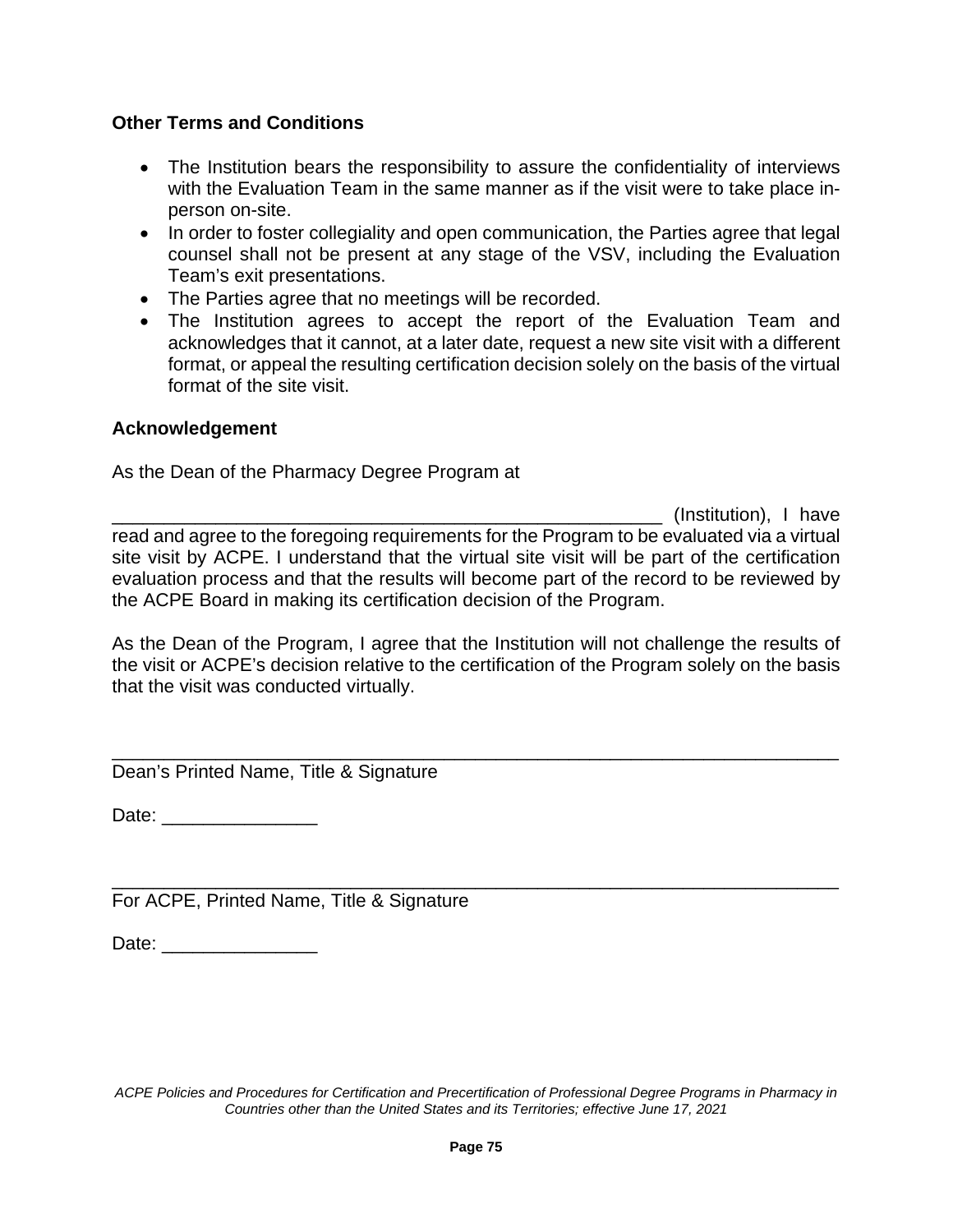### **INTERNATIONAL SERVICES PROGRAM**

### **POLICIES AND PROCEDURES FOR CERTIFICATION AND PRECERTIFICATION OF PROFESSIONAL DEGREE PROGRAMS IN PHARMACY IN COUNTRIES OTHER THAN THE UNITED STATES AND ITS TERRITORIES**

### **ADDENDUM 8**

#### **GUIDELINES FOR SUBSTANTIVE CHANGE**

#### **Procedures for Reporting Substantive Change**

In general, a school considering or planning a Substantive Change should notify ACPE early in the institution's planning. For unplanned Substantive Changes, ACPE should be notified as soon as possible after the change occurs. Such notification will provide an opportunity for a school to seek consultation from ACPE's professional staff regarding the potential effect of the change on the Certification Status and the procedures to be followed. Notification of ACPE may require the submission of a comprehensive academic plan demonstrating the program's continued compliance with the Quality Criteria. For reporting a Substantive Change, schools are requested to use the template provided on the ACPE [website](https://www.acpe-accredit.org/pdf/ISP/SubstantiveChangesReportTemplate.docx) and provide the information detailed below, as applicable.

#### **The Comprehensive Academic Plan**

The academic plan submitted to ACPE should include the following information regarding the Substantive Change, where applicable:

- 1. Abstract
	- Describe the proposed change.
	- Provide a timeline for implementation of the Substantive Change.
	- State the projected number of students affected by the change, if applicable.
	- Describe the instructional delivery methods that will be used to implement the change, if applicable.
- 2. Background Information
	- Provide a clear statement of the nature and purpose of the change in the context of the school's mission and goals.
	- Discuss the rationale for the change.
	- Provide evidence of inclusion of the change in the school's ongoing planning and evaluation processes.
	- Describe any changes to the school's organizational structure that will be implemented as a result of the Substantive Change.
	- Include documentation that Academic Staff and other groups were involved in the review and approval of the change.
	- Describe the strategy for protecting students if the proposed initiative fails to be viable.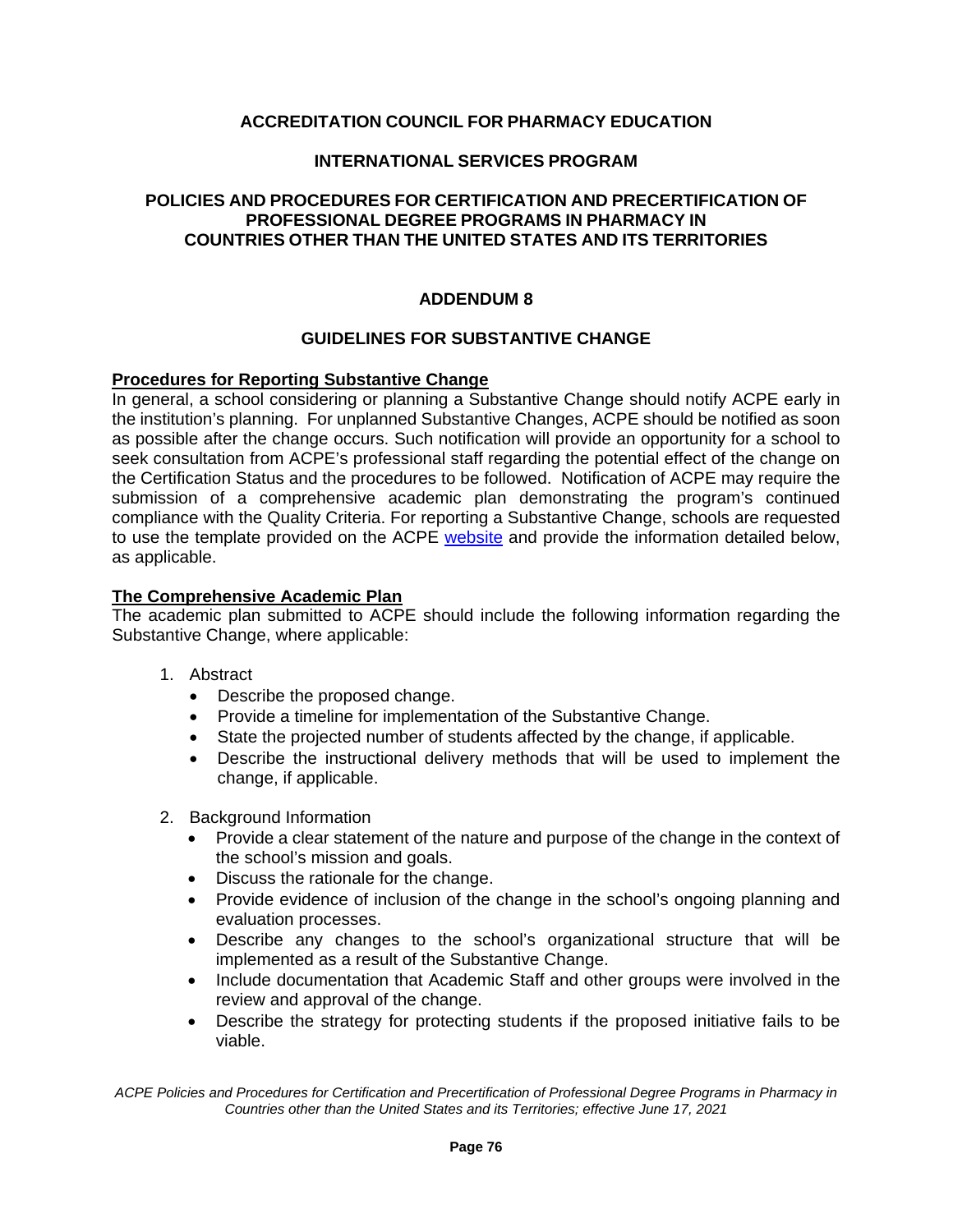- 3. Curriculum
	- Describe any modifications to the curriculum, including the teaching and learning processes used to deliver the curriculum, which will be implemented as a result of the initiative.
	- Describe the school's technology capacity to assure effective teaching and learning.
	- Describe the plan for curricular assessment; including assessment of teaching strategies, indicators for student learning and the curriculum, related to the Substantive Change.
- 4. Students
	- Describe any change in the school's policies and procedures for recruitment that will be implemented as a result of the Substantive Change.
	- Describe modifications to the school's Student Services area, which will be implemented as a result of the Substantive Change, if applicable.
	- Describe the proposed methods the school will utilize to ensure adequate professionalization of students for Substantive Changes involving the establishment of campuses at separate geographic locations or involving distance-learning techniques.
- 5. Academic Staff
	- Provide a complete roster of Academic Staff employed to teach in the program.
	- Describe academic and other staff positions required to fully implement the Substantive Change.
	- Include plans for recruiting academic and other staff, if applicable.
	- Describe the impact of the new initiative on Academic Staff workload.
	- Describe the actual and planned mechanisms for Academic Staff development related to the Substantive Change.
- 6. Library and Learning Resources
	- Describe the library and educational resources available to support the Substantive Change.
- 7. Physical Facilities
	- Provide a description of physical facilities and equipment to support the initiative.
	- If applicable, include a feasibility study of available practice sites, including:
		- o A description of the number and types of sites, and the level of practice at the sites.
		- o Assess the impact of the Substantive Change on the existing program.
- 8. Financial Resources
	- Provide a business plan that fully describes the financial resources to support the change.
	- Provide a cash flow analysis for the first year of implementation.
	- Demonstrate with supporting documentation that adequate funds will be available for a minimum of one year for operations.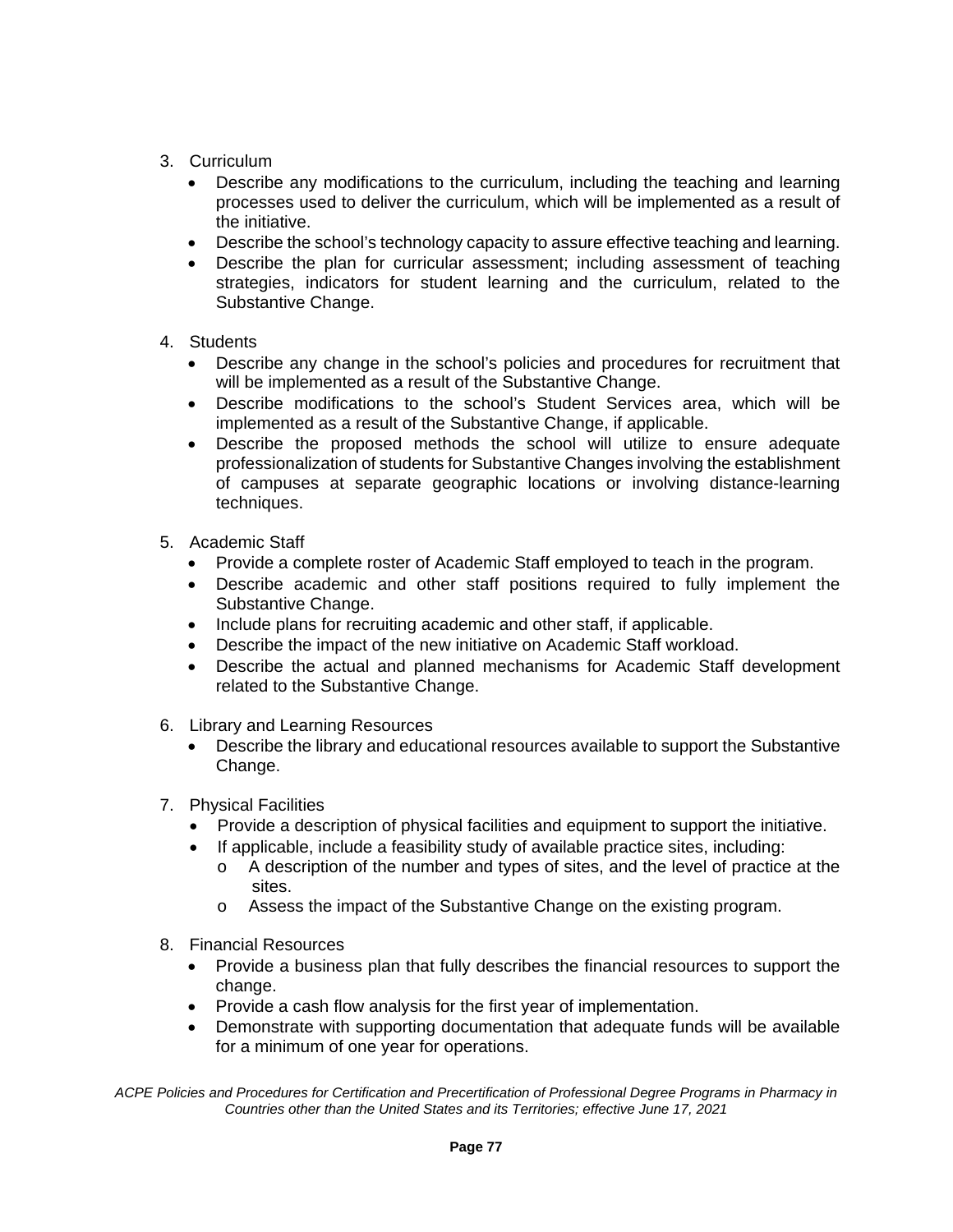• Construction/capital development (where appropriate)

### **Institutional or Collegiate Reorganization**

Those schools in operation, that have an ACPE-certified or precertified program and propose to become affiliated with or become an integral part of another institution, or propose to implement Substantive Changes in their institutional or collegiate organization and administrative structure, should notify ACPE of such proposals. Should a change of ownership that results in a change of control be effected, an on-site review may be required and conducted as soon as practicable but no later than six months after the change of ownership.

### **Distance Campuses**

ACPE defines a distance campus as a site other than the main (original) campus from which Academic Staff deliver significant components of the professional degree program didactic curriculum (either live or via electronic transmission) or a group of students receive didactic instruction in any format during any of the years of the Professional Degree Program. Sites used by the school for the coordination of practice experiences are not classified by ACPE as a distance campus if didactic components of the curriculum are not delivered to or from the site.

ACPE defines for its certification and monitoring purpose that the term distance campus is equivalent to terms such as satellite campus, branch campus, and other such labels.

ACPE has adopted the definition of distance education developed by the United States Department of Education to be the use of one of the technologies listed below to deliver a significant portion of the didactic component of the degree program curriculum to students who are geographically separated from the instructor and to support regular and substantive interaction between the students and the instructor, either synchronously or asynchronously. The technologies used to support distance education may include—

- 1. The internet;
- 2. One-way and two-way transmissions through open broadcast, closed circuit, cable, microwave, broadband lines, fiber optics, satellite, or wireless communications devices;
- 3. Audio conferencing; or
- 4. Other media used in a course in conjunction with any of the technologies listed in (1) through (3) above.

ACPE requires one-year advance notice (minimum of 12 months before arrival of students) for the addition of a distance campus or the implementation of distance education for an existing school. This notification is required to allow ACPE sufficient time to conduct the monitoring to ensure readiness and continued compliance with the Quality Criteria. Failure to comply with the one-year notice requirement constitutes grounds for review and potential action under paragraph 14 of Policies and Procedures.

ACPE requires there to be a single Dean with overall responsibility for the school and there to be one committee structure serving programmatic needs for all sites (i.e., one curriculum committee, one admissions committee, one grievance committee, etc.).

ACPE requires academic and other staff, and students at any distance campus to be integrated fully into the academic, professional, and social life of the school. Evidence of this integration

*ACPE Policies and Procedures for Certification and Precertification of Professional Degree Programs in Pharmacy in Countries other than the United States and its Territories; effective June 17, 2021*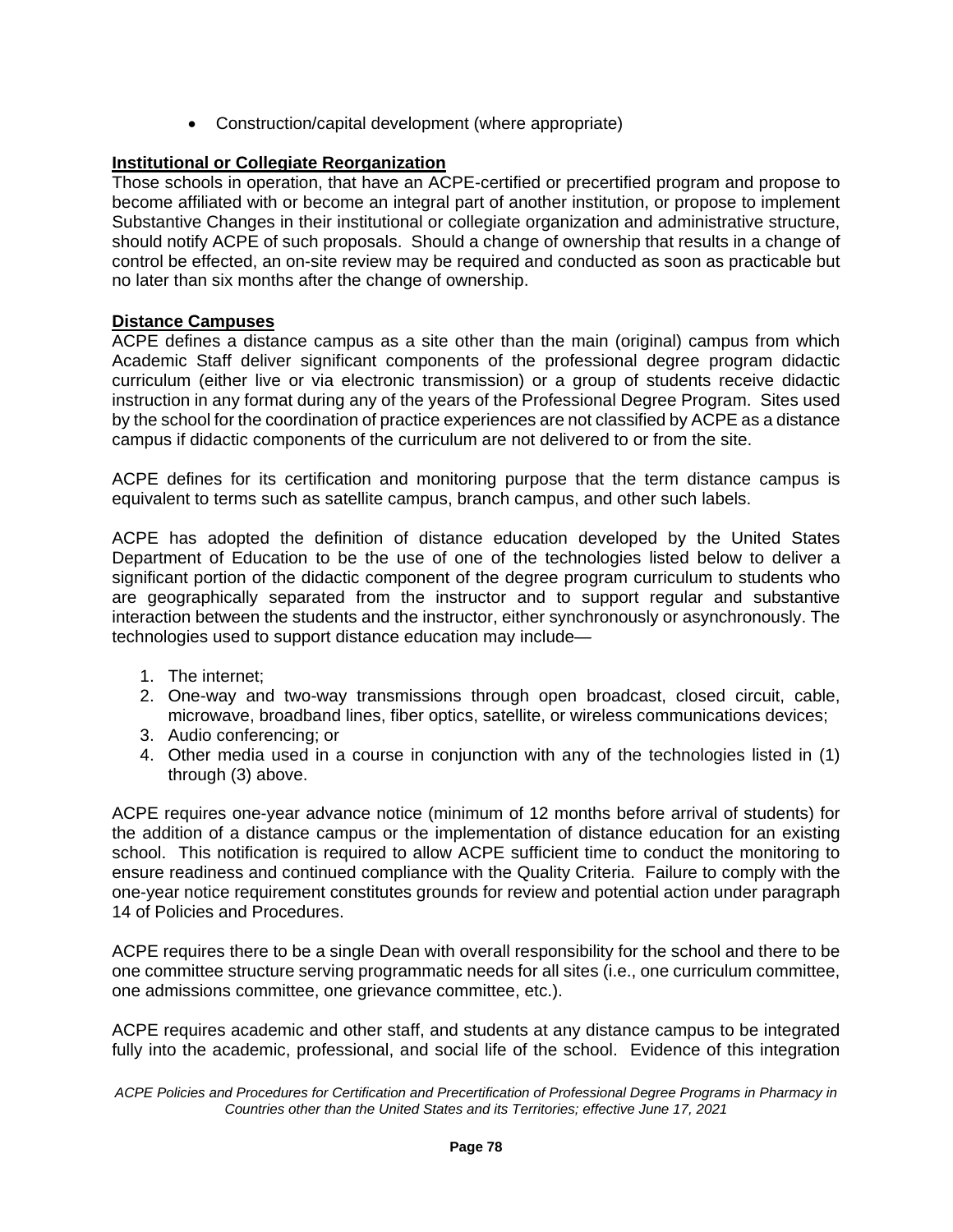includes distance campus Academic Staff and students having committee assignments, distance campus students being engaged in professional organizations, distance campus academic and other staff having comparable research, scholarly activities, and development opportunities, as applicable.

ACPE requires all students, regardless of site, to have comparable access to Academic Staff, advising, academic affairs, teaching and learning technology, student services, professional organizations, and library resources.

ACPE requires that all schools offering distance education have processes in place through which the school establishes that the student who registers in a distance education program is the same student who participates in and completes the course or program and receives the academic credit awarded.

The certification review process applies to the degree program in its entirety. Non-compliance or partial compliance with the Quality Criteria at one site (main campus or distance campus) will impact the certification status of the entire program.

When one or more groups of students receive didactic instruction at distance campuses as well as the main campus location, ACPE, as a component of its routine monitoring (e.g., licensure examination scores), will compare outcomes from each distance campus with the outcomes from the main campus. Schools must provide explanations and address concerns of this nature and, if warranted, take corrective action.

### **Evaluation by ACPE**

Any program that plans to deliver at least 25% and less than 50% of the curriculum via distance education is required to provide ACPE notification of this substantive change at least one year prior to doing so. In the notice, the program must describe the curriculum, list all of the courses and associated credit hours, and indicate which courses are being taught virtually. Any program that plans to deliver 50% or more of the curriculum via distance education is required to provide ACPE notification of this substantive change at least one year in advance and submit a comprehensive academic plan. The Board will review the comprehensive academic plan to determine the need to further assess its impact on the total program's ability to comply with the Quality Criteria. The circumstances provided may present the need for additional review and reconsideration of Certification in accord with standard evaluation and operational procedures or appropriate monitoring, such as a focused on-site evaluation.

## **Non-Compliance with Substantive Change Reporting**

If a school fails to follow this Substantive Change policy and its procedures, the Certification of the program may be placed in jeopardy.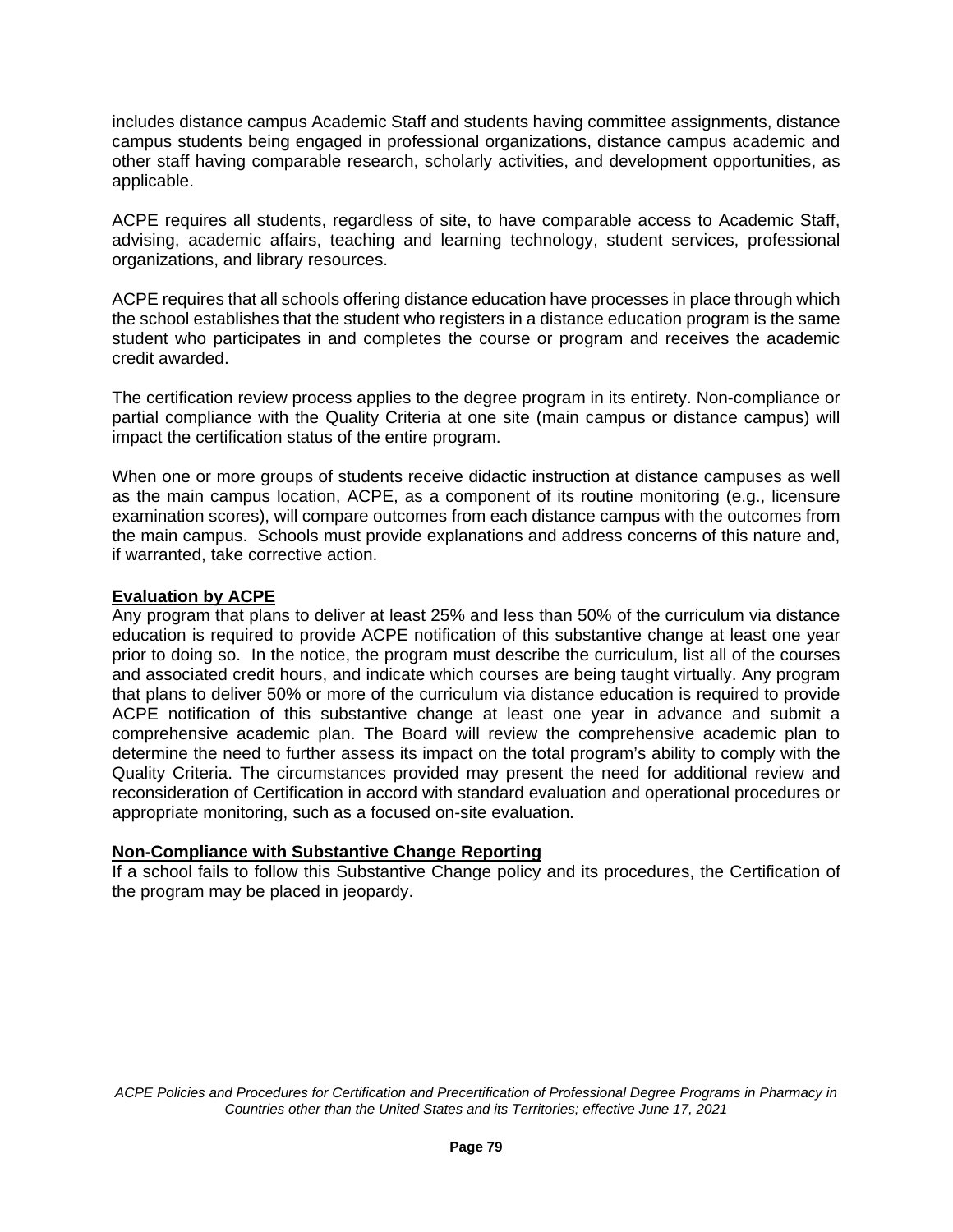#### **INTERNATIONAL SERVICES PROGRAM**

### **POLICIES AND PROCEDURES FOR CERTIFICATION AND PRECERTIFICATION OF PROFESSIONAL DEGREE PROGRAMS IN PHARMACY IN COUNTRIES OTHER THAN THE UNITED STATES AND ITS TERRITORIES**

### **ADDENDUM 9**

#### **ADVERSE CERTIFICATION ACTION POLICIES AND PROCEDURES SUMMARY OF KEY STEPS**

Any program for which ACPE has given the status of Certification with Probation, denied Certification or Precertification, or withdrawn Certification Status has the right to appeal the Board's decision (see paragraphs 15 and 16). In the event that the Board's decision to deny Certification or Precertification, or withdraw Certification Status is affirmed on review, the school may submit a new application for Certification or Precertification. The application must be accompanied by the appropriate application fee and all policies, procedures, and documentation pertinent to the application apply (paragraph 10 or paragraph 11). A summary of key steps relating to denial or withdrawal follows:

- 1. Denial (pertains to an application for Certification or Precertification)
	- a. Take denial action (paragraph 15) discuss/list reasons (Quality Criteria and/or administrative)
	- b. Appeal Procedure (paragraph 16)
	- c. Option to reapply for Certification or Precertification
		- i. After no less than twelve (12) months
		- ii. Completion of new application
		- iii. Payment of required fee
- 2. Withdrawal (pertains to a Certified, Precertified or Provisionally Certified program) for failure to address partial or non-compliance with Quality Criteria in the timeframe required by ACPE
	- a. Take withdrawal action (paragraph 15) discuss/list reasons (Quality Criteria and/or administrative)
	- b. Appeal procedure (paragraph16)
	- c. Option to reapply for Certification or Precertification
		- i. After no less than twelve (12) months
		- ii. Completion of new application
		- iii. Payment of required fee